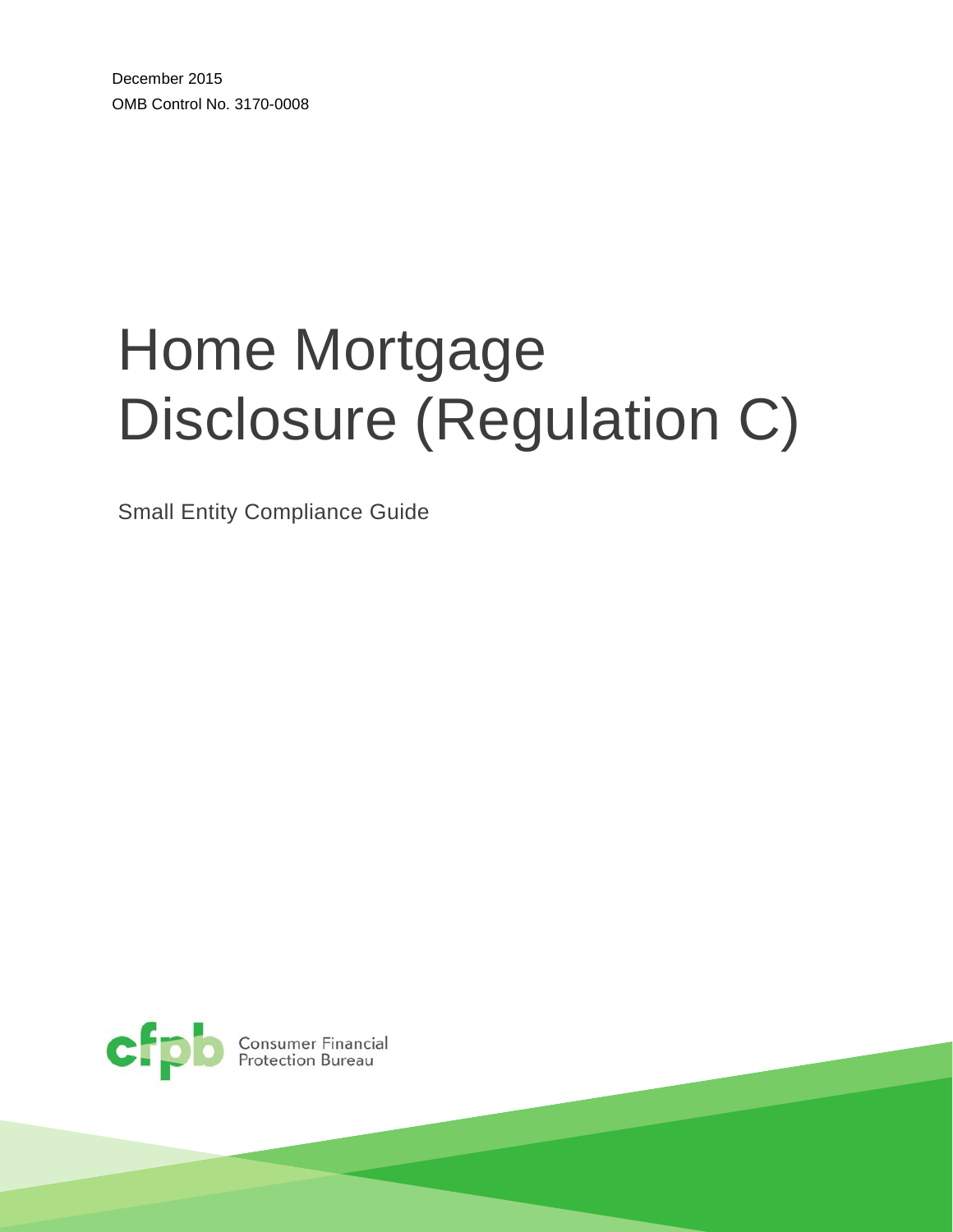# Table of contents

| 1. |     |                                                        |  |  |  |
|----|-----|--------------------------------------------------------|--|--|--|
|    | 1.1 |                                                        |  |  |  |
|    | 1.2 |                                                        |  |  |  |
| 2. |     |                                                        |  |  |  |
|    | 2.1 |                                                        |  |  |  |
|    | 2.2 |                                                        |  |  |  |
|    | 2.3 |                                                        |  |  |  |
|    | 2.4 | Collection and reporting of applicant information 11   |  |  |  |
|    | 2.5 |                                                        |  |  |  |
|    | 2.6 |                                                        |  |  |  |
|    | 2.7 |                                                        |  |  |  |
|    | 2.8 | Enforcement provisions for larger-volume reporters 14  |  |  |  |
| 3. |     |                                                        |  |  |  |
|    | 3.1 |                                                        |  |  |  |
|    | 3.2 | Institutional coverage on or after January 1, 2018  18 |  |  |  |
|    | 3.3 |                                                        |  |  |  |
| 4. |     |                                                        |  |  |  |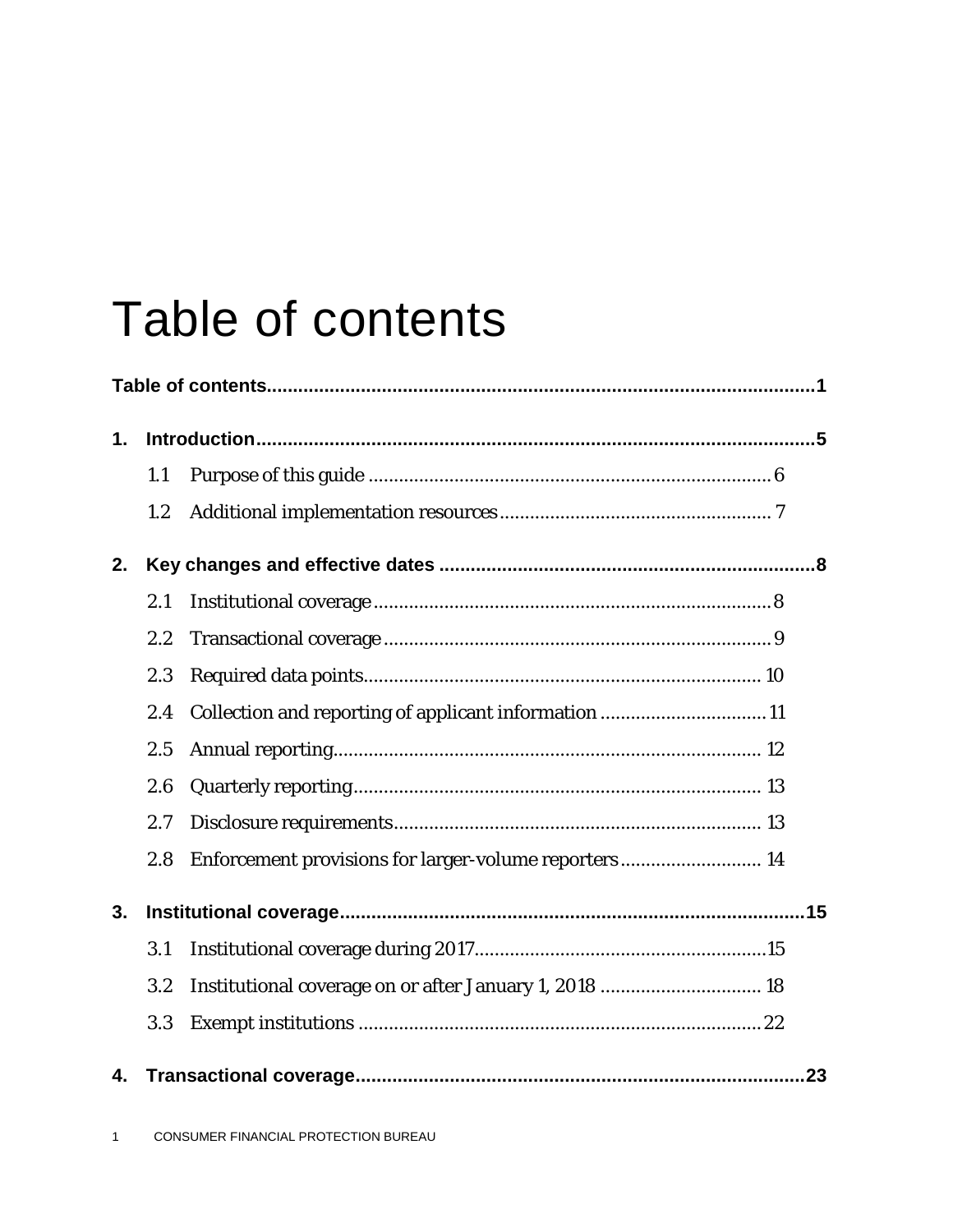|    | 4.1 |     |
|----|-----|-----|
|    | 4.2 |     |
| 5. |     | .38 |
|    | 5.1 |     |
|    | 5.2 |     |
|    | 5.3 |     |
|    | 5.4 |     |
|    | 5.5 |     |
|    | 5.6 |     |
|    | 5.7 |     |
|    | 5.8 |     |
|    | 5.9 |     |
|    |     |     |
|    |     |     |
|    |     |     |
|    |     |     |
|    |     |     |
|    |     |     |
|    |     |     |
|    |     |     |
|    |     |     |
|    |     |     |
|    |     |     |
|    |     |     |
|    |     |     |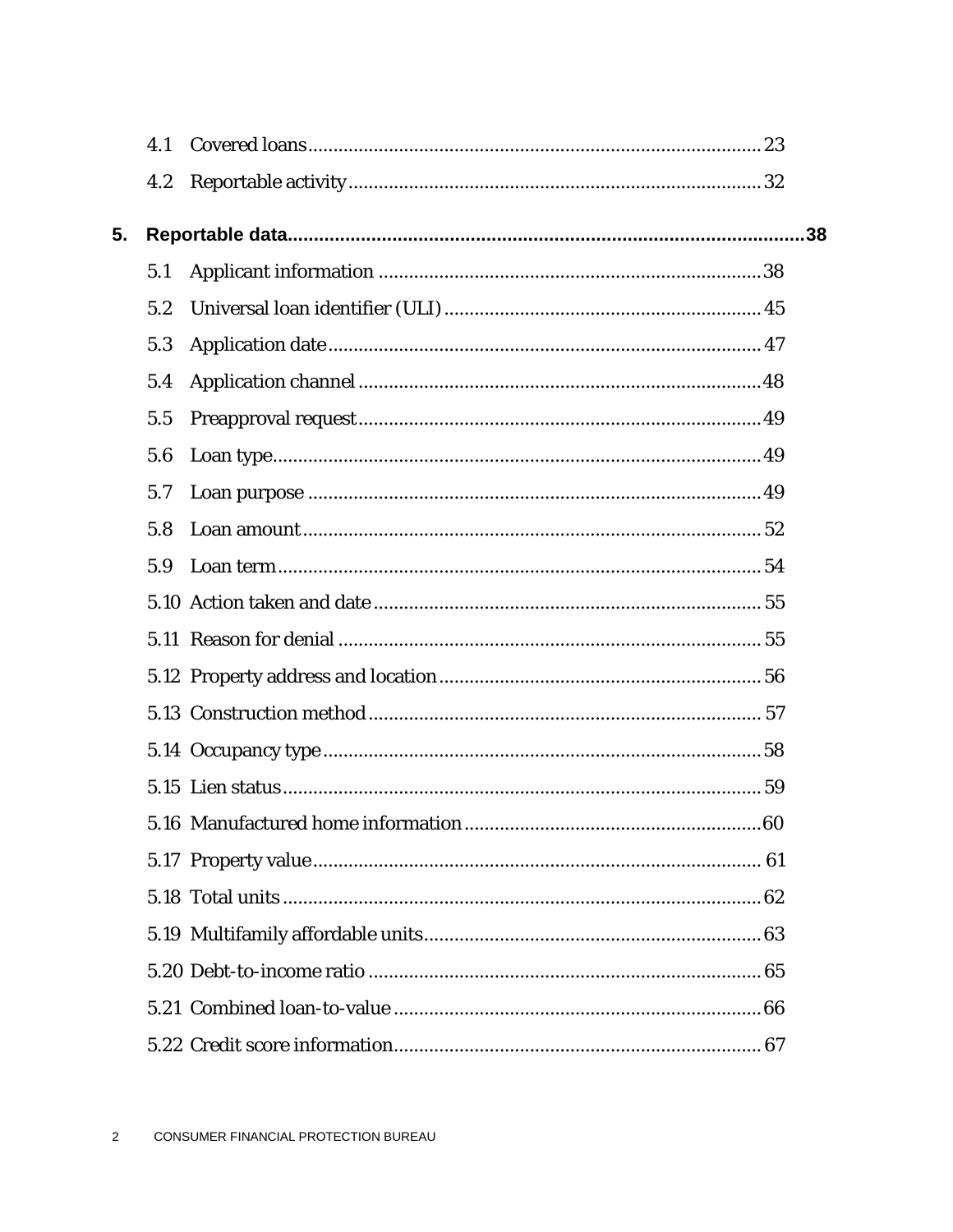| 6. |     |                                                                        |  |  |  |
|----|-----|------------------------------------------------------------------------|--|--|--|
|    | 6.1 |                                                                        |  |  |  |
|    | 6.2 |                                                                        |  |  |  |
|    | 6.3 |                                                                        |  |  |  |
| 7. |     |                                                                        |  |  |  |
| 8. |     |                                                                        |  |  |  |
|    | 8.1 |                                                                        |  |  |  |
|    | 8.2 | Reporting responsibility for calendar year of merger or acquisition 93 |  |  |  |
|    | 8.3 |                                                                        |  |  |  |
|    |     |                                                                        |  |  |  |
| 9. |     | Practical implementation and compliance considerations97               |  |  |  |
|    | 9.1 | Identifying affected institutions, products, departments, and staff 97 |  |  |  |
|    | 9.2 | Implementation and compliance management support activities  100       |  |  |  |
|    |     |                                                                        |  |  |  |
|    |     |                                                                        |  |  |  |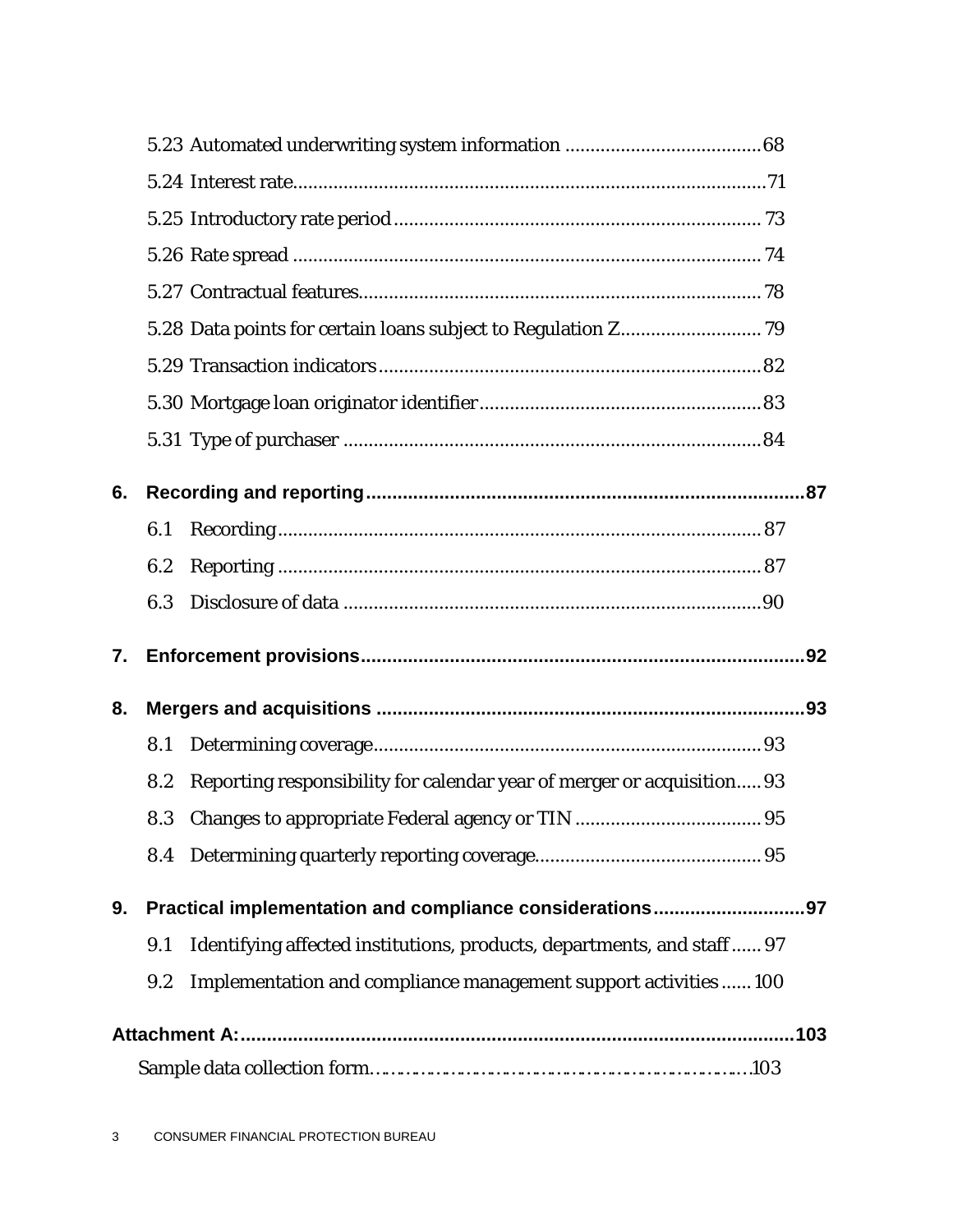#### **PAPERWORK REDUCTION ACT**

According to the Paperwork Reduction Act of 1995, an agency may not conduct or sponsor, and, notwithstanding any other provision of law, a person is not required to respond to a collection of information unless it displays a valid OMB control number. The OMB control number for this collection is 3170-0008. It expires on January 31, 2016. The information collections created by the Final Rule published October 28, 2015 at 80 FR 66127, have been submitted to OMB for approval, but have not yet been approved by OMB. These information collections will not become effective until either three years from the date of publication of this rule, or upon approval from OMB; whichever date is later. The time required to complete this information collection is estimated to average between 161 hours and 9,000 hours per response depending on the size of the institution. The obligation to respond to this collection of information is mandatory per the Home Mortgage Disclosure Act, 12 U.S.C. 2801-2810, as implemented by CFPB's Regulation C, 12 CFR part 1003. Comments regarding this collection of information, including the estimated response time, suggestions for improving the usefulness of the information, or suggestions for reducing the burden to respond to this collection should be submitted to the Consumer Financial Protection Bureau (Attention: PRA Office), 1700 G Street NW, Washington, DC 20552, or by email to [PRA@cfpb.gov.](mailto:PRA@cfpb.gov) The other agencies collecting information under this regulation maintain OMB control numbers for their collections as follows: Office of the Comptroller of the Currency (1557–0159), the Federal Deposit Insurance Corporation (3064–0046), the Federal Reserve System (7100–0247), the Department of Housing and Urban Development (2502–0529), and the National Credit Union Administration (3133–0166).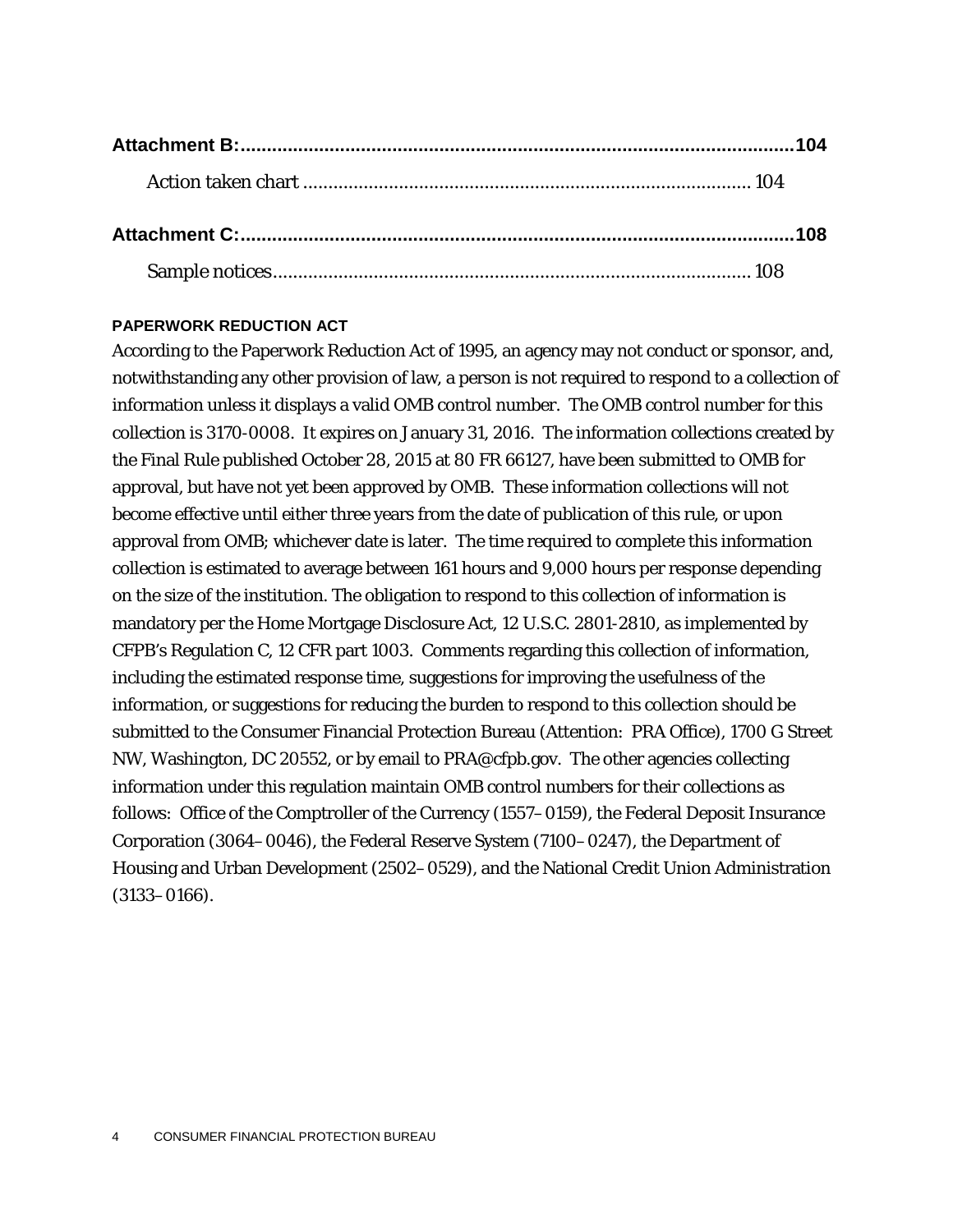# 1. Introduction

The Home Mortgage Disclosure Act (HMDA), which Congress enacted in 1975, requires certain financial institutions to collect, record, report, and disclose information about their mortgage lending activity. Regulation C implements HMDA and sets out specific requirements for the collection, recording, reporting, and disclosure of mortgage lending information. The datarelated requirements in HMDA and Regulation C serve three primary purposes: (1) to help determine whether financial institutions are serving their communities' housing needs; (2) to assist public officials in distributing public investment to attract private investment; and (3) to assist in identifying potential discriminatory lending patterns and enforcing antidiscrimination statutes.

The Dodd-Frank Wall Street Reform and Consumer Protection Act (Dodd-Frank Act) transferred rulemaking authority for HMDA to the Consumer Financial Protection Bureau (Bureau), effective July 2011. It also amended HMDA to require financial institutions to report new data points and authorized the Bureau to require financial institutions to collect, record, and report additional information. On August 29, 2014, the Bureau published [proposed](https://www.federalregister.gov/articles/2014/08/29/2014-18353/home-mortgage-disclosure-regulation-c)  [amendments to Regulation C](https://www.federalregister.gov/articles/2014/08/29/2014-18353/home-mortgage-disclosure-regulation-c) to implement the Dodd-Frank Act changes and to make additional changes. The Bureau carefully reviewed and considered the comments it received on its proposed amendments. On October 15, 2015, the Bureau issued a final rule (2015 HMDA Rule) amending Regulation C. The [2015 HMDA Rule](https://www.federalregister.gov/articles/2015/10/28/2015-26607/home-mortgage-disclosure-regulation-c?utm_campaign=subscription+mailing+list&utm_medium=email&utm_source=federalregister.gov) was published in the *Federal Register* on October 28, 2015. The 2015 HMDA Rule implements the Dodd-Frank Act amendments and makes other changes to Regulation C.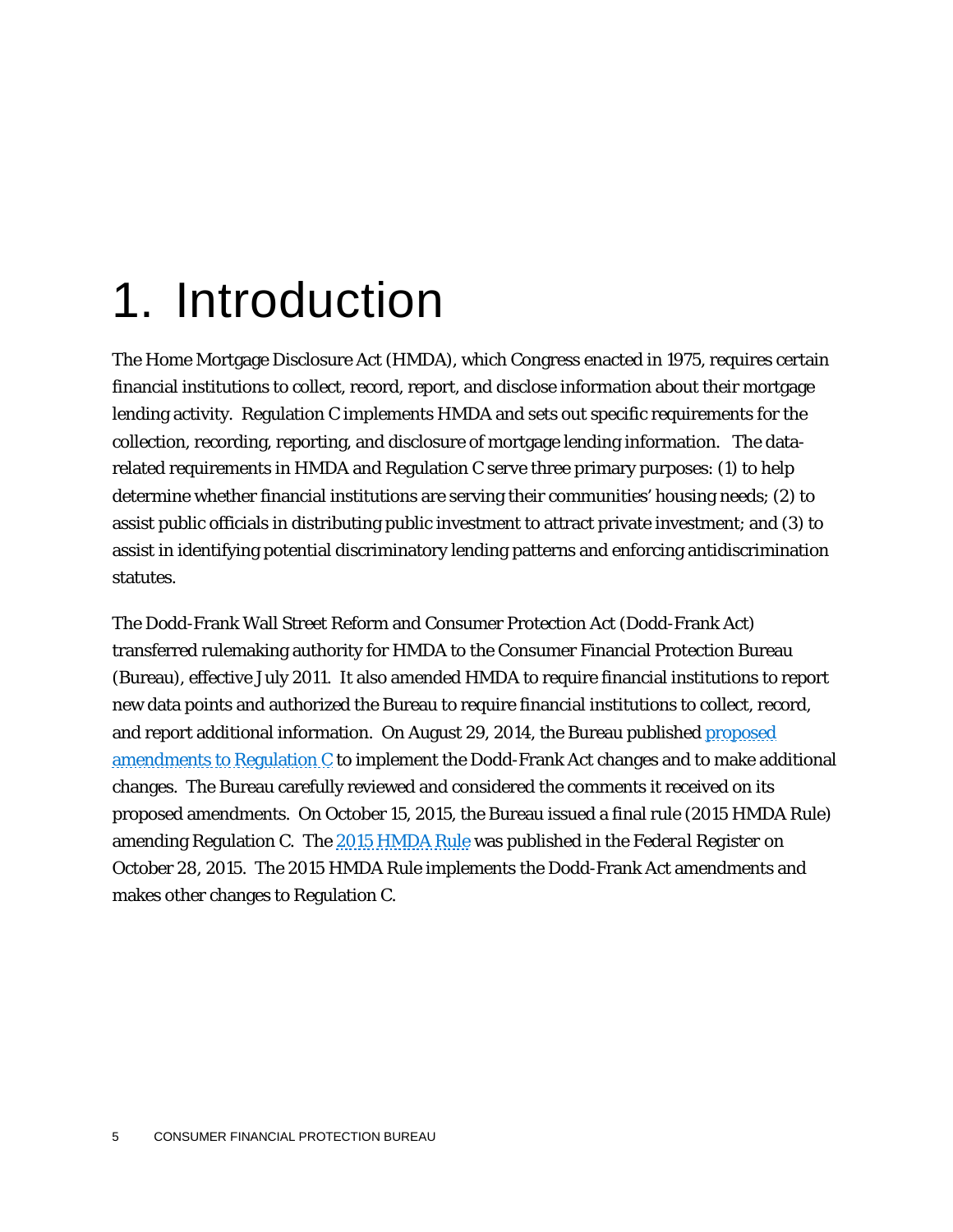# 1.1 Purpose of this guide

The purpose of this guide is to provide an easy-to-use summary of Regulation C, as amended by the 2015 HMDA Rule, and to highlight information that financial institutions and those that work with them might find helpful when implementing the 2015 HMDA Rule.

This guide meets the requirements of Section 212 of the Small Business Regulatory Enforcement Fairness Act of 1996, which requires the Bureau to issue a small entity compliance guide to help small entities comply with new regulations. Larger entities may also find this guide useful.

**This guide is not a substitute for the 2015 HMDA Rule or Regulation C.** Regulation C, the 2015 HMDA Rule, and their official interpretations (also known as the commentary) are the definitive sources of information regarding their requirements. The 2015 HMDA Rule is available a[t http://www.consumerfinance.gov/regulatory-implementation/hmda/.](http://www.consumerfinance.gov/regulatory-implementation/hmda/)

The focus of this guide is Regulation C, as amended by the 2015 HMDA Rule. Except when specifically needed to explain a provision of amended Regulation C, this guide does not discuss other Federal or State laws that may apply to mortgage lending.

This guide has examples to illustrate some portions of the 2015 HMDA Rule. The examples do not include all possible factual situations that could illustrate a particular provision, trigger a particular obligation, or satisfy a particular requirement. Even though an example may identify a fictitious financial institution as, for example, "Ficus Bank" or "Ficus Mortgage Company," the provision or obligation being illustrated in the example may apply to all financial institutions, including both depository and nondepository financial institutions.

Sometimes this guide will distinguish between the requirements of the 2015 HMDA Rule and the requirements of Regulation C as they apply before a specific part of the 2015 HMDA Rule goes into effect. When making these distinctions, the guide generally refers to the requirements of Regulation C as they apply before a specific part of the 2015 HMDA Rule goes into effect as "current Regulation C." However, it should be understood that this means the requirements of Regulation C as they are before the specific part of the 2015 HMDA Rule being discussed goes into effect, not Regulation C as of any specific date (such as the date the guide is being read).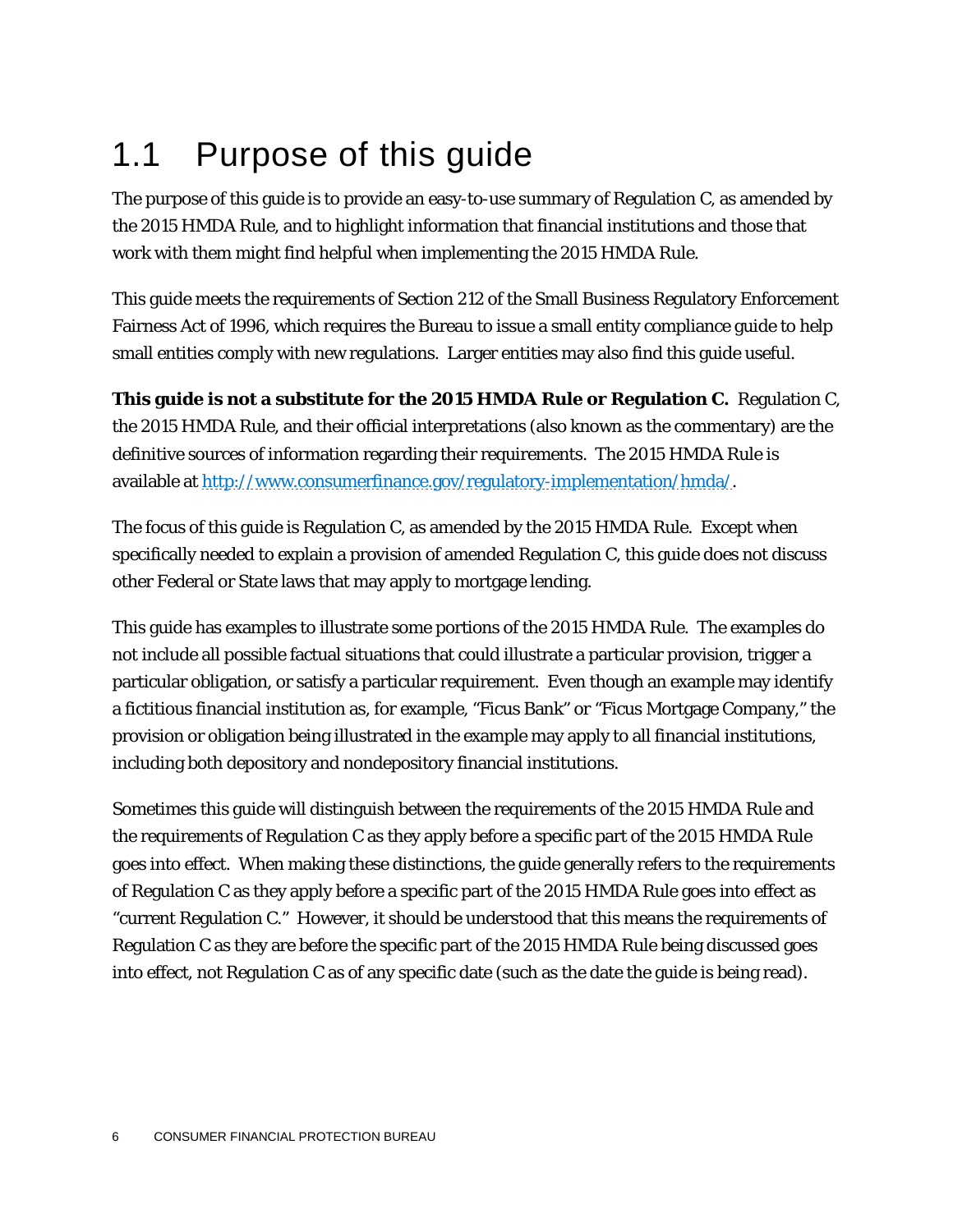# 1.2 Additional implementation resources

Additional resources to help institutions understand and comply with the 2015 HMDA Rule are available on the Bureau's website at [http://www.consumerfinance.gov/regulatory](http://www.consumerfinance.gov/regulatory-implementation/hmda/)[implementation/hmda/.](http://www.consumerfinance.gov/regulatory-implementation/hmda/)

A person who has a specific regulatory interpretation question about the 2015 HMDA Rule after reviewing these materials may submit the question in writing to  $CFPB$ ,  $RegInquiries@cfpb.gov$ . Please specify HMDA in the subject line and provide regulatory cites to indicate the topic of the question. Any person without access to email may leave his or her question in a voicemail at 202-435-7700. Bureau staff provides only informal responses to regulatory inquiries, and the responses do not constitute official interpretations or legal advice.

Generally, Bureau staff is not able to respond to specific inquiries the same business day or within a particular requested timeframe. Actual response times will vary based on the number of questions Bureau staff is handling and the amount of research needed to respond to a specific question.

**Technical questions about collecting or reporting 2015 and 2016 HMDA data (reported in 2016 and 2017) should continue to be directed to [hmdahelp@frb.gov](mailto:hmdahelp@frb.gov) or 202-452-2016. Technical questions about collecting HMDA data for 2017 and later years or reporting HMDA data in 2018 and later years should be directed to [hmdahelp@cfpb.gov](mailto:hmdahelp@cfpb.gov) or 855-438-2372.**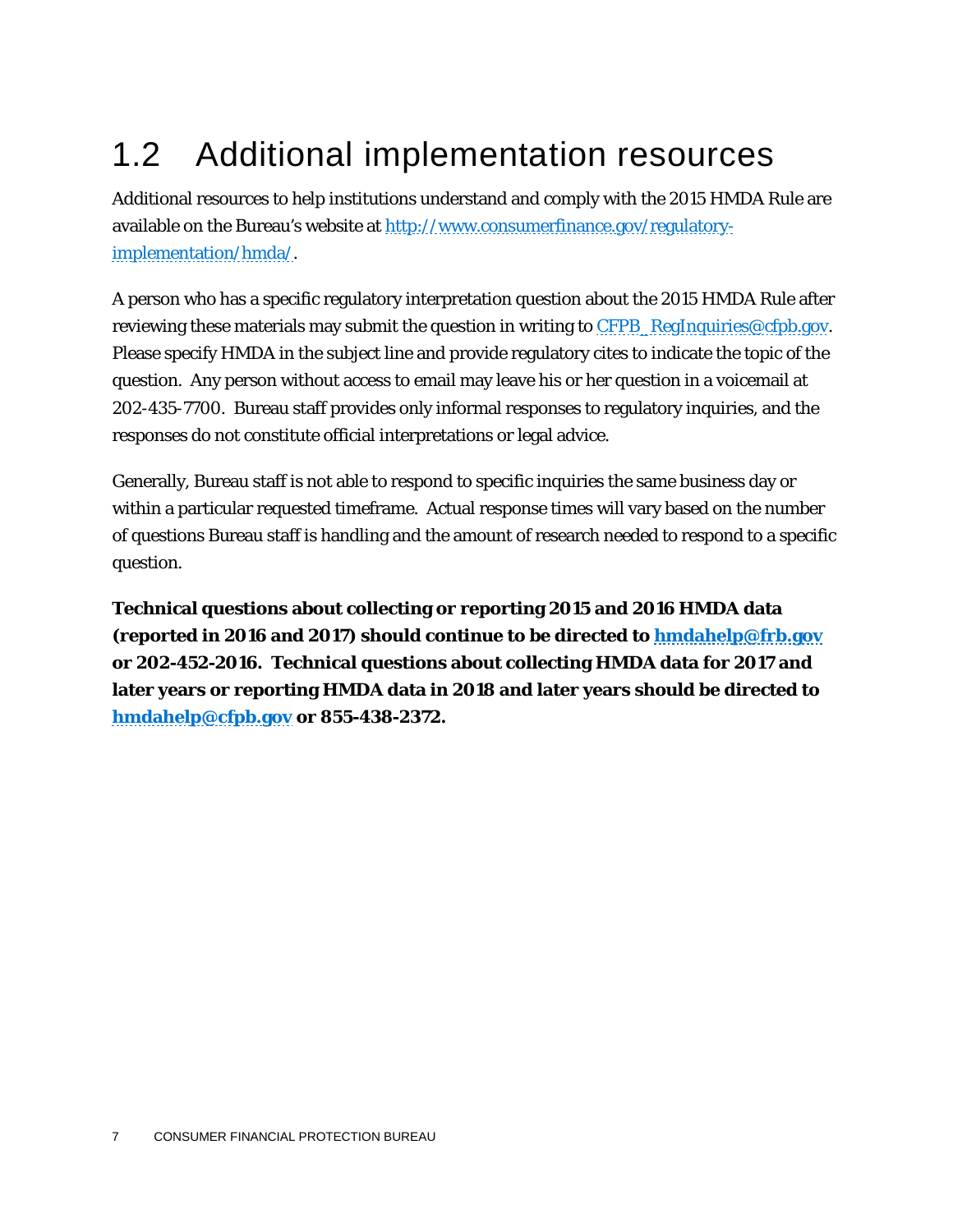# 2. Key changes and effective dates

The 2015 HMDA Rule changes: (1) the types of financial institutions that are subject to Regulation C; (2) the types of transactions that are subject to Regulation C; (3) the data that financial institutions are required to collect, record, and report; and (4) the processes for reporting and disclosing HMDA data.

Most provisions of the 2015 HMDA Rule go into effect on January 1, 2018 and apply to data collected in 2018 and reported in 2019 or later years. However, an institutional coverage change for depository institutions is effective January 1, 2017. Certain changes regarding reporting and changes to the enforcement provisions regarding good faith efforts are effective January 1, 2019. The new quarterly reporting requirement is effective January 1, 2020.

This section summarizes these key changes and provides the effective date for each key change. For an illustration of the 2015 HMDA Rule's effective dates, see the [HMDA Key Dates Timeline.](http://www.consumerfinance.gov/regulatory-implementation/hmda/) For more detailed information on the 2015 HMDA Rule's specific requirements, see Sections 3 through 8.

## 2.1 Institutional coverage

*Effective January 1, 2017 through December 31, 2017 for certain changes to depository institution coverage; effective January 1, 2018 for broader changes to institutional coverage*

The 2015 HMDA Rule changes institutional coverage in two phases.

First, the 2015 HMDA Rule narrows the scope of depository institutions subject to Regulation C in 2017. A bank, savings association, or credit union is not subject to Regulation C in 2017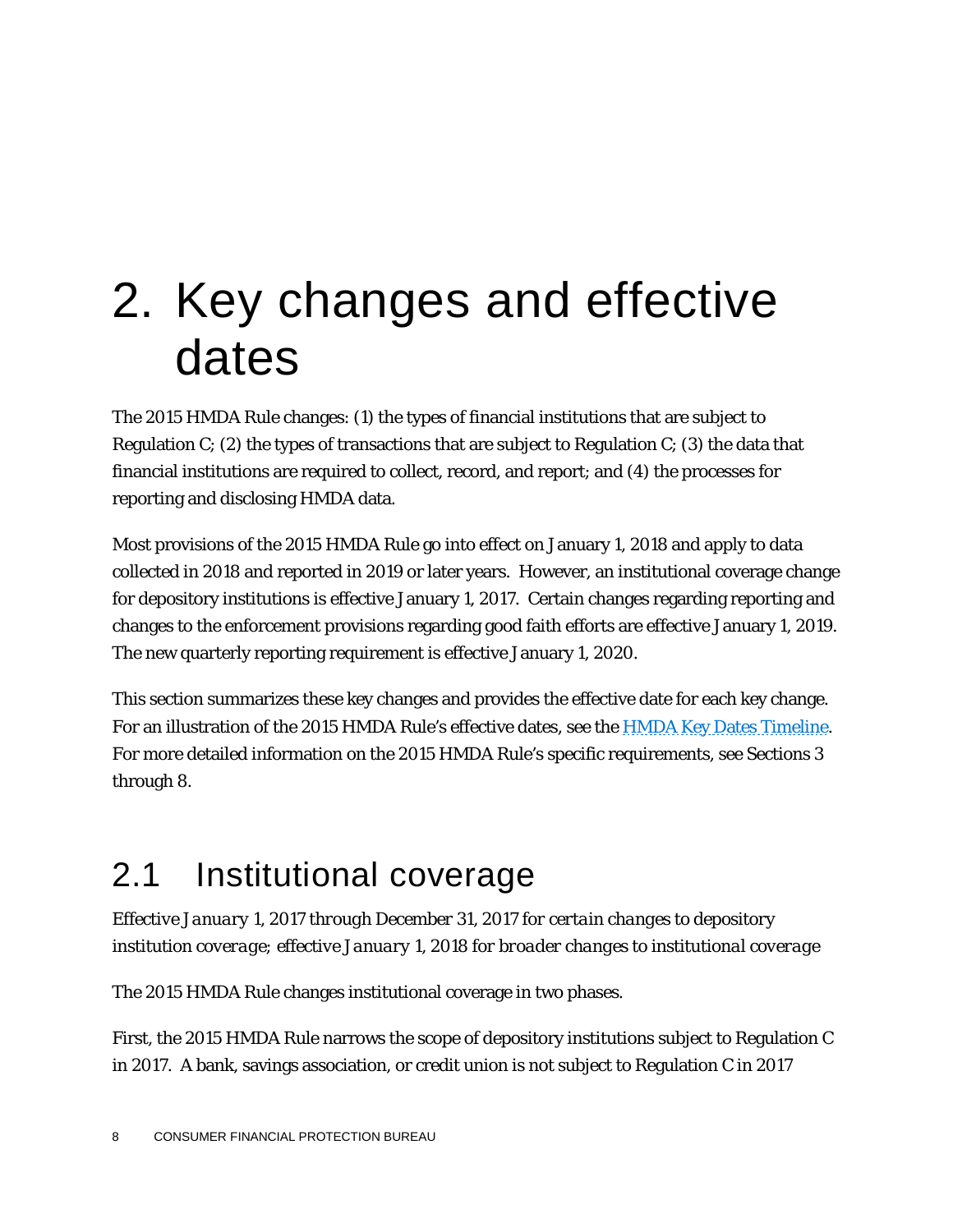unless it meets all of the coverage criteria for depository institutions under current Regulation C, and it originates at least 25 home purchase loans (including refinancings of home purchase loans) in both 2015 and 2016. 12 CFR 1003.2 (financial institution)(1).

Second, effective January 1, 2018, the 2015 HMDA Rule adopts a uniform loan-volume threshold for all financial institutions. Beginning in 2018, a financial institution will be subject to Regulation C if it originated at least 25 covered closed-end mortgage loans in each of the two preceding years or at least 100 covered open-end lines of credit in each of the two preceding calendar years, and it meets other applicable coverage requirements. For depository financial institution coverage, the 2015 HMDA Rule maintains current Regulation C's asset-size threshold, location test, federally related test, and loan activity test. For nondepository financial institutions, the 2015 HMDA Rule retains the current location test. A nondepository financial institution is subject to Regulation C, effective January 1, 2018, if it originated at least 25 covered closed-end mortgage loans or at least 100 covered open-end lines of credit in each of the two preceding calendar and meets the location test. 12 CFR 1003.2(g)(1), (2).

For more information regarding which financial institutions are subject to the 2015 HMDA Rule, see Section 3 and th[e HMDA Institutional Coverage Charts.](http://www.consumerfinance.gov/regulatory-implementation/hmda/)

# 2.2 Transactional coverage

*Effective January 1, 2018 for data collected on or after January 1, 2018 (to be reported in or after 2019)*

The 2015 HMDA Rule modifies the types of transactions that are subject to Regulation C and generally adopts a dwelling-secured standard for transactional coverage.

Beginning on January 1, 2018, Regulation C generally applies to consumer-purpose, closed-end loans and open-end lines of credit that are secured by a dwelling. 12 CFR 1003.2(d), (e), and (o). A home improvement loan is not subject to Regulation C unless it is secured by a dwelling.

Beginning on January 1, 2018, Regulation C applies to business-purpose, closed-end loans and open-end lines of credit that are dwelling-secured and are home purchase loans, home improvement loans, or refinancings.12 CFR 1003.3(c)(10). For business-purpose transactions,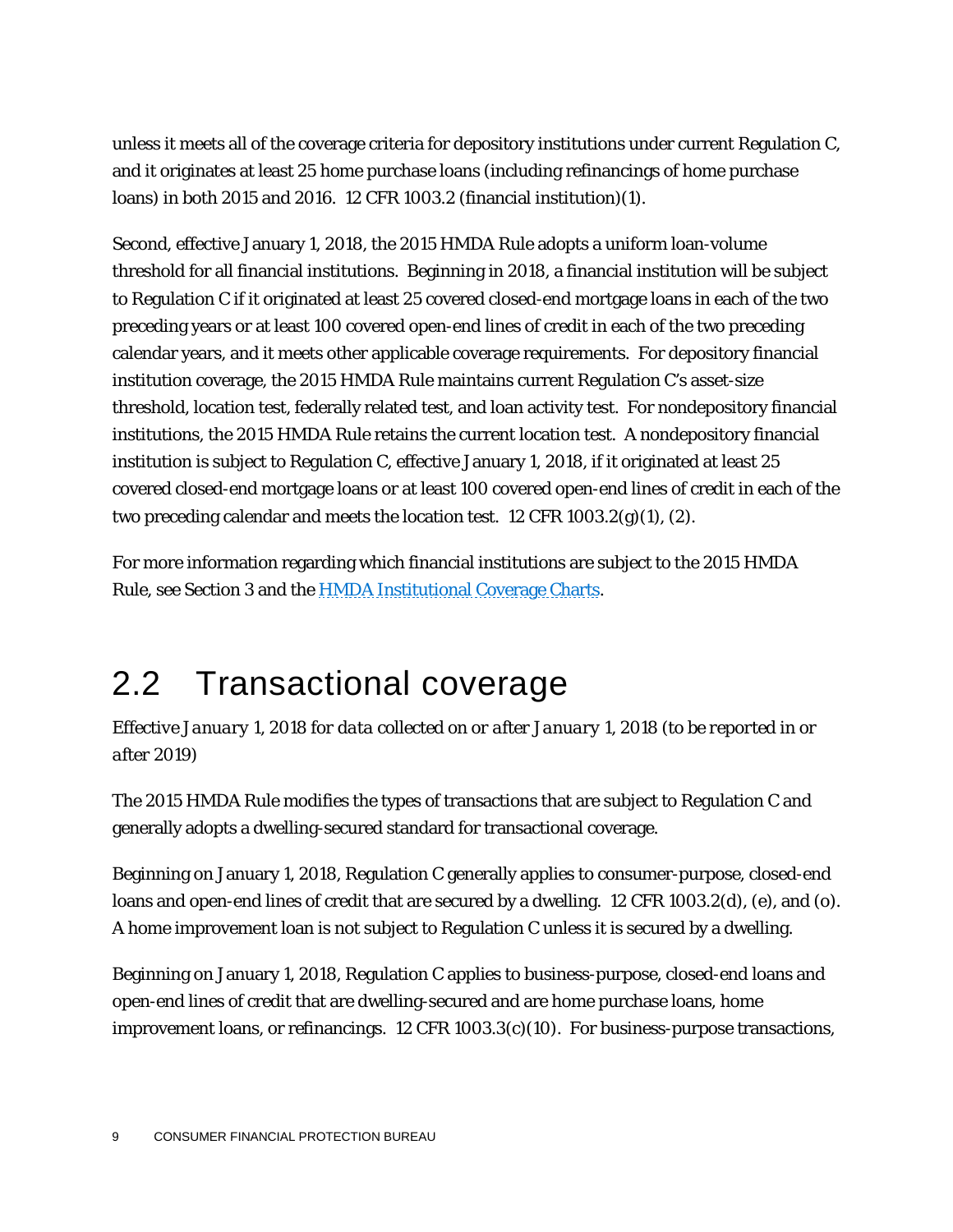the 2015 HMDA Rule creates a dwelling-secured standard and maintains current Regulation C's purpose test.

The 2015 HMDA Rule retains existing categories of excluded transactions, clarifies some categories of excluded transactions, and expands the existing exclusion for agricultural-purpose transactions. 12 CFR 1003.3(c). It also adds new categories of excluded transactions that are designed to work in tandem with the 2015 HMDA Rule's other changes.

The 2015 HMDA Rule expands the types of preapproval requests that are reported, but also excludes requests regarding some types of loans from the scope of reportable preapproval requests. Under the 2015 HMDA Rule, reporting of preapproval requests that are approved but not accepted is required instead of optional. However, under the 2015 HMDA Rule, preapproval requests regarding home purchase loans to be secured by multifamily dwellings, preapproval requests for open-end lines of credit, and preapproval requests for reverse mortgages are not reportable.

For more information regarding the transactions that are subject to the 2015 HMDA Rule, see Section 4.

## 2.3 Required data points

*Effective January 1, 2018 and applicable to data reported in or after 2019*

The 2015 HMDA Rule adds the data points specified in the Dodd-Frank Act as well as data points that the Bureau determined will assist in carrying out HMDA's purposes. For example, the 2015 HMDA Rule adds new data points for age, credit score, automated underwriting information, debt-to-income ratio, unique loan identifier, property value, application channel, points and fees, borrower-paid origination charges, discount points, lender credits, loan term, prepayment penalty, and identification of other loan features. 12 CFR 1003.4. The 2015 HMDA Rule also modifies some existing data points. For an illustration of the data points that the 2015 HMDA Rule adds or modifies, see the [Summary of Reportable HMDA Data –](http://www.consumerfinance.gov/regulatory-implementation/hmda/) Regulatory [Reference Chart.](http://www.consumerfinance.gov/regulatory-implementation/hmda/)

A financial institution collects, records, and reports the new and modified data points under the 2015 HMDA Rule for applications on which final action is taken on or after January 1, 2018. If a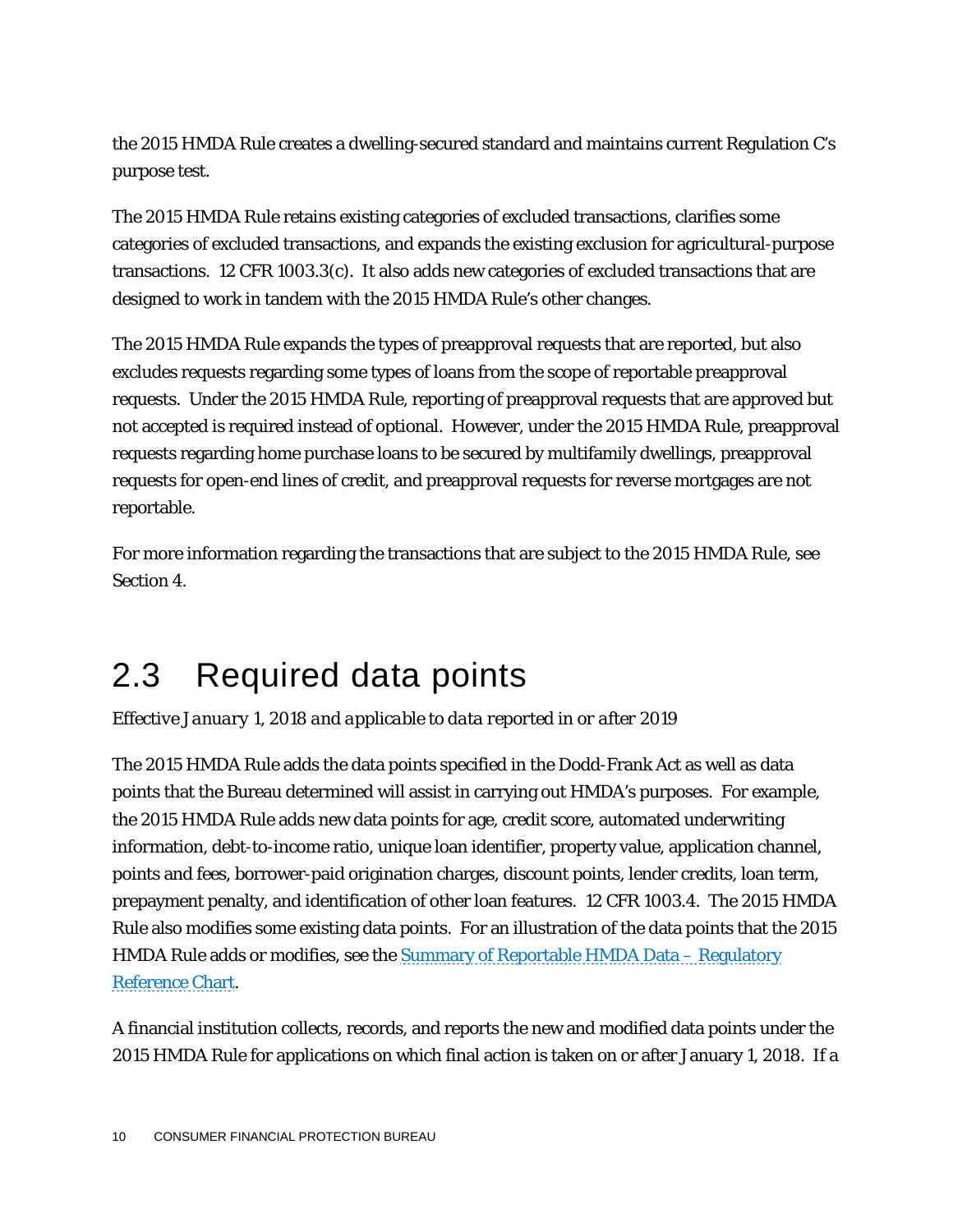financial institution receives an application in 2017 but takes final action on it in 2018, it is required to collect, record, and report the new and modified data points under the 2015 HMDA Rule. There is a special transition rule that applies to the collection of an applicant's ethnicity, race, and sex. This special transition rule is discussed in Section 5.1.1.

A financial institution collects, records, and reports the new and modified data points, to the extent that they apply to purchased loans, for purchases of covered loans that occur on or after January 1, 2018.

For more information regarding the data points that must be reported under the 2015 HMDA Rule, see Section 5.

## 2.4 Collection and reporting of applicant information

*Effective January 1, 2018 for data collected in or after 2018 (to be reported in or after 2019)*

For data collected in or after 2018, the 2015 HMDA Rule amends the requirements for collection and reporting of information regarding an applicant's or borrower's ethnicity, race, and sex.

First, the 2015 HMDA Rule adds a requirement to report how the institution collected the information about the applicant's or borrower's ethnicity, race, and sex. A financial institution will report whether or not it collected the information on the basis of visual observation or surname. 12 CFR 1003.4(a)(10)(i). Financial institutions are required to collect information about an applicant's ethnicity, race, and sex on the basis of visual observation or surname when an applicant chooses not to provide the information for an application taken in person.

Second, financial institutions must permit applicants to self-identify using disaggregated ethnic and racial subcategories and must report disaggregated information applicants provide. However, the 2015 HMDA Rule does not require or permit financial institutions to use the disaggregated subcategories when identifying the applicant's ethnicity and race based on visual observation or surname. The 2015 HMDA Rule includes a new sample data collection form in appendix B that provides the required aggregated categories and disaggregated subcategories for ethnicity and race. Appendix B to Part 1003.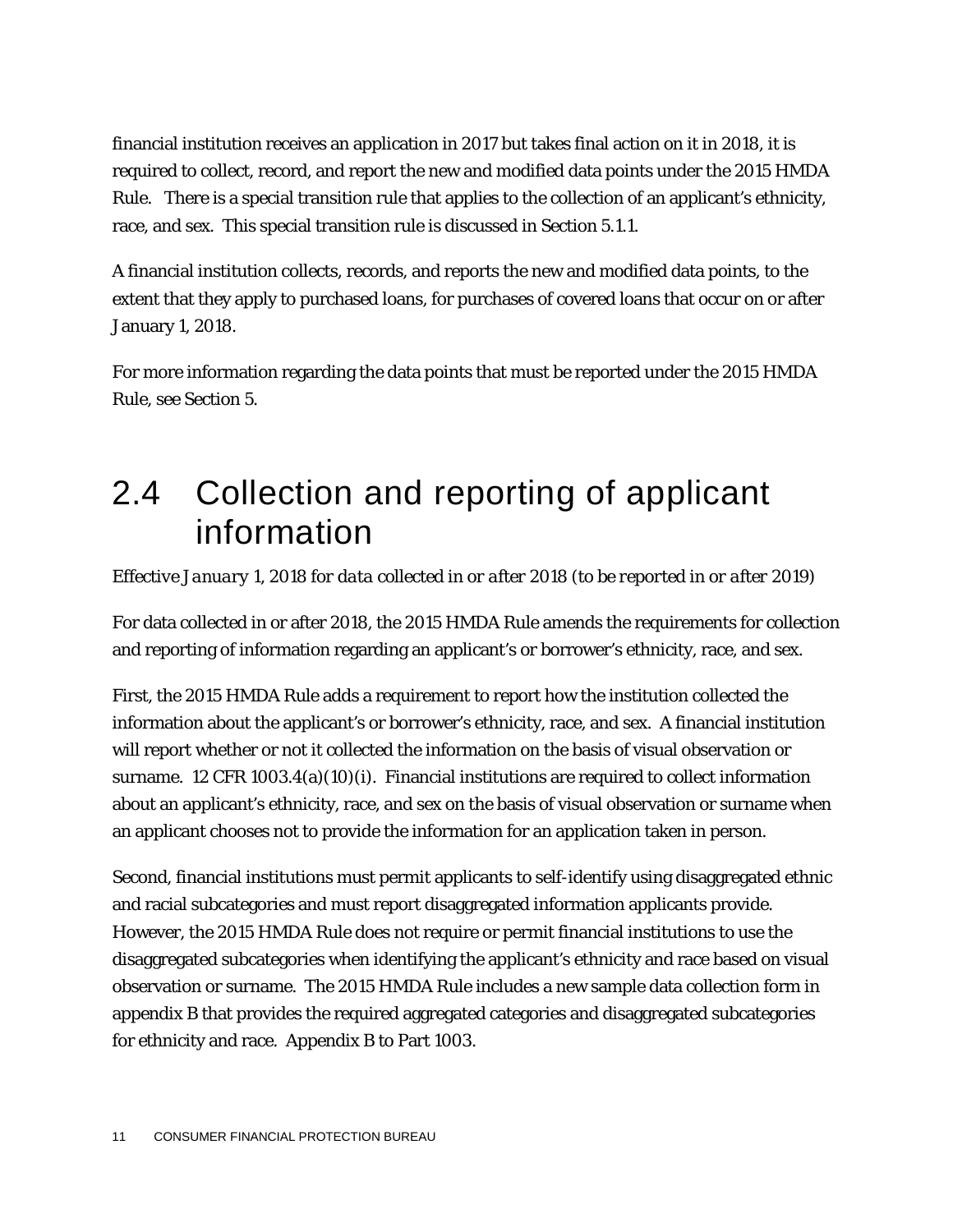For more information regarding the collection and reporting of applicant information under the 2015 HMDA Rule, see Section 5.1.

### 2.5 Annual reporting

*Effective January 1, 2018 for changes requiring electronic submission of 2017 HMDA data in 2018; effective January 1, 2019 for changes requiring electronic submission of HMDA data in 2019 and later years*

The 2015 HMDA Rule retains the requirement that a financial institution submit its HMDA data to its appropriate Federal agency by March 1 following the calendar year for which it collected the data, but requires electronic submission of the data.

The Bureau is developing a new web-based tool for electronically submitting HMDA data. Financial institutions are required to submit data electronically using the new web-based tool beginning in 2018 for data collected in 2017. For more information on the new submission tool, see [http://www.consumerfinance.gov/hmda/.](http://www.consumerfinance.gov/hmda/)

Appendix A to Part 1003, which includes instructions for completing and submitting the HMDA loan/application register (LAR), is amended effective January 1, 2018 to include new transition requirements for data collected in 2017 and reported in 2018. In particular, amended appendix A requires that a financial institution electronically submit its HMDA data. Procedures for electronic submission of 2017 HMDA data will be available at [http://www.consumerfinance.gov/hmda/.](http://www.consumerfinance.gov/hmda/)

Effective January 1, 2019, appendix A is removed from Regulation C. Beginning in 2019, financial institutions are required to submit the new dataset electronically in accordance with the 2015 HMDA Rule, using the new web-based submission tool and revised procedures that will be available at [http://www.consumerfinance.gov/hmda/.](http://www.consumerfinance.gov/hmda/)

For more information regarding annual reporting under the 2015 HMDA Rule, see Section 6.2.1.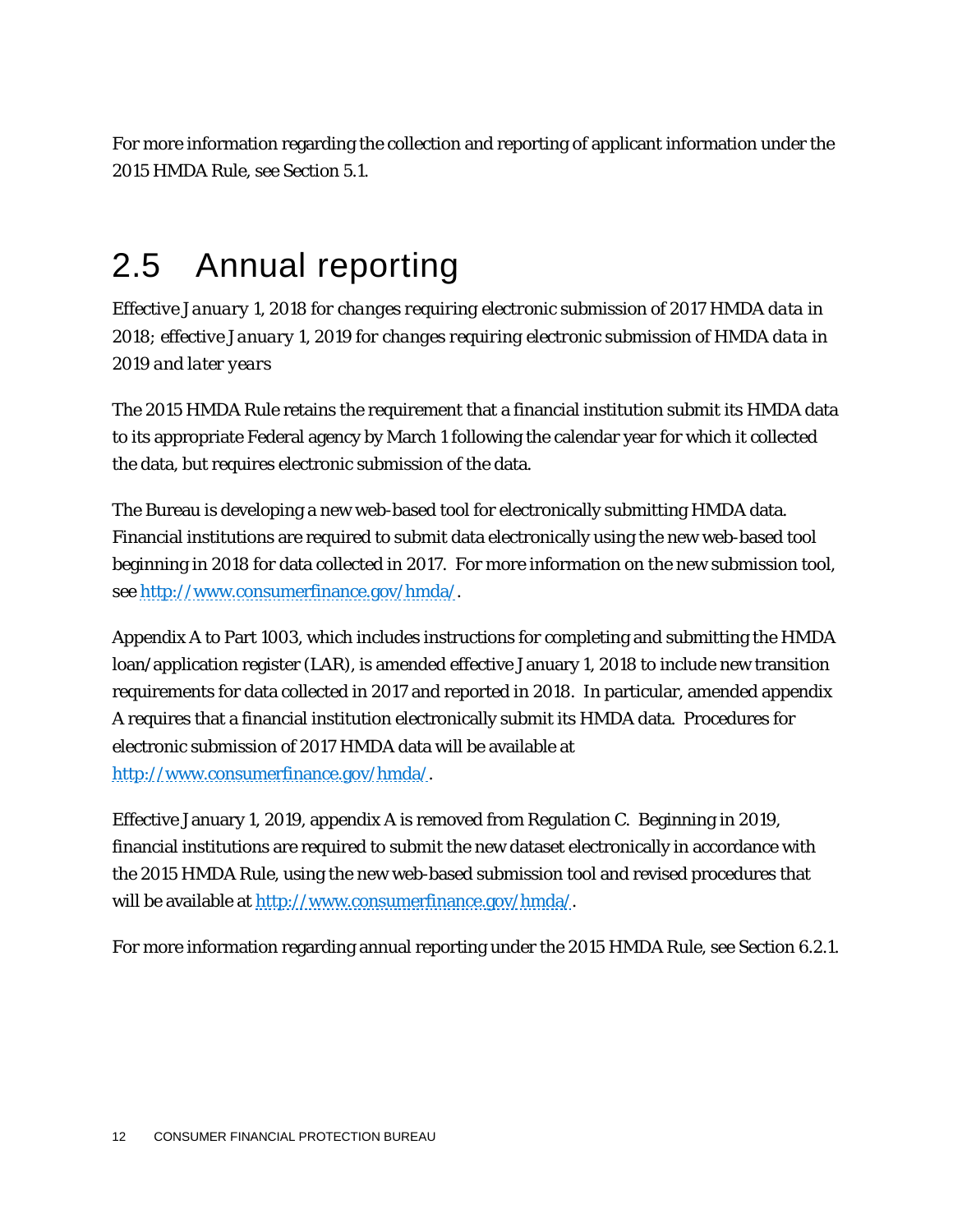# 2.6 Quarterly reporting

*Effective January 1, 2020 for data collected and reported in or after 2020* 

The 2015 HMDA Rule imposes a new quarterly reporting requirement for larger-volume reporters. In addition to their annual data submission, these larger-volume reporters will also electronically submit their HMDA data for each of the first three quarters of the year on a quarterly basis beginning in 2020. 12 CFR 1003.5(a)(1)(ii).

For more information regarding quarterly reporting under the 2015 HMDA Rule, see Section 6.2.2.

## 2.7 Disclosure requirements

*Effective January 1, 2018 for data collected on or after January 1, 2017 (to be reported in or after 2018)*

The 2015 HMDA Rule replaces Regulation C's requirements to provide a disclosure statement and modified  $LAR<sup>1</sup>$  $LAR<sup>1</sup>$  $LAR<sup>1</sup>$  to the public upon request with new requirements to provide notices that the institution's disclosure statement and modified LAR are available on the Bureau's website. 12 CFR 1003.5(b)(2) and (c).

<span id="page-13-0"></span><sup>&</sup>lt;sup>1</sup> HMDA requires a financial institution to make available to the public, upon request, "loan application register information" in the form required under Regulation C, and requires the Bureau to determine if deletions from the information are appropriate to protect applicants' and borrowers' privacy interests or to protect financial institutions from liability under privacy laws. 12 USC 304(j). Prior to being disclosed to the public, LARs must be modified to remove loan application register information that the Bureau determines should be deleted.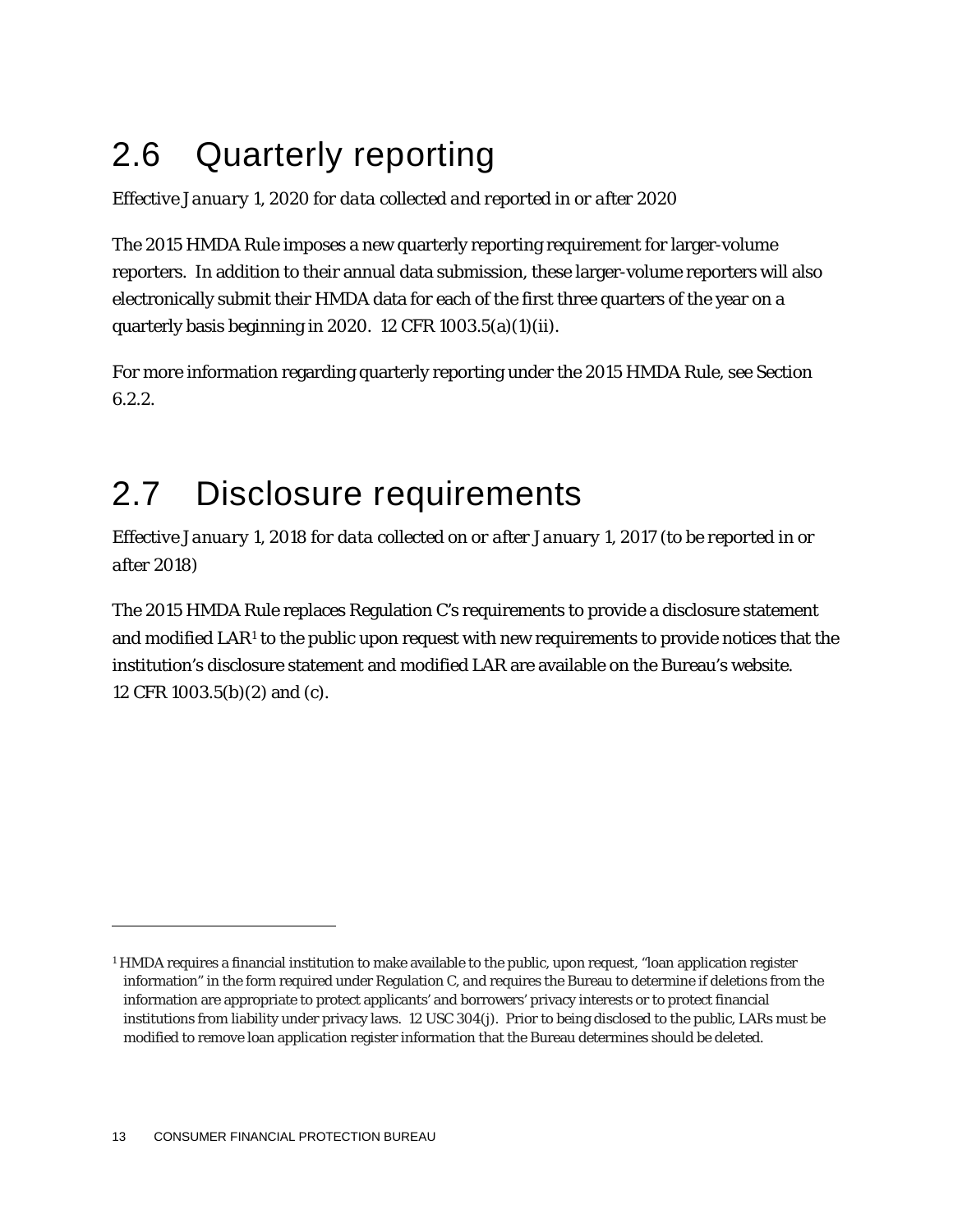The Bureau will determine if it should modify data to protect applicant and borrower privacy before posting the data to the Bureau's website.<sup>[2](#page-14-0)</sup>

The 2015 HMDA Rule also modifies the content of the posting required under Regulation C.

The 2015 HMDA Rule includes sample language that financial institutions can use to provide notice that the institution's HMDA data are available on the Bureau's website and to comply with the posting requirement. These revised disclosure requirements are effective January 1, 2018 and apply to data collected on or after January 1, 2017 and reported in or after 2018.

For more information regarding the disclosure requirements under the 2015 HMDA Rule, see Section 6.3.

### 2.8 Enforcement provisions for largervolume reporters

*Effective January 1, 2019*

1

The 2015 HMDA Rule provides that inaccuracies or omissions in quarterly reporting are not violations of HMDA or Regulation C if the financial institution makes a good-faith effort to report quarterly data timely, fully, and accurately, and then corrects or completes the data prior to its annual submission.  $12$  CFR  $1003.6(c)(2)$ .

For more information regarding the enforcement provisions of the 2015 HMDA Rule, see Section 7.

<span id="page-14-0"></span><sup>2</sup> As required under current Regulation C, the Bureau will redact three fields (application or loan number, application date, and date action taken) from the 2017 HMDA data prior to disclosing the data to the public. For data collected under the 2015 HMDA Rule, the Bureau will use a balancing test to determine whether and, if so, how data should be modified prior to disclosure. The Bureau will balance the potential harm to applicant and borrower privacy with the need to provide information to fulfill HMDA's disclosure purposes.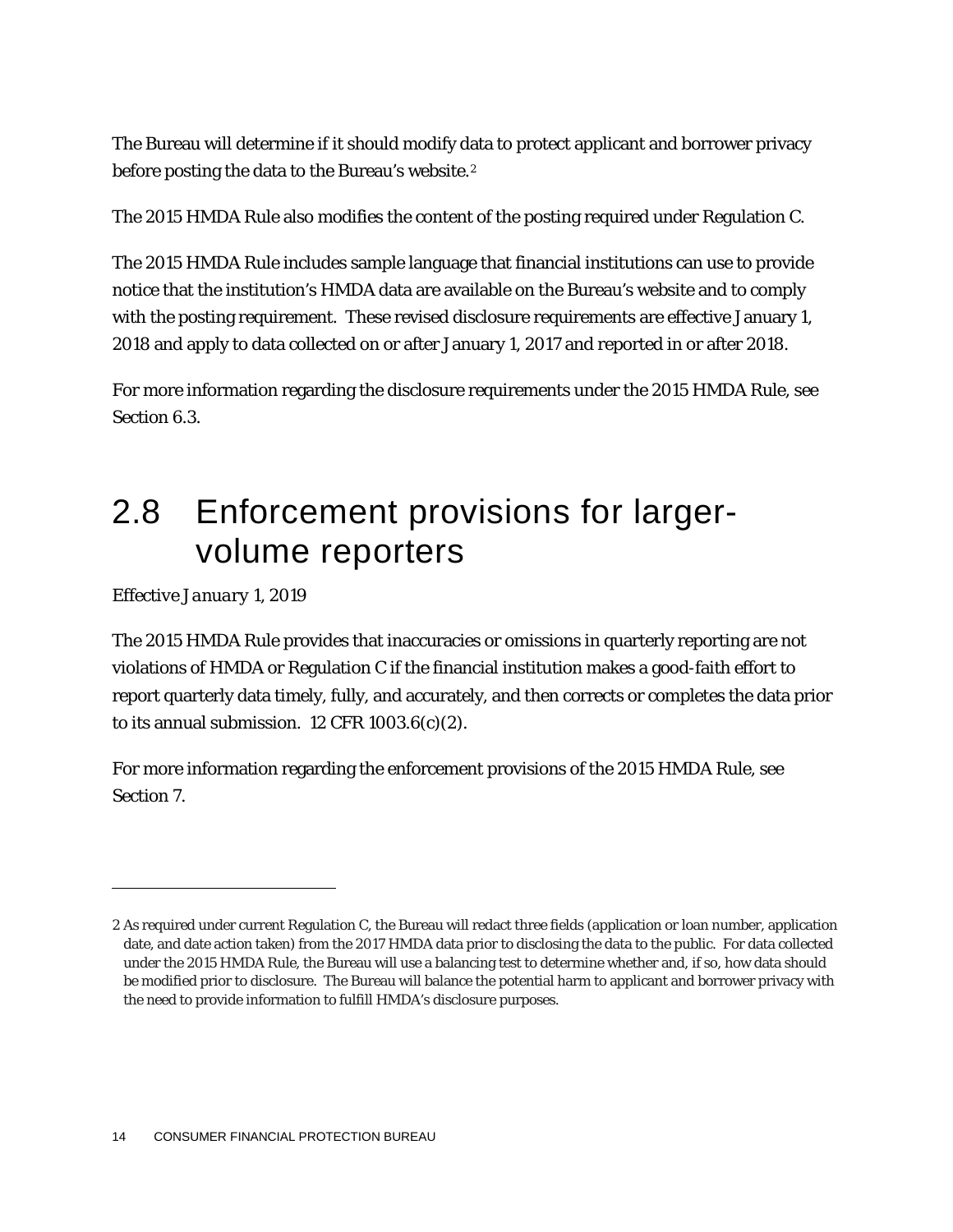# 3. Institutional coverage

An institution is required to comply with Regulation C only if it is a "financial institution" as that term is defined in Regulation C. The 2015 HMDA Rule changes the Regulation C definition of "financial institution" in two phases. The first phase of institutional coverage changes, which is effective January 1, 2017, only affects banks, savings associations, and credit unions. The second phase of institutional coverage changes, which is effective January 1, 2018, affects all institutions.

### 3.1 Institutional coverage during 2017

During 2017, a bank, savings association, or credit union uses the revised coverage criteria, outlined in Section 3.1.1, to determine if it is a financial institution under Regulation C. 12 CFR 1003.2 (financial institution)(1). Although the coverage criteria for an institution other than a bank, savings association, or credit union does not change in 2017, Section 3.1.2 of this guide outlines the coverage criteria that an institution other than a bank, credit union, or savings association uses to determine if it is a financial institution under Regulation C during 2017. 12 CFR 1003.2 (financial institution)(2). An institution may also find the [2017 HMDA](http://www.consumerfinance.gov/regulatory-implementation/hmda/)  [Institutional Coverage Chart](http://www.consumerfinance.gov/regulatory-implementation/hmda/) helpful when determining whether it is subject to Regulation C in 2017.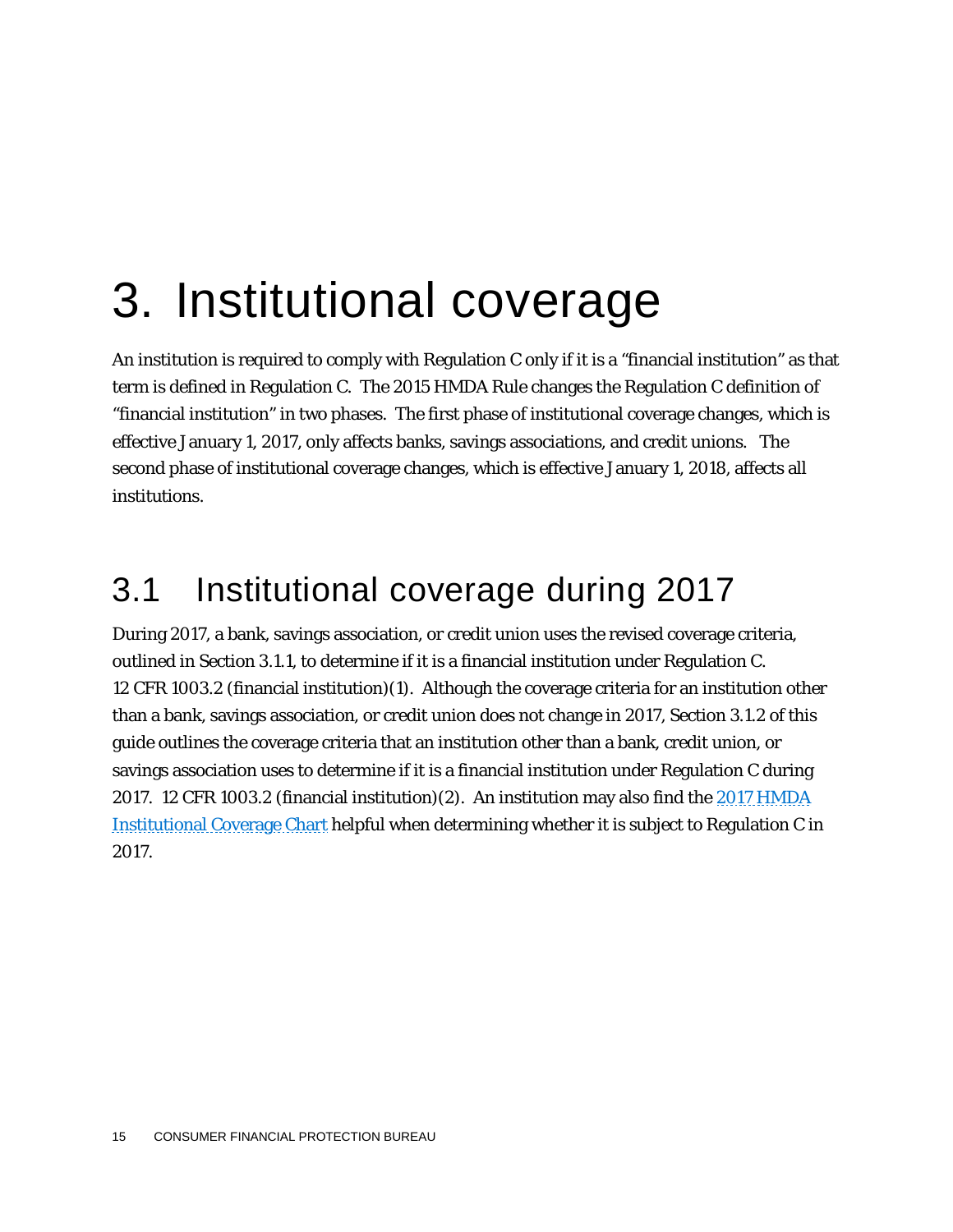### 3.1.1 Banks, savings associations, and credit unions

Under the 2015 HMDA Rule, between January 1, 2017 and December 31, 2017, a bank, savings association, or credit union is subject to Regulation C if it meets **ALL**[3](#page-16-0) of the following:

- 1. **Asset-Size Threshold**. On December 31, 2016, the bank, savings association, or credit union had assets in excess of the asset-size threshold published annually in the *Federal Register* and posted on the Bureau's website. 12 CFR 1003.2 (financial institution)(1)(i); comment (financial institution)-2.
- 2. **Location Test**. On December 31, 2016, the bank, savings association, or credit union had a home or branch office located in a metropolitan statistical area (MSA). 12 CFR 1003.2(financial institution)(1)(ii).

The U.S. Office of Management and Budget (OMB) defines MSAs. For more information on MSAs, see<https://www.ffiec.gov/census/default.aspx> and [https://www.ffiec.gov/geocode/help1.aspx.](https://www.ffiec.gov/geocode/help1.aspx)

- 3. **Loan Activity Test**. During 2016, the bank, savings association, or credit union originated at least one home purchase loan (including a refinancing of a home purchase loan) secured by a first lien on a one-to-four-family dwelling. 12 CFR 1003.2 (financial institution)(1)(iii).
- 4. **Federally Related Test**. The bank, savings association, or credit union:
	- a. Is federally insured; or
	- b. Is federally regulated; or

1

c. Originated a home purchase loan (including a refinancing of a home purchase loan) that was secured by a first lien on a one-to-four-family dwelling and that also (i) was insured, guaranteed, or supplemented by a Federal agency OR (ii) was intended for sale to Fannie Mae or Freddie Mac. 12 CFR 1003.2 (financial institution)(1)(iv).

<span id="page-16-0"></span><sup>3</sup> When determining whether it meets these criteria for 2017, a bank, savings association, or credit union relies on the definitions in the version of Regulation C effective in 2017. For example, a bank, saving association, or credit union uses the definition of "branch office" and "home purchase loan" in the version of Regulation C effective in 2017.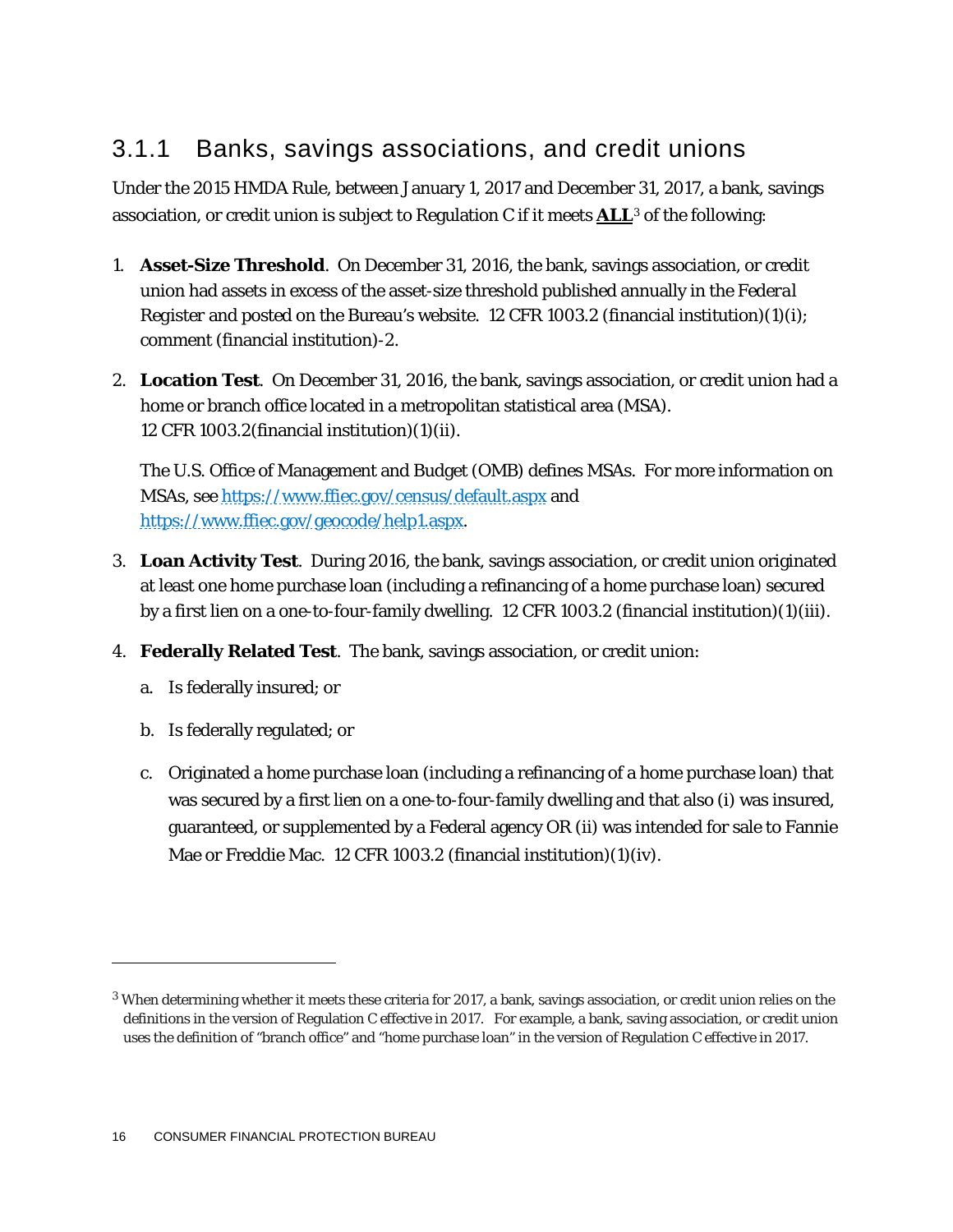5. **Loan-Volume Threshold**. In each of the two preceding calendar years, the bank, savings association, or credit union originated at least 25 home purchase loans (including refinancings of home purchase loans). Coverage depends on the number of home purchase loans (including refinancings of home purchase loans) that the bank, savings association, or credit union originated. To determine whether activities with respect to a particular loan constitute an origination, see the official commentary effective in 2017, including comments  $1(c)$ -2 through -6 and  $4(a)$ -1.iii and -1.iv.

### 3.1.2 For-profit mortgage-lending institutions

Between January 1, 2017 and December 31, 2017, a for-profit mortgage-lending institution (other than a bank, savings association, or credit union) is subject to Regulation C if it meets **ALL**[4](#page-17-0) of the following:

1. **Location Test**. On December 31, 2016, the mortgage-lending institution had a home or branch office located in an MSA. 12 CFR 1003.2 (financial institution)(2)(ii).

The U.S. Office of Management and Budget (OMB) defines MSAs. For more information on MSAs, see<https://www.ffiec.gov/census/default.aspx> and [https://www.ffiec.gov/geocode/help1.aspx.](https://www.ffiec.gov/geocode/help1.aspx)

For purposes of this location test, a branch office of a for-profit mortgage-lending institution is: (a) any one of the institution's offices (b) that takes applications from the public for home purchase loans, home improvement loans, or refinancings. A mortgage-lending institution is also deemed to have a branch office in an MSA if, in the preceding calendar year, it received applications for, originated, or purchased five or more home purchase loans, home improvement loans, or refinancings related to property located in that MSA. 12 CFR 1003.2 (branch office)(2).

- 2. **Loan Volume or Amount Test.** During 2016, the mortgage-lending institution either:
	- a. Originated home purchase loans (including refinancings of home purchase loans) that equaled at least 10 percent of its loan-origination volume (measured in dollars); or

<span id="page-17-0"></span><sup>4</sup> When determining whether it meets these criteria for 2017, a for-profit mortgage-lending institution relies on the definitions in the version of Regulation C effective in 2017. For example, a for-profit mortgage-lending institution uses the definition of "branch office" and "home purchase loan" in the version of Regulation C effective in 2017.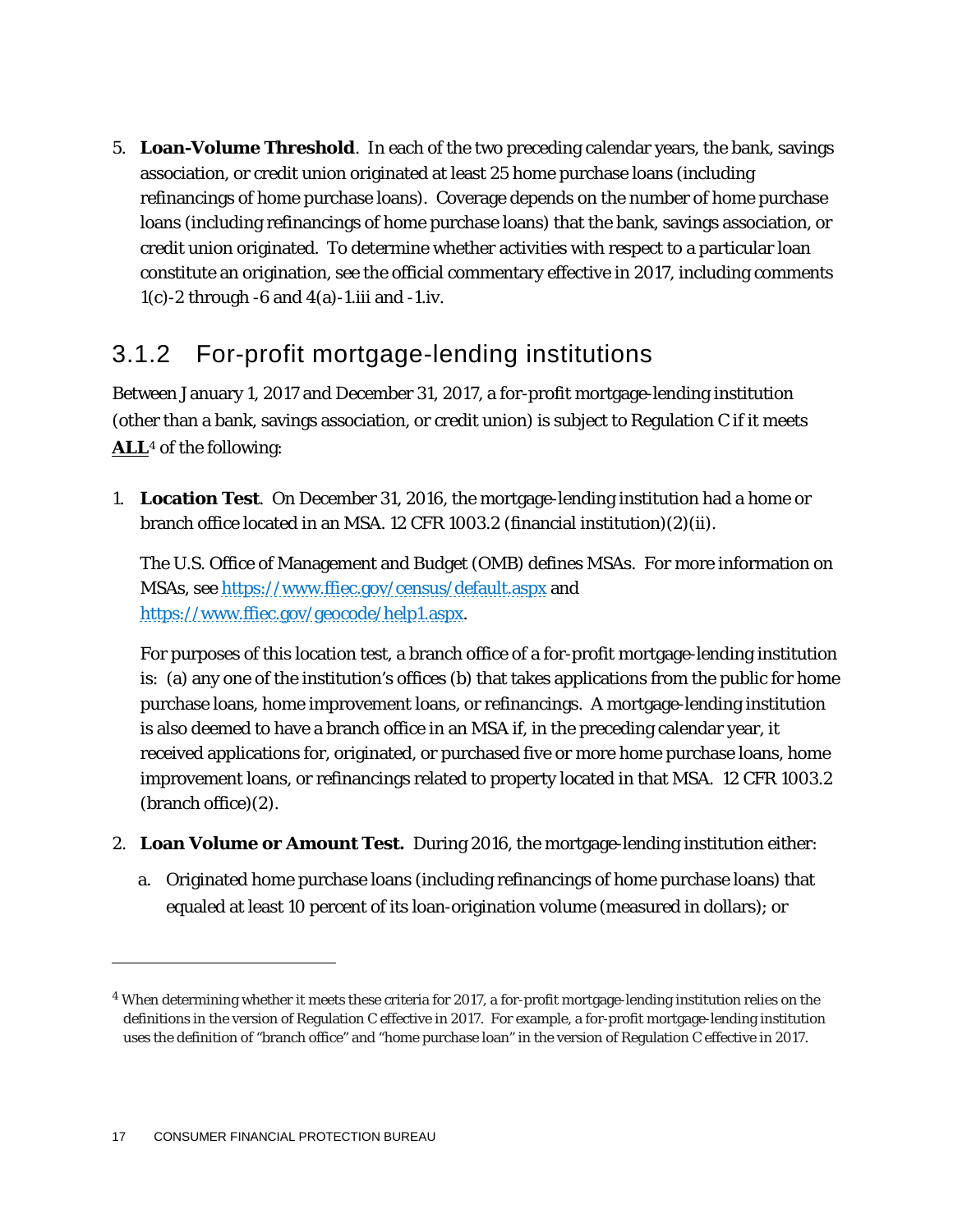b. Originated home purchase loans (including refinancings of home purchase loans) that equaled at least \$25 million. 12 CFR 1003.2(financial institution)(2)(i).

#### 3. **Loan-Volume or Asset-Size Threshold**. Either:

- a. On December 31, 2016, the mortgage-lending institution and its parent corporation (if any) had assets in excess of \$10 million; or
- b. In 2016, the mortgage-lending institution originated at least 100 home purchase loans (including refinancings of home purchase loans). 12 CFR 1003.2(financial  $institution(2)(iii)$ .

### 3.2 Institutional coverage on or after January 1, 2018

Beginning on January 1, 2018, the 2015 HMDA Rule further revises the definition of "financial institution" and adds definitions for "depository financial institution" and "nondepository financial institution." 12 CFR 1003.2(g). As of that date, a financial institution subject to Regulation C is either a depository financial institution or nondepository financial institution. An institution uses these two new definitions, which are outlined below, as coverage tests to determine whether it is a financial institution that is required to comply with Regulation C, effective January 1, 2018. Although the 2015 HMDA Rule is the definitive source regarding the institutional coverage criteria, an institution may also find th[e 2018 HMDA Institutional](http://www.consumerfinance.gov/regulatory-implementation/hmda/)  [Coverage Chart](http://www.consumerfinance.gov/regulatory-implementation/hmda/) helpful when it is determining whether it is subject to Regulation C, effective January 1, 2018.

Throughout the remainder of this guide, an institution that meets the criteria set forth in the 2015 HMDA Rule's definition of depository financial institution is referred to as a Depository Financial Institution, and an institution that meets the criteria set forth in the 2015 HMDA Rule's definition of nondepository financial institution is referred to as a Nondepository Financial Institution. The capitalized term Financial Institution refers to an institution that is either a Depository Financial Institution or a Nondepository Financial Institution and that is an institution that is subject to the 2015 HMDA Rule, effective January 1, 2018.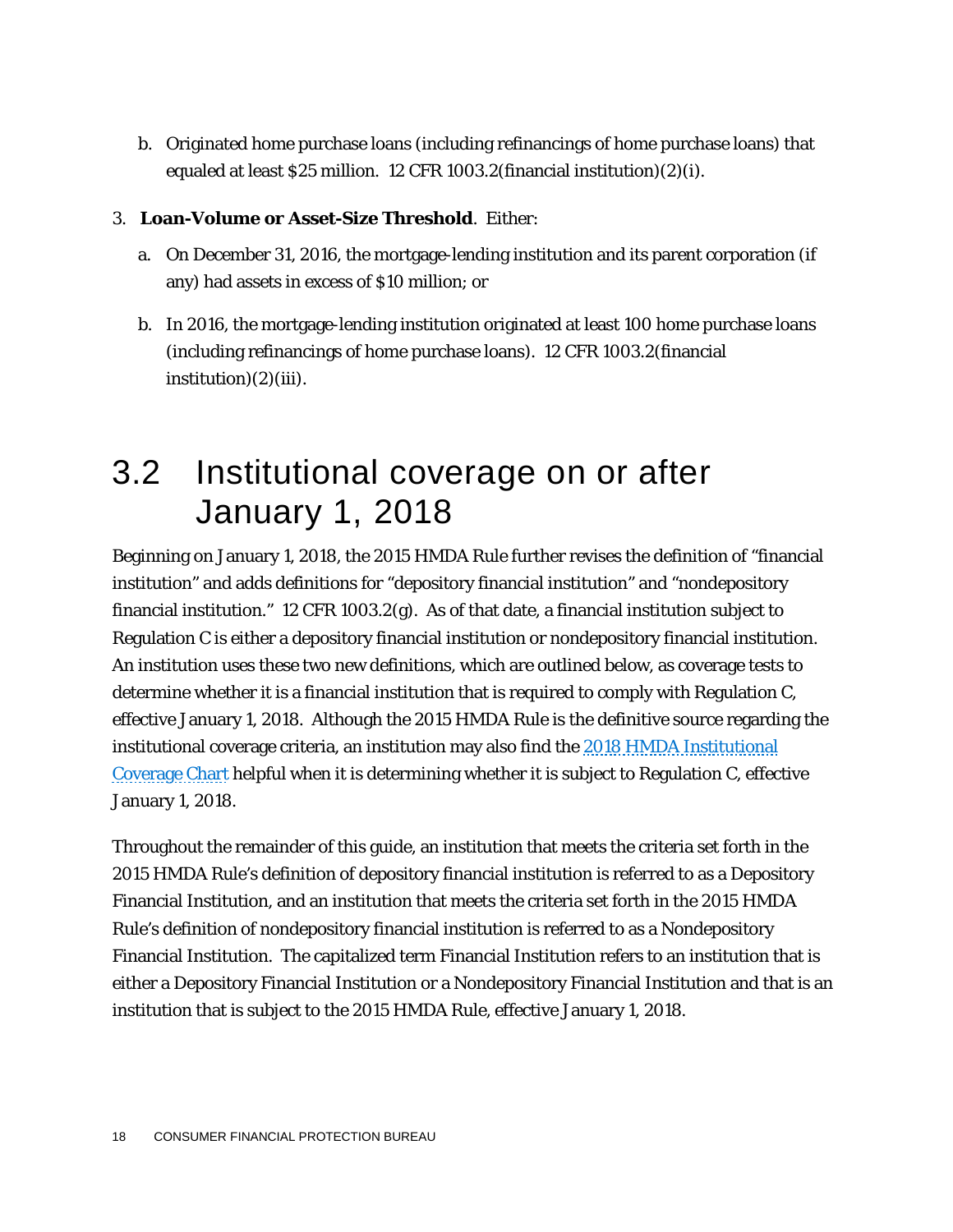### 3.2.1 Depository financial institutions

Under the 2015 HMDA Rule, effective January 1, 2018, a bank, savings association, or credit union is a Depository Financial Institution, a Financial Institution, and subject to Regulation C if it meets **ALL[5](#page-19-0)** of the following:

- 1. **Asset-Size Threshold.** On the preceding December 31, the bank, savings association, or credit union had assets in excess of the asset-size threshold published annually in the *Federal Register* and posted on the Bureau's website. The phrase "preceding December 31" refers to the December 31 immediately preceding the current calendar year. For example, in 2018, the preceding December 31 is December 31, 2017. 12 CFR 1003.2(g)(1)(i).
- 2. **Location Test.** On the preceding December 31, the bank, savings association, or credit union had a home or Branch Office located in an MSA. 12 CFR 1003.2(g)(1)(ii).

For purposes of this location test, a Branch Office for a bank, savings association, or credit union is an office: (a) of the bank, savings association, or credit union (b) that is considered a branch by the institution's Federal or State supervisory agency. For purposes of the 2015 HMDA Rule, an automated teller machine or other free-standing electronic terminal is not a Branch Office regardless of whether the supervisory agency would consider it a branch. 12 CFR 1003.2(c)(1). A Branch Office of a credit union is any office where member accounts are established or loans are made, whether or not an agency has approved the office as a branch. Comment  $2(c)(1)$ -1.

3. **Loan Activity Test.** During the preceding calendar year, the bank, savings association, or credit union originated at least one Home Purchase Loan or Refinancing of a Home Purchase Loan secured by a first lien on a one-to four-unit Dwelling. 12 CFR 1003.2(g)(1)(iii).

For more information on whether a loan is secured by a Dwelling, is a Home Purchase Loan, or is a Refinancing of a Home Purchase Loan, see Sections 4.1.1.2 and 5.7.

- 4. **Federally Related Test.** The bank, savings association, or credit union:
	- a. Is federally insured; or

<span id="page-19-0"></span><sup>5</sup> When determining whether it meets these criteria on or after January 1, 2018, a bank, savings association, or credit union relies on the definitions in the 2015 HMDA Rule.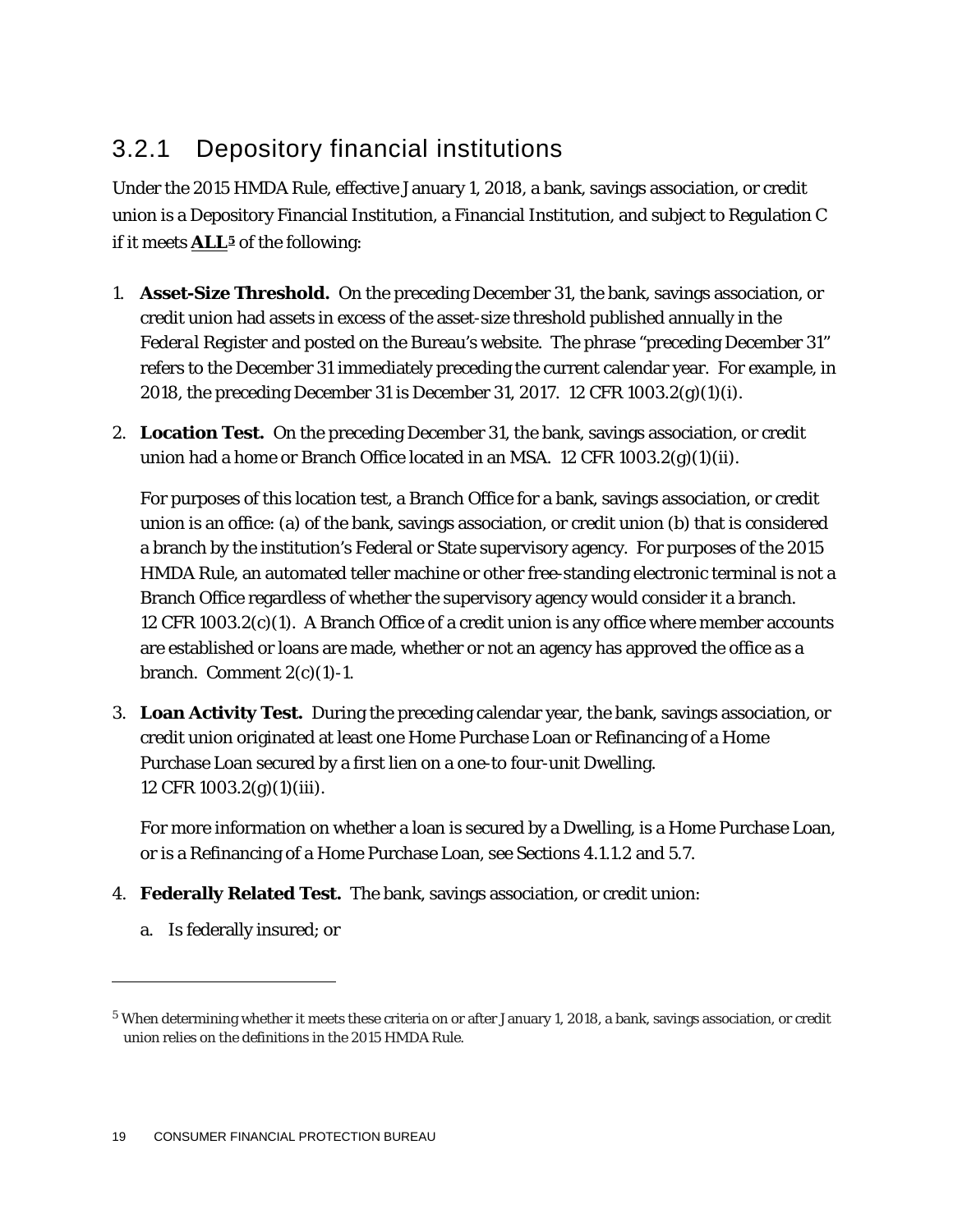- b. Is federally regulated; or
- c. Originated at least one Home Purchase Loan or Refinancing of a Home Purchase Loan that was secured by a first lien on a one- to-four-unit Dwelling and also (i) was insured, guaranteed or supplemented by a Federal agency OR (ii) was intended for sale to Fannie Mae or Freddie Mac. 12 CFR 1003.2(g)(1)(iv).
- 5. **Loan-Volume Threshold.** The bank, savings association, or credit union originated at least 25 Closed-End Mortgage Loans in each of the two preceding calendar years, or originated at least 100 Open-End Lines of Credit in each of the two preceding calendar years. When the bank, savings association, or credit union determines whether it meets this loanvolume threshold, it does not count transactions excluded by 12 CFR  $1003.3(c)(1)$  through (10). 12 CFR 1003.2(g)(1)(v). These Excluded Transactions are discussed below in Section 4.1.2 in paragraphs 1 through 10. For more information on Closed-End Mortgage Loans, Open-End Lines of Credit, and Excluded Transactions, see Section 4.1.

When determining if it meets the loan-volume threshold, a bank, savings association, or credit union only counts Closed-End Mortgage Loans and Open-End Lines of Credit that it originated. Only one institution is deemed to have originated a specific Closed-End Mortgage Loan or Open-End Line of Credit under the 2015 HMDA Rule, even if two or more institutions are involved in the origination process. Only the institution that is deemed to have originated the transaction under the 2015 HMDA Rule counts it for purposes of the origination threshold. Comments  $2(g)$ -5; see also comments  $4(a)$ -2 through -4. For more information on how to determine whether an institution is deemed to have originated a transaction under the 2015 HMDA Rule, see Section 4.2.3.

The 2015 HMDA Rule also includes a separate test to ensure that Financial Institutions that meet only the 25 Closed-End Mortgage Loan threshold are not required to report their Open-End Lines of Credit, and that Financial Institutions that meet only the 100 Open-End Line of Credit threshold are not required to report their Closed-End Mortgage Loans. 12 CFR  $1003.3(c)(11)$  and  $(12)$ . For more information, see Section 4.1.2.

### 3.2.2 Nondepository financial institutions

Under the 2015 HMDA Rule, effective January 1, 2018, a for-profit mortgage-lending institution (other than a bank, savings association, or credit union) is a Nondepository Financial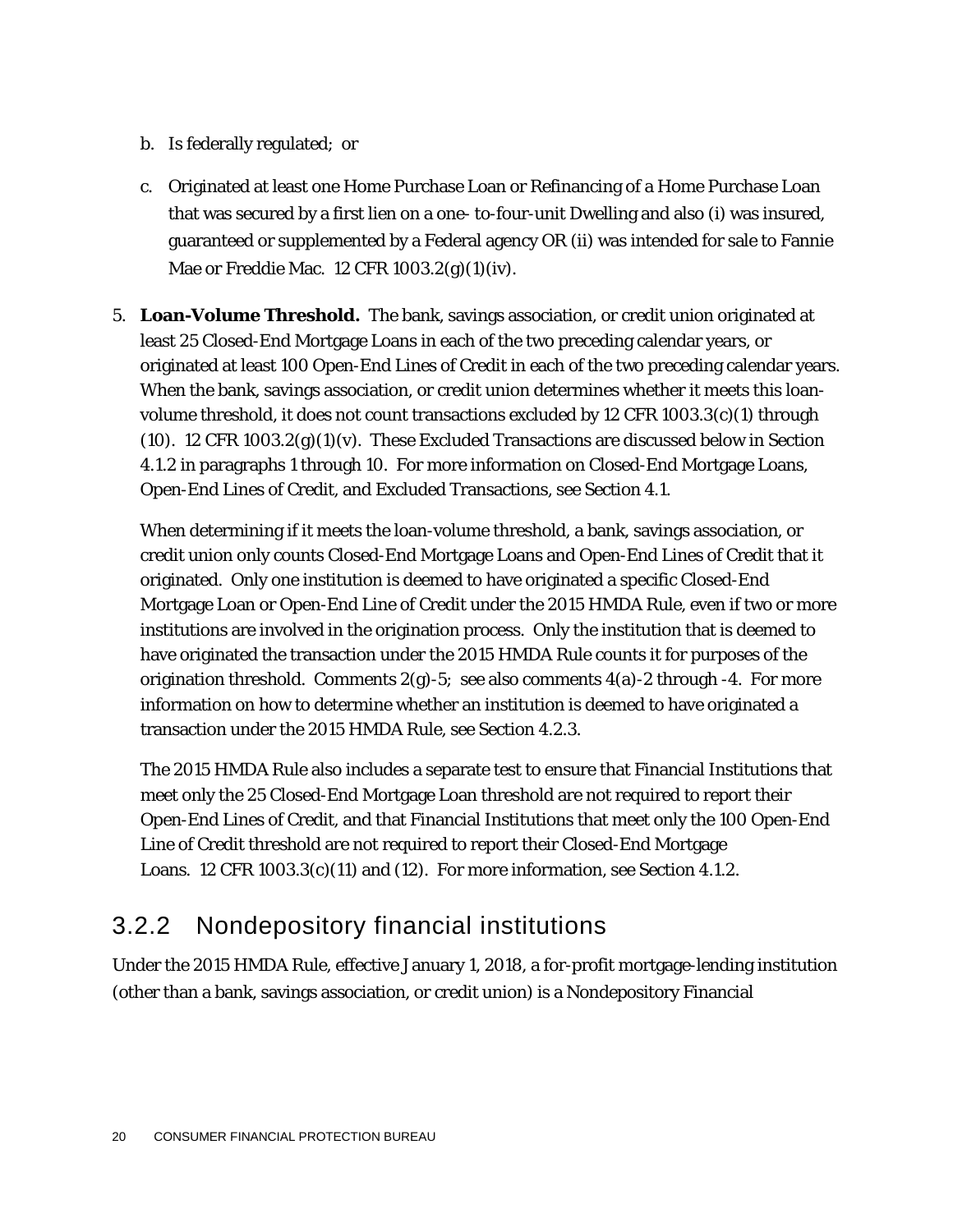Institution, a Financial Institution, and subject to Regulation C if it meets **BOTH[6](#page-21-0)** of the following:

1. **Location Test**. The mortgage-lending institution had a home or Branch Office in an MSA on the preceding December 31. The phrase "preceding December 31" refers to the December 31 immediately preceding the current calendar year. For example, in 2018, the preceding December 31 is December 31, 2017. 12 CFR 1003.2(g)(2)(i).

For purposes of this location test, a Branch Office of a for-profit mortgage-lending institution is: (a) any one of the institution's offices (b) at which the institution takes from the public Applications for Covered Loans. A mortgage-lending institution is also deemed to have a Branch Office in an MSA if, in the preceding calendar year, it received Applications for, originated, or purchased five or more Covered Loans related to property located in that MSA. 12 CFR 1003.2(c)(2). For more information on Applications and Covered Loans, see Section 4.

2. **Loan-Volume Threshold**. The mortgage-lending institution originated at least 25 Closed-End Mortgage Loans in each of the two preceding calendar years, or originated at least 100 Open-End Lines of Credit in each of the two preceding calendar years. When an institution determines whether it meets the loan-volume threshold, it does not count transactions excluded by 12 CFR 1003.3(c)(1) through (10). 12 CFR 1003.2(g)(2)(ii). These Excluded Transactions are discussed below in Section 4.1.2 in paragraphs 1 through 10. For more information on Closed-End Mortgage Loans, Open-End Lines of Credit, and Excluded Transactions, see Section 4.1.

When determining if it meets the loan-volume threshold, a mortgage-lending institution only counts Closed-End Mortgage Loans and Open-End Lines of Credit that it originated. Only one institution is deemed to have originated a specific Closed-End Mortgage Loan or Open-End Line of Credit under the 2015 HMDA Rule, even if two or more institutions are involved in the origination process. Only the institution that is deemed to have originated the transaction under the 2015 HMDA Rule counts it for purposes of the origination threshold. Comment  $2(g)$ -5. See also comments  $4(a)$ -2 through -4. For more information

<span id="page-21-0"></span><sup>6</sup> When determining whether it meets these criteria on or after January 1, 2018, a mortgage-lending institution relies on the definitions in the 2015 HMDA Rule.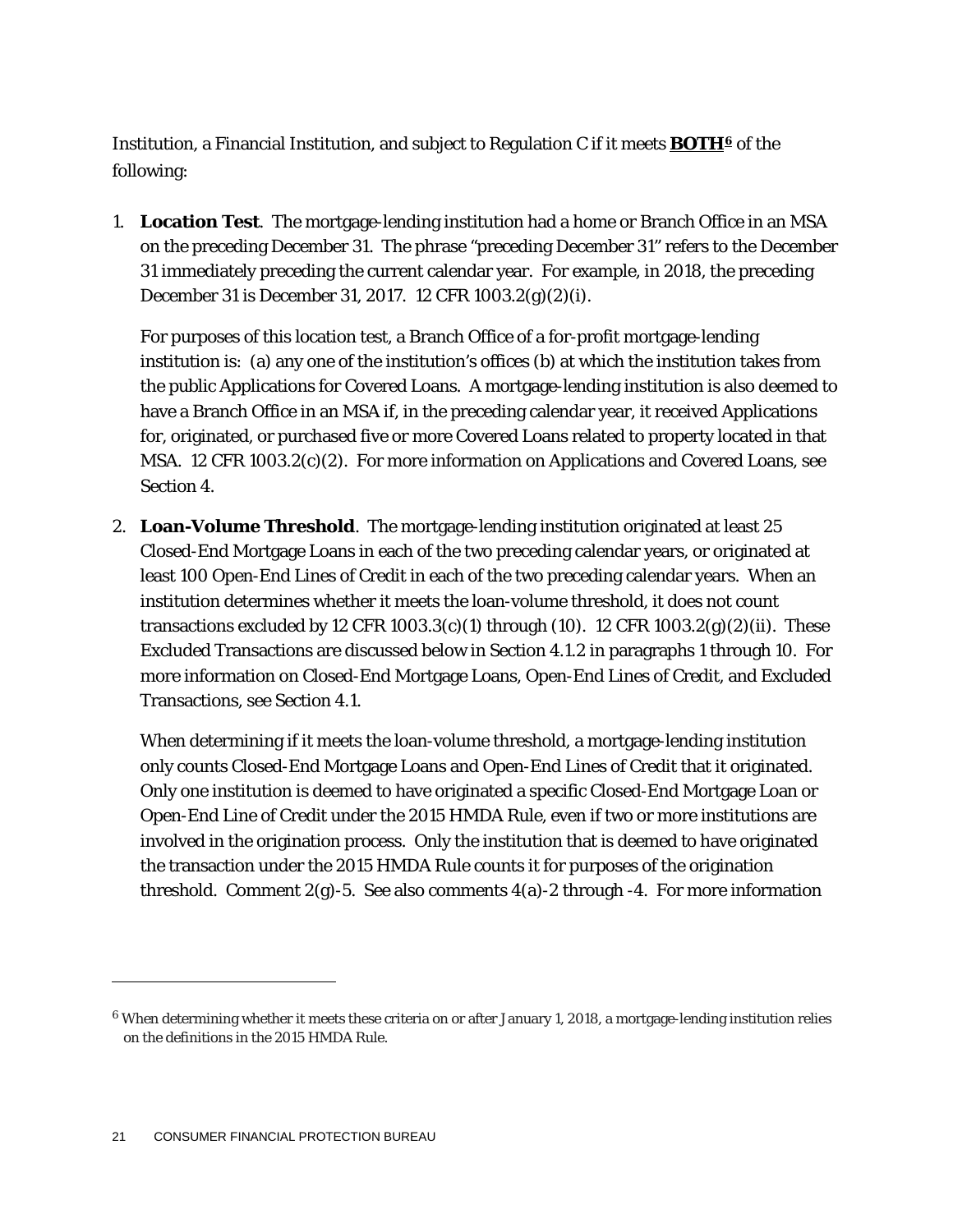on how to determine whether an institution is deemed to have originated a transaction under the 2015 HMDA Rule, see Section 4.2.3.

The 2015 HMDA Rule also includes a separate test to ensure that Financial Institutions that meet only the 25 Closed-End Mortgage Loan threshold are not required to report their Open-End Lines of Credit, and that Financial Institutions that meet only the 100 Open-End Line of Credit threshold are not required to report their Closed-End Mortgage Loans. 12 CFR  $1003.3(c)(11)$  and  $(12)$ . For more information, see Section 4.1.2.

### 3.3 Exempt institutions

Regulation C provides that financial institutions may apply for an exemption from coverage, and the 2015 HMDA Rule does not change this provision. Specifically, the Bureau may exempt a State-chartered or State-licensed Financial Institution if the Bureau determines that the Financial Institution is subject to a State disclosure law that contains requirements substantially similar to those imposed by Regulation C and adequate enforcement provisions. Any Statelicensed or State-chartered Financial Institution or association of such institutions may apply to the Bureau for an exemption. An exempt institution shall submit the data required by State law to its State supervisory agency. 12 CFR 1003.3(a). A Financial Institution that loses its exemption must comply with Regulation C beginning with the calendar year following the year for which it last reported data under the State disclosure law. 12 CFR 1003.3(b).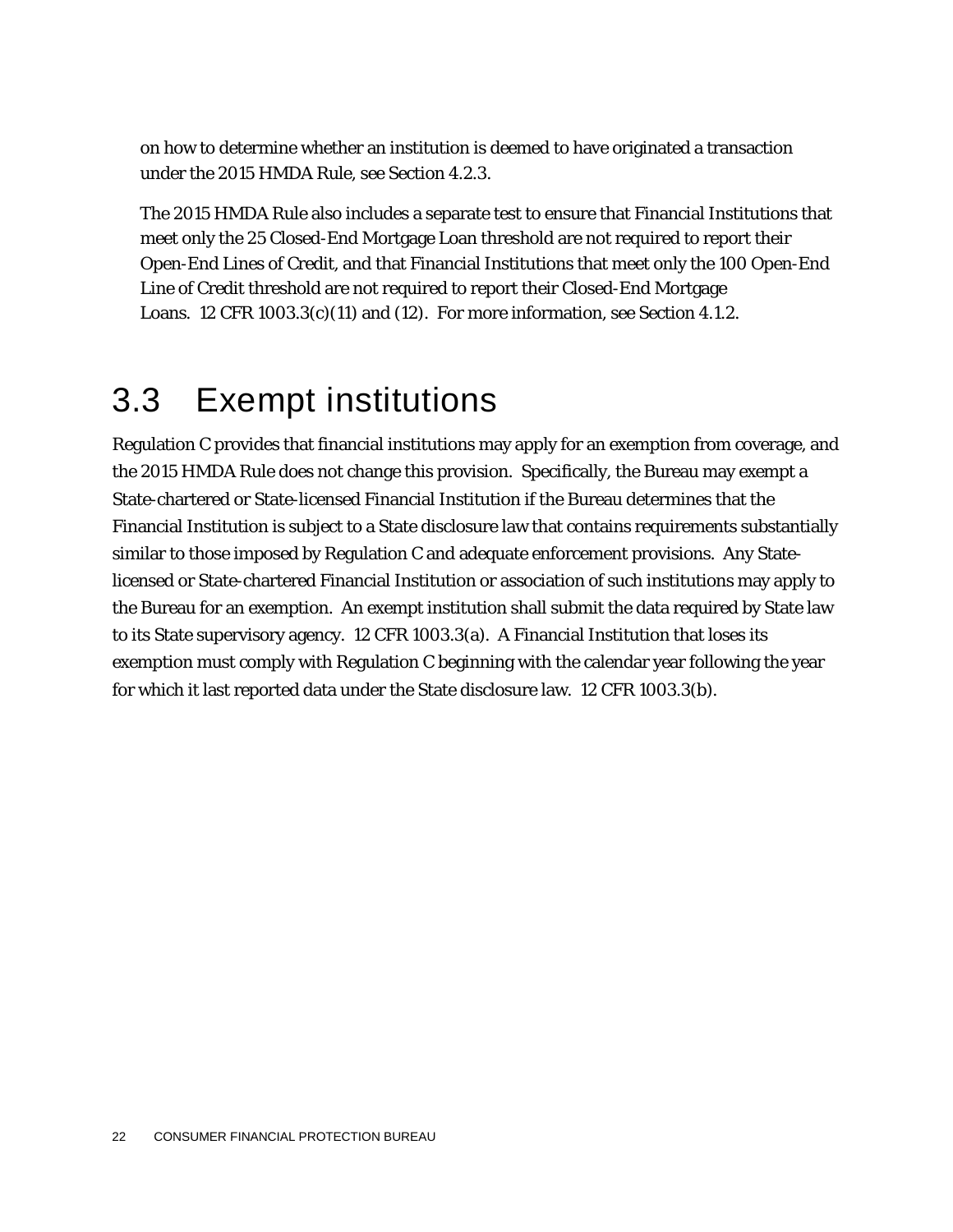# 4. Transactional coverage

A Financial Institution is required to collect, record, and report information only for transactions that are subject to Regulation C. Effective January 1, 2018, the 2015 HMDA Rule changes the types of transactions that are subject to Regulation C. This guide uses the capitalized term Covered Loan to refer to a loan or line of credit that is subject to Regulation C, effective January 1, 2018. As of that date, a Financial Institution is required to collect, record, and report information only for a transaction that involves a Covered Loan, such as the origination or purchase of a Covered Loan.

A Financial Institution can use Section 4.1 of this guide, below, for assistance in determining whether a transaction involves a Covered Loan. After a Financial Institution has determined that a transaction involves a Covered Loan, it can use Section 4.2 for assistance in determining whether it must report information related to the transaction.

### 4.1 Covered loans

A Covered Loan can be either a Closed-End Mortgage Loan or an Open-End Line of Credit (see Section 4.1.1), but an Excluded Transaction cannot be a Covered Loan (see Section 4.1.2). 12 CFR 1003.2(e).

To determine if a transaction is subject to amended Regulation C, effective January 1, 2018, a Financial Institution should first determine whether the loan or line of credit involved in the transaction is either a Closed-End Mortgage Loan or an Open-End Line of Credit. See Section 4.1.1. If the loan or line of credit is neither a Closed-End Mortgage Loan nor an Open-End Line of Credit, the transaction does not involve a Covered Loan, and the Financial Institution is not required to report the transaction. If the loan or line of credit is either a Closed-End Mortgage Loan or an Open-End Line of Credit, the Financial Institution must determine if the Closed-End Mortgage Loan or Open-End Line of Credit is an Excluded Transaction. See Section 4.1.2. If the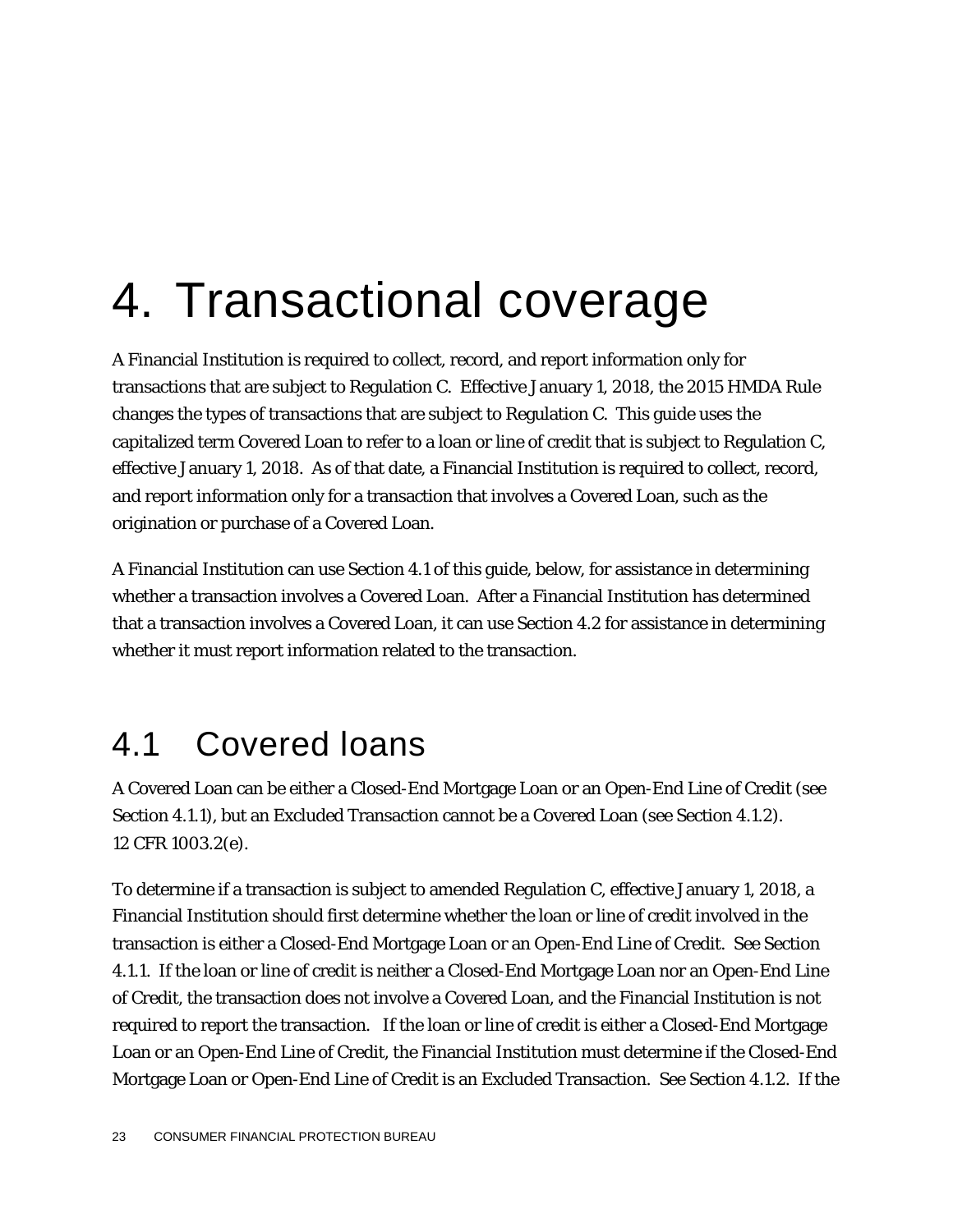Closed-End Mortgage Loan or an Open-End Line of Credit is an Excluded Transaction, it is not a Covered Loan, and the Financial Institution is not required to report the transaction. If the loan or line of credit is a Closed-End Mortgage Loan or an Open-End Line of Credit and is not an Excluded Transaction, the Financial Institution may be required to report the transaction. See Section 4.2.

### 4.1.1 Closed-end mortgage loans and open-end lines of credit

A Closed-End Mortgage Loan is:

- 1. An extension of credit;
- 2. Secured by a lien on a Dwelling; and
- 3. Not an Open-End Line of Credit. 12 CFR 1003.2(d).

An Open-End Line of Credit is:

- 1. An extension of credit;
- 2. Secured by a lien on a Dwelling; and
- 3. An open-end credit plan for which:
	- a. The lender reasonably contemplates repeated transactions;
	- b. The lender may impose a finance charge from time-to-time on an outstanding unpaid balance; and
	- c. The amount of credit that may be extended to the borrower during the term of the plan (up to any limit set by the lender) is generally made available to the extent that any outstanding balance is repaid. 12 CFR 1003.2(o); 12 CFR 1026.2(a)(20).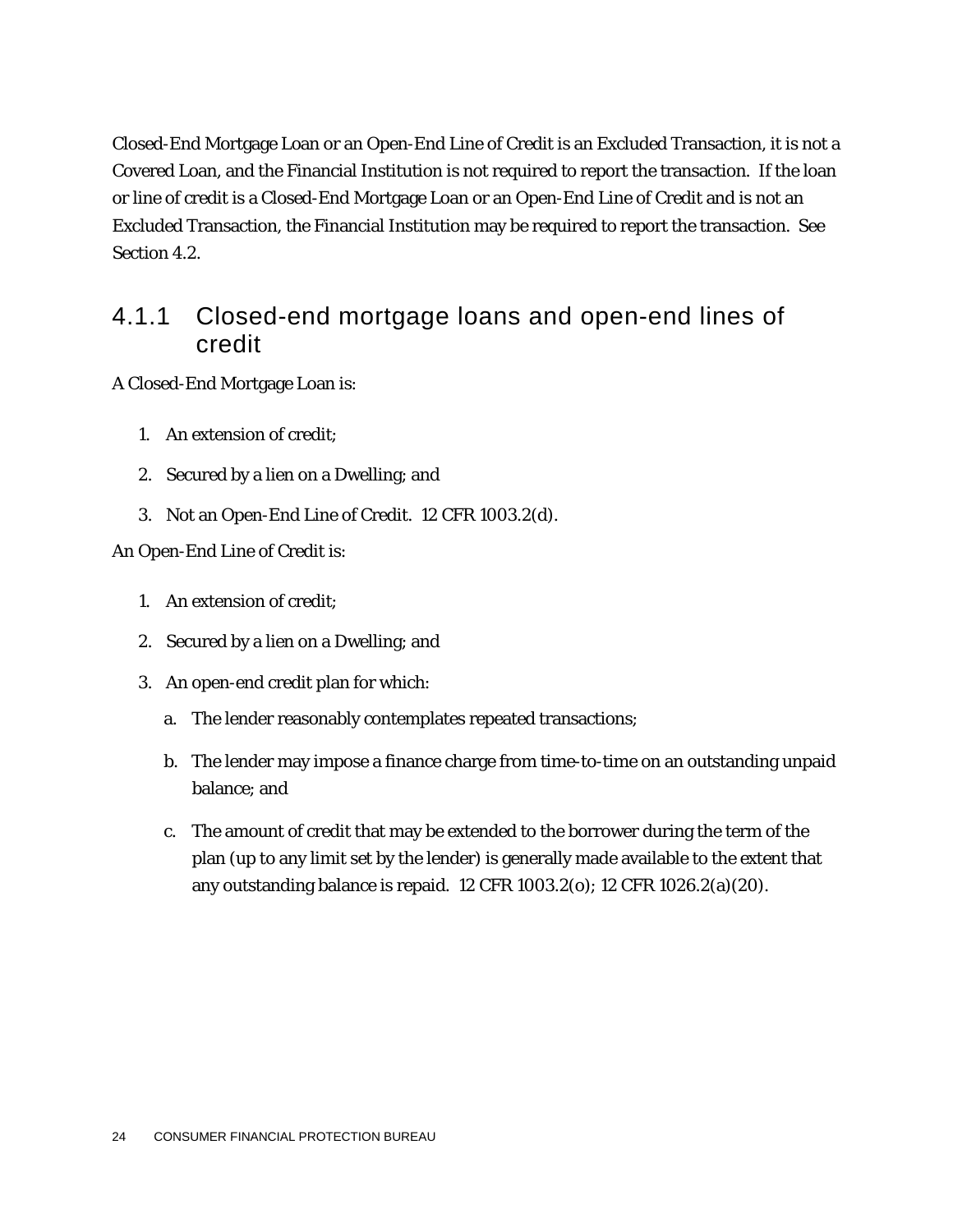Financial Institutions may rely on Regulation Z, 12 CFR 1026.2(a)(20),<sup>[7](#page-25-0)</sup> and its official commentary when determining whether a transaction is extended under a plan for which the lender reasonably contemplates repeated transactions, the lender may impose a finance charge from time-to-time on an outstanding unpaid balance, and the amount of credit that may be extended to the borrower during the term of the plan is generally made available to the extent that any outstanding balance is repaid.

A business-purpose transaction that is exempt from Regulation Z but is otherwise open-end credit under Regulation Z, 12 CFR 1026.2(a)(20), would be an Open-End Line of Credit under the 2015 HMDA Rule if it is an extension of credit secured by a lien on a Dwelling and is not an Excluded Transaction. Comment 2(o)-1.

#### 4.1.1.1 Extension of credit

A closed-end loan or open-end line of credit is not a Closed-End Mortgage Loan or an Open-End Line of Credit under the 2015 HMDA Rule unless it involves an extension of credit. Some transactions completed pursuant to installment sales contracts, such as some land contracts, are not Closed-End Mortgage Loans because no credit is extended. For example, if a land contract provides that, upon default, the contract terminates, all previous payments will be treated as rent, and the borrower is under no obligation to make further payments, the transaction is not a Closed-End Mortgage Loan. Comment 2(d)-2. Individual draws on an Open-End Line of Credit are not separate extensions of credit. Comment 2(o)-2.

Under the 2015 HMDA Rule, an "extension of credit" generally requires a new debt obligation. Comment 2(d)-2. Thus, for example, a loan modification where the existing debt obligation is not satisfied and replaced is not generally a Covered Loan (*i.e*., Closed-End Mortgage Loan or Open-End Line of Credit) under the 2015 HMDA Rule. Except as described below, if a transaction modifies, renews, extends, or amends the terms of an existing debt obligation, but the existing debt obligation is not satisfied and replaced, the transaction is not a Covered Loan.

<span id="page-25-0"></span><sup>7</sup> Regulation Z, 12 CFR part 1026, implements the Truth in Lending Act.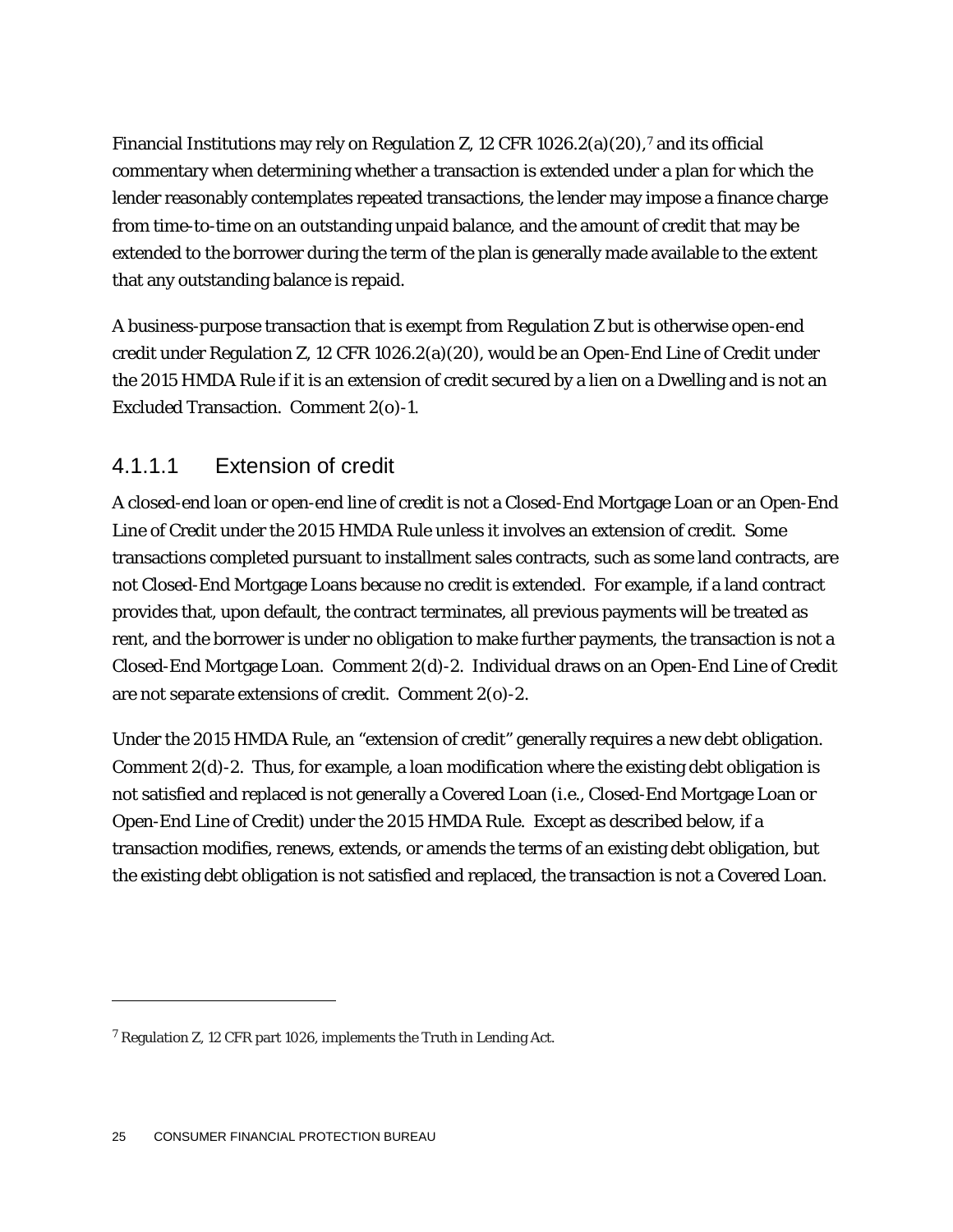It is important to note that the 2015 HMDA Rule defines the phrase "extension of credit" differently than Regulation B, 12 CFR part 1002.<sup>[8](#page-26-0)</sup> Comment 2(d)-2 and 2(o)-2.

The 2015 HMDA Rule provides two narrow exceptions to the requirement that an "extension of credit" involve a new debt obligation. The exceptions are designed to capture transactions that the Bureau believes are substantially similar to new debt obligations and should be treated as such.

First, the 2015 HMDA Rule maintains Regulation C's coverage of loan assumptions, even if no new debt obligation is created. A loan assumption is a transaction in which a Financial Institution enters into a written agreement accepting a new borrower in place of an existing borrower as the obligor on an existing debt obligation. The 2015 HMDA Rule clarifies that, under Regulation C, assumptions include successor-in-interest transactions in which an individual succeeds the prior owner as the property owner and then assumes the existing debt secured by the property. Assumptions are extensions of credit under the 2015 HMDA Rule even if the new borrower merely assumes the existing debt obligation and no new debt obligation is created. Comment 2(d)-2.i.

Second, the 2015 HMDA Rule provides that transactions completed pursuant to a New York State consolidation, extension, and modification agreement and classified as a supplemental mortgage under New York Tax Law Section 255, such that the borrower owes reduced or no mortgage recording taxes, is an extension of credit under the 2015 HMDA Rule. Comment 2(d)- 2.ii.

#### 4.1.1.2 Secured by a lien on a dwelling

A loan is not a Closed-End Mortgage Loan and a line of credit is not an Open-End Line of Credit unless it is secured by a lien on a Dwelling. A Dwelling is a residential structure. There is no requirement that the structure be attached to real property or that it be the applicant's or borrower's residence. Examples of Dwellings include:

1. Principal residences;

<span id="page-26-0"></span><sup>8</sup> Regulation B, 12 CFR part 1002, implements the Equal Credit Opportunity Act.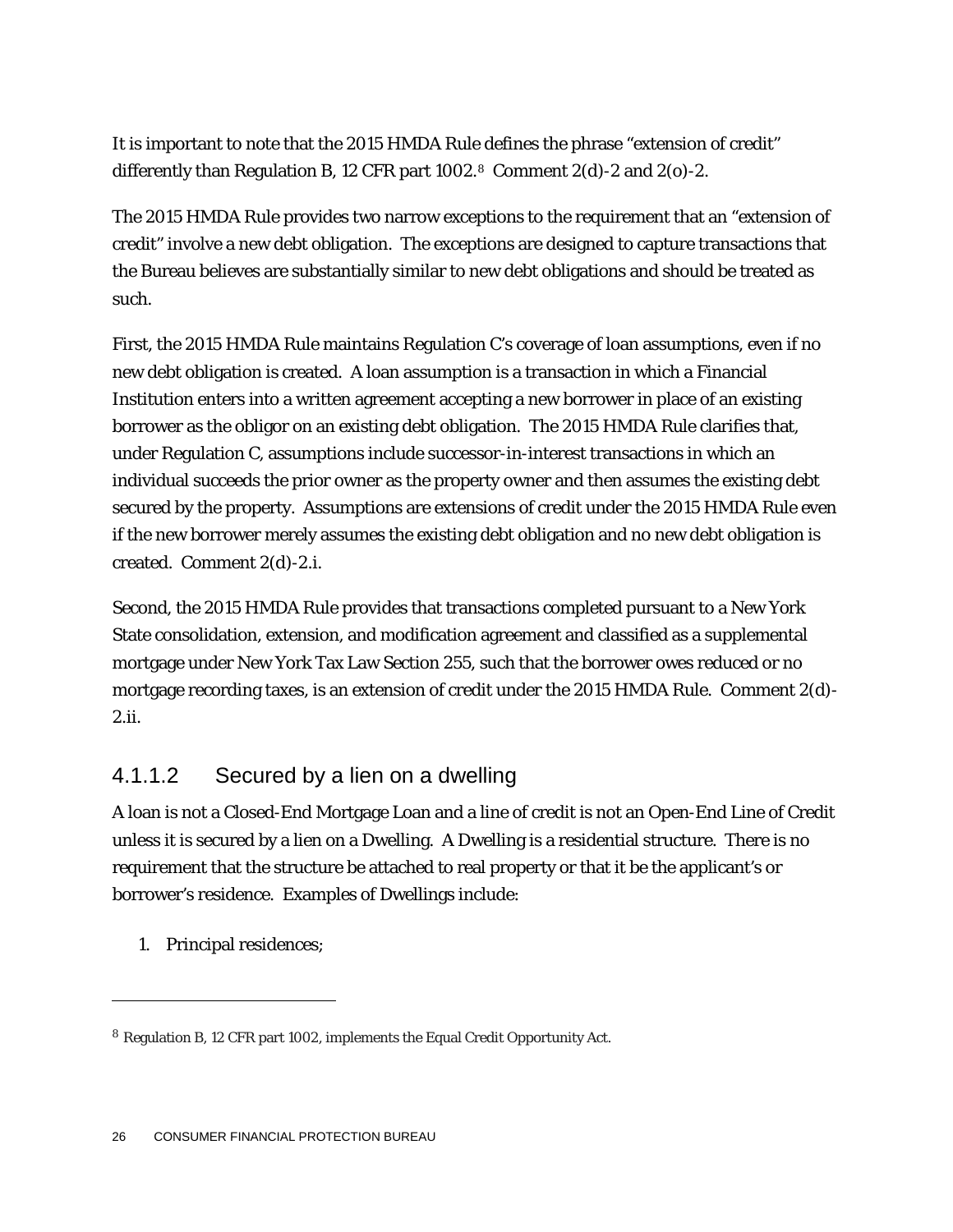- 2. Second homes and vacation homes;
- 3. Investment properties;
- 4. Residential structures attached to real property;
- 5. Detached residential structures;
- 6. Individual condominium and cooperative units;
- 7. Manufactured Homes<sup>[9](#page-27-0)</sup> or other factory-built homes; and
- 8. Multifamily residential structures or communities, such as apartment buildings, condominium complexes, cooperative buildings or complexes, and Manufactured Home communities. 12 CFR 1003.2(f); comments 2(f)-1 and -2.

A Dwelling is not limited to a structure that has four or fewer units and includes a Multifamily Dwelling, which is a Dwelling that includes five or more individual dwelling units. A Multifamily Dwelling includes a Manufactured Home community.

A loan related to a Manufactured Home community is secured by a Dwelling even if it is not secured by any individual Manufactured Homes, but is secured only by the land that constitutes the Manufactured Home community. However, a loan related to a multifamily residential structure or community other than a Manufactured Home community is not secured by a Dwelling unless it is secured by one or more individual dwelling units. For example, a loan that is secured only by the common areas of a condominium complex or only by an assignment of rents from an apartment building is not secured by a Dwelling. Comment 2(f)-2.

The following are not Dwellings:

<span id="page-27-0"></span><sup>&</sup>lt;sup>9</sup> A Manufactured Home is a residential structure that satisfies the definition of "manufactured home" in the U.S. Department of Housing and Urban Development's (HUD's) regulations, 24 CFR 3280.2, for establishing manufactured home construction and safety standards. 12 CFR 1003.2(l). A modular home or factory-built home that does not meet HUD's regulations is not a Manufactured Home under the 2015 HMDA Rule. A Manufactured Home will generally bear a HUD Certification Label and data plate noting compliance with the Federal standards. Comment 2(l)-2.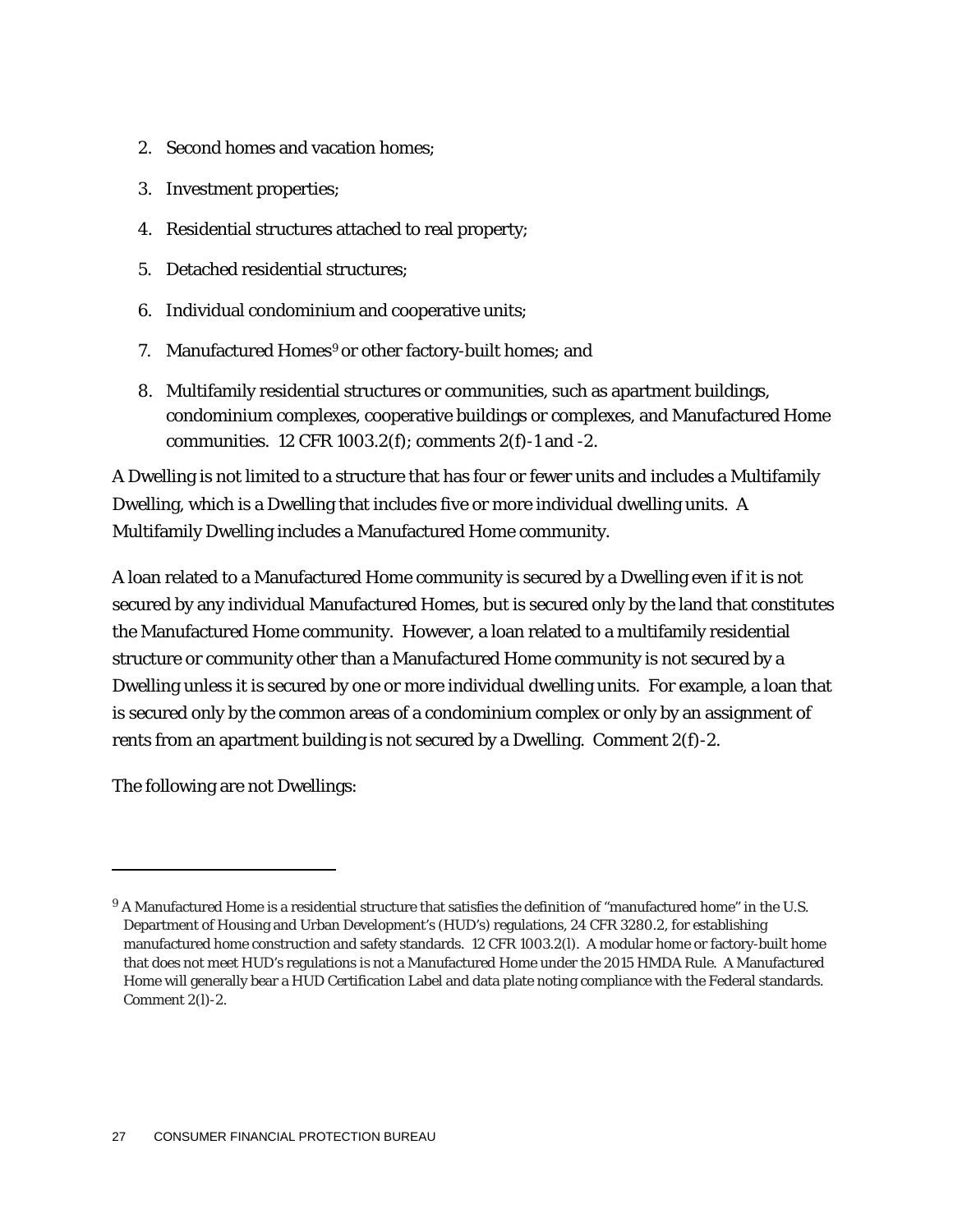- 1. Recreational vehicles, such as boats, campers, travel trailers, or park model recreational vehicles;
- 2. Houseboats, floating homes, or mobile homes constructed before June 15, 1976;
- 3. Transitory residences, such as hotels, hospitals, college dormitories, or recreational vehicle parks; and
- 4. Structures originally designed as a Dwelling but used exclusively for commercial purposes, such as a home converted to a daycare facility or professional office. Comment  $2(f) - 3.$

A property that is used for both residential and commercial purposes, such as a building that has apartment and retail units, is a Dwelling if the property's primary use is residential. Comment  $2(f)-4.$ 

A property used for both long-term housing and to provide assisted living or supportive housing services is a Dwelling. However, transitory residences used to provide such services are not Dwellings. Properties used to provide medical care, such as skilled nursing, rehabilitation, or long-term medical care, are not Dwellings. If a property is used for long-term housing, to provide related services (such as assisted living) and to provide medical care, the property is a Dwelling if its primary use is residential. Comment 2(f)-5.

A Financial Institution may use any reasonable standard to determine a property's primary use, such as square footage, income generated, or number of beds or units allocated for each use. It may select the standard on a case-by-case basis. Comments 2(f)-4 and -5.

### 4.1.2 Excluded transactions

Regulation C does not apply to transactions that are specifically excluded from coverage. 12 CFR 1003.3(c). Therefore, an Excluded Transaction is not a Covered Loan. The 2015 HMDA Rule retains and clarifies existing categories of transactions that are excluded from coverage. It also expands the existing exclusion for agricultural loans, and adds new categories of transactions that excluded from coverage. Effective January 1, 2018, the following are Excluded Transactions:

1. A Closed-End Mortgage Loan or an Open-End Line of Credit that a Financial Institution originates or purchases in a fiduciary capacity, such as a Closed-End Mortgage Loan or an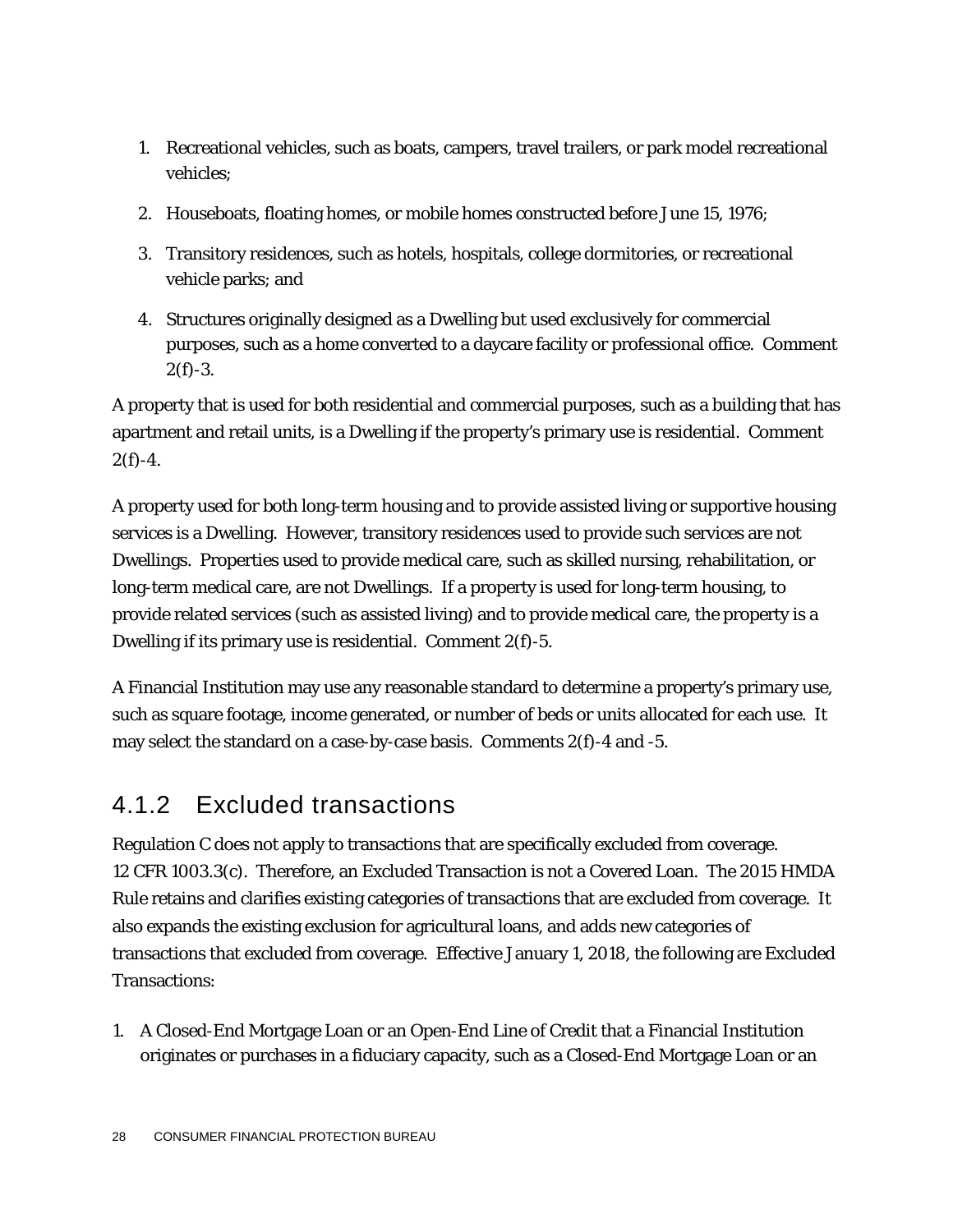Open-End Line of Credit that a Financial Institution originates or purchases as a trustee. 12 CFR 1003.3(c)(1); comment 3(c)(1).

- 2. A Closed-End Mortgage Loan or an Open-End Line of Credit secured by a lien on unimproved land. 12 CFR 1003.3(c)(2). Generally, a loan or line of credit must be secured by a Dwelling to be a Covered Loan. The 2015 HMDA Rule also lists Closed-End Mortgage Loans and Open-End Lines of Credit secured only by vacant or unimproved land as Excluded Transactions. However, a loan or line of credit secured by a lien on unimproved land is deemed to be secured by a Dwelling (and not might not be excluded) if the Financial Institution knows, based on information that it receives from the applicant or borrower at the time the Application is received or the credit decision is made, that the proceeds of that loan or credit line will be used within two years after closing or account opening to construct a Dwelling on, or to purchase a Dwelling to be placed on, the land. Comment  $3(c)(2)-1$ .
- 3. A Closed-End Mortgage Loan or an Open-End Line of Credit that is temporary financing. A transaction is excluded as temporary financing if it is designed to be replaced by permanent financing at a later time. A loan or line of credit is not temporary financing merely because its term is short. 12 CFR 1003.3(c)(3); comment 3(c)(3)-1.

#### Examples

Ficus Bank extends a bridge or swing loan to finance a borrower's down payment for a home purchase. The borrower will pay off the bridge or swing loan with funds from the sale of his or her existing home and obtain permanent financing from Ficus Bank at that time. The bridge or swing loan is excluded as temporary financing.

Ficus Bank extends a construction loan to a borrower to finance construction of the borrower's Dwelling. The borrower will obtain a new extension of credit for permanent financing of the Dwelling. Ficus Bank renews the construction loan several times before the borrower obtains a new extension of credit from another lender for permanent financing. The construction loan is excluded as temporary financing.

Ficus Bank extends a construction loan to a borrower to finance construction of the borrower's Dwelling. The construction loan will automatically convert to permanent financing after the construction phase is complete. The construction loan is not temporary financing because it is not designed to be "replaced by" permanent financing.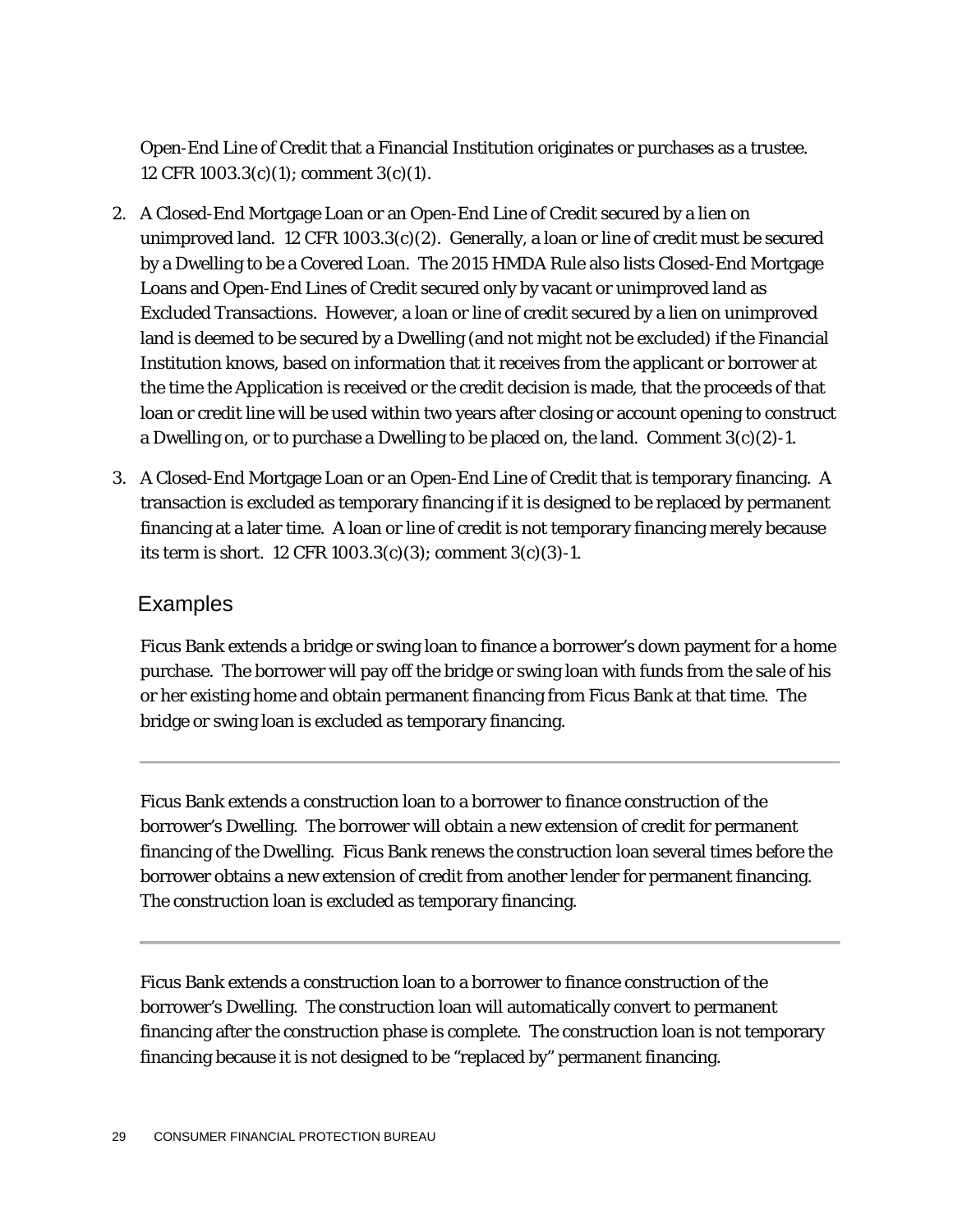Ficus Bank extends a nine-month loan to an investor, who uses the loan proceeds to purchase a home, renovate it, and sell it before the loan term expires. The loan is not temporary financing because it is not designed to be "replaced by" permanent financing.

- 4. The purchase of an interest in a pool of Closed-End Mortgage Loans or Open-End Lines of Credit, such as mortgage-participation certificates, mortgage-backed securities, or real estate mortgage investment conduits.  $12$  CFR  $1003.3(c)(4)$ ; comment  $3(c)(4)$ -1.
- 5. The purchase solely of the right to service Closed-End Mortgage Loans or Open-End Lines of Credit. 12 CFR 1003.3(c)(5).
- 6. The purchase of a Closed-End Mortgage Loan or an Open-End Line of Credit as part of a merger or acquisition or as part of the acquisition of all of a Branch Office's assets and liabilities. 12 CFR 1003.3(c)(6); comment 3(c)(6)-1. For more information on mergers and acquisitions under the 2015 HMDA Rule, see Section 8.
- 7. A Closed-End Mortgage Loan or an Open-End Line of Credit, or an Application for a Closed-End Mortgage Loan or Open-End Line of Credit, for which the total dollar amount is less than \$500. 12 CFR 1003.3(c)(7).
- 8. The purchase of a partial interest in a Closed-End Mortgage Loan or an Open-End Line of Credit. 12 CFR 1003.3(c)(8); comment 3(c)(8)-1.
- 9. A Closed-End Mortgage Loan or an Open-End Line of Credit if the proceeds are used primarily for agricultural purposes or if the Closed-End Mortgage Loan or Open-End Line of Credit is secured by a Dwelling that is located on real property that is used primarily for agricultural purposes. 12 CFR 1003.3(c)(9); comment 3(c)(9)-1. The 2015 HMDA Rule directs Financial Institutions to Regulation Z's official commentary for guidance on what is an agricultural purpose. Regulation Z's official commentary states that agricultural purposes include planting, propagating, nurturing, harvesting, catching, storing, exhibiting, marketing, transporting, processing, or manufacturing food, beverages, flowers, trees, livestock, poultry, bees, wildlife, fish or shellfish by a natural person engaged in farming, fishing, or growing crops, flowers, trees, livestock, poultry, bees or wildlife. See comment 3(a)-8 in the official interpretations of Regulation Z, 12 CFR part 1026. A Financial Institution may use any reasonable standard to determine the primary use of the property, and may select the standard to apply on a case-by-case basis. Comment  $3(c)(9)-1$ .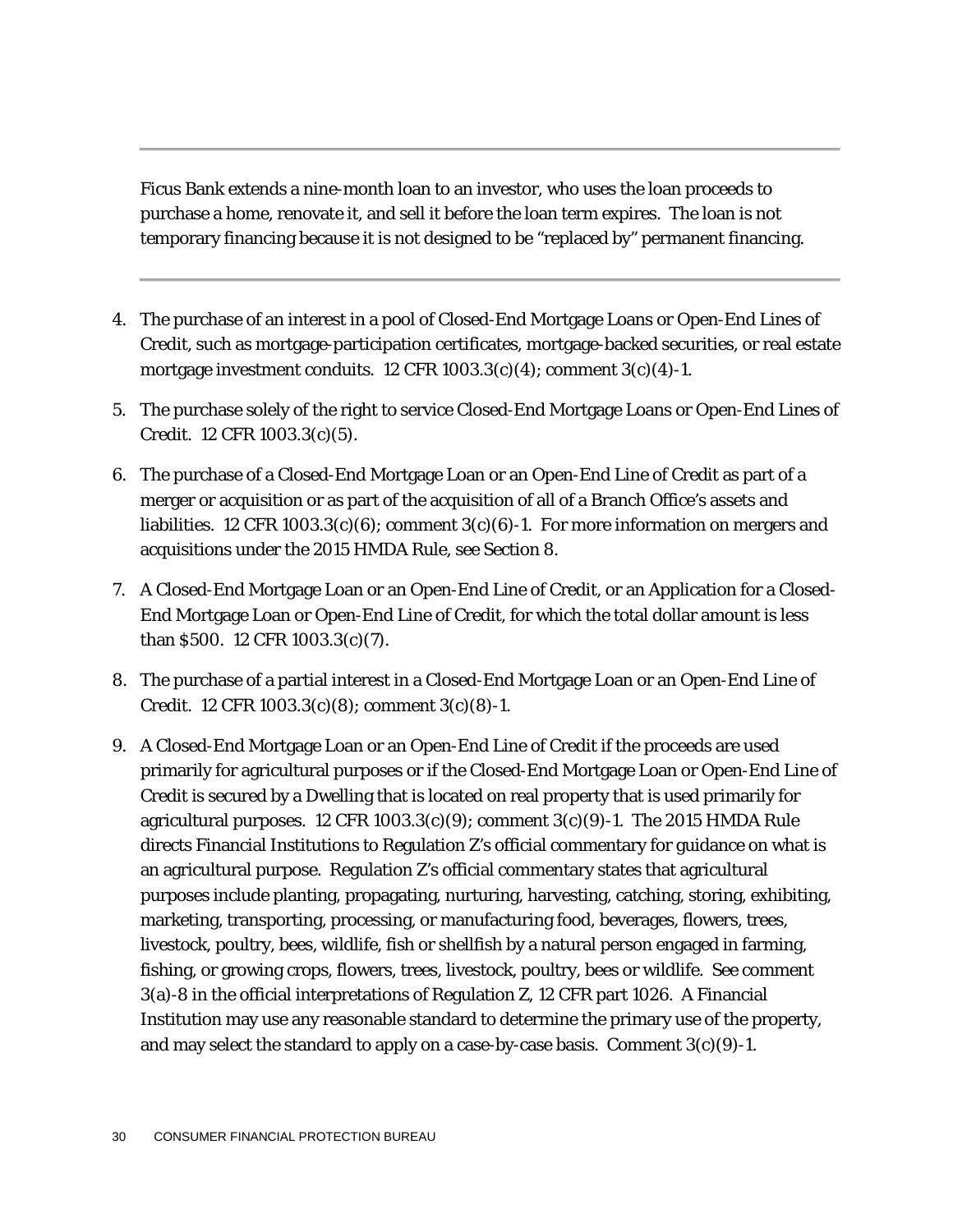10. A Closed-End Mortgage Loan or an Open-End Line of Credit that is or will be made primarily for business or commercial purposes, unless it is a Home Improvement Loan, a Home Purchase Loan, or a Refinancing. 12 CFR 1003.3(c)(10). Not all transactions that are primarily for a business purpose are Excluded Transactions. Thus, a Financial Institution must collect, record, and report data for Dwelling-secured, business-purpose loans and lines of credit that are Home Improvement Loans, Home Purchase Loans, or Refinancings if no other exclusion applies. For more information on determining whether a loan or line of credit is a Home Purchase Loan, Home Improvement Loan, or Refinancing, see Section 5.7.

The 2015 HMDA Rule provides that, if a Closed-End Mortgage Loan or an Open-End Line of Credit is deemed to be primarily for a business, commercial, or organizational purposes under Regulation Z, 12 CFR 1026.3(a) and its official commentary, then the loan or line of credit also is deemed to be primarily for a business or commercial purpose under the 2015 HMDA Rule. Comment  $3(c)(10)-2$ . For more information and examples of businesspurpose or commercial-purpose transactions that are Covered Loans, see comment  $3(c)(10)$ -3 and -4.

- 11. A Closed-End Mortgage Loan if the Financial Institution originated fewer than 25 Closed-End Mortgage Loans in each of the two preceding calendar years. 12 CFR 1003.3(c)(11); comment 3(c)(11)-1. A Financial Institution is not required to collect, record, or report Closed-End Mortgage Loans if it originated fewer than 25 of them in each of the two preceding calendar years. However, the Financial Institution will still be required to collect and report information regarding Open-End Lines of Credit if it originated at least 100 of them in each of the two preceding calendar years. For more information on how to determine if a Financial Institution "originated" a particular loan when multiple entities are involved in the transaction, see Section 4.2.3.
- 12. An Open-End Line of Credit if the Financial Institution originated fewer than 100 Open-End Lines of Credit in each of the two preceding calendar years. 12 CFR 1003.3(c)(12); comment 3(c)(12)-1. A Financial Institution is not required to collect, record, or report Open-End Lines of Credit if it originated fewer than 100 of them in each of the two preceding calendar years. However, the Financial Institution will still be required to collect and report information regarding Closed-End Mortgage Loans if it originated at least 25 of them in each of the two preceding calendar years. For more information on how to determine if a Financial Institution "originated" a particular line of credit when multiple entities are involved in the transaction, see Section 4.2.3.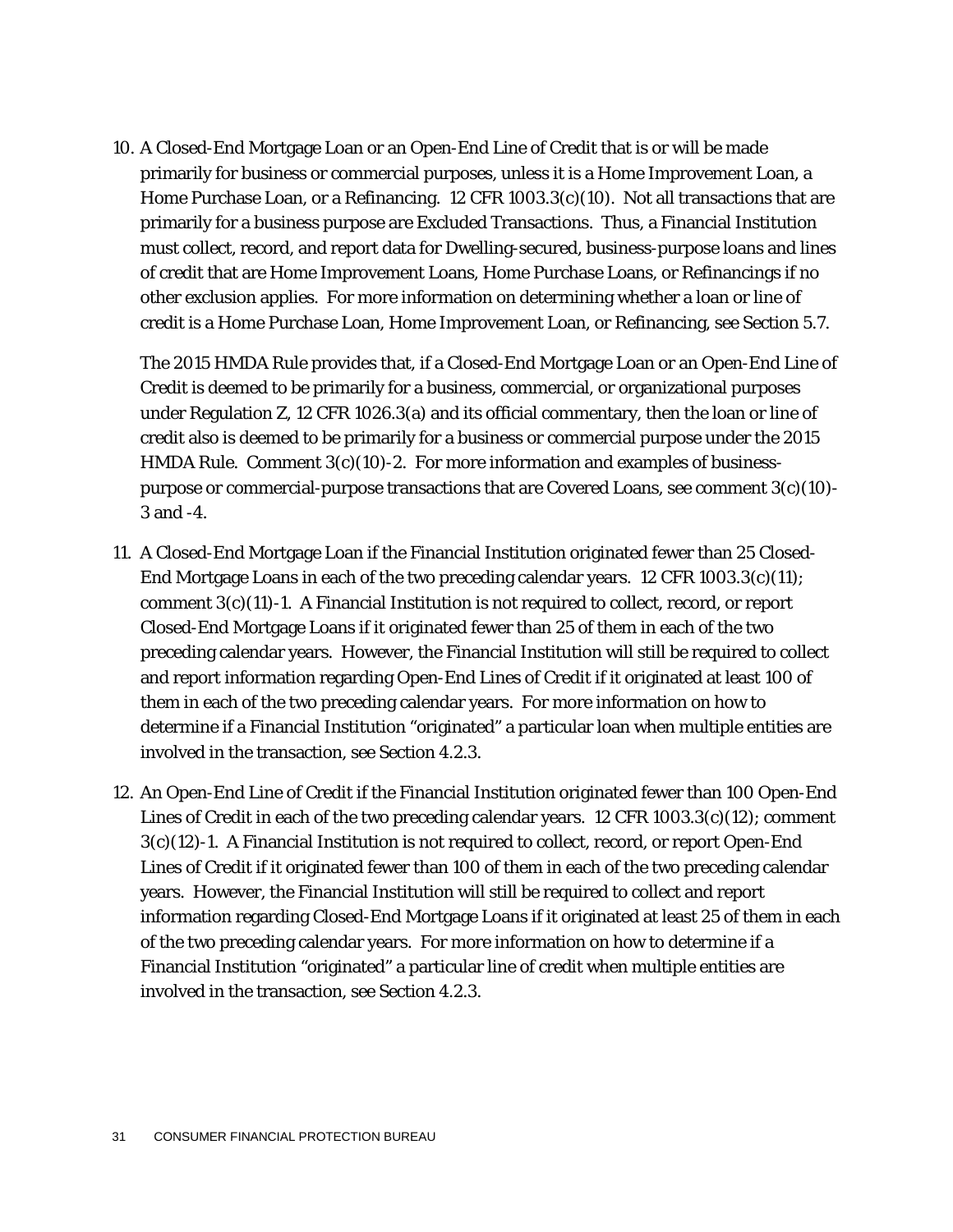# 4.2 Reportable activity

Once a Financial Institution has determined whether a transaction involves a Covered Loan, it must determine whether it has engaged in activity that obligates it to report information about the transaction. Generally, a Financial Institution is required to report information for actions taken on Applications (as that term is defined below) for Covered Loans, originations of Covered Loans, and purchases of Covered Loans. If a Financial Institution receives an Application and that Application results in the Financial Institution originating a Covered Loan, the Financial Institution reports the origination of the Covered Loan, and does not separately report the Application. For more information on when to report information regarding Applications and Covered Loans, see Sections 4.2.1 and 4.2.2. There are special rules that apply if multiple entities are involved in the transaction. These special rules are discussed in Section 4.2.3.

### 4.2.1 Applications

1

For purposes of the 2015 HMDA Rule, an Application is: (a) an oral or written request (b) for a Covered Loan (c) that is made in accordance with procedures the Financial Institution uses for the type of credit requested. 12 CFR 1003.2(b)(1).

This definition of Application is similar to the Regulation B definition, except that prequalification requests<sup>[10](#page-32-0)</sup> are not Applications under the 2015 HMDA Rule. Interpretations that appear in the official commentary to Regulation B are generally applicable to the definition of Application under the 2015 HMDA Rule, except for those interpretations that include a prequalification request within the definition of Application. Comment 2(b)-1.

Under the 2015 HMDA Rule, a request for a preapproval may be treated differently than a request for a prequalification for certain types of loans. The determination of whether a request

<span id="page-32-0"></span> $10$  Generally, a prequalification request is a request (other than a preapproval request) by a prospective loan applicant for a preliminary determination of whether the prospective loan applicant would likely qualify for credit under the Financial Institution's standards, or for a determination of the amount of credit for which the prospective applicant would likely qualify. The 2015 HMDA Rule does not require a Financial Institution to report prequalification requests, even though these requests may constitute "applications" under Regulation B. Comment 2(b)-2.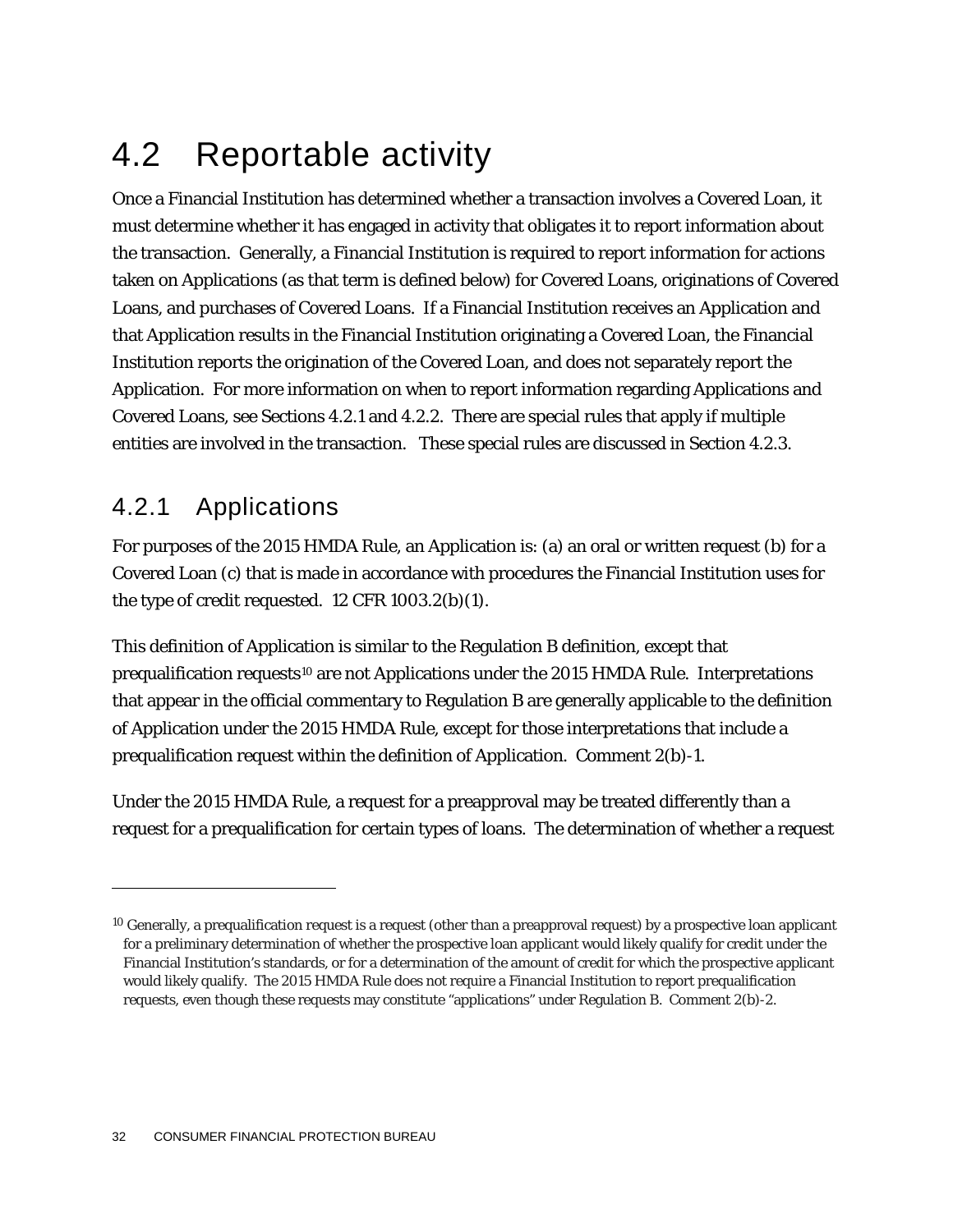is a prequalification request (which is not an Application) or a preapproval request (which might be an Application) is based on the 2015 HMDA Rule, not on the labels that an institution uses or interpretations of other regulations, such as Regulation B.

A preapproval request is an Application under the 2015 HMDA Rule if the request is:

- 1. For a Home Purchase Loan;
- 2. Not secured by a Multifamily Dwelling;
- 3. Not for an Open-end Line Credit or for a Reverse Mortgage;<sup>[11](#page-33-0)</sup> and
- 4. Reviewed under a Preapproval Program (see definition of Preapproval Program immediately below). 12 CFR 1003.2(b)(2).

A Preapproval Program for purposes of the 2015 HMDA Rule is a program in which the Financial Institution:

- 1. Conducts a comprehensive analysis of the applicant's creditworthiness (including income verification), resources, and other matters typically reviewed as part of the Financial Institution's normal credit evaluation program; and then
- 2. Issues a written commitment that: (a) is for a Home Purchase Loan; (b) is valid for a designated period of time and up to a specified amount, and (c) is subject only to specifically permitted conditions. 12 CFR 1003.2(b)(2).

The written commitment issued as part of the Preapproval Program can be subject to only the following types of conditions:

- 1. Conditions that require the identification of a suitable property;
- 2. Conditions that require that no material change occur regarding the applicant's financial condition or creditworthiness prior to closing; and

<span id="page-33-0"></span><sup>11</sup> A Reverse Mortgage is a Closed-End Mortgage Loan or an Open-End Line of Credit that is a reverse mortgage transaction as defined in Regulation Z, but without regard to whether the loan or line is secured by a principal dwelling. 12 CFR 1003.2(q).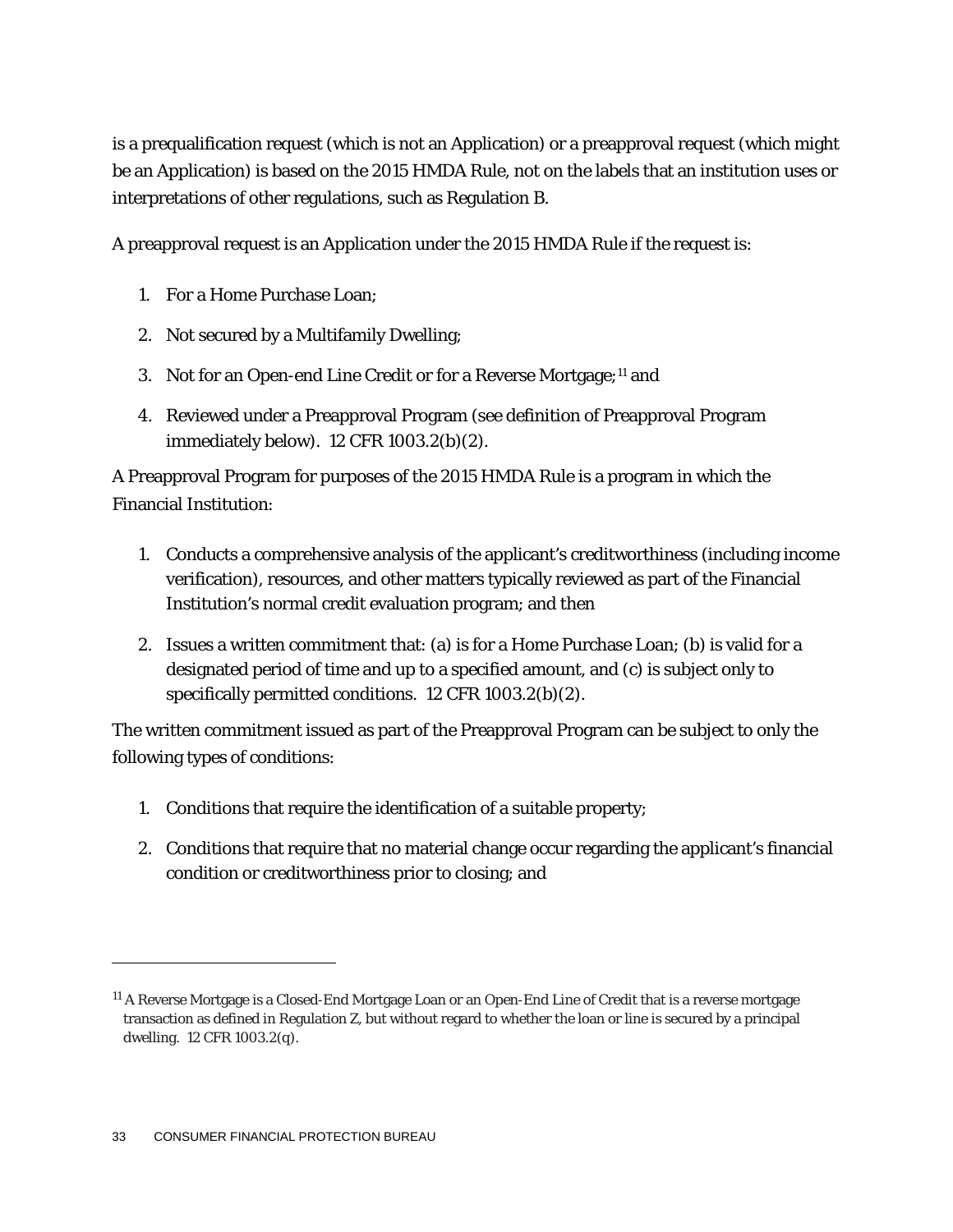3. Limited conditions that (a) are not related to the applicant's financial condition or creditworthiness and (b) the Financial Institution ordinarily attaches to a traditional home mortgage application. Examples of conditions ordinarily attached to a traditional home mortgage application include requiring an acceptable title insurance binder or a certificate indicating clear termite inspection and, if the applicant plans to use the proceeds from the sale of the applicant's present home to purchase a new home, a settlement statement showing adequate proceeds from the sale of the present home. 12 CFR 1003.2(b)(2); comment 2(b)-3.

A program that a Financial Institution describes as a "preapproval program" but that does not satisfy the 2015 HMDA Rule definition is not a Preapproval Program for purposes of the HMDA Rule. Comment 2(b)-3.

If a Financial Institution does not regularly use procedures to consider requests but instead considers requests on an ad hoc basis, the Financial Institution is not required to treat the ad hoc requests as having been reviewed under a Preapproval Program. However, a Financial Institution should be generally consistent in following uniform procedures for considering such ad hoc requests. Comment 2(b)-3.

Under the 2015 HMDA Rule, a Financial Institution must collect, record, and report data regarding an Application it receives if: (1) the Application did not result in the Financial Institution originating a Covered Loan; and (2) the Financial Institution took action on the Application or the applicant withdrew the Application while the Financial Institution was reviewing it. For example, a Financial Institution reports information regarding an Application that it denied, that it approved but the applicant did not accept, or that it closed for incompleteness. 12 CFR 1003.4(a) and 1003.5(a); comment  $4(a)$ -1. If the Application results in the Financial Institution originating a Covered Loan, the Financial Institution reports the Covered Loan, not the Application itself. For more information on reporting Applications when multiple entities are involved, see Section 4.2.3.

Although requests under Preapproval Programs are Applications, a Financial Institution reports data regarding a request under a Preapproval Program only if the preapproval request is denied or approved but not accepted. A Financial Institution will also report a request under a Preapproval Program that results in the Financial Institution originating a Home Purchase Loan, but it will be reported as an originated Covered Loan. Comment 4(a)-1.ii.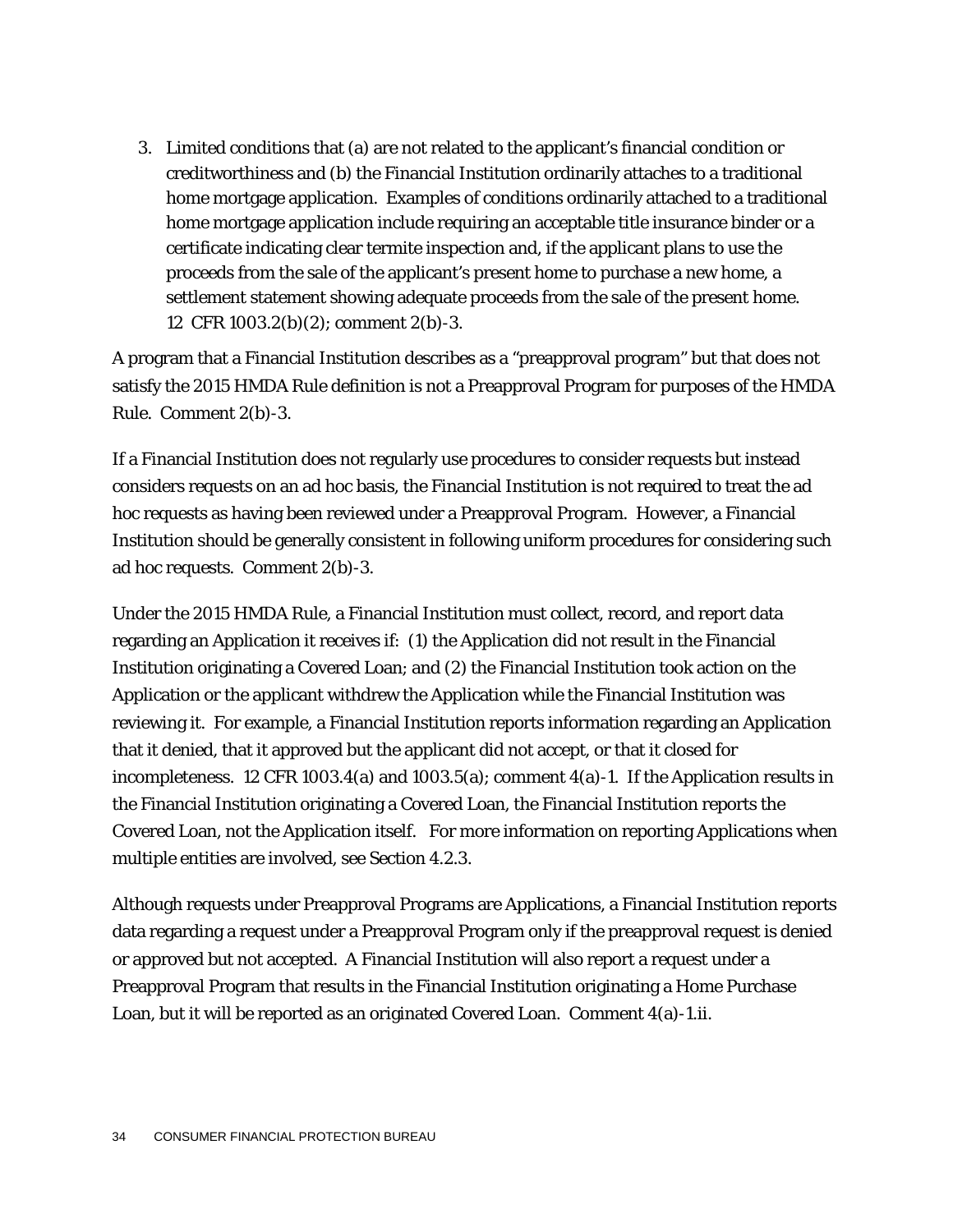A Financial Institution reports the data for an Application, including a reportable preapproval request, on the LAR for the calendar year during which it takes action even if the Financial Institution received the Application in a previous calendar year. Comment  $4(a)$ -1.iv.

### 4.2.2 Originations and purchases of covered loans

A Financial Institution must collect, record, and report information regarding originations and purchases of Covered Loans. For more information on when a Financial Institution reports the origination or purchase of a Covered Loan when multiple entities are involved, see Section 4.2.3.

A purchase includes a repurchase of a Covered Loan, regardless of whether the Financial Institution chose to repurchase the Covered Loan or was required to repurchase it because of a contractual obligation, and regardless of whether the repurchase occurred within the same calendar year that the Covered Loan was originated or in a different calendar year. Comment  $4(a) - 5.$ 

A purchase does not include a temporary transfer of a Covered Loan to an interim funder or warehouse creditor as part of an interim funding agreement under which the Financial Institution that originated the Covered Loan is obligated to repurchase it for sale to a subsequent investor. Such funding agreements are often referred to as "repurchase agreements" and are sometimes used as the functional equivalents of warehouse lines of credit. Comment  $4(a) - 5.$ 

### 4.2.3 Transactions involving multiple entities

Only one Financial Institution reports the origination of a Covered Loan. If more than one institution is involved in the origination of a Covered Loan, the institution that makes the credit decision approving the Application before loan closing or account opening is responsible for reporting the origination of the Covered Loan. It is not relevant whether the loan closed in the reporting Financial Institution's name. If more than one institution approved an Application prior to loan closing or account opening and one of those institutions purchased the Covered Loan after closing or account opening, the institution that purchased the Covered Loan after closing or account opening is responsible for reporting the origination of the Covered Loan. Comment 4(a)-2.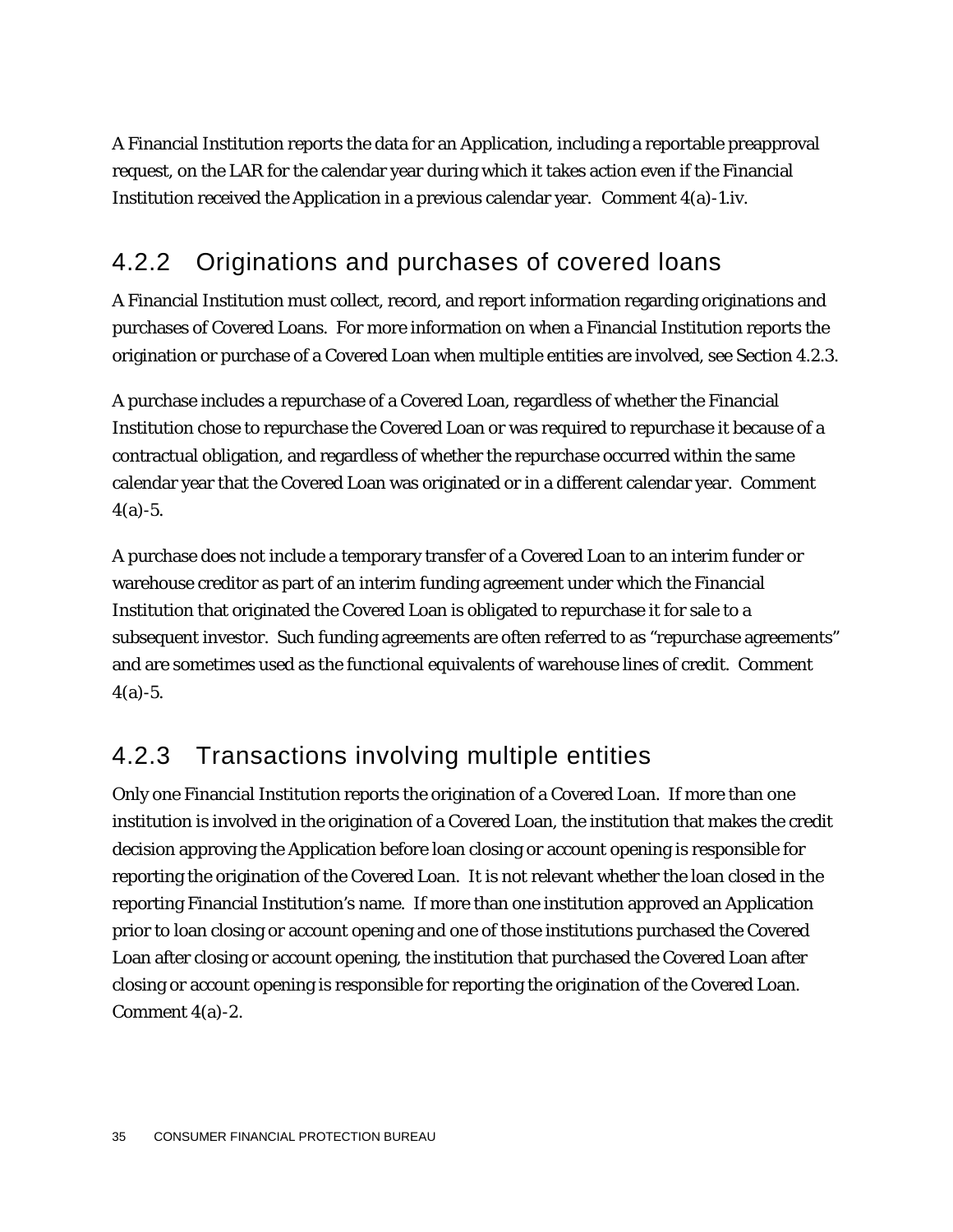If a Financial Institution reports a Covered Loan as an origination, it reports all of the information required to be reported for the origination of a Covered Loan, even if the Covered Loan was not initially payable to the Financial Institution that is reporting the Covered Loan as an origination. Comment 4(a)-2. When reporting a Covered Loan as an origination, a Financial Institution cannot rely on exceptions or exclusions that apply to purchased Covered Loans, but that do not apply to originations of Covered Loans.

If a Financial Institution and other parties review the same Application and the Financial Institution is not responsible for reporting the origination of the resulting Covered Loan, the Financial Institution reports the actions that the Financial Institution took on the Application. For example, the Financial Institution is still required to report the Application if the Financial Institution denied the Application or if the Financial Institution approved the Application but the applicant did not accept the loan. The Financial Institution is also required to report the Application if the Financial Institution was reviewing the Application when it was withdrawn or the file was closed for incompleteness. Comment 4(a)-2.ii.

If a Financial Institution makes a credit decision on a Covered Loan or Application through the actions of an agent, the Financial Institution reports the Application or Covered Loan. State law determines whether one party is the agent of another party. Comment 4(a)-4.

The following examples illustrate when a Financial Institution reports certain transactions related to Covered Loans involving multiple entities.

#### Examples

Ficus Bank receives an Application for a Covered Loan from an applicant and forwards that Application to Pine Bank, which reviews and approves the Application prior to closing. The loan closes in Ficus Bank's name. Pine Bank purchases the loan from Ficus Bank after closing. Pine Bank is not acting as Ficus Bank's agent when it reviews and approves the Application. Because Pine Bank made the credit decision prior to closing, Pine Bank reports the transaction as an originated Covered Loan, not as a purchased Covered Loan. Ficus Bank does not report the transaction.

Ficus Mortgage Company receives an Application for a Covered Loan from an applicant and forwards that Application to Pine Bank, which reviews and denies the Application before the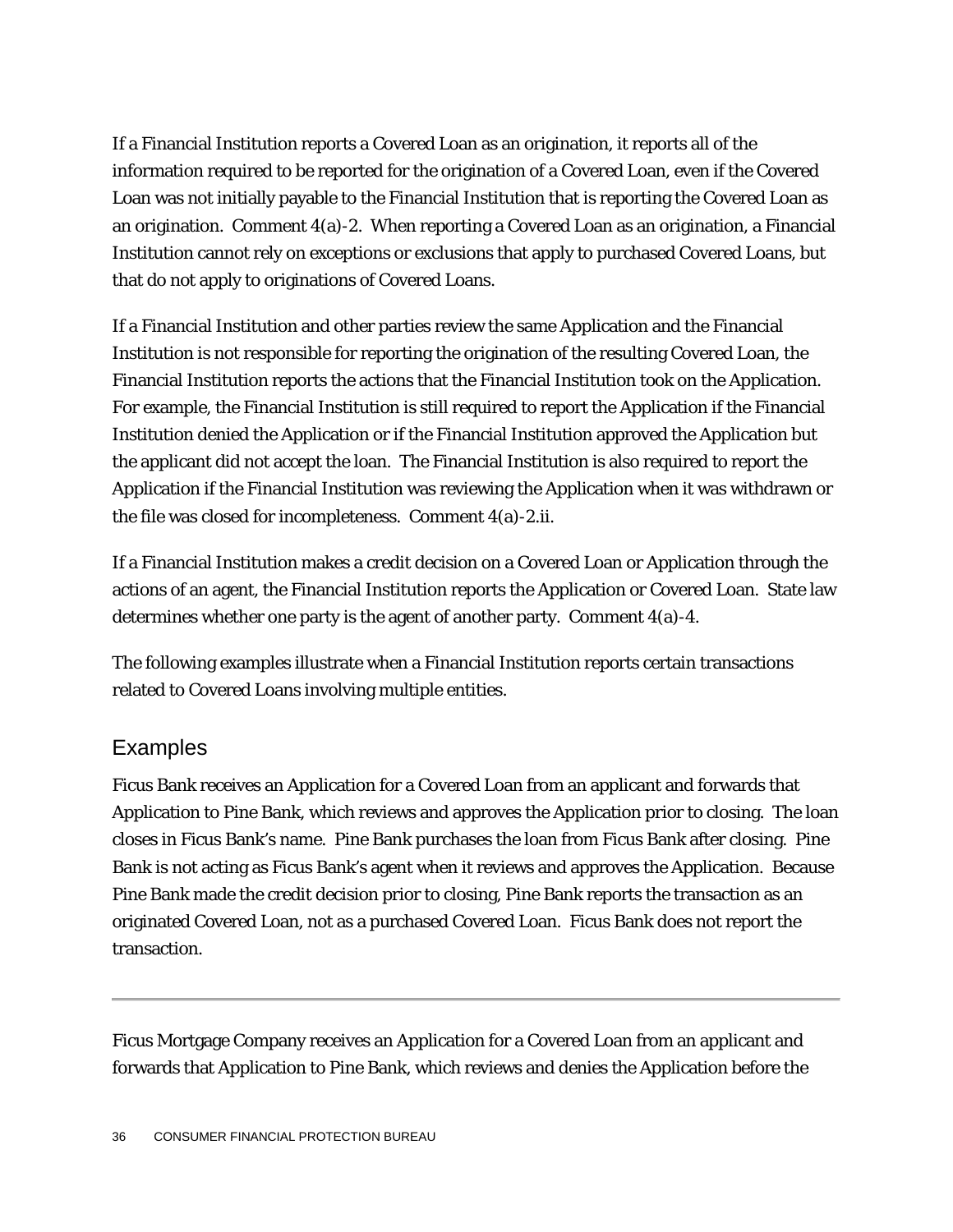loan would have closed. Pine Bank is not acting as Ficus Mortgage Company's agent when it reviews and denies the Application. Because Pine Bank makes the credit decision, Pine Bank reports the Application as denied. Ficus Mortgage Company does not report the Application. If, under the same facts, the Application is withdrawn before Pine Bank makes a credit decision, Pine Bank reports the Application as withdrawn, and Ficus Mortgage Company does not report the Application.

Ficus Bank receives an Application for a Covered Loan from an applicant and approves the Application. Ficus Bank closes the loan in its name. Ficus Bank is not acting as Pine Bank's agent when it approves the Application or closes the loan. Pine Bank does not review the Application before closing. Pine Bank purchases the Covered Loan from Ficus Bank. Ficus Bank reports the loan as an originated Covered Loan. Pine Bank reports the loan as a purchased Covered Loan.

Pine Bank reviews an Application and makes a credit decision to approve a Covered Loan using the underwriting criteria provided by Ficus Mortgage Company. Pine Bank is not acting as Ficus Mortgage Company's agent, and no one acting on behalf of Ficus Mortgage Company reviews the Application or makes a credit decision prior to closing. Pine Bank reports the Application or, if the Application results in a Covered Loan, it reports the loan as an originated Covered Loan. If the Application results in a Covered Loan and Ficus Mortgage Company purchases it after closing, Ficus Mortgage Company reports the loan as a purchased Covered Loan.

Ficus Bank receives an Application for a Covered Loan and forwards it to Aspen Bank and Pine Bank. Ficus Bank makes a credit decision, acting as Elm Bank's agent, and approves the Application. Pine Bank makes a credit decision and denies the Application. Aspen Bank makes a credit decision approving the Application. The applicant does not accept the loan from Elm Bank. The applicant accepts the loan from Aspen Bank and credit is extended. Aspen Bank reports the loan as an originated Covered Loan. Pine Bank reports the Application as denied. Elm Bank reports the Application as approved but not accepted. Ficus Bank does not report the Application.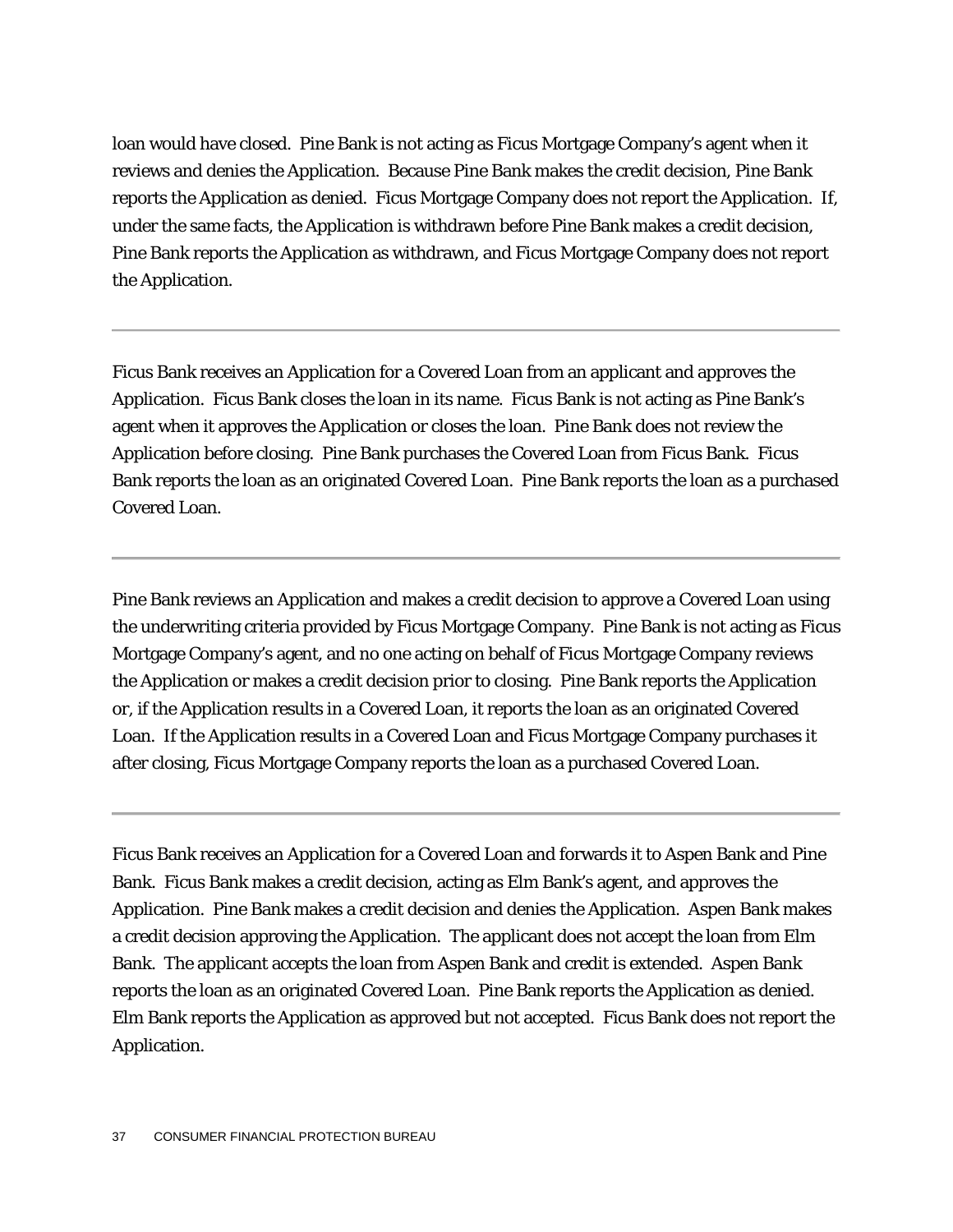# 5. Reportable data

The 2015 HMDA Rule changes the data that must be collected, recorded, and reported for Covered Loans and Applications. Effective January 1, 2018, it modifies some existing data points and adds new data points. 12 CFR 1003.4.

A Financial Institution collects, records, and reports the new and modified data points under the 2015 HMDA Rule for Applications and Covered Loans on which final action is taken on or after January 1, 2018. If a Financial Institution receives an Application in 2017 but takes final action on it in 2018, it is required to collect, record, and report the new and modified data points under the 2015 HMDA Rule. A Financial Institution collects, records, and reports the new and modified data points, to the extent that they apply to purchased loans, for purchases of Covered Loans that occur on or after January 1, 2018.

This section describes the 2015 HMDA Rule's reportable data points and provides guidance on how to report them. Additional instructions for reporting data will be available at [http://www.consumerfinance.gov/hmda/.](http://www.consumerfinance.gov/hmda/)

### 5.1 Applicant information

A Financial Institution must report information about ethnicity, race, and sex for applicants who are natural persons. Appendix B to Regulation C provides instructions on how to collect ethnicity, race, and sex information. The 2015 HMDA Rule modifies the requirements for collecting and reporting an applicant's ethnicity, race, and sex and requires that the applicant's age be collected and reported. Financial Institutions will continue to collect and report income.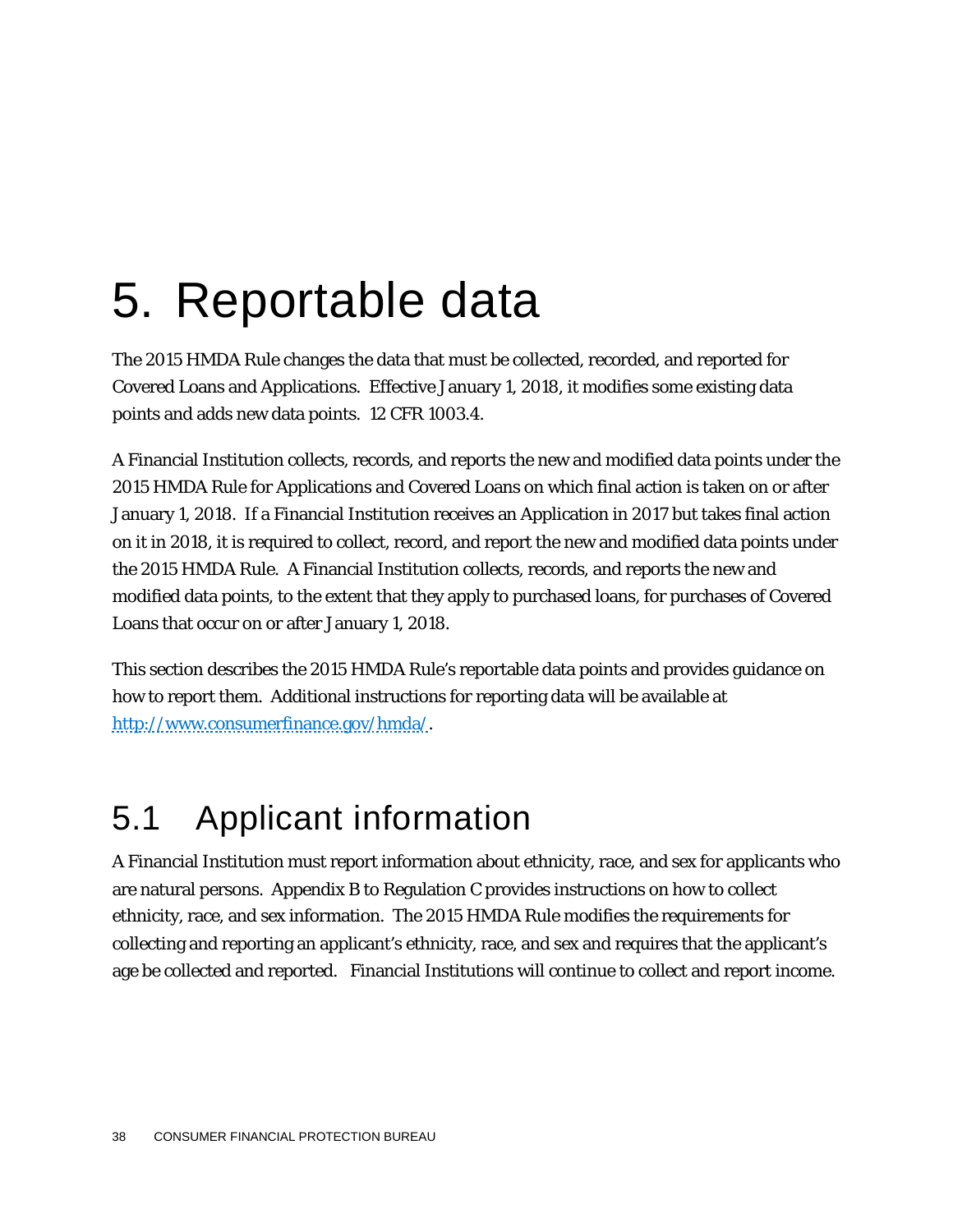The 2015 HMDA Rule amends the instructions in appendix B and provides a new sample data collection form.

#### 5.1.1 Collection

The instructions in appendix B to the 2015 HMDA Rule require a Financial Institution:

1. To ask an applicant for ethnicity, race, and sex information regardless of whether the Application is taken in person, by mail, by telephone, or on the internet. A Financial Institution cannot require the applicant to provide this information.

When a Financial Institution requests ethnicity and race information from an applicant under the 2015 HMDA Rule, it must offer the applicant the option of selecting more than one ethnicity and race and must permit the applicant to self-identify using both aggregate categories and disaggregated subcategories. For example, when a Financial Institution requests the applicant's ethnicity, the aggregate Hispanic or Latino category must be broken down into disaggregated subcategories so that the applicant may choose to self-identify as Mexican, Puerto Rican, Cuban, or Other Hispanic or Latino. In some cases, the applicant must also be permitted to provide additional information. For example, if the applicant selects Other Hispanic or Latino, the applicant must be permitted to provide an ethnicity subcategory that is not provided on the collection form. Similarly, when a Financial Institution requests the applicant's race, the aggregate Asian category, for example, must be broken down into disaggregated subcategories so that the applicant may choose to selfidentify as Asian Indian, Chinese, Filipino, Japanese, Korean, Vietnamese, or Other Asian. If the applicant selects Other Asian, the applicant must be permitted to provide a particular Asian race subcategory that is not provided on the collection form. Appendix B to Part 1003.

For an illustration of the information that a Financial Institution must ask about an applicant's ethnicity, race, and sex, see the sample data collection form in  $Attention A$ .</u>

- 2. To inform the applicant that: (a) Federal law requires the information be collected in order to protect consumers and to monitor compliance with Federal statutes that prohibit discrimination against applicants; and (b) if the information is not provided where the Application is taken in person, the Financial Institution is required to note the information on the basis of visual observation or surname.
- 3. To collect the applicant's ethnicity, race, and sex based on visual observation or surname if the applicant chooses not to provide the information for an Application that is taken in person. Appendix B to Part 1003.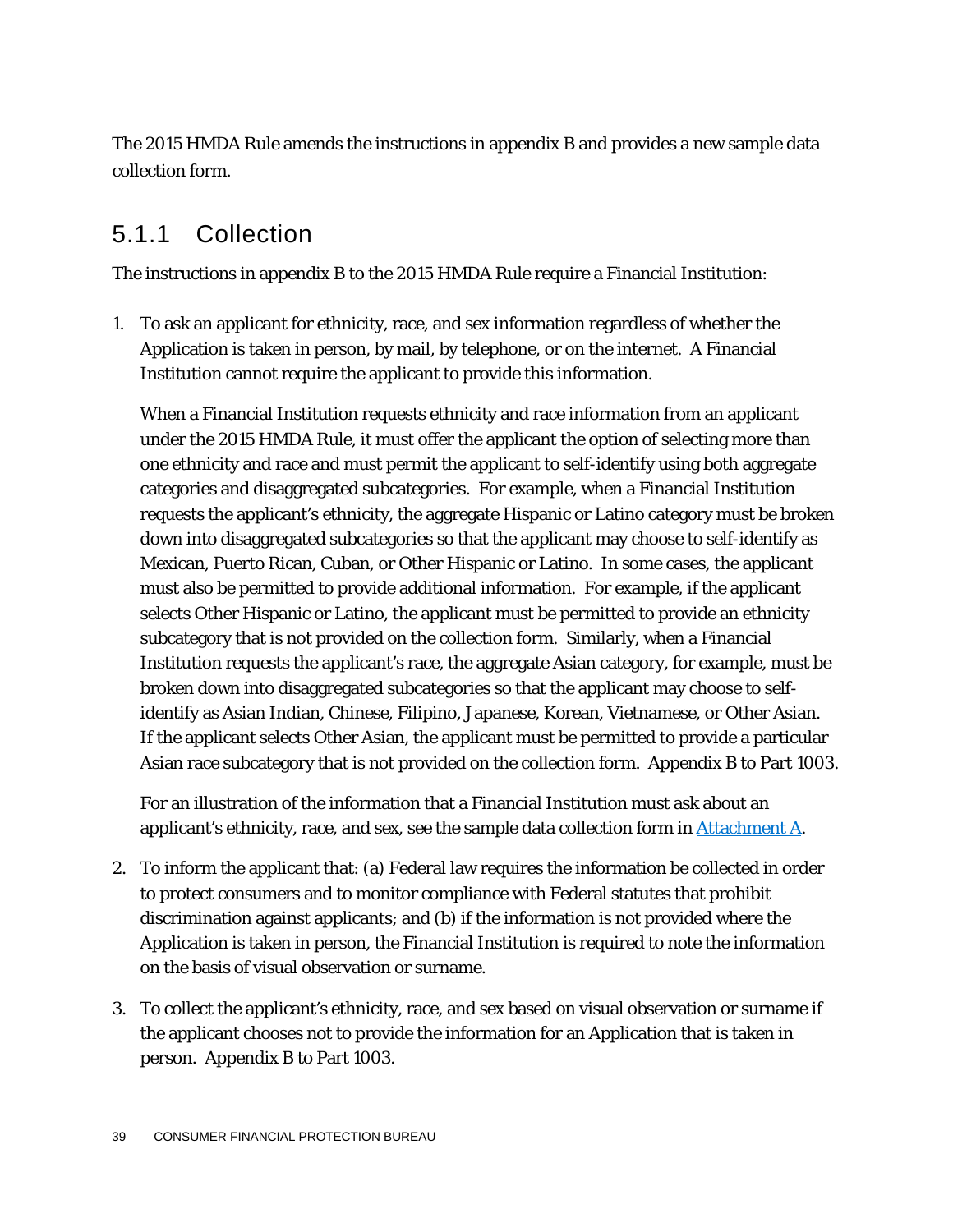For an Application taken in person, there are special requirements if the applicant declines to provide the information regarding ethnicity, race, and sex. The Financial Institution must note that the applicant did not provide the information and then collect the applicant's ethnicity, race, and sex on the basis of visual observation or surname. When a Financial Institution collects an applicant's ethnicity, race, and sex on the basis of visual observation or surname, the Financial Institution must select from the following aggregate categories: ethnicity (Hispanic or Latino; not Hispanic or Latino); race (American Indian or Alaska Native; Asian; Black or African American; Native Hawaiian or Other Pacific Islander; White); sex (male; female). The Financial Institution does not use the disaggregated categories. Only an applicant may self-identify as being of a particular ethnic or racial subcategory.

If a Financial Institution accepts an Application through electronic media with a video component, it must treat the Application as taken in person. However, if a Financial Institution accepts an Application through electronic media without a video component, it must treat the Application as accepted by mail. Appendix B to Part 1003.

If the applicant (1) begins an Application by mail, internet, or telephone, (2) does not provide the requested information, (3) does not select "I do not wish to provide this information," and (4) meets with the Financial Institution in person to complete the Application, the Financial Institution must request the applicant's ethnicity, race, and sex when the Financial Institution meets with the applicant in person. If the applicant does not provide the requested information during the in-person meeting, the Financial Institution must collect the information on the basis of visual observation or surname. If the meeting occurs after the Application process is complete (*e.g.*, at loan closing or account opening), the Financial Institution is not required to obtain the applicant's ethnicity, race, and sex. Appendix B to Part 1003.

A Financial Institution may collect the required information regarding the ethnicity, race, and sex of an applicant on an Application form, or on a separate form that refers to the Application (sometimes called a collection form). For Applications taken by telephone, a Financial Institution must state the information in the collection form orally. Appendix B to Part 1003.

Because the 2015 HMDA Rule changes the information that must be included on an Application form or other collection form, Financial Institutions must revise their forms. A Financial Institution must use the revised collection or Application form for Applications received on or after January 1, 2018. For Applications received prior to January 1, 2018, the Financial Institution does not use the revised collection form, but collects applicant information using a collection form that complies with the Regulation C requirements in effect prior to January 1,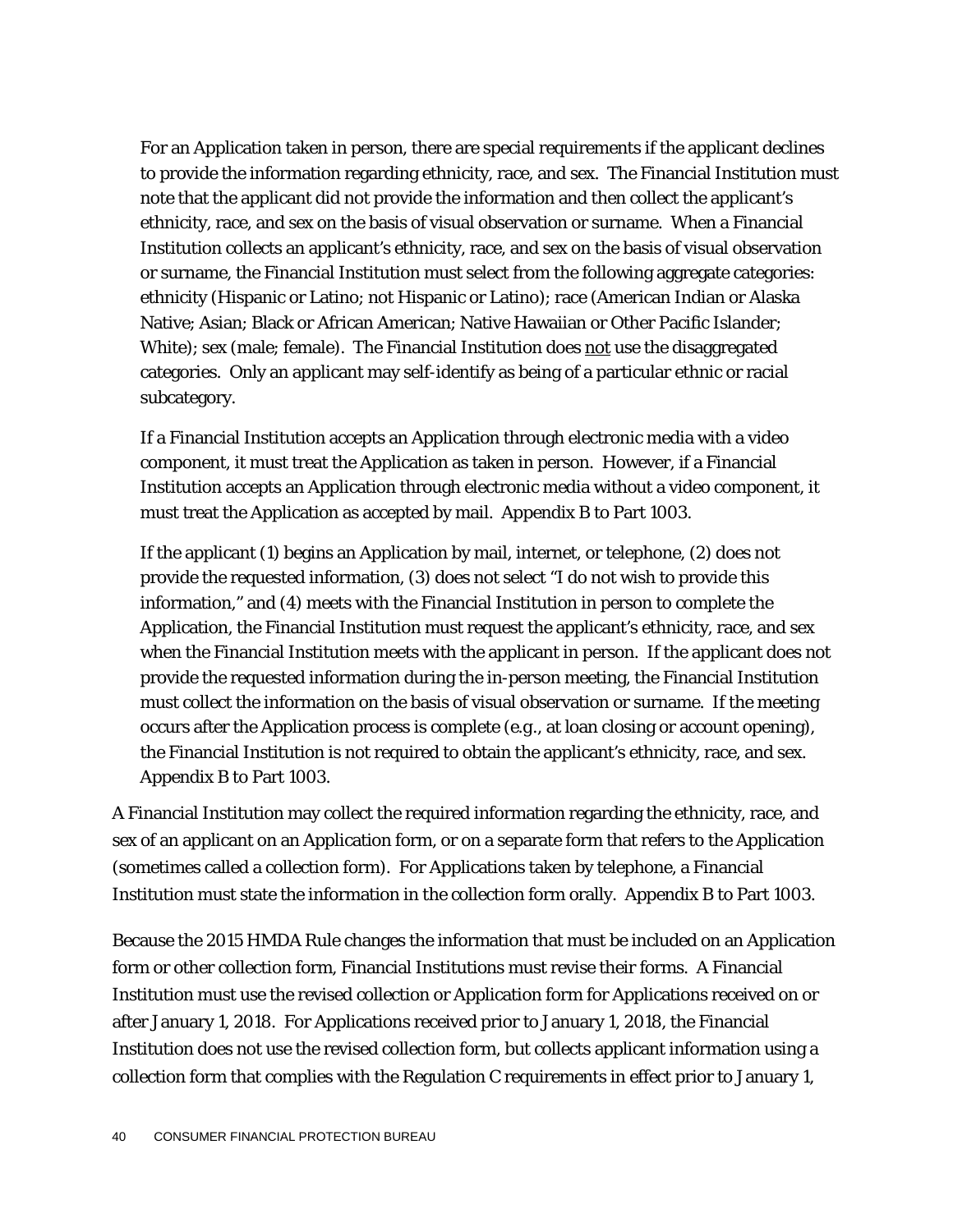2018. The 2015 HMDA Rule provides a transition provision that allows a Financial Institution to report the applicant's ethnicity, race, and sex required under the Regulation C requirements in effect at the time that the Financial Institution collects the information, not when the Financial Institution takes final action on the Application. Comment  $4(a)(10)(i)-2$ .

#### Example

Ficus Bank receives an Application on December 30, 2017. On the same day, it collects the applicant's ethnicity, race, and sex in accordance with the instructions in effect on December 30, 2017. Ficus Bank approves the Application on January 5, 2018, records the resulting Covered Loan on its LAR for 2018, and reports the resulting Covered Loan by March 1, 2019. Ficus Bank has complied with Regulation C, even though the instructions for the collection of ethnicity, race, and sex changed after the information was collected but before the date of final action. However, if Ficus Bank collects the applicant's ethnicity, race, and sex on January 2, 2018, Ficus Bank must collect the information in accordance with the amended instructions under the 2015 HMDA Rule.

For more information on collecting the applicant's ethnicity, race, and sex, see appendix B to the 2015 HMDA Rule.

#### 5.1.2 Reporting

A Financial Institution reports the following information about an applicant:

1. **Ethnicity, race, and sex.** A Financial Institution must report the applicant's ethnicity, race, and sex. It must also report whether or not it collected this information on the basis of visual observation or surname. 12 CFR 1003.4(a)(10)(i).

If an applicant provided the requested information, a Financial Institution must report the ethnicity, race, and sex information that the applicant provided. If an applicant selected more than one ethnicity or race, a Financial Institution must report each designation the applicant selected, subject to the limits in appendix B described below.

For ethnicity, a Financial Institution must report each aggregate ethnicity category and each ethnicity subcategory the applicant selected. If an applicant selected the Other Hispanic or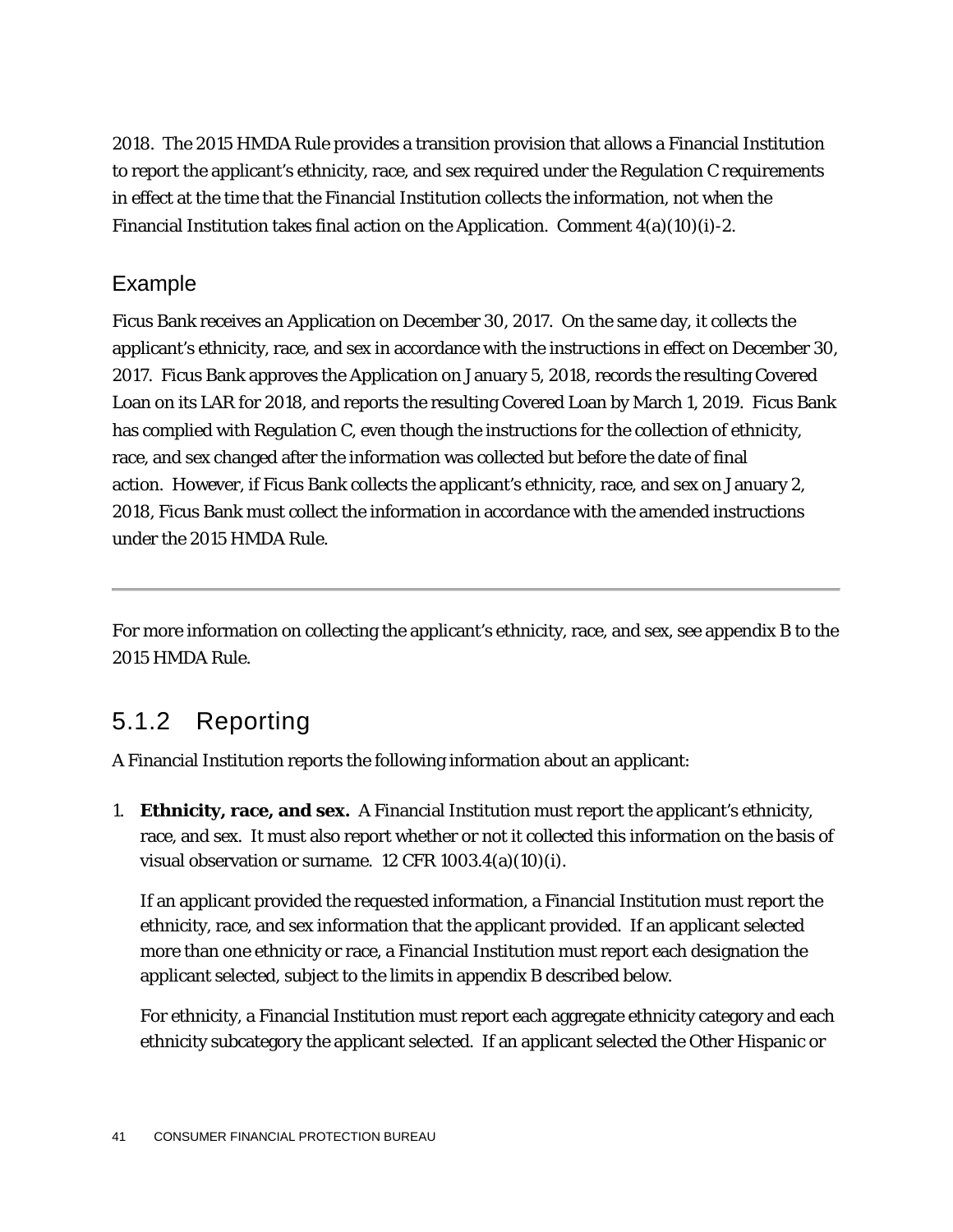Latino ethnicity subcategory, a Financial Institution must report that selection as well as the particular other Hispanic or Latino ethnicity if the applicant provided it.

For race, a Financial Institution must report every aggregate race category the applicant selected. If the applicant also selected one or more race subcategories, a Financial Institution must report each race subcategory the applicant selected, up to a combined total of five aggregate race categories and race subcategories. Appendix B to Part 1003.

#### Examples

An applicant selects all five aggregate race categories (*i.e.,* American Indian or Alaska Native, Asian, Black or African American, Native Hawaiian or Other Pacific Islander, and White) and also selects the Chinese race subcategory. Because a Financial Institution must report all of the aggregate race categories that an applicant selects and can only report a combined total of up to five aggregate race categories and race subcategories, Ficus Bank reports only the five aggregate race categories. It does not report the Chinese race subcategory.

An applicant selects the White, Asian, and Native Hawaiian or Other Pacific Islander aggregate race categories, and the Korean, Vietnamese, and Samoan race subcategories. The Financial Institution must report the White, Asian, and Native Hawaiian or Other Pacific Islander aggregate race categories. The Financial Institution also reports two of the three race subcategories. The Financial Institution chooses which two race subcategories to report (*i.e.*, Korean and Vietnamese, Korean and Samoan, or Vietnamese and Samoan).

If an applicant selected the Other Asian race subcategory or the Other Pacific Islander race subcategory, the applicant may have also provided a particular Other Asian or Other Pacific Islander race not listed in the standard subcategories. In either such case, a Financial Institution must report both the selection of Other Asian or Other Pacific Islander, as applicable, and the additional information the applicant provided, subject to the maximum of five. For purposes of the maximum of five reportable race categories and race subcategories, the Other race subcategory and additional information together constitute only one selection. Appendix B to Part 1003.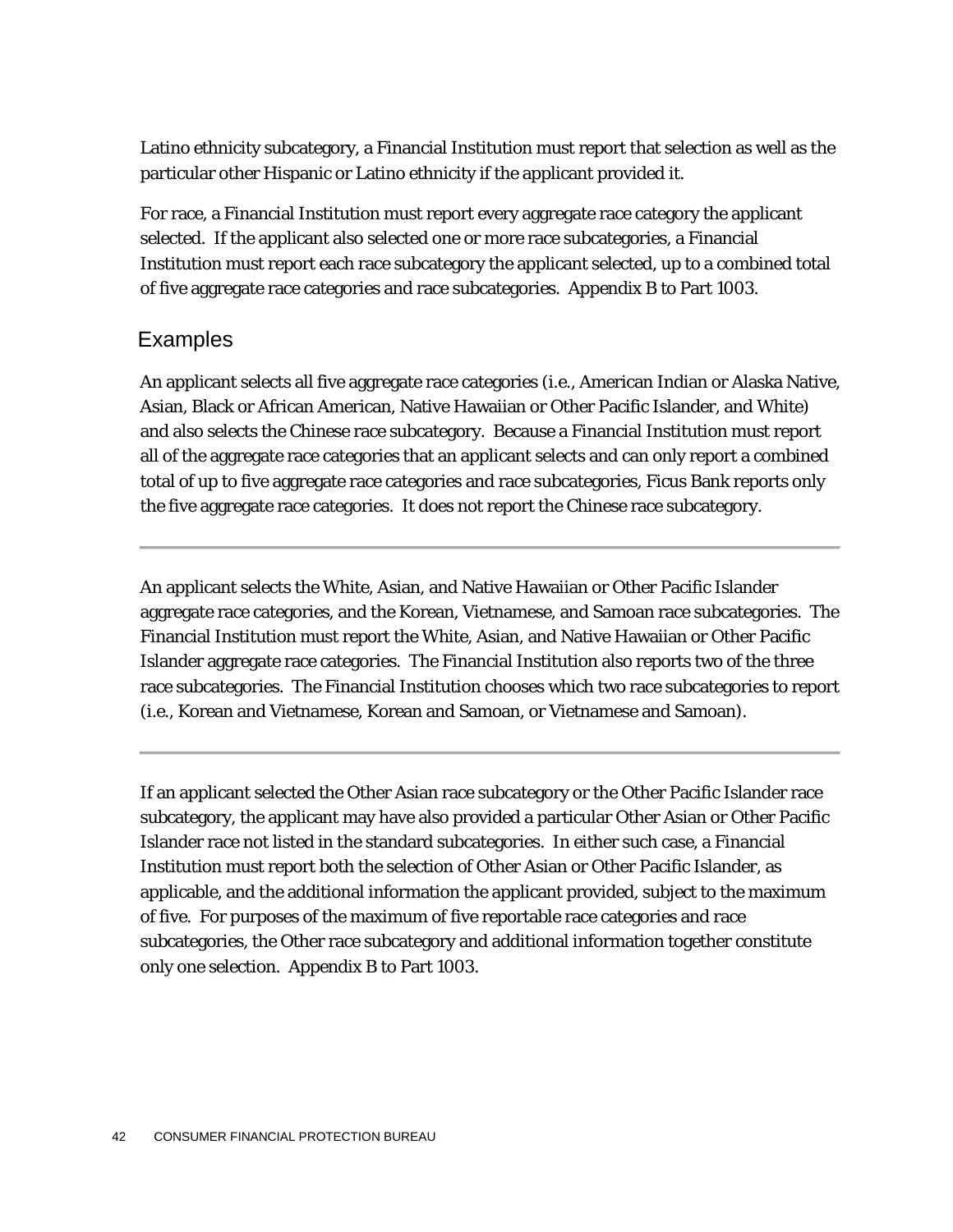#### Example

An applicant selects the White, Asian, and Native Hawaiian or Other Pacific Islander aggregate race categories, as well as the Korean, Vietnamese, Samoan, and Other Asian race subcategories and writes in "Thai" in the space provided on the Application form. The Financial Institution reports two (at its option) of the four race subcategories selected by the applicant (*i.e.*, Korean, Vietnamese, Other Asian-Thai, Samoan) in addition to the three aggregate race categories selected by the applicant.

If an applicant selected "I do not wish to provide this information" on a collection or Application form taken by mail or on the internet or stated that he or she did not wish to provide the information for an Application that is taken by telephone, the Financial Institution reports that the information was not provided in a mail, internet, or telephone application.

If an applicant provided some but not all of the requested information, a Financial Institution reports the information provided by the applicant, whether partial or complete. If an applicant provided complete or partial information but also selected that he or she did not wish to provide the information for an Application that is taken by mail, internet, or telephone, a Financial Institution reports the ethnicity, race, and sex information that the applicant provided.Appendix B to Part 1003.

If there are multiple applicants (*i.e.*, an applicant and one or more co-applicants), the Financial Institution reports the ethnicity, race, and sex information for the applicant and the first co-applicant listed on the collection or Application form. If an applicant did not provide the information for an absent co-applicant, the Financial Institution reports that the information was not provided by applicant in mail, internet, or telephone Application for the absent co-applicant. If there is only one applicant, a Financial Institution reports that there is no co-applicant.

If a Covered Loan or Application includes a guarantor, a Financial Institution does not report the guarantor's ethnicity, race, and sex. Appendix B to Part 1003.

A Financial Institution may, but is not required to, report an applicant's ethnicity, race, and sex for purchased Covered Loans. If a Financial Institution chooses not to report the applicant's ethnicity, race, and sex for a purchased Covered Loan, the Financial Institution reports that the data points are not applicable. Appendix B to Part 1003.

If an applicant is not a natural person (*e.g.*, a corporation, partnership, or trust), a Financial Institution reports that the requirement to report ethnicity, race, and sex information is not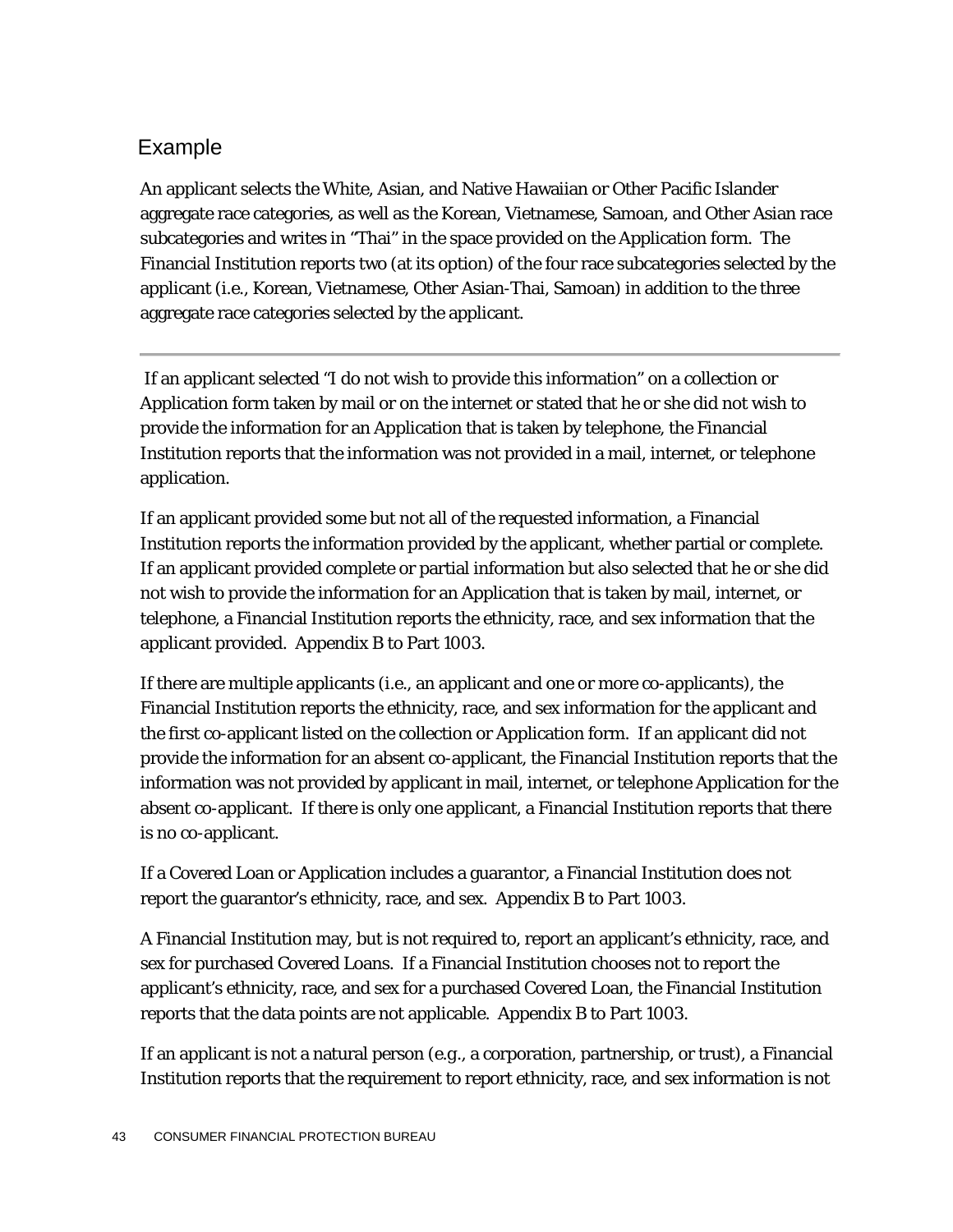applicable. However, if an applicant is a natural person and a beneficiary of a trust (for example, the natural person might be relying on income from or collateral owned by a trust), the Financial Institution reports the applicant's ethnicity, race, and sex information. Appendix B to Part 1003.

For more information on reporting an applicant's ethnicity, race, and sex, see appendix B to the 2015 HMDA Rule.

2. **Age**. A Financial Institution reports the applicant's age (as of the Application date) as the number of whole years derived from the date of birth shown on the Application form. 12 CFR 1003.4(a)(10)(ii); comment 4(a)(10)(ii)-1.

#### Example

An applicant provides a date of birth of 01/15/1970 on the Application form that Ficus Bank receives on 01/14/2018. Ficus Bank reports 47 as the applicant's age.

If there are multiple applicants, the Financial Institution reports the age for the applicant and the first co-applicant listed on the Application form. If a Covered Loan or Application includes a guarantor, a Financial Institution does not report the guarantor's age. Comments  $4(a)(10)(ii) - 2$  and  $-5$ .

A Financial Institution may, but is not required to, report the age of an applicant for purchased Covered Loans. If a Financial Institution chooses not to report the applicant's age for a purchased Covered Loan, the Financial Institution reports that the data point is not applicable. 12 CFR 1003.4(b)(2); comment 4(a)(10)(ii)-3.

If an applicant is not a natural person (*e.g.*, a corporation, partnership, or trust), a financial institution reports that the data point is not applicable. Comment  $4(a)(10)(ii)-4$ . However, if an applicant is a natural person and a beneficiary of a trust (for example, the natural person might be relying on income from or collateral owned by a trust), the Financial Institution reports the applicant's age.

3. **Income**. If a Financial Institution considers income in making its credit decision, it reports the gross annual income that it relied on in making the credit decision. 12 CFR 1003.4(a)(10)(iii). For Applications that are withdrawn or closed for incompleteness before the Financial Institution makes a credit decision that would have taken income into consideration, the Financial Institution reports the income information relied on in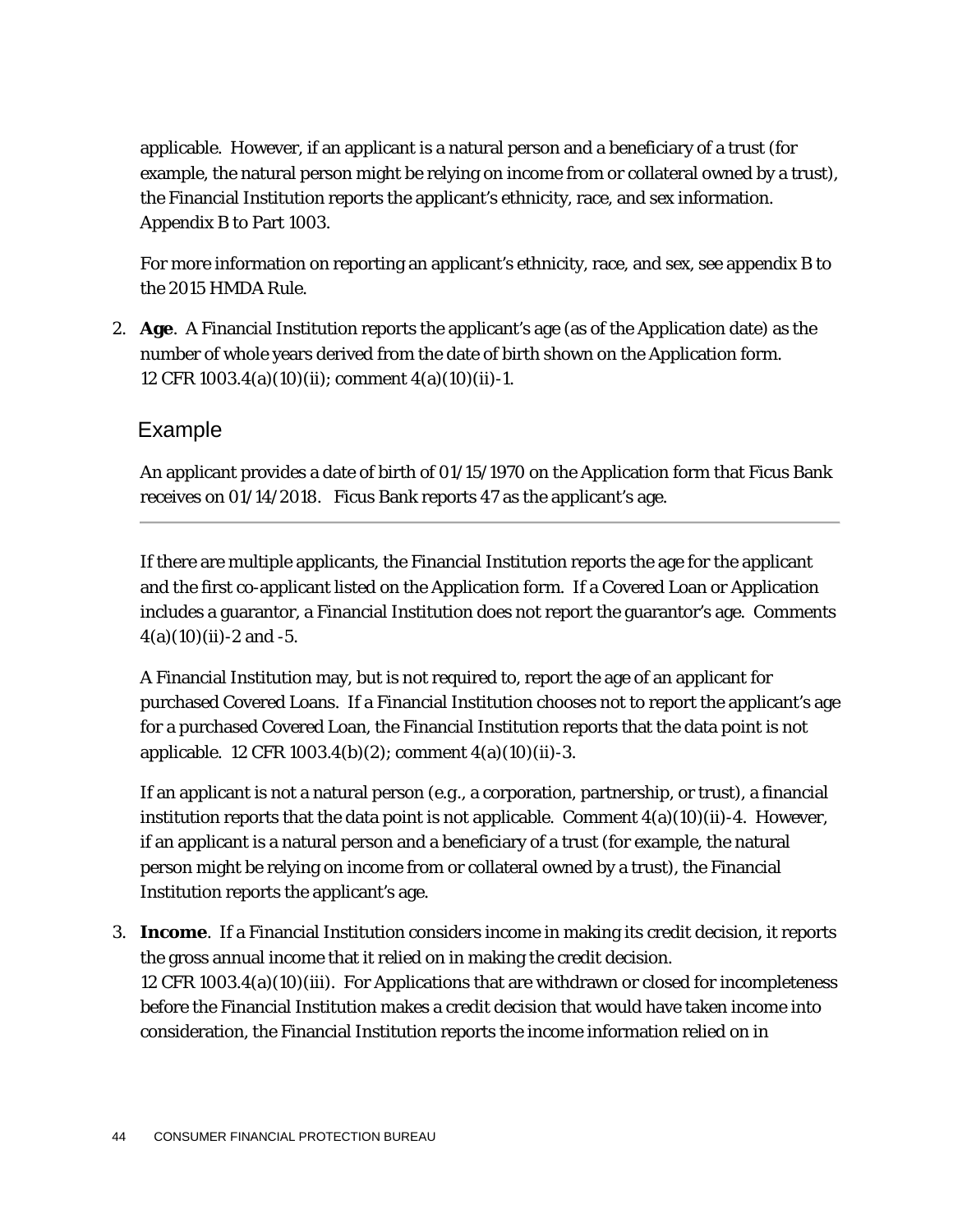processing the Application at the time that the Application was withdrawn or the file was closed for incompleteness.  $12$  CFR  $1003.4(a)(10)(iii)$ ; comment  $4(a)(10)(iii)$ -5.

If a Financial Institution relies on only a portion of an applicant's income in its determination, it reports only the portion of income relied on. Comment  $4(a)(10)(iii)$ -1. If a Financial Institution relies on the income of a co-applicant or cosigner to evaluate creditworthiness, the Financial Institution includes the co-applicant's or cosigner's income to the extent relied upon. Comments (a)(10)(iii)-1 and -2. A Financial Institution, however, does not include the income of a guarantor who is only secondarily liable. Comment 4(a)(10)(iii)-1. Reportable income does not include funds or amounts in addition to income, such as funds derived from annuitization or depletion of an applicant's assets, even if the Financial Institution relied on them when making the credit decision. Comment  $4(a)(10)(iii) - 4.$ 

A Financial Institution may, but is not required to, report an applicant's income for purchased Covered Loans. A Financial Institution reports that the data point is not applicable if it chooses not to report the applicant's income. Comment  $4(a)(10)(iii)-9$ .

A Financial Institution reports that the income data point is not applicable:

- a. For a Covered Loan to or an Application from a Financial Institution's own employee, even though the Financial Institution relied on the employee's income in making its credit decision;
- b. For a Covered Loan that is secured by or an Application that was proposed to be secured by a Multifamily Dwelling;
- c. If the applicant or co-applicant, if applicable, is not a natural person (*e.g.*, a corporation, partnership, or trust); or
- d. If the Financial Institution did not consider or would not have considered income in making the credit decision. 12 CFR  $1003.4(a)(10)(iii)$ ; comments  $4(a)(10)(iii)$ -3, -6, -7, and -8.

# 5.2 Universal loan identifier (ULI)

A Financial Institution must report a universal loan identifier (ULI) for a Covered Loan or Application. The ULI: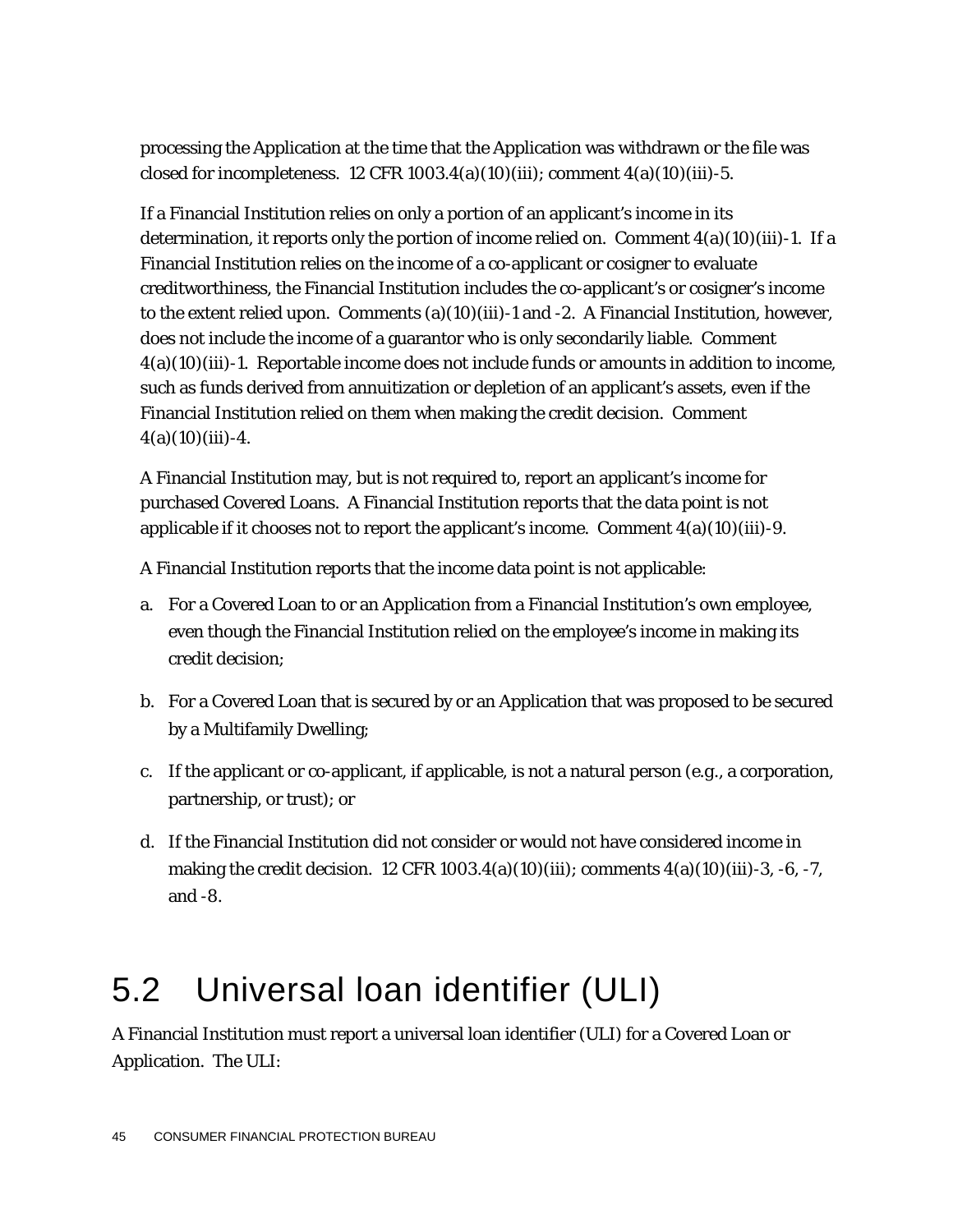- 1. Is a number that a Financial Institution assigns to the Covered Loan or Application. 12 CFR 1003.4(a)(1)(i).
- 2. Must begin with the Financial Institution's Legal Entity Identifier (LEI),<sup>[12](#page-46-0)</sup> followed by up to 23 additional letters and/or numbers that the Financial Institution assigns, and end with a two-character check digit.<sup>13</sup> 12 CFR 1003.4(a)(1)(i)(A)-(C). Essentially, the ULI is the Financial Institution's LEI plus a loan or application number plus the two-character check digit (in that order).
- 3. Cannot include information that could be used to identify the applicant or borrower directly, such as the applicant's or borrower's name, date of birth, Social Security number, official government-issued driver's license or identification number, alien registration number, government passport number, or employer or taxpayer identification number. Comment  $4(a)(1)(i)-2.$
- 4. Must be unique within the Financial Institution and must be used for only one Covered Loan or Application. Comment  $4(a)(1)(i)-1$ .

To ensure compliance, a Financial Institution must:

- 1. Ensure that its branches do not use the same ULI to refer to multiple Covered Loans or Applications.
- 2. Assign a new ULI to a Refinancing or Application for Refinancing (*i.e.*, not use the ULI from the loan that is being refinanced).
- 3. For a purchased Covered Loan, use the ULI that was assigned to the Covered Loan by a Financial Institution that previously reported the Covered Loan. 12 CFR  $1003.4(a)(1)(i)(D)$ .

1

<span id="page-46-0"></span> $12$  The LEI is a unique, 20-digit alphanumeric identifier issued by a utility endorsed by the LEI Regulatory Oversight Committee or endorsed or otherwise governed by the Global LEI Foundation or a successor organization. A Financial Institution can go to the Global LEI Foundation website[, https://www.gleif.org/services/lou](https://www.gleif.org/services/lou-services/issue-new-lei)[services/issue-new-lei,](https://www.gleif.org/services/lou-services/issue-new-lei) to obtain an LEI.

<span id="page-46-1"></span> $13$  The two-character check digit is used to validate the ULI. It is calculated using certain standards published by the International Organization for Standardization [\(www.iso.org\)](http://www.iso.org/). For more information on the two-character check digit, including the methodology for generating a check digit, see appendix C to the 2015 HMDA Rule.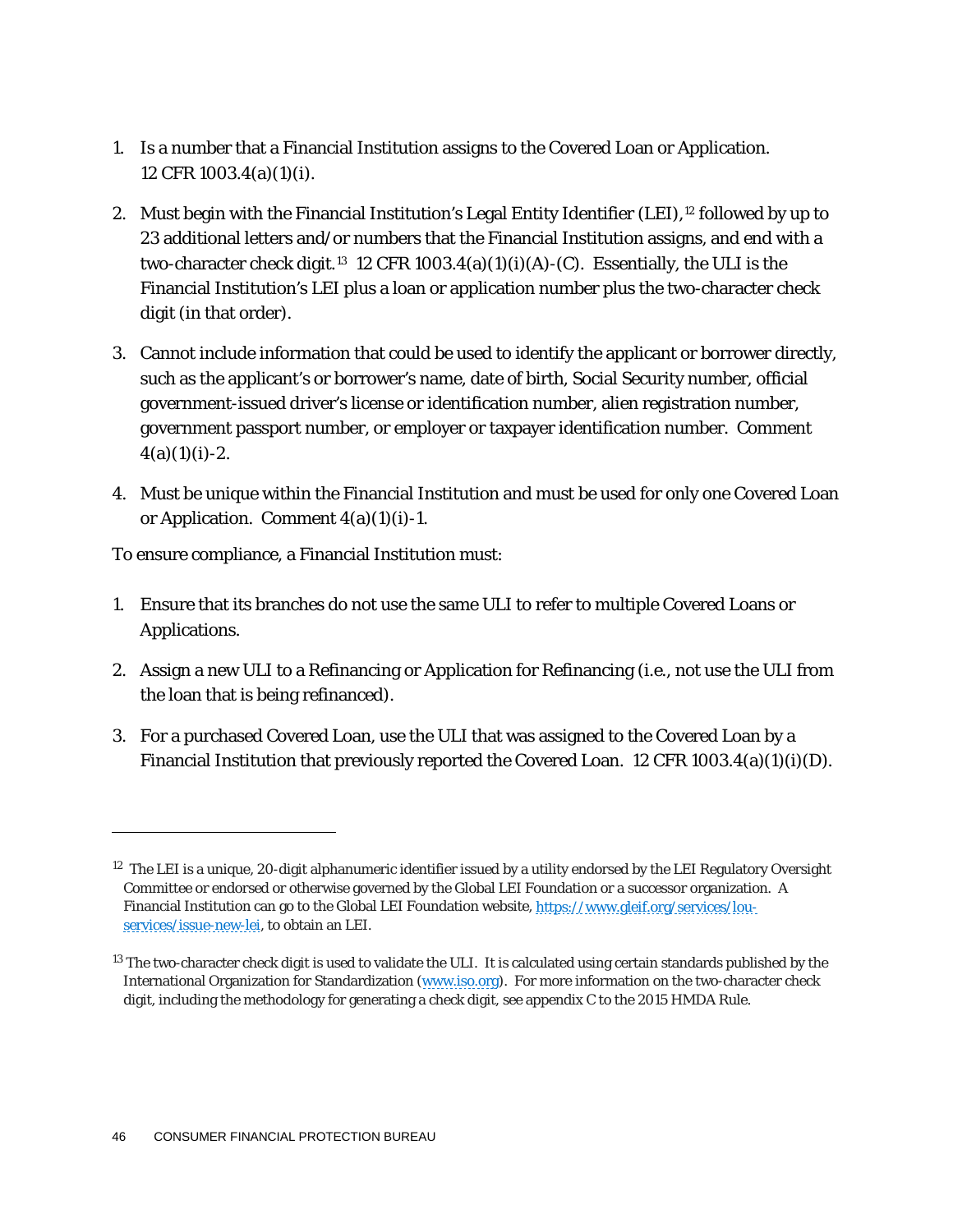If the Financial Institution that originated the Covered Loan did not assign a ULI, the Financial Institution that purchases the Covered Loan must assign a ULI.

A Financial Institution may use a previously reported ULI if an applicant asks the Financial Institution: (a) to reinstate a counteroffer that the applicant did not accept earlier in the same calendar year; or (b) to reconsider an Application that was denied, withdrawn, or closed for incompleteness earlier during the same calendar year. However, a Financial Institution must not use a ULI previously reported if it reinstates or reconsiders an Application that was reported in a prior calendar year. 12 CFR  $1003.4(a)(1)(i)(E)$ ; comment  $4(a)(1)(i)-4$ .

#### 5.3 Application date

Except for a purchased Covered Loan, a Financial Institution reports the Application date, which is reported as either the date that the Application was received or the date on the Application form. 12 CFR 1003.4(a)(1)(ii). Although a Financial Institution need not choose the same approach for reporting Application date for its entire HMDA submission, it should be generally consistent, such as by routinely using one approach within a particular division of the Financial Institution or for a category of loans. Comment  $4(a)(1)(ii)-1$ .

If a Financial Institution chooses to report the date shown on the Application form and the Financial Institution retains multiple versions of the form, the Financial Institution reports the date shown on the first form it received that constitutes an Application under the 2015 HMDA Rule. Comment  $4(a)(1)(ii)-1$ .

For an Application that was not submitted directly to the Financial Institution, the Financial Institution may report the date the Application was received by the party that initially received the Application, the date the Application was received by the Financial Institution, or the date shown on the Application form. Comment  $4(a)(1)(ii)-2$ .

If, within the same calendar year, an applicant asks a Financial Institution to reinstate a counteroffer that the applicant previously did not accept (or asks the Financial Institution to reconsider an Application that was denied, withdrawn, or closed for incompleteness), the reportable Application date depends on whether the Financial Institution reports the request as the continuation of the earlier transaction using the earlier transaction's ULI or as a new transaction with a new ULI. If the Financial Institution treats the request for reinstatement or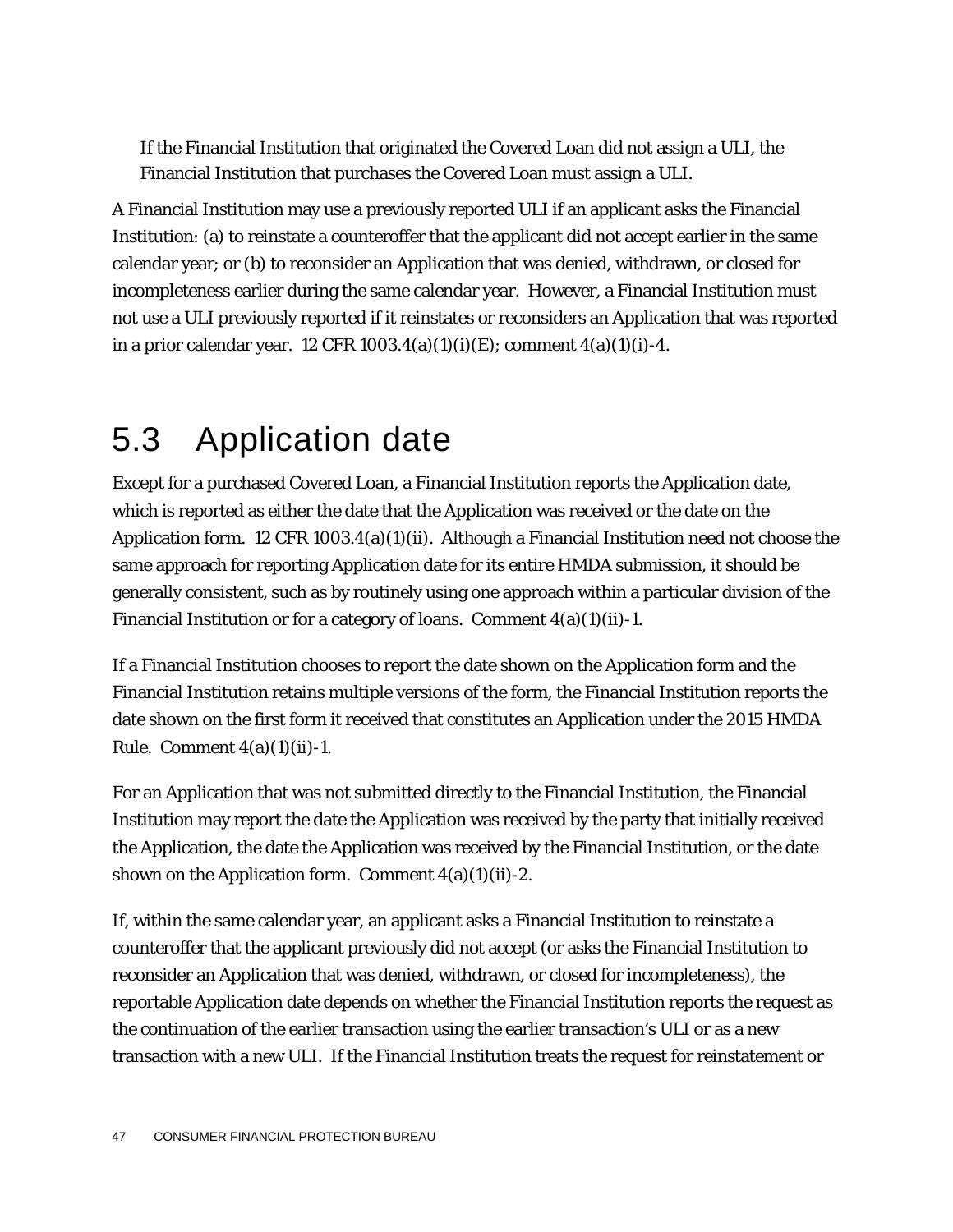reconsideration as a new transaction, it reports the date of the request as the Application date. If the Financial Institution does not treat the request for reinstatement or reconsideration as a new transaction, it reports the original Application date. Comment 4(a)(1)(ii)-3.

For a purchased Covered Loan, a Financial Institution reports that this data point is not applicable. 12 CFR 1003.4(a)(1)(ii).

#### 5.4 Application channel

Except for purchased Covered Loans, a Financial Institution reports both of the following:

1. **Whether or not the applicant or borrower submitted the Application directly to the Financial Institution.** 12 CFR 1003.4(a)(33)(i). For example, the Application was submitted directly to the Financial Institution if the mortgage loan originator identified in the data point required by 12 CFR 1003.4(a)(34) and discussed in Section 5.30 was the reporting Financial Institution's employee when the originator performed the origination activities for the Covered Loan or Application. The Application was also submitted directly to the Financial Institution if the Financial Institution directed the applicant to a third-party agent (*e.g.*, a credit union service organization) that performed loan origination activities on behalf of the reporting Financial Institution and the third-party agent did not assist the applicant with applying for Covered Loans with other institutions. Comment  $4(a)(33)(i)$ -1.

If an applicant contacted and completed an Application with a broker or correspondent that forwarded the Application to the Financial Institution for approval, the Application was not submitted directly to the Financial Institution. Comment  $4(a)(33)(i)$ -1.iii.

2. **Whether or not the obligation arising from the Covered Loan or Application was or would have been initially payable to the Financial Institution.** 12 CFR 1003.4(a)(33)(ii). An obligation was initially payable to the Financial Institution if the obligation was initially payable on the face of the note or contract to the Financial Institution that is reporting the Covered Loan or Application. Comment 4(a)(33)(ii)-1. For an Application that is withdrawn, denied, or closed for incompleteness, a Financial Institution reports that the requirement is not applicable if the Financial Institution had not determined, at the time it took final action on the Application, whether the loan would be initially payable to the Financial Institution. Comment  $4(a)(33)(ii)-2$ .

For purchased Covered Loans, a Financial Institution reports that this data point is not applicable. 12 CFR 1003.4(a)(33).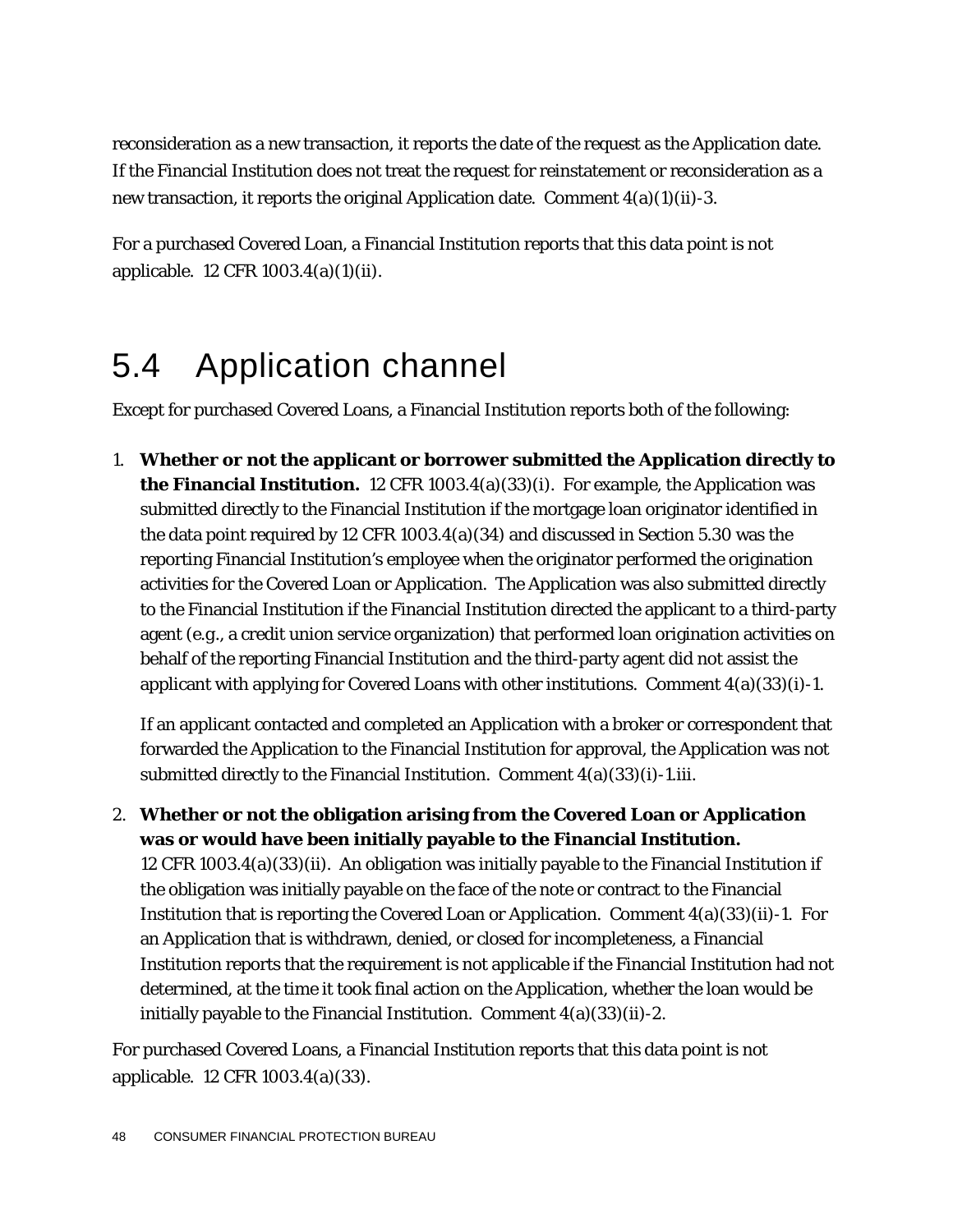## 5.5 Preapproval request

A Financial Institution reports whether or not the Application or Covered Loan involved a preapproval request for a Home Purchase Loan under a Preapproval Program. 12 CFR 1003.4(a)(4). For all of the following, a Financial Institution reports that the Application or Covered Loan did not involve a preapproval request: a purchased Covered Loan; an Open-End Line of Credit or Application for an Open-End Line of Credit; a Reverse Mortgage or an Application for a Reverse Mortgage; an Application for a Covered Loan that is denied; an Application that is closed for incompleteness or withdrawn; an Application or Covered Loan for any purpose other than Home Purchase Loan; and for a Covered Loan secured by a Multifamily Dwelling. Comment 4(a)(4)-2.

#### 5.6 Loan type

A Financial Institution reports whether the Covered Loan is or the Application was for a Covered Loan that would have been:

- 1. Insured by the Federal Housing Administration;
- 2. Guaranteed by the Veterans Administration;
- 3. Guaranteed by the Rural Housing Service or the Farm Service Agency; or
- 4. Not insured or guaranteed by any of these Federal agencies (*i.e.*, conventional). 12 CFR 1003.4(a)(2).

### 5.7 Loan purpose

A Financial Institution records and reports the Covered Loan's or Application's purpose, 12 CFR 1003.4(a)(3), using one of the following:

1. **Home Purchase Loan**. A Home Purchase Loan is a Closed-End Mortgage Loan or Open-End Line of Credit that is for the purpose, in whole or part, of purchasing a Dwelling. 12 CFR 1003.2(j). A Home Purchase Loan includes: (a) a Closed-End Mortgage Loan or Open-End Line of Credit secured by one Dwelling and used to purchase another Dwelling;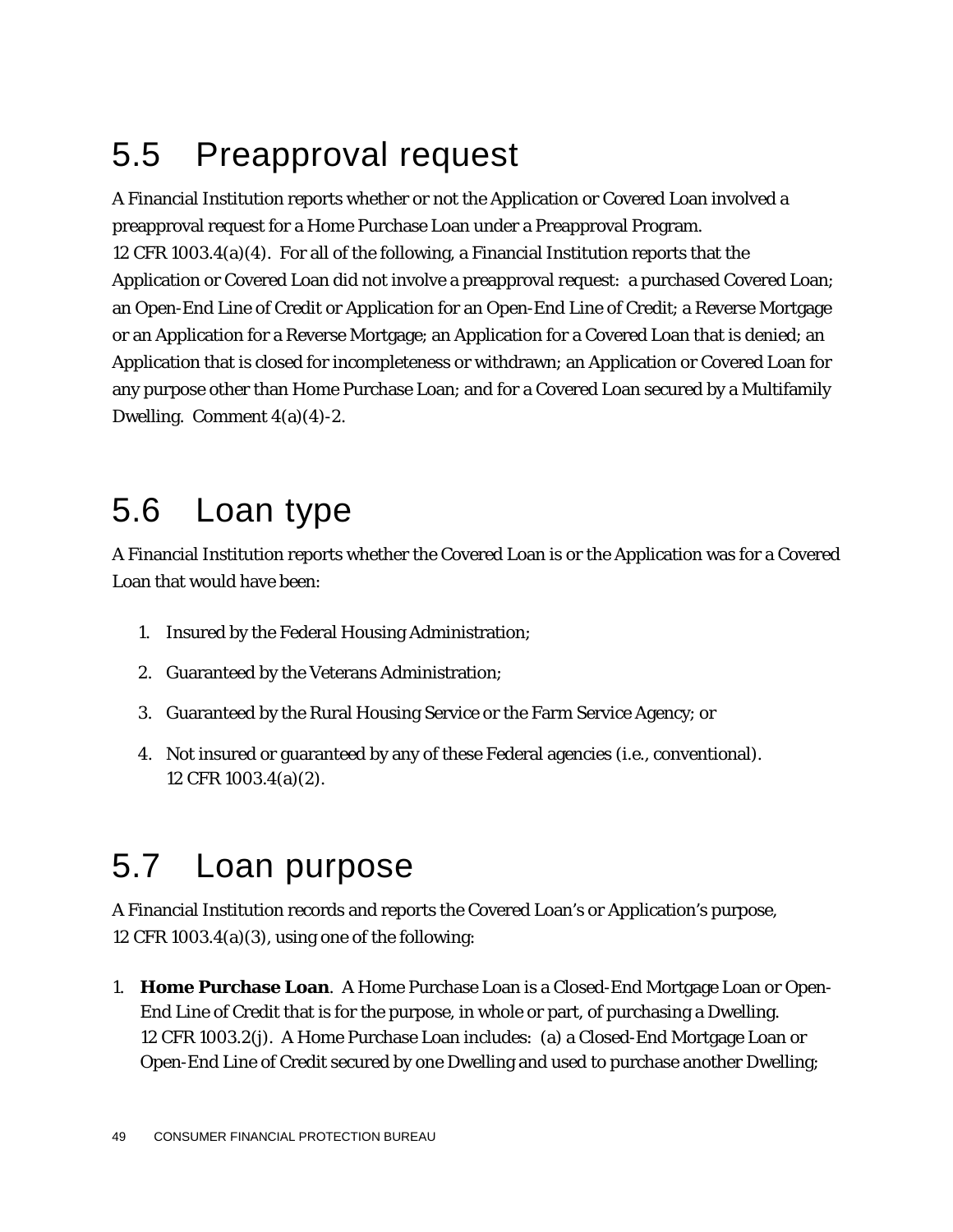(b) a combined construction-to-permanent loan that is secured by a Dwelling; (c) a permanent loan that replaces a construction loan if the permanent loan is secured by a Dwelling; and (d) a Dwelling-secured subordinate mortgage loan that finances some or all of the home purchaser's down payment. Comments  $2(i)-1$ ,  $-3$ , and  $-4$ .

An assumption is a Home Purchase Loan when: (a) the assumption is a Closed-End Mortgage or Open-End Line of Credit; (b) the Financial Institution enters into a written agreement accepting a new borrower as the obligor on an existing obligation; and (c) the purpose is to finance the new borrower's purchase of the Dwelling securing the existing obligation. An assumption is not a Home Purchase Loan if the new borrower assumes the existing borrower's obligation after acquiring title to the Dwelling securing the existing obligation because the purpose is not to finance the new borrower's purchase of the Dwelling. The assumption would be reported using a loan purpose other than Home Purchase Loan. Comment 2(j)-5.

#### Example

Borrower A obtains title to Owner A's Dwelling after assuming Owner A's existing debt obligation. Borrower A's transaction is a Home Purchase Loan. In contrast, Borrower B obtains title to Owner B's Dwelling in Year 1 and in Year 2 assumes Owner B's existing debt obligation. Borrower B's transaction is not a Home Purchase Loan.

- 2. **Home Improvement Loan**. A Home Improvement Loan is a Closed-End Mortgage Loan or Open-End Line of Credit that is for the purpose, in whole or part, of repairing, rehabilitating, remodeling, or improving a Dwelling or the real property on which the Dwelling is located. 12 CFR 1003.2(i). For example, a Home Improvement Loan includes: (a) a Covered Loan if any of the proceeds are used for repair, rehabilitation, remodeling, or improvement of the Dwelling or the real property on which the Dwelling securing the Covered Loan is located, even if the remainder is used for totally unrelated purposes, such as college tuition; (b) a Covered Loan used to install a swimming pool, construct a garage, or improve landscaping on the real property on which the Dwelling securing the Covered Loan is located; and (c) a Covered Loan used to improve a mixed-use Dwelling if the proceeds are used either to improve the entire property (e.g., to replace a heating system that services the entire structure) or primarily to improve the residential portion of the Dwelling. Comments 2(i)-1, -2, and -4.
- 3. **Refinancing**. A Refinancing is a Closed-End Mortgage Loan or Open-End Line of Credit in which a new Dwelling-secured debt obligation satisfies and replaces an existing Dwelling-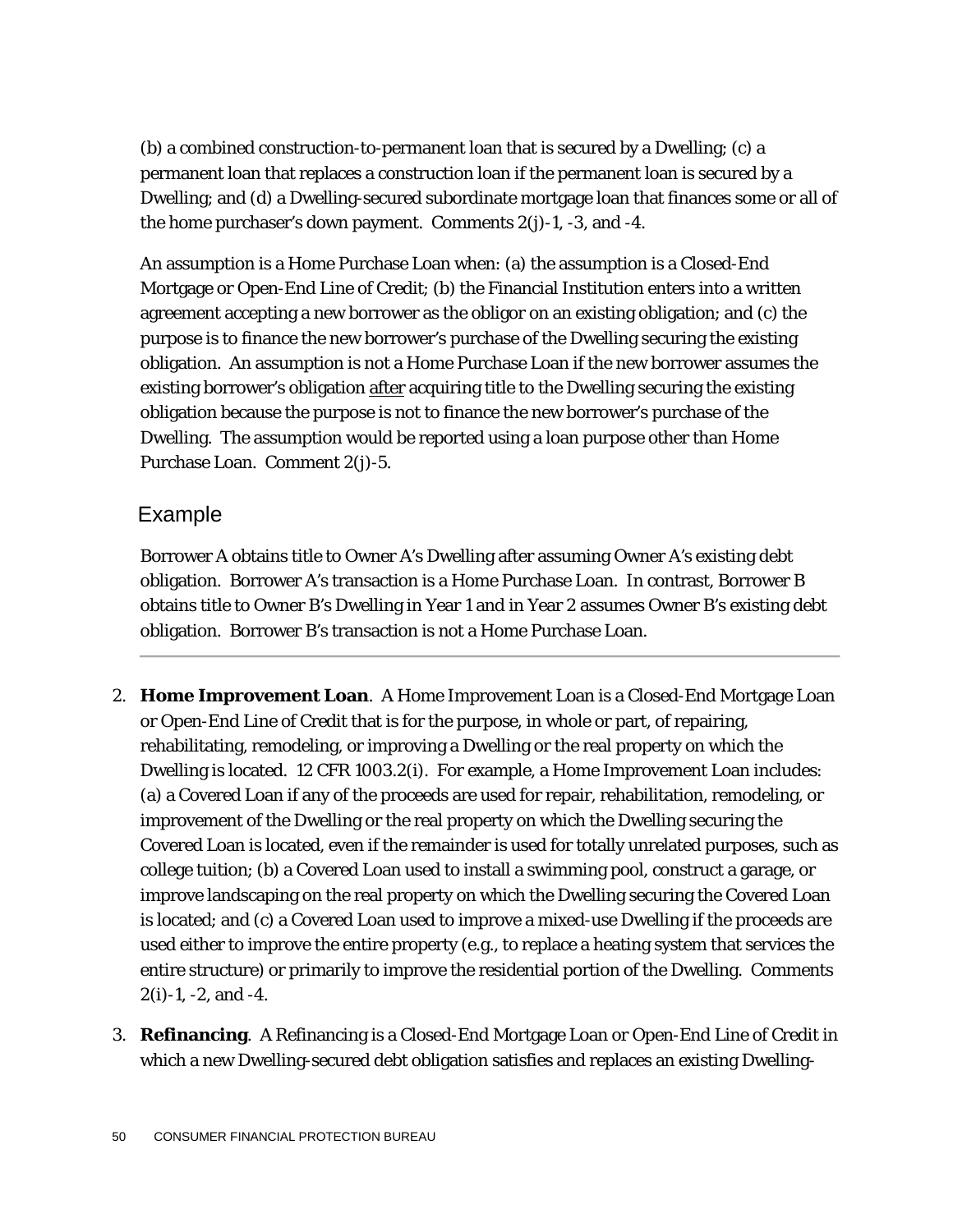secured debt obligation by the same borrower. 12 CFR 1003.2(p). Generally, whether the new debt obligation satisfies and replaces an existing obligation is determined by reference to the parties' contract and applicable law. In order for a Covered Loan to be a Refinancing, both the new and existing transactions must be secured by a Dwelling. Only one borrower need be the same on the new and existing transactions. Comments  $2(p)-1$ ,  $-3$ , and  $-4$ .

- 4. **Cash-out Refinancing**. A Financial Institution reports a Covered Loan or an Application as a cash-out Refinancing if it is a Refinancing and the Financial Institution considered it to be a cash-out Refinancing when processing the Application or setting the terms under its or an investor's guidelines. For example, if a Financial Institution considers a loan product to be a cash-out Refinancing under an investor's guidelines because of the amount of cash received by the borrower at closing or account opening, it reports the transaction as a cashout Refinancing. If a Financial Institution does not distinguish between a cash-out Refinancing and a Refinancing under its own guidelines, sets the terms of all Refinancings without regard to the amount of cash received by the borrower at loan closing or account opening, and does not offer loan products under investor guidelines, it reports all Refinancings as Refinancings, not cash-out Refinancings. Comment 4(a)(3)-2.
- 5. **Other**. If a Covered Loan is not, or an Application is not for, a Home Purchase Loan, a Home Improvement Loan, a Refinancing, or a cash-out Refinancing, a Financial Institution reports the purpose as "other." For example, if a Covered Loan is for the purpose of paying educational expenses, the Financial Institution reports the purpose as "other." A Financial Institution also uses "other" if the Covered Loan is or the Application is for a Refinancing but, under the terms of the existing credit agreement, the Financial Institution was unconditionally obligated to refinance the obligation subject to conditions within the borrower's control. Comment 4(a)(3)-4.

The following chart illustrates the reportable purpose for multiple-purpose Covered Loans. See also comment  $4(a)(3)-3$ .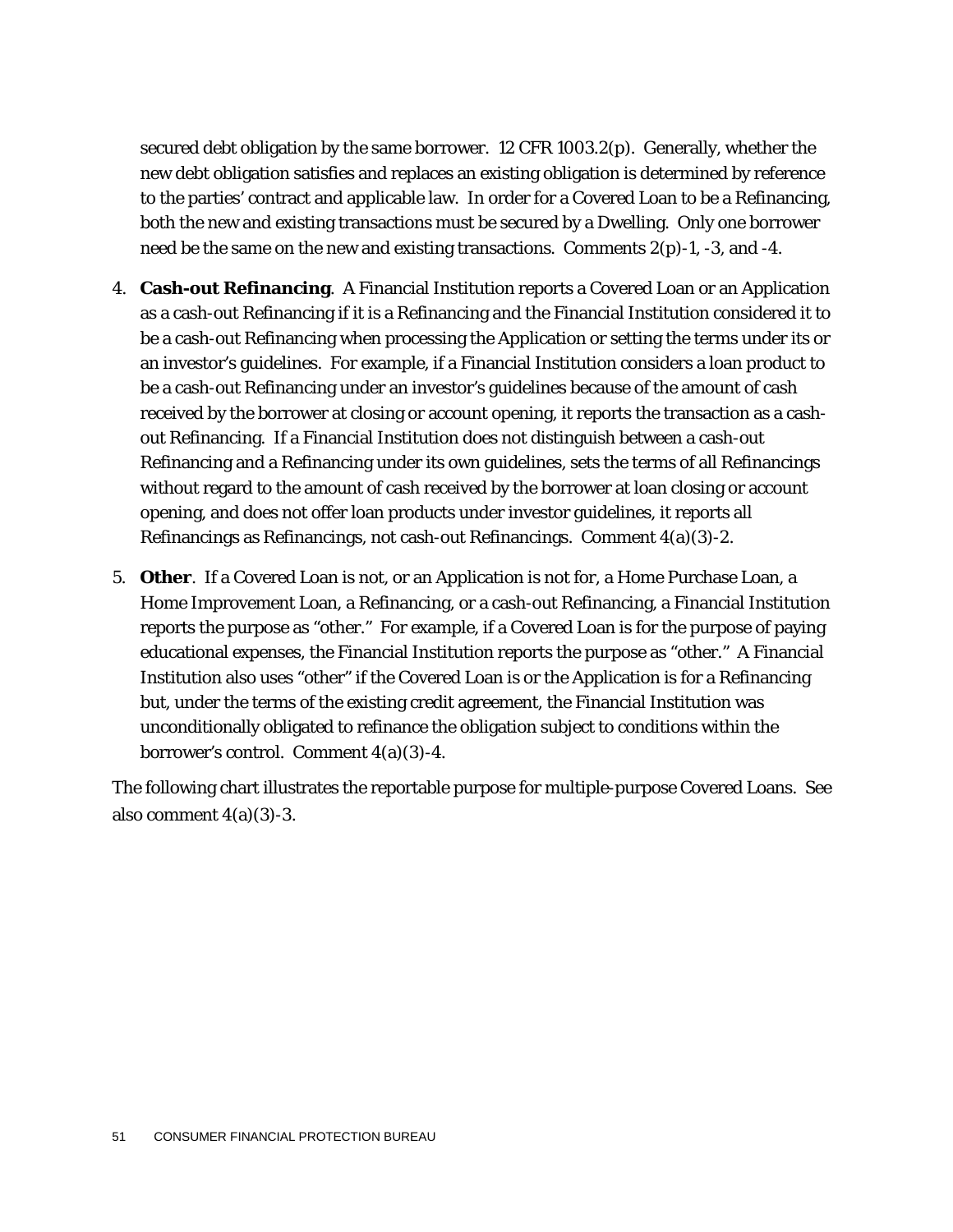| <b>Multiple Purposes</b>                          | <b>Reportable Purpose</b> |
|---------------------------------------------------|---------------------------|
| Home Purchase Loan and Home Improvement<br>Loan   | Home Purchase Loan        |
| Home Purchase Loan and Refinancing                | Home Purchase Loan        |
| Home Purchase Loan and cash-out Refinancing       | Home Purchase Loan        |
| Home Purchase Loan and other                      | Home Purchase Loan        |
| Home Improvement Loan and Refinancing             | Refinancing               |
| Home Improvement Loan and cash-out<br>Refinancing | Cash-out Refinancing      |
| Refinancing and other                             | Refinancing               |
| Cash-out Refinancing and other                    | Cash-out Refinancing      |
| Home Improvement Loan and other                   | Home Improvement Loan     |

A Financial Institution may rely on an applicant's oral or written statement regarding the proposed use of the loan proceeds. For example, a Financial Institution could use a check box or a purpose line on an Application form. If an applicant provides no statement as to the proposed use of the proceeds, and the Covered Loan is not a Home Purchase Loan, cash-out Refinancing, or Refinancing, a Financial Institution reports the Covered Loan as for an "other" purpose. Comment 4(a)(3)-1.

### 5.8 Loan amount

A Financial Institution must report the loan amount for the Covered Loan or Application. 12 CFR 1003.4(a)(7). The first chart below provides information on determining the loan amount that is reported for Covered Loans. The second chart below provides information on determining the reportable loan amount for transactions that involve multiple purposes, counteroffers, and Applications that do not result in the Financial Institution originating a Covered Loan.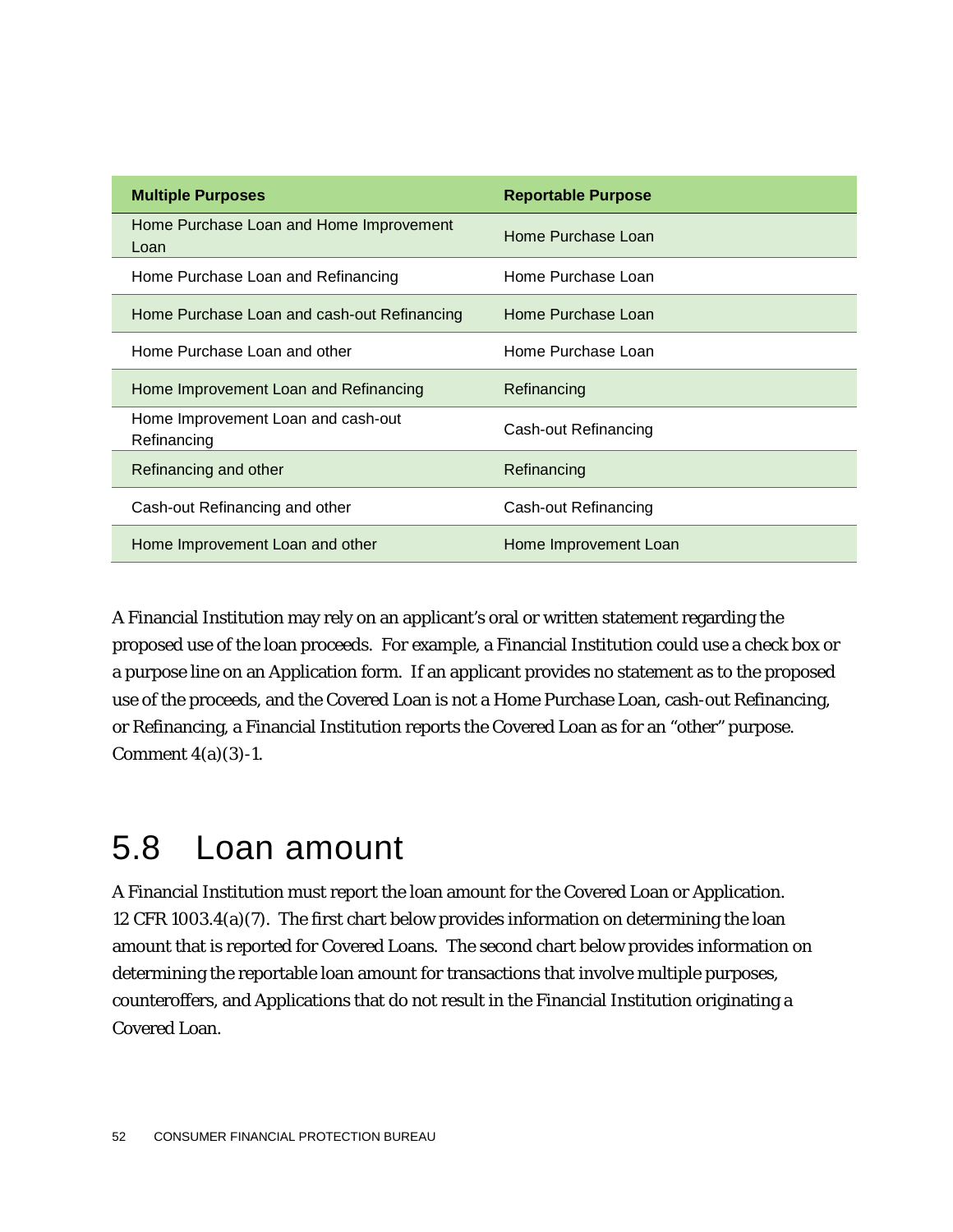| If the Covered Loan is a:                                                                                                                                   | The reportable loan amount is the:                                                                                                                                                                                        |
|-------------------------------------------------------------------------------------------------------------------------------------------------------------|---------------------------------------------------------------------------------------------------------------------------------------------------------------------------------------------------------------------------|
| Closed-End Mortgage Loan other than a<br>purchased Closed-End Mortgage Loan,<br>assumption, or a Reverse Mortgage                                           | Amount to be repaid as disclosed on the legal<br>obligation. 12 CFR $1003.4(a)(7)(i)$ ; comment<br>$4(a)(7)-5.$                                                                                                           |
| Purchased Closed-End Mortgage Loan or<br>assumption of a Closed-End Mortgage Loan                                                                           | Unpaid principal balance at the time of purchase<br>or assumption. 12 CFR 1003.4(a)(7)(i);<br>comment $4(a)(7)-5$ .                                                                                                       |
| Open-End Line of Credit (including a purchased<br>Open-End Line of Credit and assumption of an<br>Open-End Line of Credit) other than a Reverse<br>Mortgage | Amount of credit available to borrower under the<br>terms of plan. $12$ CFR $1003.4(a)(7)(ii)$ ; comment<br>$4(a)(7)-6.$                                                                                                  |
| Reverse Mortgage                                                                                                                                            | Initial principal limit (as determined pursuant to<br>section 255 of the National Housing Act and<br>implementing regulations and mortgagee letters<br>issued by HUD). 12 CFR 1003.4(a)(7)(iii);<br>comment $4(a)(7)-9$ . |
| Refinancing                                                                                                                                                 | Loan amount for new debt obligation based on<br>the type of Covered Loan (see above). Comment<br>$4(a)(7)-7.$                                                                                                             |

| If the transaction involves:                                                                                                                        | <b>Report the:</b>                                                 |
|-----------------------------------------------------------------------------------------------------------------------------------------------------|--------------------------------------------------------------------|
| A counteroffer that is accepted for an amount that<br>is different from the amount for which the<br>applicant applied                               | Loan amount granted for the Covered Loan.<br>Comment $4(a)(7)-1$ . |
| A counteroffer for an amount different from the<br>amount for which the applicant applied, and the<br>applicant did not accept or failed to respond | Amount for which applicant applied. Comment<br>$4(a)(7)-1.$        |
| An approved but not accepted Application<br>(including an approved but not accepted<br>preapproval request)                                         | Approved Ioan amount. Comment 4(a)(7)-2.                           |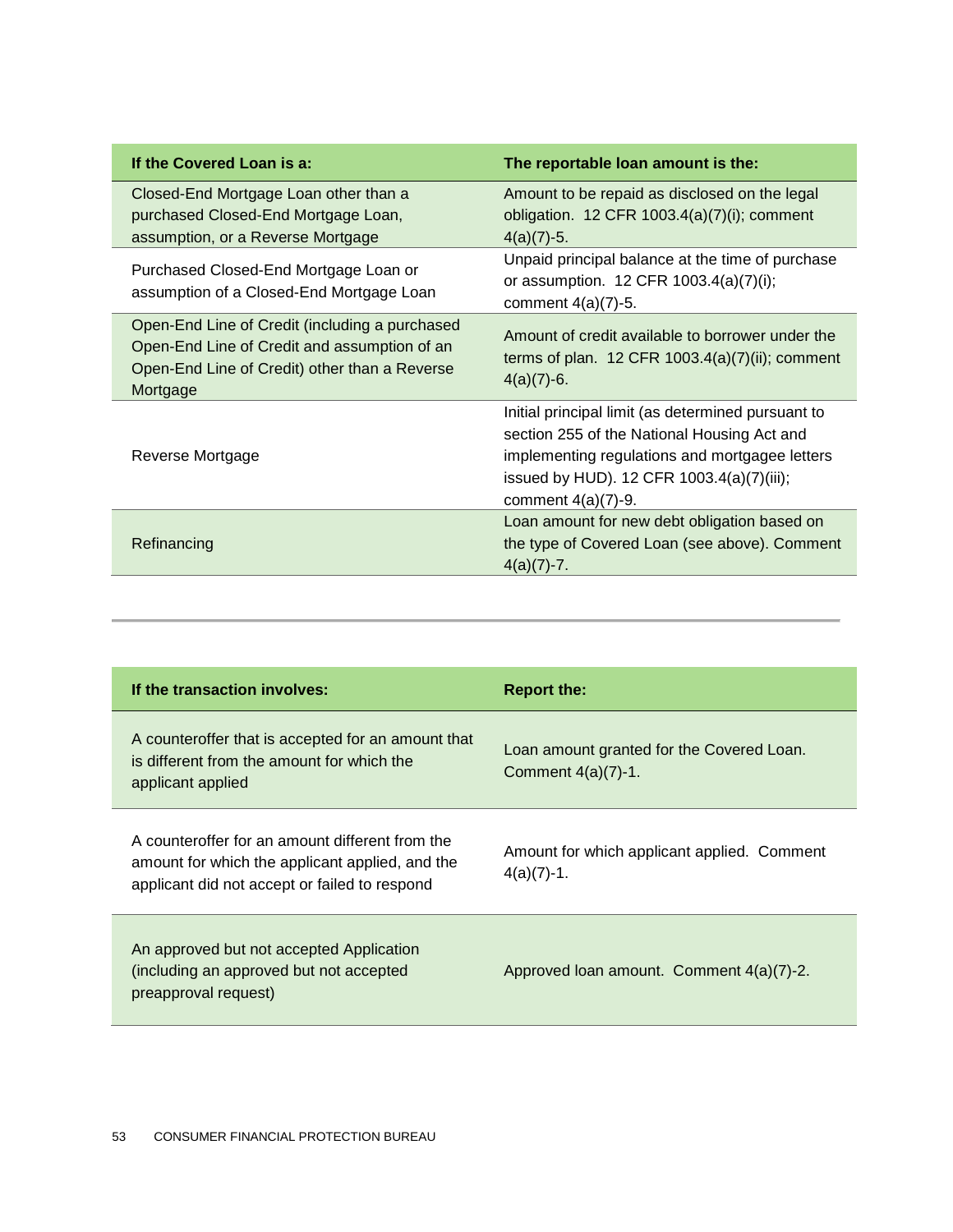Application (including a preapproval request) that was denied, closed for incompleteness, or withdrawn

Amount initially requested. Comment 4(a)(7)-3.

Loan proceeds that will be used for more than one purpose

Entire loan amount for the Covered Loan, even if only a portion of the proceeds is intended for the reported purpose. Comment 4(a)(7)-4.

## 5.9 Loan term

A Financial Institution reports the loan term as the scheduled number of months after which the legal obligation will mature or terminate or would have matured or terminated. 12 CFR 1003.4(a)(25). If a Covered Loan or Application includes a schedule with repayment periods measured in a unit of time other than months, the Financial Institution reports the loan term in months using an equivalent number of whole months without regard for any remainder. Comment 4(a)(25)-2.

For a fully amortizing Covered Loan, the number of months after which the legal obligation matures is the number of months in the amortization schedule, ending with the final payment. Covered Loans that do not fully amortize during the maturity term, such as Covered Loans with a balloon payment, are reported using the maturity term rather than the amortization term. Comment 4(a)(25)-1.

For a purchased Covered Loan, a Financial Institution reports the number of months after which the legal obligation matures as measured from the Covered Loan's origination. Comment  $4(a)(25) - 3.$ 

For an Open-End Line of Credit with a definite term, a Financial Institution reports the number of months from account opening until the account termination date, including both the draw and repayment period (if any). Comment  $4(a)(25)$ -4.

For a Covered Loan or Application without a definite term, such as a Reverse Mortgage, a Financial Institution reports that the data point is not applicable. Comment  $4(a)(25)$ -5.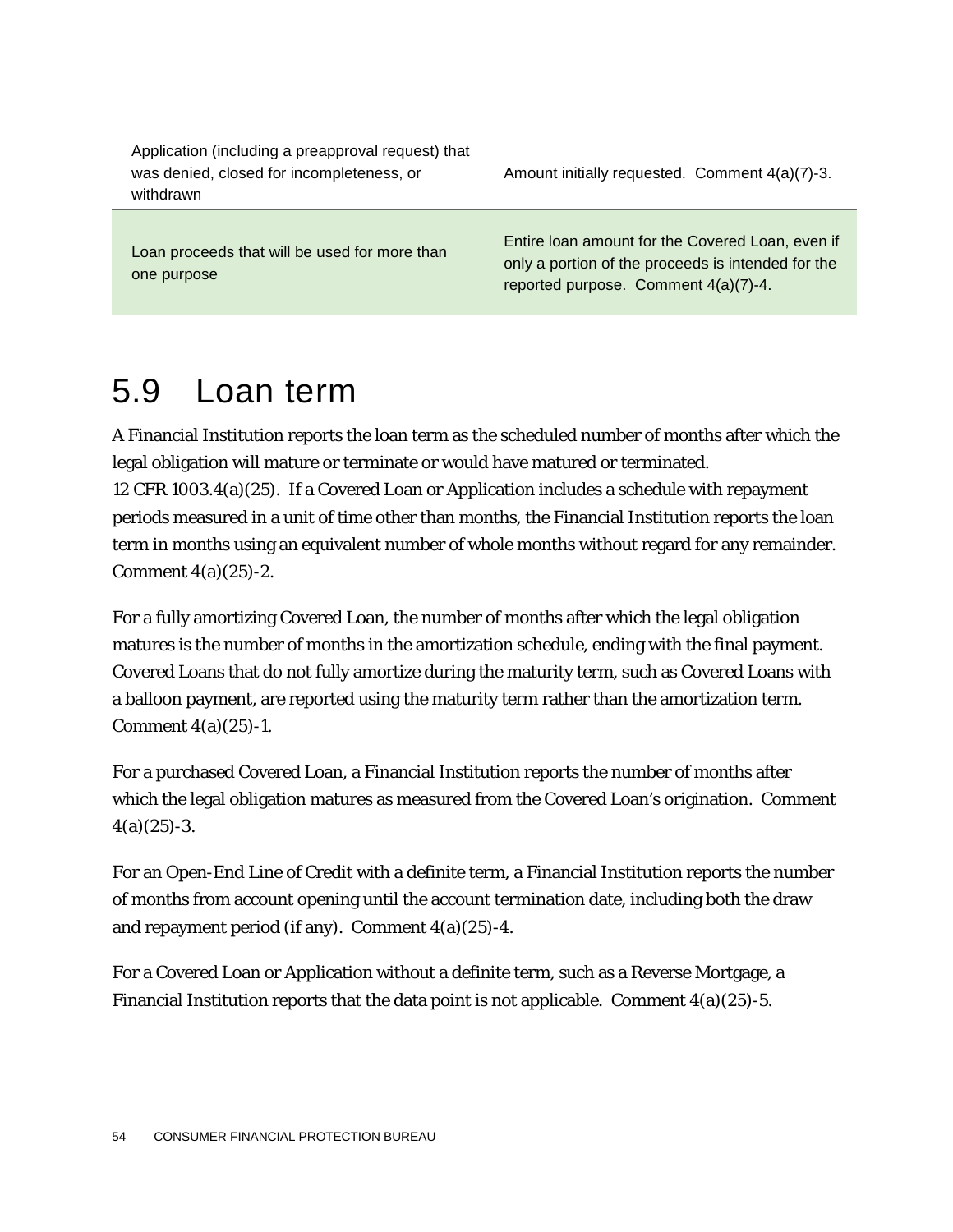## 5.10 Action taken and date

A Financial Institution reports its action taken and the date of its action. 12 CFR 1003.4(a)(8). The action taken is reported as one of the following: (1) loan originated; (2) application approved but not accepted; (3) application denied; (4) application withdrawn; (5) file closed for incompleteness; (6) loan purchased; (7) preapproval request denied; or (8) preapproval request approved but not accepted. Comment  $4(a)(8)(i)$ .

The Action Taken chart i[n Attachment B](#page-104-0) provides additional information on how to determine the reportable action taken and date of action taken. See also Comment  $4(a)(8)(i)$  and  $4(a)(8)(ii)$ .

### 5.11 Reason for denial

For an Application that it denied, a Financial Institution must report the principal reasons (up to four) that it denied the Application. 12 CFR 1003.4(a)(16); comment  $4(a)(16)$ -1. For all other transactions, a Financial Institution reports that the data point is not applicable. Comment  $4(a)(16)-4.$ 

If a Financial Institution provided the reason or reasons it denied the Application using the model form contained in appendix C to Regulation B (Form C–1, Sample Notice of Action Taken and Statement of Reasons) or a similar form, the Financial Institution reports the reason or reasons specified on that form, including reporting the "Other" reason or reasons that were specified on the form, if applicable. If a Financial Institution provided a disclosure of the applicant's right to a statement of specific reasons using the model form contained in appendix C to Regulation B (Form C–5, Sample Disclosure of Right to Request Specific Reasons for Credit Denial) or a similar form, or provided the denial reasons orally under Regulation B, the Financial Institution reports the principal reasons it denied the Application. Comment  $4(a)(16)$ -3.

The Financial Institution reports only the principal reason or reasons it denied the Application, even if there are fewer than four reasons. For example, if a Financial Institution denied the Application because of the applicant's credit history and debt-to-income ratio, the Financial Institution only reports these two principal reasons. The reason or reasons reported must be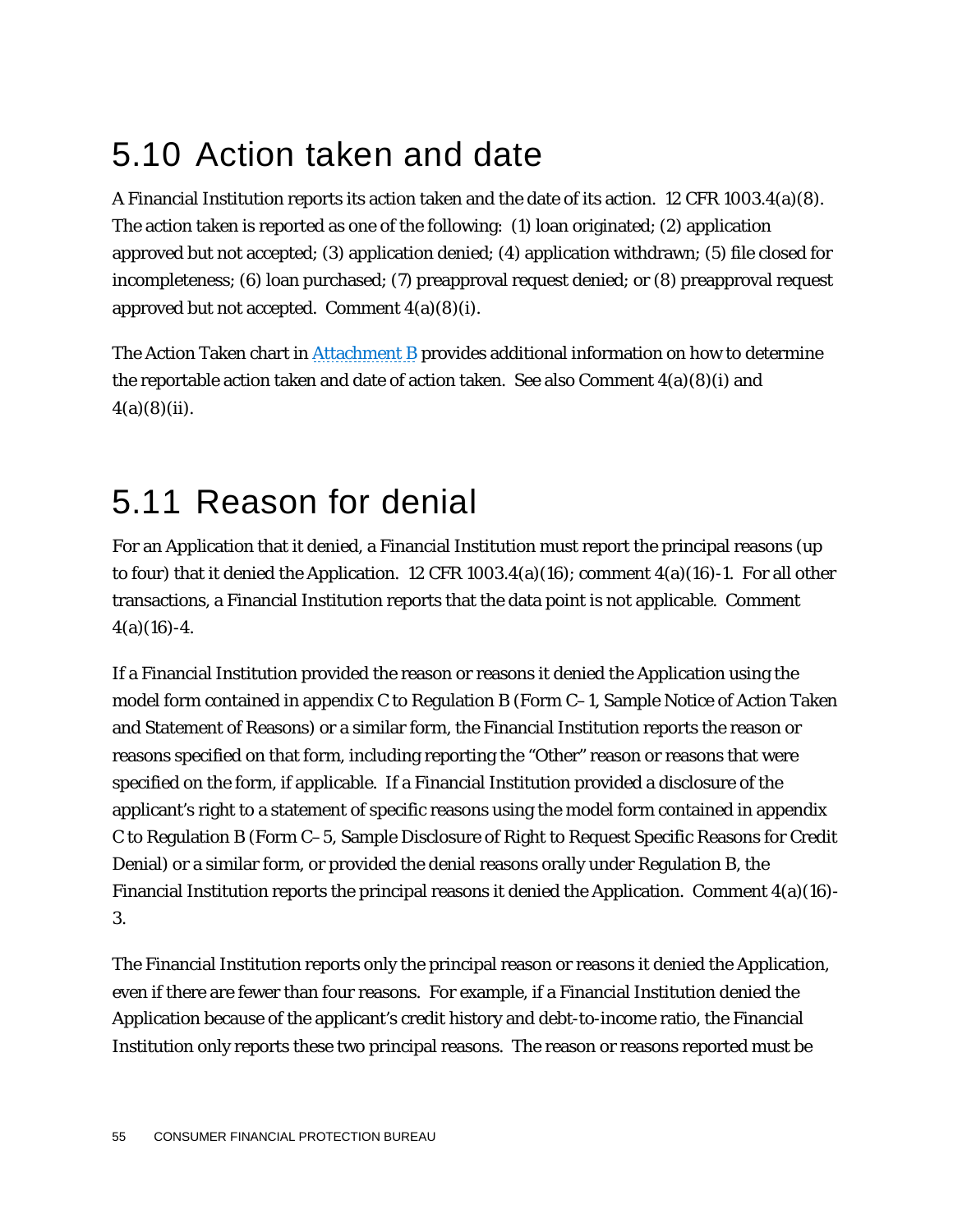specific and accurately describe the principal reason or reasons the Financial Institution denied the Application. Comment  $4(a)(16)-1$ .

If a Financial Institution denied a preapproval request under a Preapproval Program, the Financial Institution must report the principal reason or reasons (up to four) that it denied the preapproval request. Comment 4(a)(16)-2.

### 5.12 Property address and location

A Financial Institution reports the following information about the location of the property securing the Covered Loan or, for an Application, proposed to secure the Covered Loan:

- 1. **Property address**. 12 CFR 1003.4(a)(9)(i). For Applications that did not result in an origination, the address corresponds to the location of the property proposed to secure the loan as identified by the applicant. For Covered Loans, the address corresponds to the property identified in the legal obligation. Comment  $4(a)(9)(i)-1$ .
- 2. **Location of the property by state, county, and census tract**. The Financial Institution is required to report the location by state, county, and census tract only if the property is located in an MSA or metropolitan division (MD)[14](#page-56-0) in which the Financial Institution has a home or Branch Office or if the Financial Institution is a bank or savings association required to report data on small business, small farm, and community development lending under the Community Reinvestment Act. A Financial Institution must include the census tract if the property is located in a county with a population of more than 30,000 according to the most recent decennial census. 12 CFR 1003.4(a)(9)(ii). See also 12 CFR 1003.4(e).

If a Covered Loan is related to more than one property, but only one property secures or, for an Application, would have secured the Covered Loan, a Financial Institution reports the property address and location of the property that secures or would have secured the Covered Loan. A

1

<span id="page-56-0"></span><sup>&</sup>lt;sup>14</sup> Metropolitan divisions (MDs) are metropolitan divisions of MSAs as defined by the OMB. 12 CFR 1003.2(m)(2). For more information on MDs and MSAs, se[e https://www.ffiec.gov/census/default.aspx](https://www.ffiec.gov/census/default.aspx) and [https://www.ffiec.gov/geocode/help1.aspx.](https://www.ffiec.gov/geocode/help1.aspx)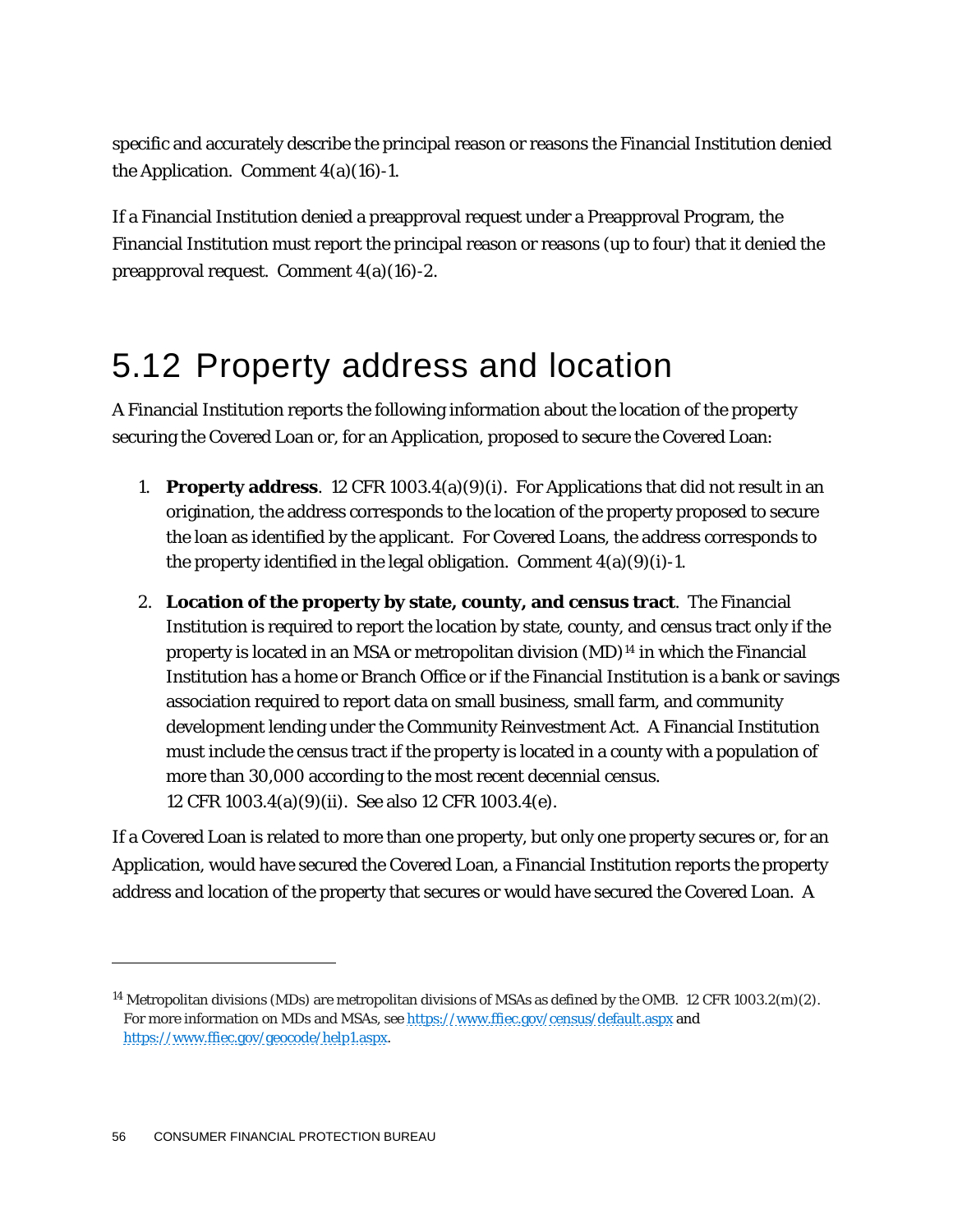Financial Institution does not report the property address or location for any properties that do not secure or would not have secured the Covered Loan. Comment 4(a)(9)-1.

If more than one property secures the Covered Loan or, in the case of an Application, would have secured the Covered Loan, a Financial Institution reports the Covered Loan or Application in a single entry on its LAR and provides the property address and location for only one property. The Financial Institution can choose the property for which it reports this information, but it must choose a property that secures the Covered Loan (or, in the case of an Application, would have secured the Covered Loan) and that includes a Dwelling. If a single Multifamily Dwelling has more than one postal address, a Financial Institution reports one of the postal addresses. Comments  $4(a)(9)$ -2 and -3.

If other data points require the Financial Institution to report specific information about property securing or involved with a Covered Loan or Application, the Financial Institution reports the information that relates to the property for which it has provided the address and location for these data points. Comment  $4(a)(9)-2$ . For purposes of this guide, the property for which the Financial Institution has provided the address and location for these data points is called the Identified Property.

If the site for a Manufactured Home has not been identified, a Financial Institution may report that the data points for the property location are not applicable. Comment  $4(a)(9)-5$ . If the property address of the property securing the Covered Loan is unknown, a Financial Institution reports that the data point for the property address is not applicable. Comment  $4(a)(9)(i)-3$ .

### 5.13 Construction method

A Financial Institution reports the construction method for the Identified Property, using one of the following:

- 1. Site-built; or
- 2. Manufactured Home. 12 CFR 1003.4(a)(5).

A residential structure that satisfies the definition of "manufactured home" under HUD's regulations, 24 CFR 3280.2, is reported as a Manufactured Home. 12 CFR 1003.2(l). A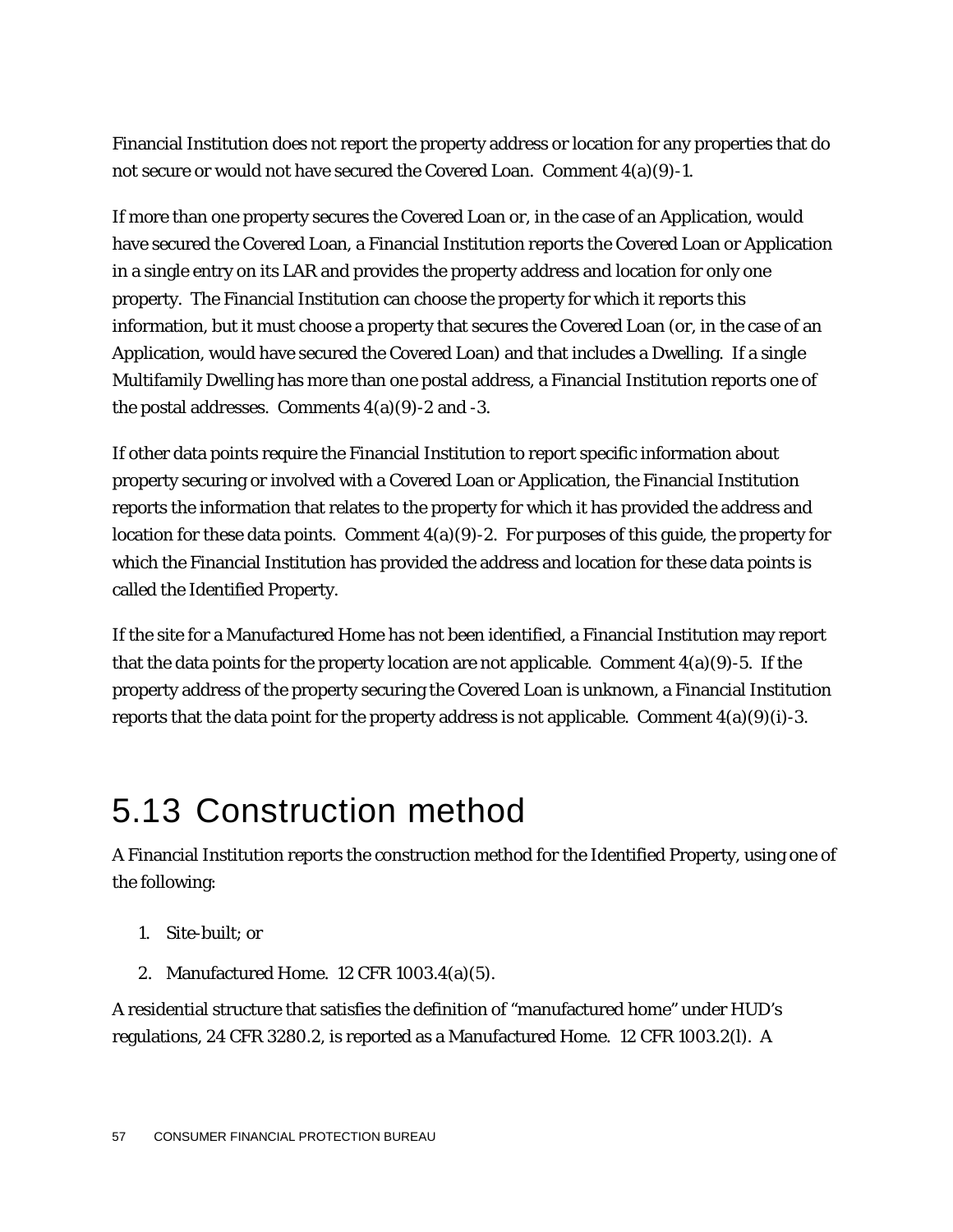Manufactured Home will generally bear a HUD Certification Label and data plate noting compliance with the Federal standards. Comment 2(l)-2.

Modular homes and factory-built homes that do not meet the definition of "manufactured home" in HUD's regulations are not Manufactured Homes under the 2015 HMDA Rule and are reported as site-built, regardless of whether they are on-frame or off-frame modular homes. Modular homes comply with local or other recognized buildings codes rather than standards established by the National Manufactured Housing Construction and Safety Standards Act, 42 U.S.C. 5401 *et seq*. Modular homes are not required to have HUD Certification Labels under 24 CFR 3280.11 or data plates under 24 CFR 3280.5, but may have a certification from a State licensing agency that documents compliance with State or other applicable building codes. Dwellings built using prefabricated components assembled at the Dwelling's permanent site should also be reported as site-built. Comment 4(a)(5)-1.

For a Multifamily Dwelling, the Financial Institution should report the construction method as site-built unless the Multifamily Dwelling is a Manufactured Home community, in which case the Financial Institution should report the construction method as Manufactured Home. Comment  $4(a)(5)-2$ .

### 5.14 Occupancy type

A Financial Institution reports the occupancy type for the Identified Property, using one of the following:

- 1. **Principal residence**. An applicant or borrower can have only one principal residence at a time. However, if an applicant or borrower buys or builds a new Dwelling that will become the applicant's or borrower's principal residence within a year or upon the completion of construction, the new Dwelling is considered the principal residence for this data point. Comment 4(a)(6)-2. For purchased Covered Loans, a Financial Institution may report the occupancy type as "principal residence" unless the loan documents or Application indicate that the property will not be occupied as a principal residence. Comment  $4(a)(6)-5$ .
- 2. **Second residence**. A property is a second residence if the property is or will be occupied by the applicant or borrower for a portion of the year and is not the applicant's or borrower's principal residence. For example, if a person purchases a property, occupies the property for a portion of the year, and rents the property for the remainder of the year, the property is a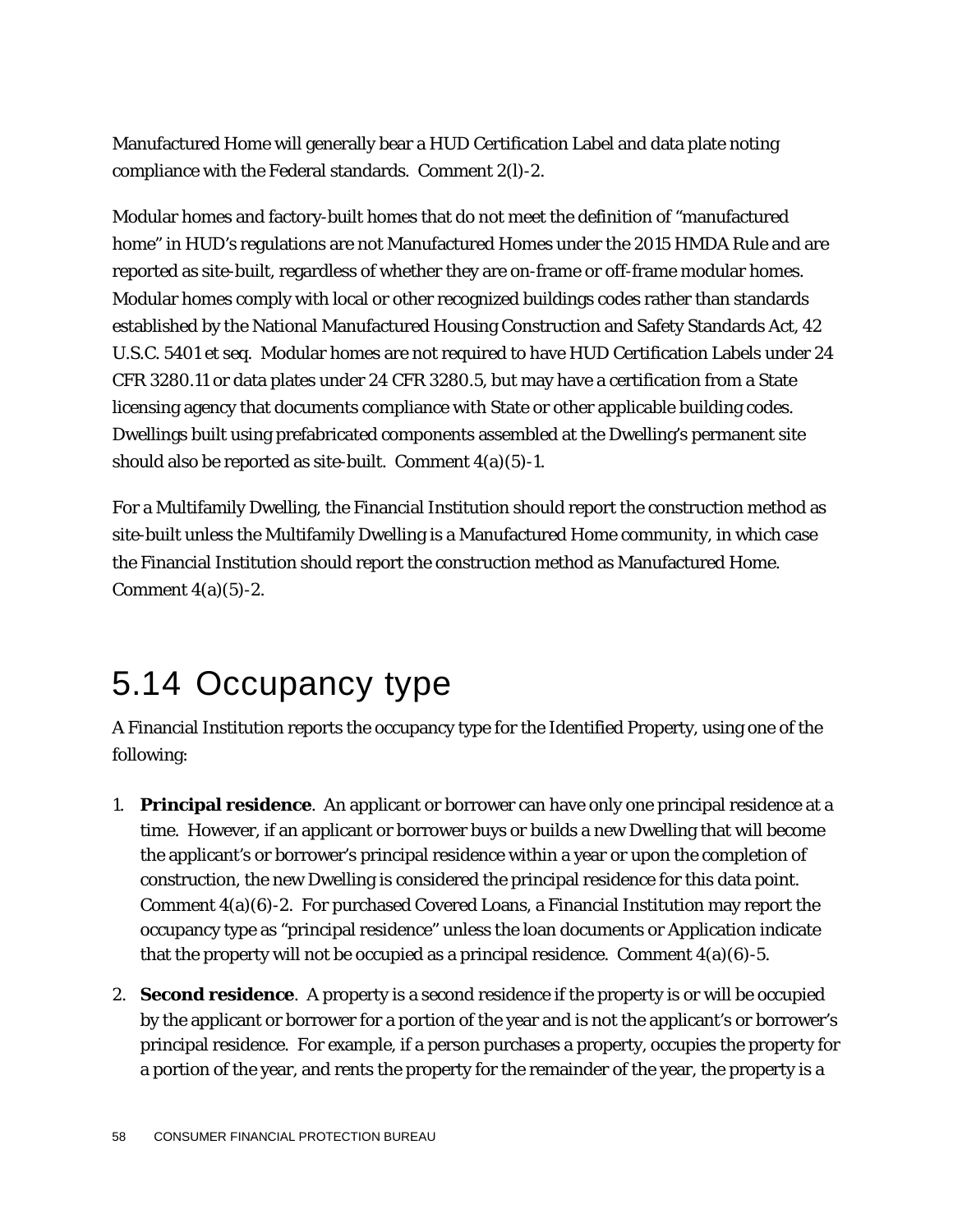second residence. Similarly, if a person occupies a property near his or her place of employment on weekdays, but the person returns to his or her principal residence on weekends, the property near the person's place of employment is a second residence. Comment  $4(a)(6)-3$ .

3. **Investment property**. A property is an investment property if the applicant or borrower does not occupy the property. For example, if a person purchases a property, does not occupy the property, and generates income by renting the property, the property is an investment property. Similarly, if a person purchases a property, does not occupy the property, and does not generate income by renting the property, but intends to generate income by selling the property, the property is an investment property. Comment  $4(a)(6)-4$ .

If a corporation purchases a property that is a Dwelling and uses it for the long-term residence of its employees, the property is an investment property, even if the corporation considers the property as owned for business purposes rather than investment purposes, does not generate income by renting the property, and does not intend to generate income by selling the property. If the property is for transitory use by employees, the property would not be considered a Dwelling. Comment 4(a)(6)-4.

#### 5.15 Lien status

A Financial Institution reports the lien status of the lien on the Identified Property as either a first lien or a subordinate lien. 12 CFR 1003.4(a)(14).

The 2015 HMDA Rule requires a Financial Institution to report the lien status for Covered Loans it purchased. For purchased Covered Loans, lien status is determined by reference to the best information readily available to the Financial Institution at the time of purchase.

For Applications and originations of Covered Loans, lien status is determined by reference to the best information readily available to the Financial Institution at the time final action is taken and to the Financial Institution's own procedures. When reporting lien status, Financial Institutions may rely on title searches they routinely obtain, but the 2015 HMDA Rule does not require Financial Institutions to obtain title searches solely to comply with Regulation C. Financial Institutions may rely on other information that is readily available to them at the time final action is taken and that they reasonably believe is accurate, such as the applicant's statement on the Application form or the applicant's credit report. Comment  $4(a)(14)-1$ .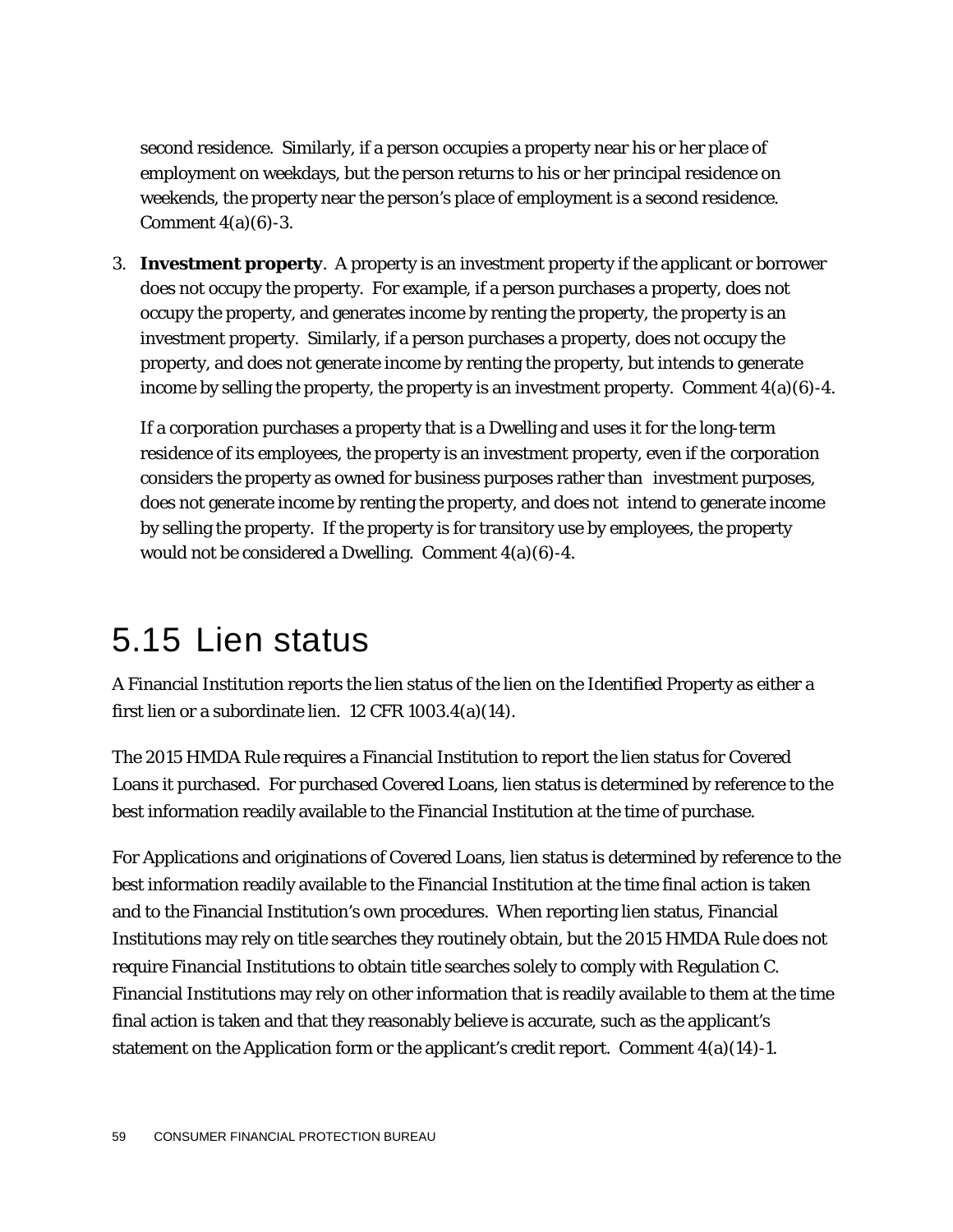#### Examples

An applicant applies for a Covered Loan from Ficus Bank and indicates on the Application form that there is a mortgage on the Dwelling that will secure the applicant's Covered Loan. Ficus Bank obtains the applicant's credit report, and it shows that the applicant has a mortgage loan. The existing mortgage will not be paid off as part of the transaction. Ficus Bank may assume that the transaction involves a subordinate lien for purposes of HMDA reporting.

An applicant applies for a loan from Ficus Bank to refinance the applicant's existing home mortgage loan. The existing loan is and the new loan will be secured by the applicant's principal residence. The applicant also has an Open-End Line of Credit for \$20,000 secured by the principal residence. Ficus Bank's practice in such a case is to ensure that it will have first-lien position through a subordination agreement with the holder of the lien securing the Open-End Line of Credit. Ficus Bank may assume that the transaction involves a first lien for purposes of HMDA reporting.

# 5.16 Manufactured home information

If a Dwelling on the Identified Property is a Manufactured Home and not a Multifamily Dwelling (*i.e.*, it has four or fewer individual dwelling units), the Financial Institution must report both:

- 1. **Secured Property Type**. Whether the Covered Loan is or the Application would have been secured by: (a) both a Manufactured Home and land; or (b) a Manufactured Home and not land. 12 CFR 1003.4(a)(29). A Financial Institution reports that a Covered Loan is or would have been secured only by a Manufactured Home and not land if the Covered Loan is not secured by the land, even if the Manufactured Home is considered real property under applicable State law. Comment 4(a)(29)-1.
- 2. **Land Property Interest**. Information about the applicant's or borrower's property interest in the land on which the Manufactured Home is or would have been located, reported as one of the following:
	- a. Direct ownership. An applicant or borrower has a direct ownership interest in the land on which the Dwelling is or is to be located when it has more than a possessory real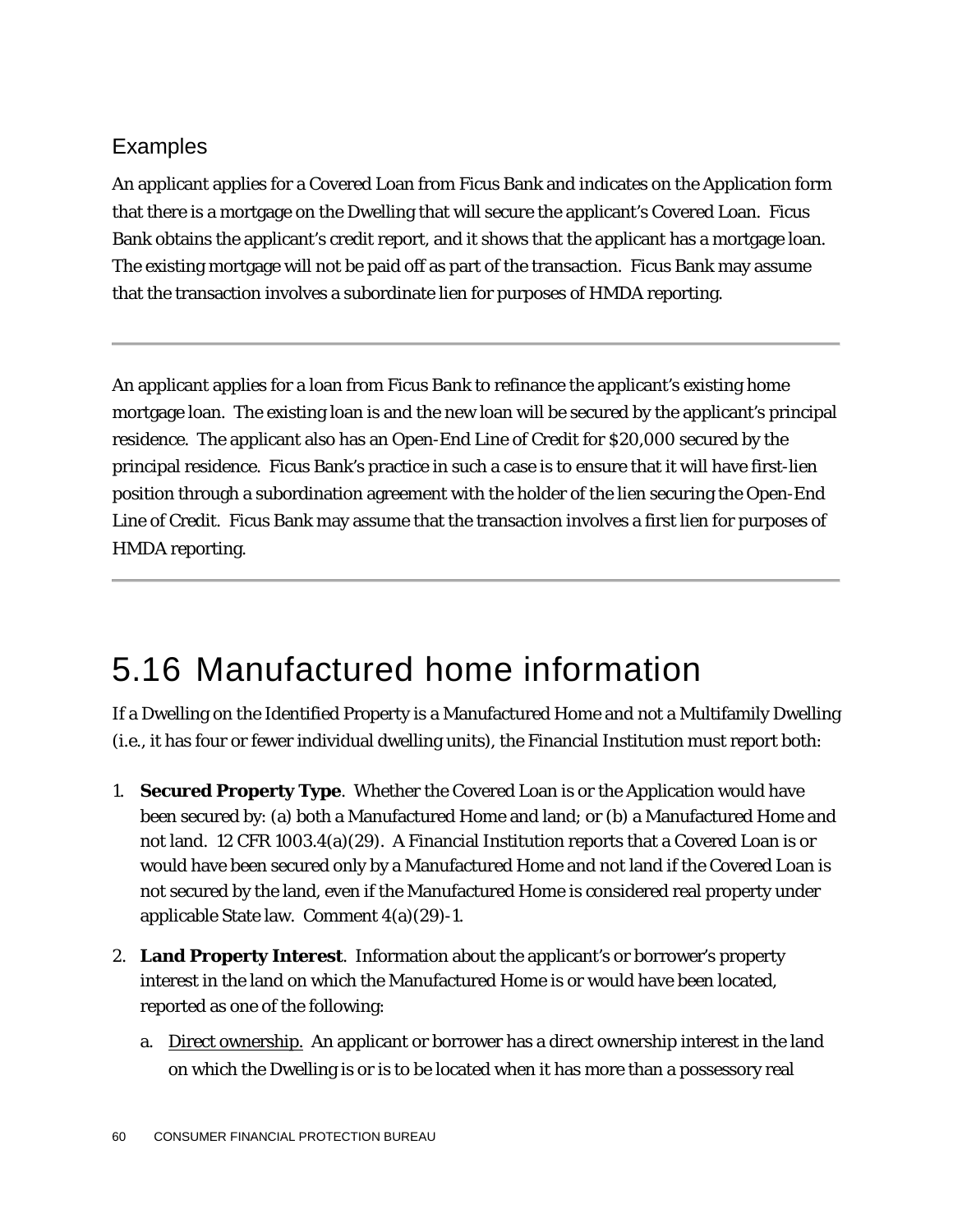property ownership interest in the land, such as fee simple ownership. Comment  $4(a)(30) - 5.$ 

- b. Indirect ownership. Indirect land ownership can occur when the applicant or borrower is or will be a member of a resident-owned community structured as a housing cooperative in which the occupants own an entity that holds the land underlying the Manufactured Home community. In such communities, the applicant or borrower may still have a lease and pay rent for the lot on which his or her Manufactured Home is or will be located, but the property interest type for such an arrangement should be reported as indirect ownership if the applicant is or will be a member of the cooperative that owns the Manufactured Home community's underlying land. If an applicant resides or will reside in such a community but is not a member, the property interest type should be reported as a paid leasehold. Comment 4(a)(30)-1.
- c. Paid Leasehold. For example, a paid leasehold occurs when a borrower locates the Manufactured Home on a lot in which the borrower does not have an ownership interest, the borrower has a written lease for the lot, and the lease specifies rent payments. Comment 4(a)(30)-2.
- d. Unpaid Leasehold. For example, an unpaid leasehold occurs when the borrower locates the Manufactured Home on land owned by a family member, does not have a written lease, and does not have an agreement regarding rent payments. Comment 4(a)(30)-2.

If the Dwelling securing the Covered Loan (or that would have secured the resulting Covered Loan in the case of an Application) is not a Manufactured Home, the Financial Institution reports that these data points are not applicable. Comments  $4(a)(29)$ -4 and  $4(a)(30)$ -6. A Manufactured Home community that is a Multifamily Dwelling is not considered a Manufactured Home for purposes of reporting these data points. Comment  $4(a)(29)$ -2 and  $4(a)(30)-4.$ 

#### 5.17 Property value

For a Covered Loan, a Financial Institution reports the value of the property securing the Covered Loan. For an Application that did not result in a Covered Loan (other than an Application that was withdrawn before a credit decision was made or that was closed for incompleteness), a Financial Institution reports the value of the property proposed to secure the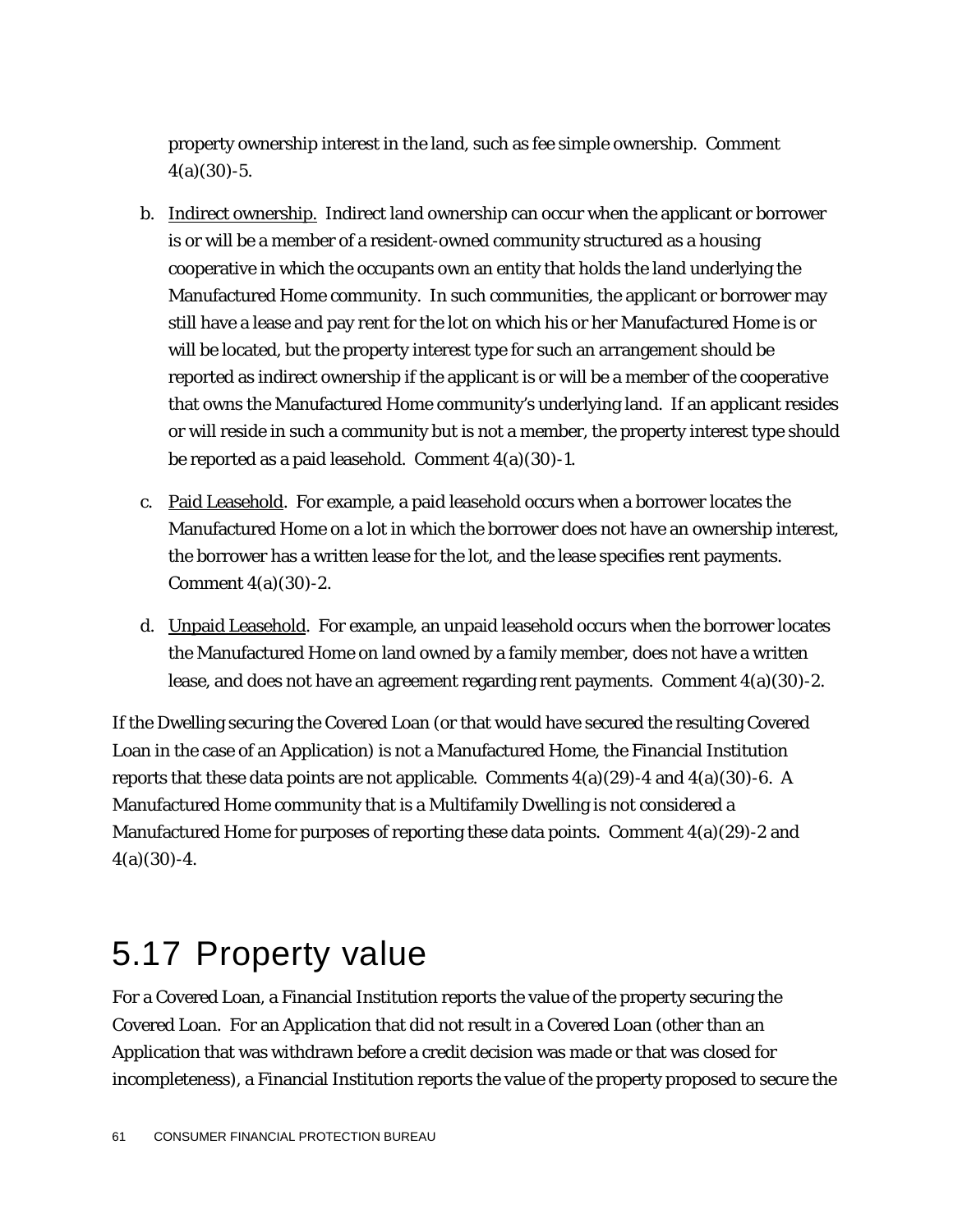Covered Loan. 12 CFR 1003.4(a)(28). If an Application was withdrawn before a credit decision was made or was closed for incompleteness, the Financial Institution reports that the data point is not applicable, even if the Financial Institution obtained a property value. Comment  $4(a)(28) - 3.$ 

A Financial Institution reports the property value it relied on in making its credit decision. 12 CFR 1003.4(a)(28). If the Financial Institution relied on an appraisal or other valuation of a property when calculating the loan-to-value ratio, it reports the value stated in the appraisal or other valuation on which it relied. If the Financial Institution relied on the purchase price of a property when calculating the loan-to-value ratio, it reports the purchase price as the property value. Comment 4(a)(28)-1.

#### Example

Ficus Bank obtains an appraisal that values a parcel of property at \$100,000, an automated valuation model report that values the property at \$110,000, and a broker price opinion that values the property at \$105,000. When approving the Application, Ficus Bank relies on the appraisal. It reports the property value as \$100,000.

The 2015 HMDA Rule does not require a Financial Institution to obtain a property valuation or to rely on a property value in making a credit decision. A Financial Institution reports that this data point is not applicable if it does not rely on property value when making the credit decision. Comment 4(a)(28)-4.

# 5.18 Total units

For a Covered Loan, a Financial Institution reports the number of individual Dwelling units related to the property securing the Covered Loan. For an Application, it reports the number of individual Dwelling units related to the property proposed to secure the Covered Loan. 12 CFR 1003.4(a)(31).

For an Application or Covered Loan secured by a Manufactured Home community, the Financial Institution should include the total number of Manufactured Home sites that secure the loan and are available for occupancy, regardless of whether the sites are occupied or have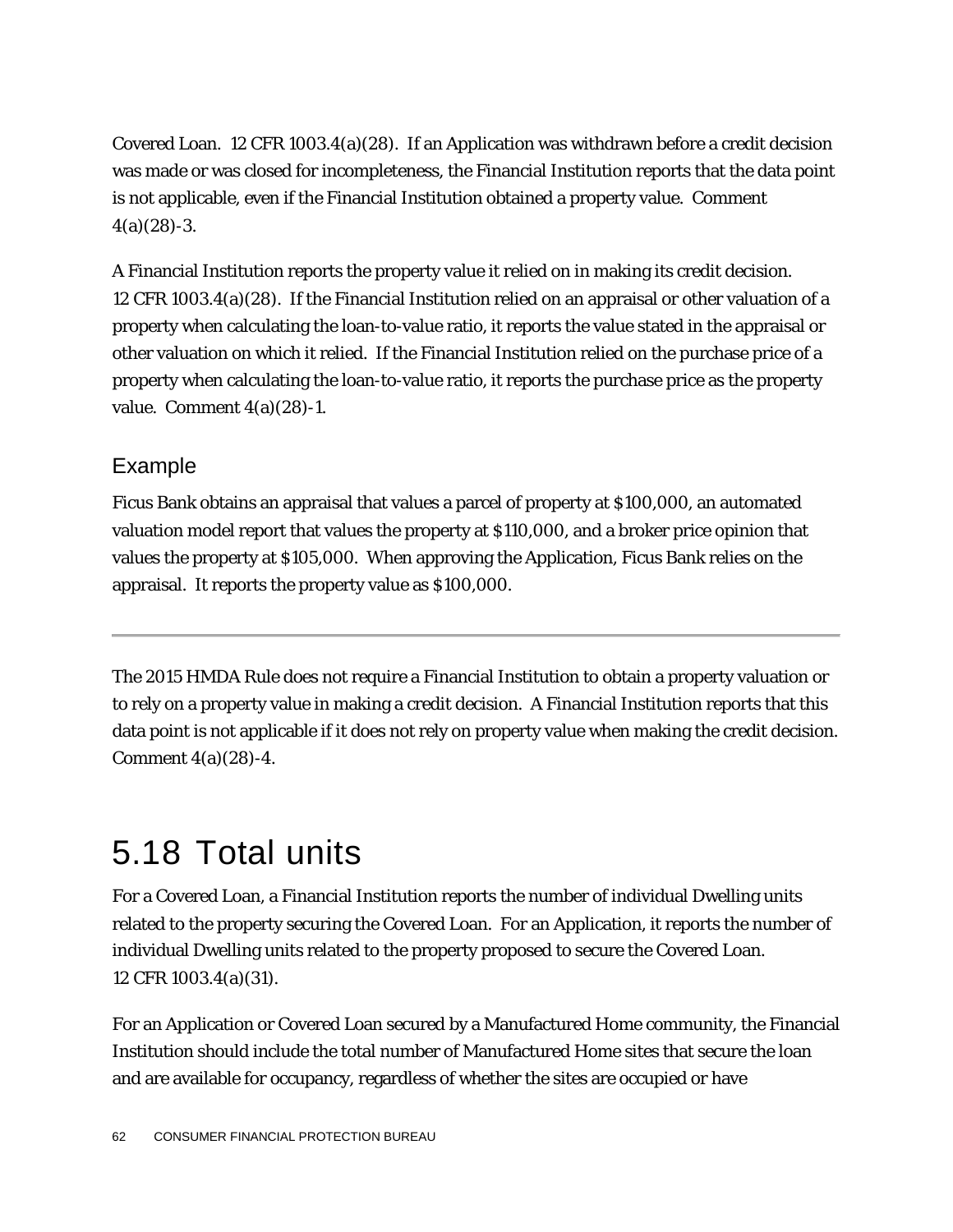Manufactured Homes attached. For a loan secured by a single Manufactured Home that is or will be located in a Manufactured Home community, the Financial Institution should report one individual Dwelling unit. Comment 4(a)(31)-2.

For a Covered Loan secured by a condominium or cooperative complex, the Financial Institution reports the total number of individual Dwelling units securing the Covered Loan or proposed to secure the Covered Loan in the case of an Application. Comment  $4(a)(31)$ -3.

A Financial Institution may include recreational vehicle pads, manager apartments, rental apartments, site-built homes, or other rentable space that are ancillary to the operation of the secured property if it considers such units under its underwriting guidelines or investor guidelines, or if it tracks the number of such units for its own internal purposes. Comment  $4(a)(31) - 2$ .

A Financial Institution may rely on the best information readily available to it at the time action is taken and on the Financial Institution's own procedures. Information readily available could include, for example, information provided by an applicant that the Financial Institution reasonably believes, information contained in a property valuation or inspection, or information obtained from public records. Comment 4(a)(31)-4.

### 5.19 Multifamily affordable units

If the property securing a Covered Loan or proposed to secure an Application includes a Multifamily Dwelling, the Financial Institution must provide the number of individual Dwelling units that are income-restricted pursuant to Federal, State, or local affordable housing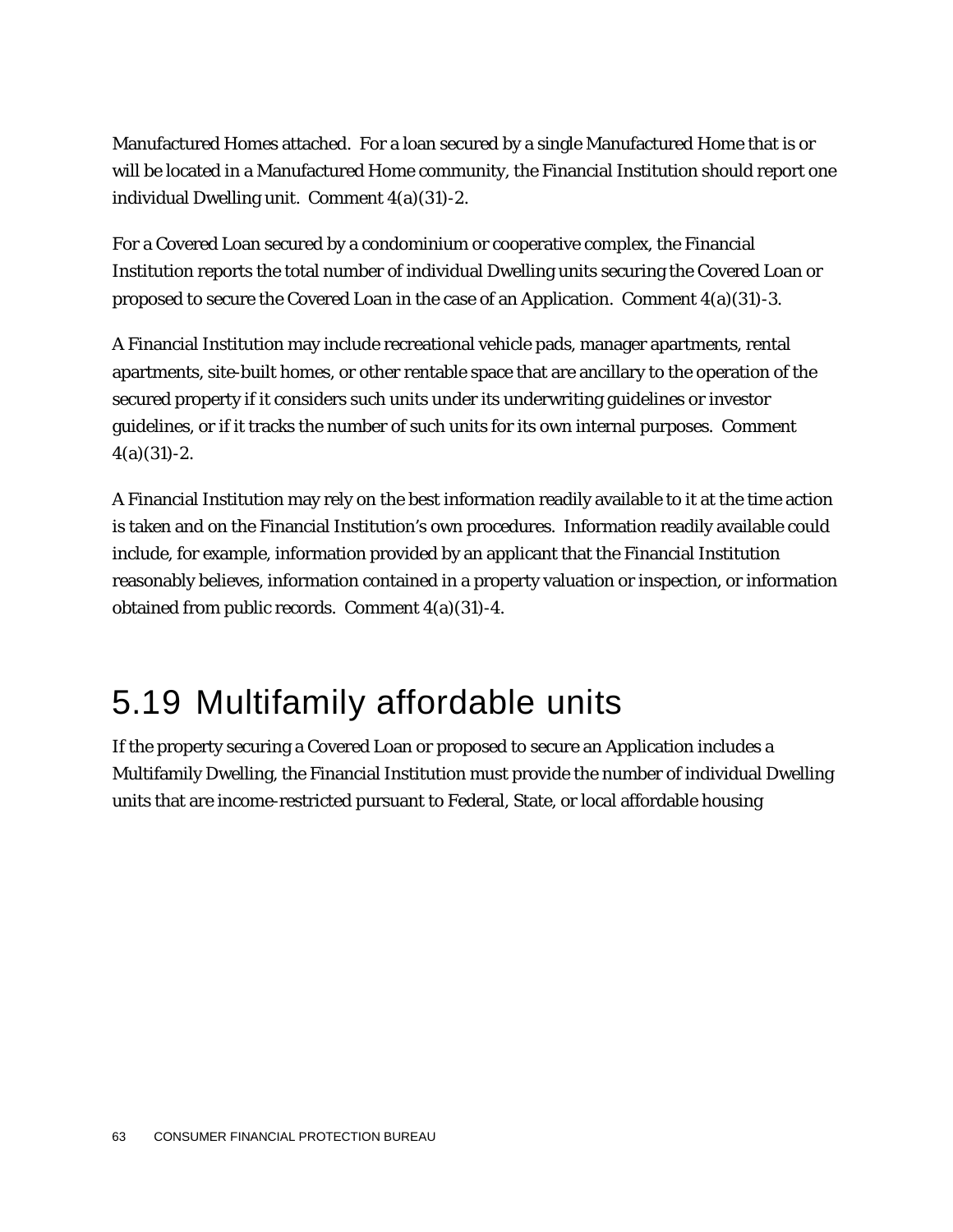programs.[15](#page-64-0) 12 CFR 1003.4(a)(32). For a Covered Loan that is not secured by a Multifamily Dwelling and for an Application that would not have been secured by a Multifamily Dwelling, the Financial Institution reports that this data point is not applicable. Comment  $4(a)(32)-6$ .

Affordable housing income-restricted units are individual Dwelling units that have restrictions based on the occupants' income level pursuant to restrictive covenants encumbering the property. The restrictive covenants may be evidenced by a use agreement, regulatory agreement, land use restrictions, or a similar agreement. Rent control or rent stabilization laws, the acceptance of Housing Choice Vouchers, and other similar forms of portable housing assistance that are tied to an occupant and not an individual dwelling unit are not affordable housing income-restricted Dwelling units for purposes of reporting. Comment 4(a)(32)-1.

A Financial Institution may rely on the best information readily available to it at the time final action is taken and on the Financial Institution's own procedures when reporting. Information readily available could include, for example, information provided by an applicant that the Financial Institution reasonably believes, information contained in a property valuation or inspection, or information obtained from public records. Comment  $4(a)(32)$ -5.

1

<span id="page-64-0"></span><sup>&</sup>lt;sup>15</sup> Examples of Federal programs and funding sources that may result in reportable units include but are not limited to: (1) affordable housing programs pursuant to Section 8 of the United States Housing Act of 1937; (2) public housing; (3) the HOME Investment Partnerships program; (4) the Community Development Block Grant program; (5) multifamily tax subsidy project funding through tax-exempt bonds or tax credits; (6) Federal Home Loan Bank affordable housing program funding; (7) Rural Housing Service multifamily housing loans and grants; and (8) project-based vouchers under 24 CFR part 983. Comment 4(a)(32)-2.

Examples of State and local sources that may result in reportable units include but are not limited to: (1) State or local administration of Federal funds or programs; (2) State or local funding programs for affordable housing or rental assistance, including programs operated by independent public authorities; (3) inclusionary zoning laws; and (4) tax abatement or tax increment financing contingent on affordable housing requirements. Comment 4(a)(32)-3.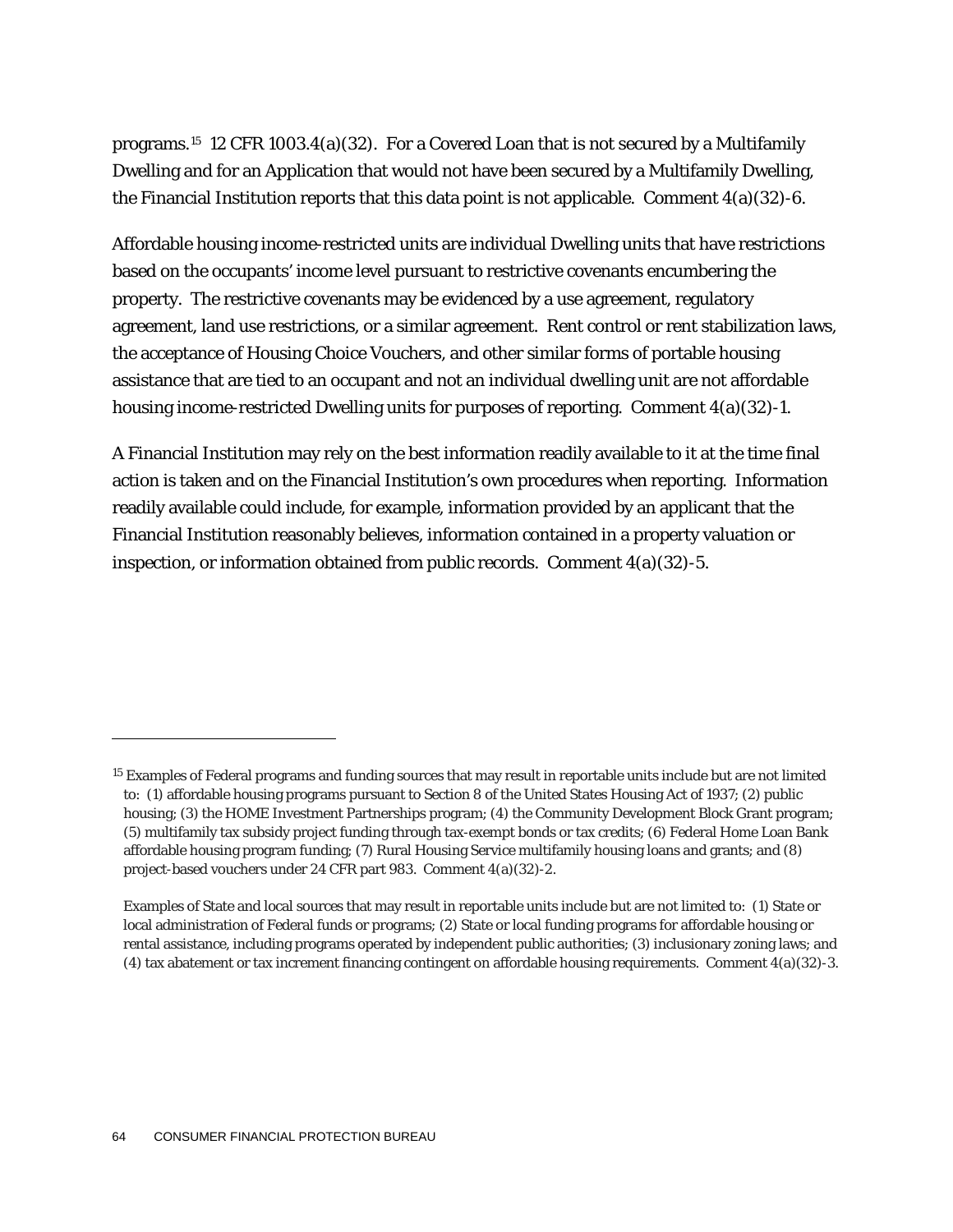# 5.20 Debt-to-income ratio

Except for purchased Covered Loans, if the Financial Institution relied on the applicant's or borrower's DTI ratio when making its credit decision, the Financial Institution reports the DTI ratio on which it relied in making the credit decision. 12 CFR 1003.4(a)(23). The DTI ratio is the ratio of the applicant's or borrower's total monthly debt to total monthly income.

#### Example

Ficus Bank calculates the applicant's DTI ratio twice−once according to its own requirements and once according to an investor's requirements. Ficus Bank relies on the DTI ratio calculated according to the investor's requirements when it makes the credit decision. Ficus Bank reports the DTI ratio calculated in accordance with the investor's requirements. Comment  $4(a)(23)-1$ .

A Financial Institution relied on the applicant's or borrower's DTI ratio in making the credit decision if the DTI ratio was a factor in the credit decision, even if it was not a dispositive factor. For example, if the DTI ratio was one of multiple factors in a Financial Institution's credit decision, the Financial Institution relied on the DTI ratio, even if the Financial Institution denied the Application because one or more underwriting requirements other than the DTI ratio were not satisfied. Comment  $4(a)(23)$ - 2.

The 2015 HMDA Rule does not require a Financial Institution to calculate a DTI ratio and does not require a Financial Institution to rely on an applicant's or borrower's DTI ratio in making a credit decision. Comment 4(a)(23)-4.

A Financial Institution reports that this data point is not applicable:

- 1. If it made a credit decision without relying on a DTI ratio;
- 2. If the Application file was closed for incompleteness (even if a DTI ratio was calculated);
- 3. For an Application that was withdrawn before a credit decision was made (even if a DTI ratio was calculated);
- 4. If the applicant and co-applicant, if applicable, are not natural persons;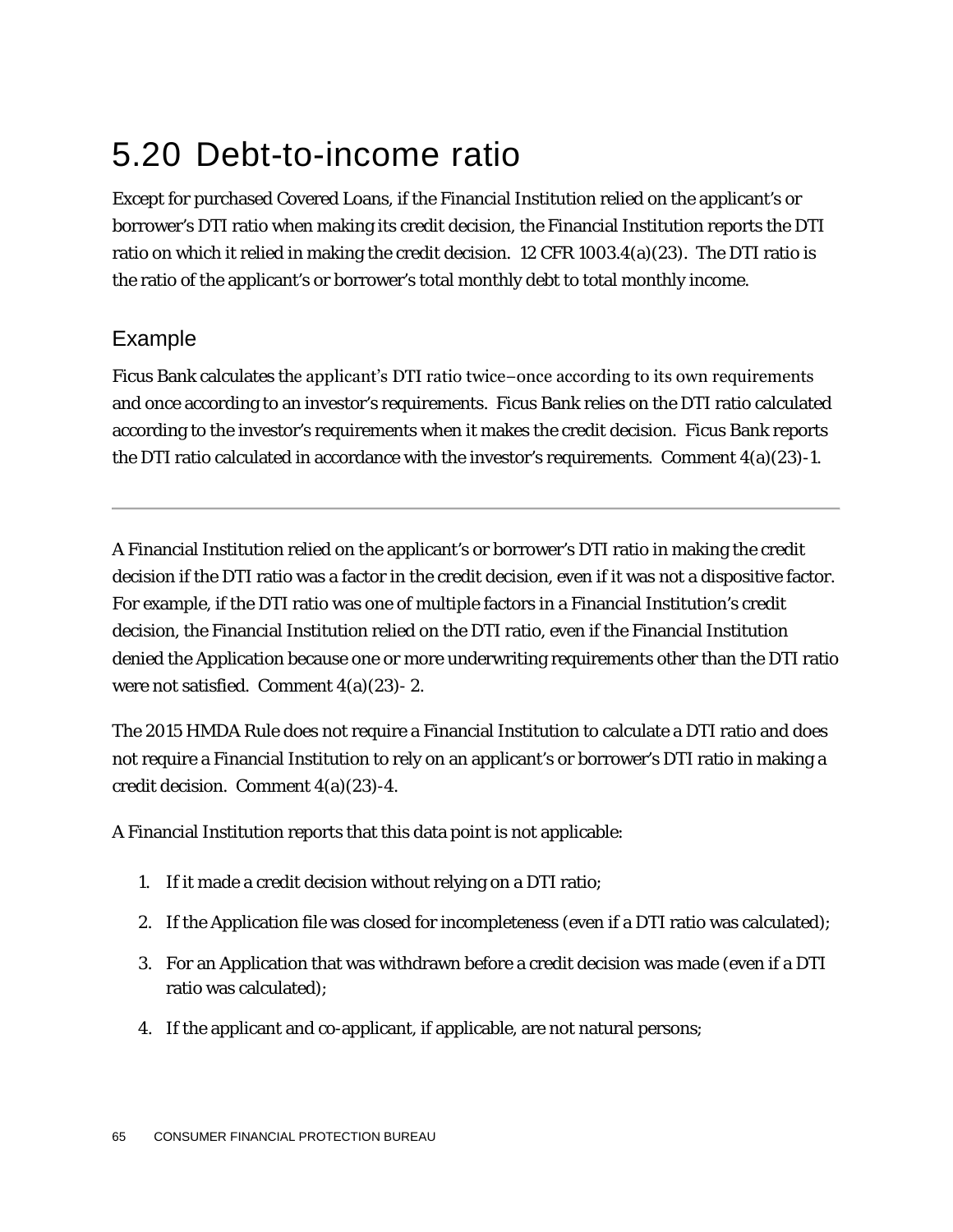- 5. For a Covered Loan that is secured, or an Application that is proposed to be secured, by a Multifamily Dwelling;
- 6. For a purchased Covered Loan. Comments 4(a)(23)-3 through -7.

#### 5.21 Combined loan-to-value

Except for a purchased Covered Loan, if the Financial Institution relied on a CLTV ratio when making its credit decision, the Financial Institution reports the CLTV ratio on which it relied. The CLTV ratio is the ratio of the total amount of debt secured by the property securing the Covered Loan (or, for an Application, proposed to secure a Covered Loan) to the value of that property. 12 CFR 1003.4(a)(24).

#### Example

Ficus Bank reviews an Application that will be secured by two parcels of real property. It calculates the CLTV ratio using its own requirements. It also calculates the CLTV ratio using an investor's requirements. When making its credit decision, Ficus Bank relies on the CLTV ratio calculated according to the investor's requirements. Ficus Bank reports the CLTV ratio calculated according to the investor's requirements.

A Financial Institution relied on the CLTV ratio when making the credit decision if the CLTV ratio was a factor in the credit decision, even if it was not a dispositive factor. For example, if the CLTV ratio was one of multiple factors in a Financial Institution's credit decision, the Financial Institution relied on the CLTV ratio, even if the Financial Institution denied the Application because one or more underwriting requirements other than the CLTV ratio were not satisfied. Comments  $4(a)(24)$ -1 and -2.

The 2015 HMDA Rule does not require a Financial Institution to calculate the CLTV ratio and does not require a Financial Institution to rely on a CLTV ratio in making a credit decision. Comment 4(a)(24)-4.

A Financial Institution reports that this data point is not applicable: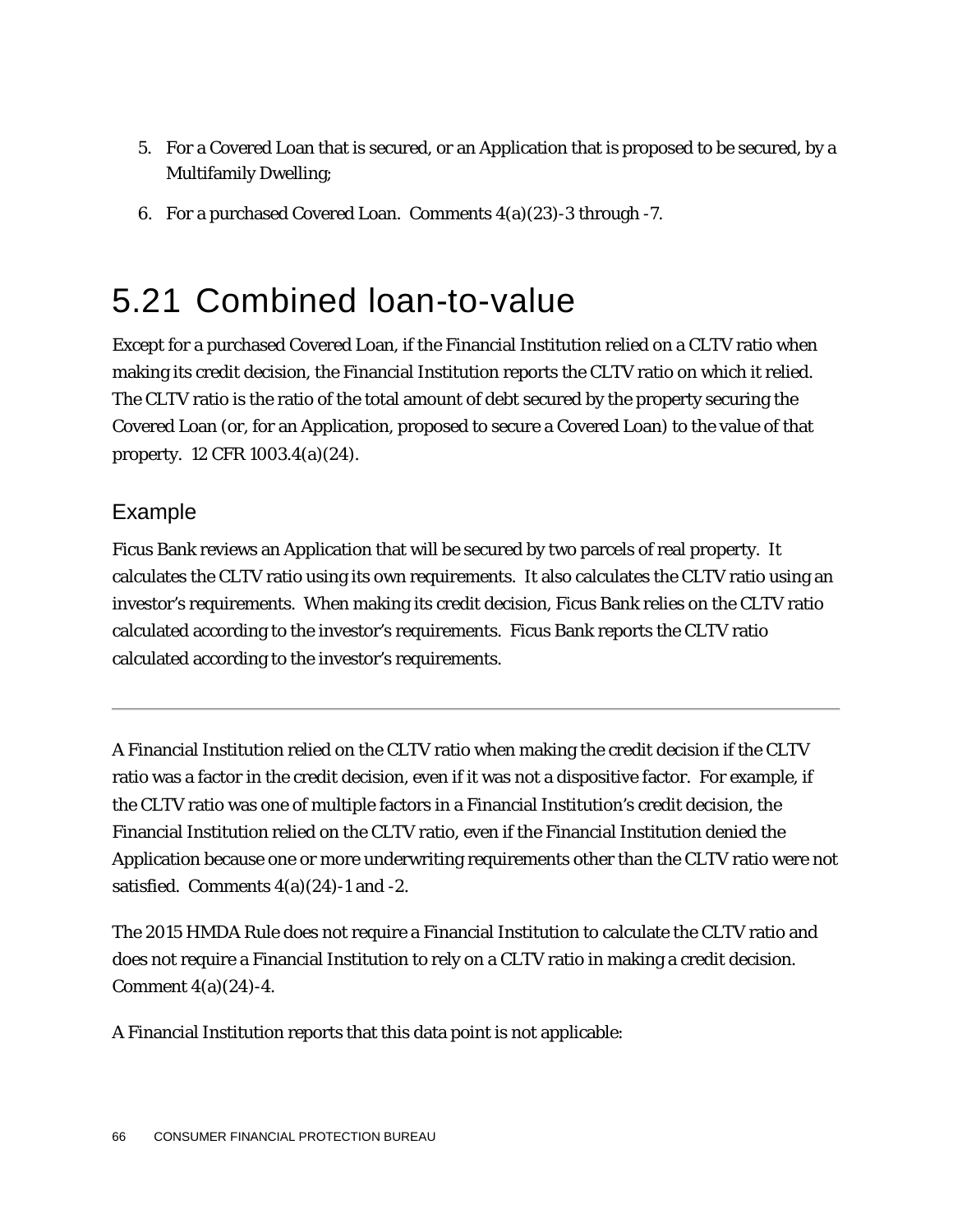- 1. If it did not rely on a CLTV when making the credit decision;
- 2. If the Application file was closed for incompleteness (even if a CLTV ratio was calculated);
- 3. For an Application that was withdrawn before a credit decision was made (even if a CLTV ratio was calculated); or
- 4. For a purchased Covered Loan. Comments 4(a)(23)-3 through -5.

### 5.22 Credit score information

Except for purchased Covered Loans, a Financial Institution reports the credit score or scores it relied on in making the credit decision and the name and version of the scoring model used to generate each reported credit score. 12 CFR 1003.4(a)(15)(i).

The term "credit score" has the same meaning as set forth in the Fair Credit Reporting Act, 15 USC  $1681g(f)(2)(A)$ . 12 CFR  $1003.4(a)(15)(ii)$ . A "credit score" is a numerical value or a categorization derived from a statistical tool or modeling system used by a person who makes or arranges a loan to predict the likelihood of certain credit behaviors, including default. A "credit score" does not include: (1) any mortgage score or rating of an automated underwriting system that considers one or more factors in addition to credit information, including loan-to-value ratio, the amount of down payment, or the consumer's financial assets; or (2) any other elements of the underwriting process or underwriting decision. 15 USC  $1681g(f)(2)(A)$ .

A Financial Institution relied on a credit score in making the credit decision if the credit score was a factor in the credit decision, even if it was not a dispositive factor. For example, if a credit score was one of multiple factors in a Financial Institution's credit decision, the Financial Institution relied on the credit score even if the Financial Institution denied the Application because one or more underwriting requirements other than the credit score were not satisfied. Comment 4(a)(15)-1.

When a Financial Institution obtained or created two or more credit scores for a single applicant or borrower but relied on only one score in making the credit decision (*e.g.*, by relying on the lowest, highest, most recent, or average of all of the scores), the Financial Institution reports the credit score it actually used. When a Financial Institution relied on multiple scores for the applicant or borrower (*e.g.*, by relying on a scoring grid that considers each of the scores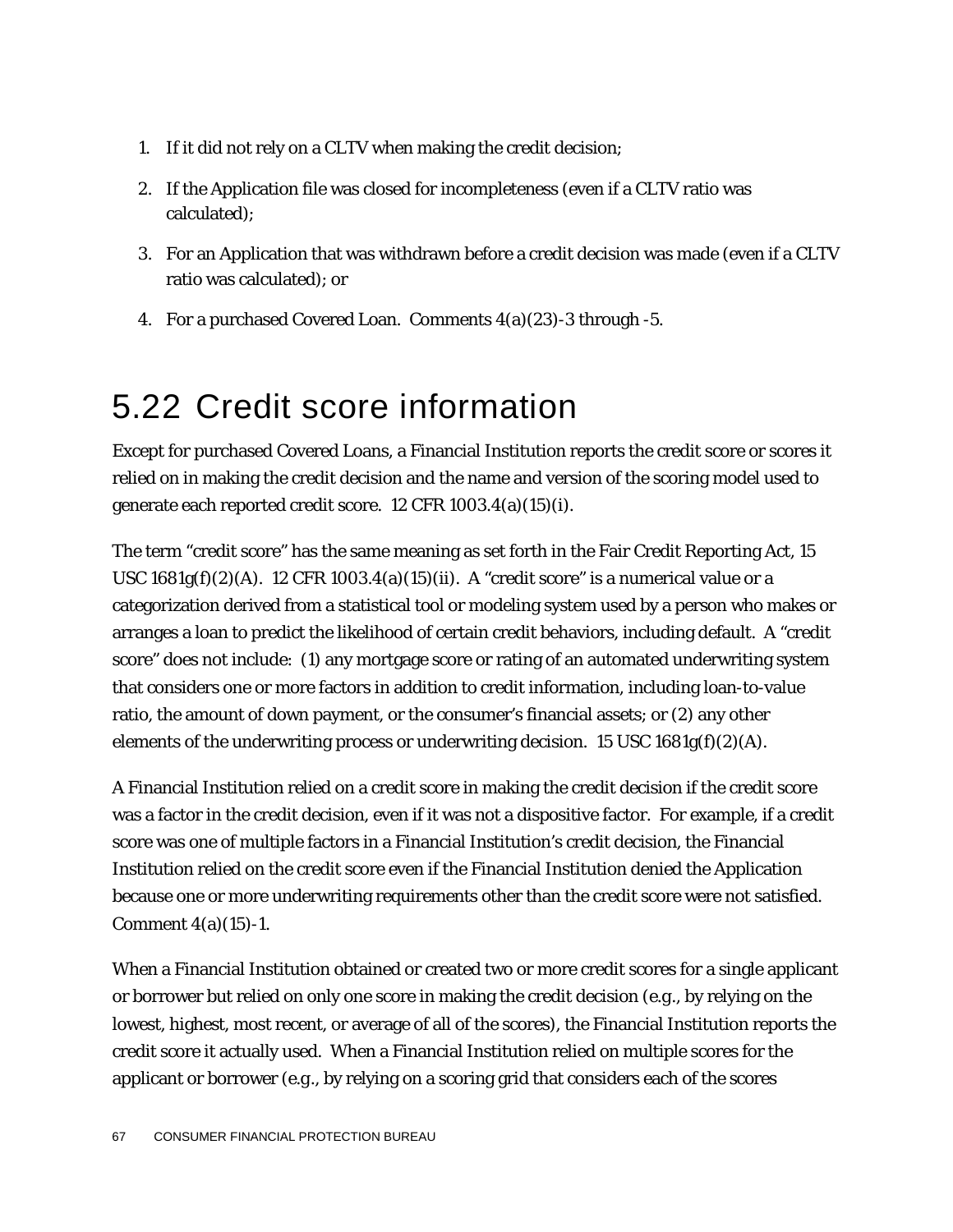obtained or created for the applicant or borrower without combining the scores into a composite score), the Financial Institution must report one of the credit scores that it relied on in making the credit decision. In choosing which credit score to report, a Financial Institution need not use the same approach for its entire HMDA data submission, but it should be generally consistent (*e.g*., by routinely using one approach within a particular division of the Financial Institution or for a category of Covered Loans). The Financial Institution reports the name and version of the credit-scoring model for the score reported. Comment  $4(a)(15)-2$ .

If a transaction involved more than one applicant and the Financial Institution relied on a single credit score in making the credit decision, the Financial Institution reports that credit score for either the applicant or the first co-applicant. If a transaction involved more than one applicant and a Financial Institution relied on separate credit scores for each applicant, it reports the credit score it relied on for the applicant and the credit score it relied on for the first coapplicant. Comment 4(a)(15)-3.

A Financial Institution reports that the credit score data point is not applicable:

- 1. For purchased Covered Loans;
- 2. If the Financial Institution did not rely on a credit score;
- 3. If the Application file was closed for incompleteness (even if a credit score was obtained or created);
- 4. If an Application was withdrawn before a credit decision was made (even if a credit score was obtained or created); or
- 5. If the applicant and co-applicant, if applicable, are not natural persons. Comments 4(a)(15)-4 through -7.

### 5.23 Automated underwriting system information

Except for purchased Covered Loans, a Financial Institution reports the name of the Automated Underwriting System (AUS), as defined below, that it used to evaluate the Application and the AUS result generated by that AUS. 12 CFR 1003.4(a)(35)(i). A Financial Institution must report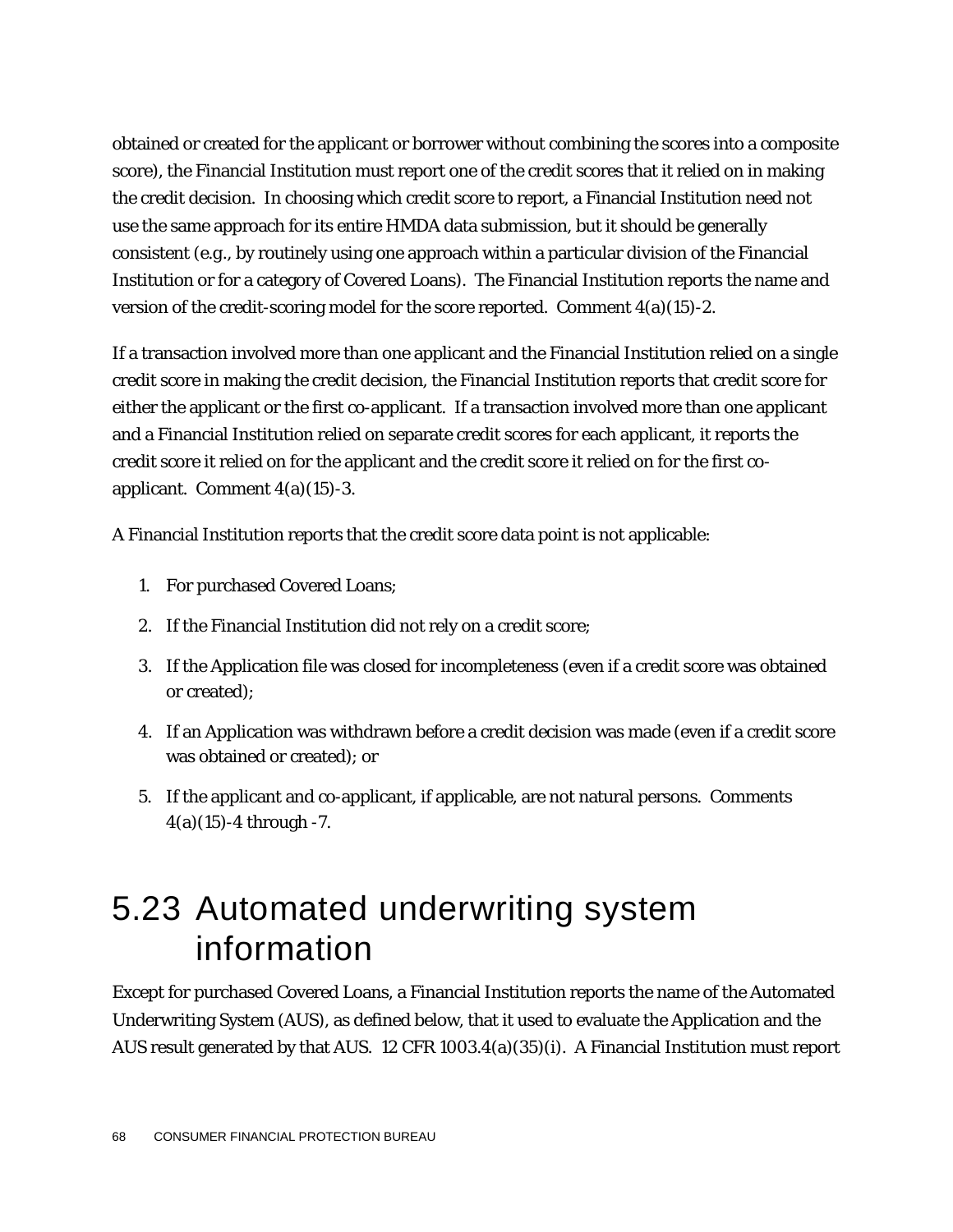this information only if the Financial Institution used an AUS to evaluate the Application. Comment 4(a)(35)-4.

For purposes of the 2015 HMDA Rule, an Automated Underwriting System or AUS is an electronic tool:

- 1. Developed by a securitizer, Federal government insurer, or Federal government guarantor;
- 2. That provides a result regarding both (a) the applicant's credit risk; and (b) whether the loan is eligible to be originated, purchased, insured, or guaranteed by that securitizer, Federal government insurer, or Federal government guarantor. 12 CFR 1003.4(a)(35)(ii).

In order for a system to be an AUS, the system must provide a result regarding both the credit risk of the applicant and the eligibility of the loan to be originated, purchased, insured, or guaranteed by the securitizer, Federal government insurer, or Federal government guarantor that developed the system being used to evaluate the Application. For example, if a system is an electronic tool that provides a determination of the loan's eligibility to be purchased, but the system does not also provide an assessment of the applicant's creditworthiness*—*such as an evaluation of the applicant's income, debt, and credit history*—*the system is not an AUS. Comment 4(a)(35)-2.

If a Financial Institution has developed its own proprietary system that it uses to evaluate an Application and the Financial Institution is also a securitizer, the system may be an AUS if it also meets the other elements of the AUS definition. On the other hand, if a Financial Institution has developed its own proprietary system that it uses to evaluate an Application but the Financial Institution is not a securitizer, the system is not an AUS. Comment 4(a)(35)-2.

A Financial Institution that used an AUS to evaluate an Application must report the name of the AUS it used to evaluate the Application and the result generated by that system regardless of whether the Financial Institution intends to sell or hold the Covered Loan in its portfolio. For example, if a Financial Institution used an AUS developed by a securitizer to evaluate an Application but ultimately did not sell the Covered Loan and instead holds the Covered Loan in its portfolio, the Financial Institution reports the name of the AUS that the Financial Institution used to evaluate the Application and the result generated by that system. Comments 4(a)(35)-1.i and ii.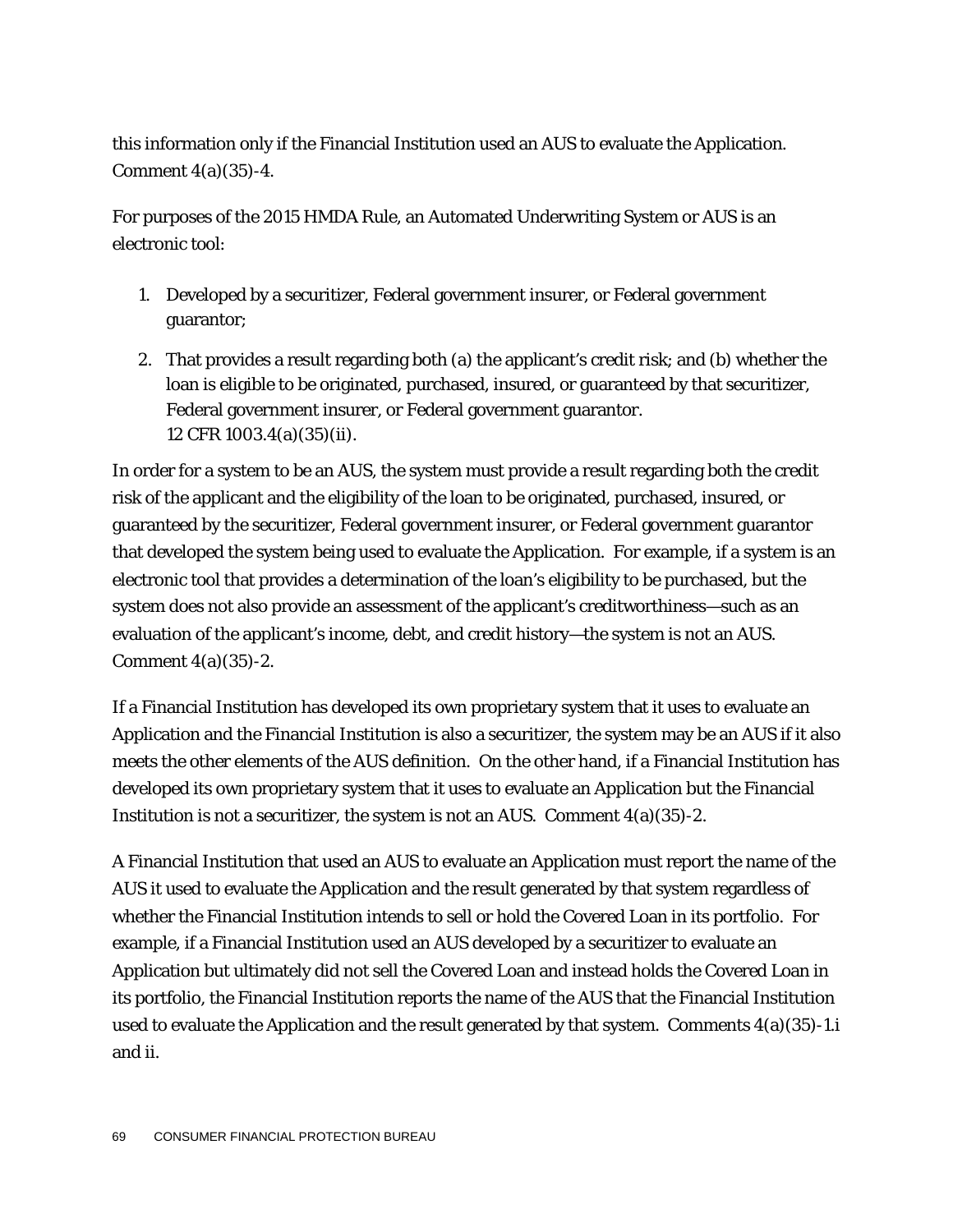If a Financial Institution used more than one AUS to evaluate an Application or if a Financial Institution used one AUS to evaluate an Application but it generated multiple results, the Financial Institution must determine which AUS or AUSs and which result or results to report. To do so, the Financial Institution can use the following steps in the exact order they are presented below.

- 1. The Financial Institution must determine whether an AUS that it used to evaluate the Application matches the loan type it reported for the Application or Covered Loan. For more information on reporting loan type, see Section 5.6.
- 2. If the Financial Institution used an AUS that matches loan type (such as Total Scorecard for an FHA loan), it must determine whether it obtained only one result from that AUS. If the Financial Institution obtained only one result from the AUS that matches loan type, the Financial Institution reports the AUS that matches loan type and the result that it obtained from that AUS.
- 3. If the Financial Institution did not use an AUS that matches loan type or if it obtained more than one result from the AUS that matches loan type, the Financial Institution must determine whether an AUS that it used to evaluate the Application matches the purchaser, insurer, or guarantor (if any) for the Covered Loan.
- 4. If the Financial Institution used an AUS that matches the purchaser, insurer, or guarantor (such as Desktop Underwriter for a Covered Loan that Fannie Mae purchased), it must determine whether it obtained only one result from that AUS. If the Financial Institution obtained only one result from the AUS that matches the purchaser, insurer, or guarantor, the Financial Institution reports the AUS that matches and the result that it obtained from that AUS.
- 5. If the Financial Institution did not use an AUS that matches the purchaser, insurer, or guarantor or it obtained multiple results from an AUS that matches the purchaser, insurer, or guarantor or loan type, the Financial Institution reports the result it obtained closest in time to the credit decision and the AUS that generated that result, unless the Financial Institution obtained multiple results closest in time to the credit decision. For example, a Financial Institution obtains multiple results closest in time to the credit decision if it obtains two results at noon on the day immediately before it makes the credit decision and does not obtain any results at a later time.
- 6. If the Financial Institution simultaneously obtains multiple results closest in time to the credit decision, the Financial Institution reports each of the multiple AUS results that it obtained and the AUSs that generated each of those results up to a total of five results and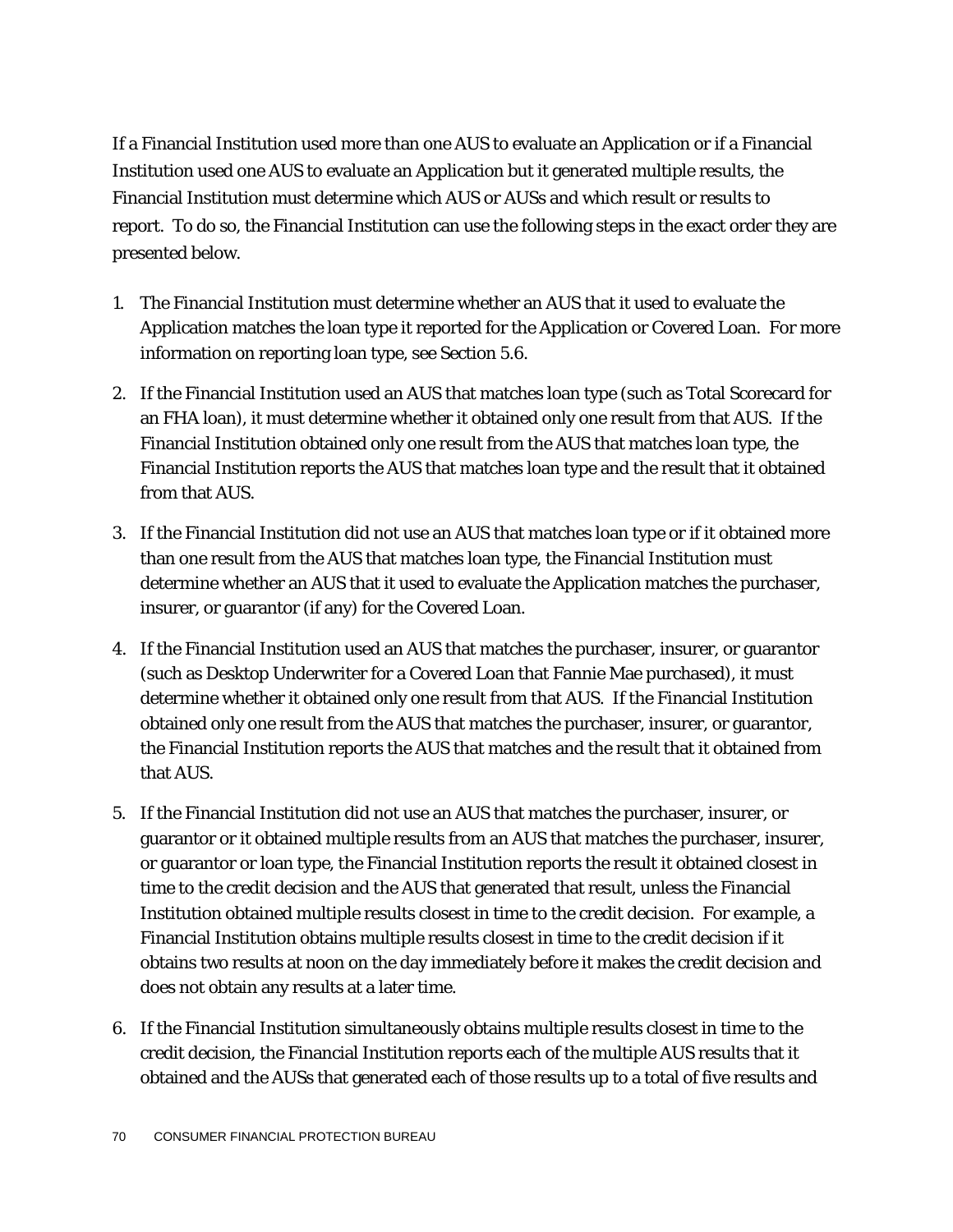five AUSs. The Financial Institution will never report more than five results or five AUSs. If the Financial Institution used more than five AUSs or it obtained more than five results, the Financial Institution chooses five AUSs and five results to report. Comment  $4(a)(35)-3$ .

The 2015 HMDA Rule does not require a Financial Institution to use an AUS when evaluating an Application. Comment  $4(a)(35)-4$ . A Financial Institution reports that the AUS data point is not applicable:

- 1. If it does not use an AUS to evaluate the Application;
- 2. When the applicant and co-applicant, if applicable, are not natural persons; or
- 3. For purchased Covered Loans. Comments 4(a)(35)-4 through -6.

#### 5.24 Interest rate

A Financial Institution reports the interest rate applicable to a Covered Loan or to an Application that is approved but not accepted. 12 CFR 1003.4(a)(21). For Applications that are denied, withdrawn or closed for incompleteness, a Financial Institution reports that no interest rate was applicable. Comment 4(a)(21)-2.

| For an:                                                                                                                                                      | <b>Report:</b>                                                                                                                                                                                                                                                                                                           |
|--------------------------------------------------------------------------------------------------------------------------------------------------------------|--------------------------------------------------------------------------------------------------------------------------------------------------------------------------------------------------------------------------------------------------------------------------------------------------------------------------|
| Application approved but not accepted for fixed<br>rate Covered Loan subject to Regulation Z's Loan<br><b>Estimate and Closing Disclosure requirements</b>   | Rate stated in Loan Estimate (if no Closing<br>Disclosure provided) or in Closing Disclosure (if<br>provided), assuming it accurately reflects the rate<br>when Financial Institution approved the<br>Application.<br>Otherwise, rate at the time Financial Institution<br>approved the Application. Comment 4(a)(21)-2. |
| Application approved but not accepted for a fixed<br>rate Covered Loan not subject to Regulation Z's<br>Loan Estimate and Closing Disclosure<br>requirements | Rate applicable when Financial Institution<br>approved the Application. Comment 4(a)(21)-2.                                                                                                                                                                                                                              |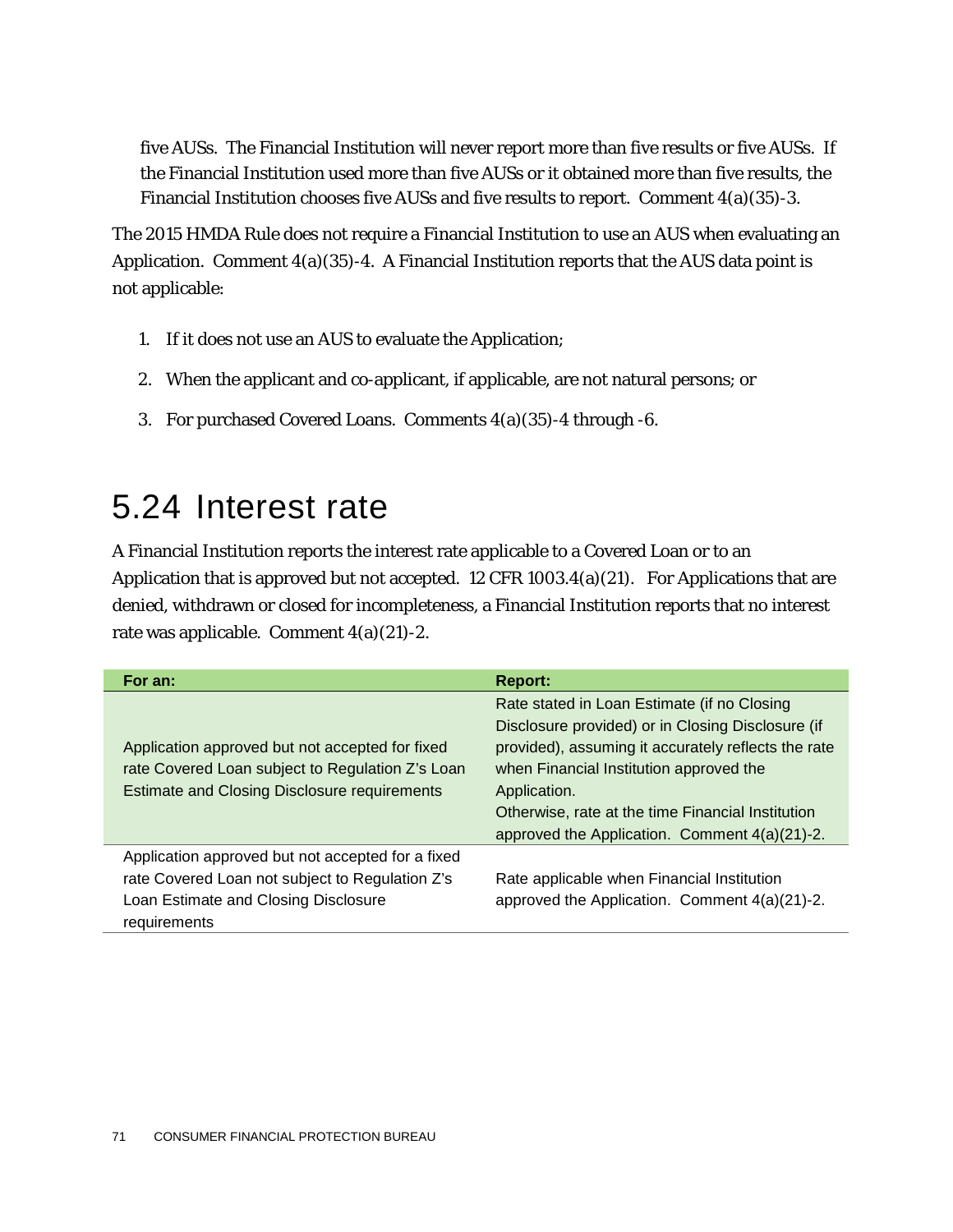| For an:                                                                                                                                                         | <b>Report:</b>                                                                                                                                                                                                                                                                                                                                                                                                                                                                                                                                                                                                                                                          |
|-----------------------------------------------------------------------------------------------------------------------------------------------------------------|-------------------------------------------------------------------------------------------------------------------------------------------------------------------------------------------------------------------------------------------------------------------------------------------------------------------------------------------------------------------------------------------------------------------------------------------------------------------------------------------------------------------------------------------------------------------------------------------------------------------------------------------------------------------------|
| Application approved but not accepted for a<br>variable-rate Covered Loan subject to Regulation<br>Z's Loan Estimate and Closing Disclosure<br>requirements     | Rate stated in Loan Estimate (if no Closing<br>Disclosure provided) or in Closing Disclosure (if<br>provided), assuming it accurately reflects the rate<br>when Financial Institution approved the<br>Application. Comment 4(a)(21)-2.<br>Otherwise, if rate was known when Financial<br>Institution approved the Application, the rate<br>applicable when Financial Institution approved the<br>Application. Comment 4(a)(21)-2.<br>Otherwise, if rate was unknown when Financial<br>Institution approved the Application, the fully-<br>indexed rate based on the index applicable when<br>the Financial Institution approved the Application.<br>Comment 4(a)(21)-3. |
| Application approved but not accepted for a<br>variable-rate Covered Loan not subject to<br>Regulation Z's Loan Estimate and Closing<br>Disclosure requirements | If rate was known when Financial Institution<br>approved the Application, the rate applicable<br>when Financial Institution approved the<br>Application. Comment 4(a)(21)-2.<br>If rate was unknown when Financial Institution<br>approved the Application, the fully-indexed rate<br>based on the index applicable when the Financial<br>Institution approved the Application. Comment<br>$4(a)(21)-3.$                                                                                                                                                                                                                                                                |
| Application denied, withdrawn, or closed for<br>incompleteness                                                                                                  | Not applicable. Comment 4(a)(21)-2.                                                                                                                                                                                                                                                                                                                                                                                                                                                                                                                                                                                                                                     |
| Fixed-rate Covered Loan subject to Regulation<br>Z's Loan Estimate and Closing Disclosure<br>requirements                                                       | Interest rate set forth in Closing Disclosure.<br>Comment 4(a)(21)-1.                                                                                                                                                                                                                                                                                                                                                                                                                                                                                                                                                                                                   |
| Fixed-rate Covered Loan not subject to<br>Regulation Z's Loan Estimate and Closing<br><b>Disclosure requirements</b>                                            | Interest rate applicable at loan closing or account<br>opening. Comment 4(a)(21)-1.                                                                                                                                                                                                                                                                                                                                                                                                                                                                                                                                                                                     |
| Variable-rate Covered Loan subject to Regulation<br>Z's Loan Estimate and Closing Disclosure<br>requirements                                                    | Interest rate set forth in Closing Disclosure.<br>Comment 4(a)(21)-1.                                                                                                                                                                                                                                                                                                                                                                                                                                                                                                                                                                                                   |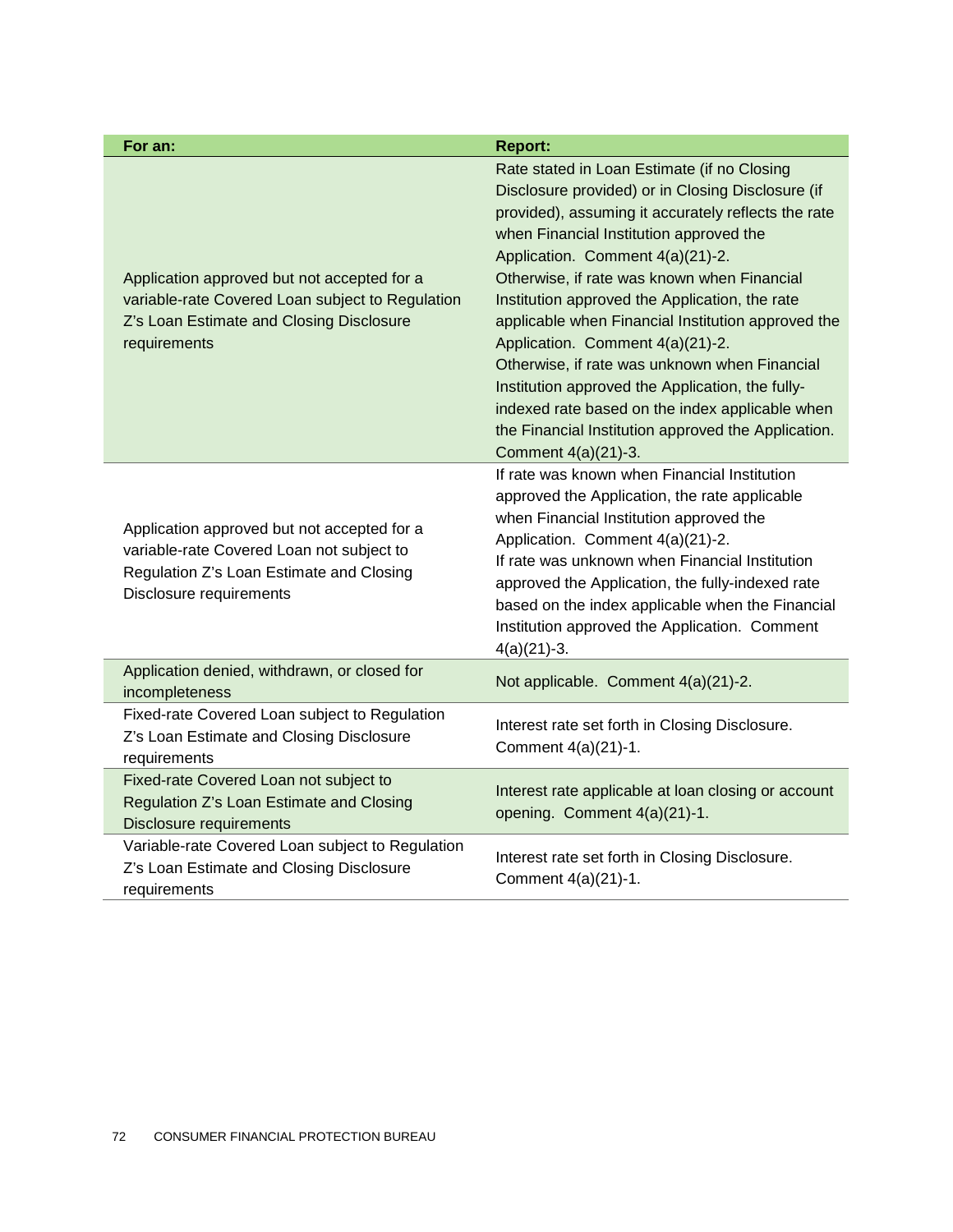| For an:                                   | <b>Report:</b>                                    |
|-------------------------------------------|---------------------------------------------------|
|                                           | If rate was known when Financial Institution      |
|                                           | closed loan or opened account, rate applicable at |
|                                           | loan closing or account opening. Comment          |
| Variable-rate Covered Loan not subject to | $4(a)(21)-1.$                                     |
| Regulation Z's Loan Estimate and Closing  | If rate was unknown when Financial Institution    |
| <b>Disclosure requirements</b>            | closed loan or opened account, the fully-indexed  |
|                                           | rate based on the index applicable to the Covered |
|                                           | Loan at loan closing or account opening.          |
|                                           | Comment 4(a)(21)-3.                               |

## 5.25 Introductory rate period

For a Covered Loan, a Financial Institution reports the introductory rate period as the number of months from loan closing or account opening until the first date the interest rate may change. 12 CFR 1003.4(a)(26). For example, if an Open-End Line of Credit contains an introductory or "teaser" interest rate for two months after the date of account opening and the interest rate may adjust after that two month period, the Financial Institution reports the number of months as "2." Comment 4(a)(26)-1.

For an Application, a Financial Institution reports the number of months from loan closing or account opening until the first date the interest rate could have changed under the proposed terms. Comment  $4(a)(26)-1$ .

A Financial Institution reports the number of months based on when the first interest rate adjustment may occur, even if an interest rate adjustment is not required to occur at that time and even if the rates that will apply, or the periods for which they will apply, are not known at loan closing or account opening. For example, if a Closed-End Mortgage Loan has a 30-year term and is an adjustable-rate product with an introductory interest rate for the first 60 months, after which the interest rate is permitted but not required to vary, the Financial Institution reports the number of months as "60." Comment 4(a)(26)-1.

A Financial Institution is not required to report introductory interest rate periods based on preferred rates unless the terms of the legal obligation provide that the preferred rate will expire at a certain defined date. Preferred rates include loan terms that provide that the initial underlying rate is fixed but that it may increase or decrease upon the occurrence of some future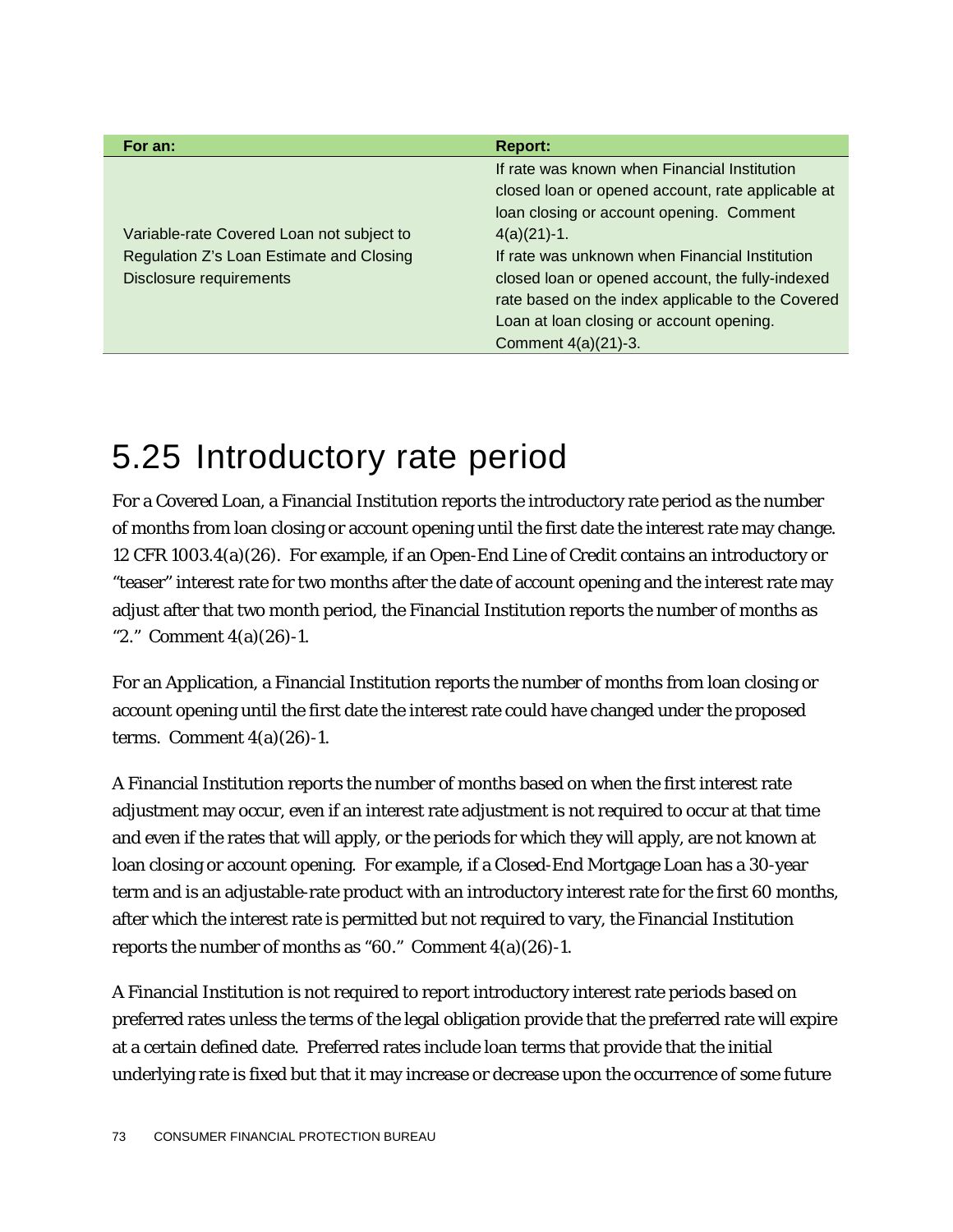event, such as an employee leaving the employ of the Financial Institution, the borrower closing an existing deposit account with the Financial Institution, or the borrower revoking an election to make automated payments. Comment 4(a)(26)-2.

A Financial Institution reports that this data point is not applicable for a fixed rate Covered Loan or an Application for a fixed rate Covered Loan. Comment 4(a)(26)-3.

## 5.26 Rate spread

For Covered Loans subject to Regulation Z, other than purchased Covered Loans, Reverse Mortgages, and assumptions, a Financial Institution reports the difference between the Covered Loan's annual percentage rate (APR) and a comparable transaction's average prime offer rate (APOR) as of the date the Covered Loan's interest rate was set. 12 CFR 1003.4(a)(12)(i).

If the Covered Loan is an assumption, Reverse Mortgage, a purchased Covered Loan, or is not subject to Regulation Z, the Financial Institution reports that the data point is not applicable. If an Application does not result in the Financial Institution originating a Covered Loan for a reason other than that the Application was approved but not accepted by the applicant, the Financial Institution reports that the data point is not applicable. Comment  $4(a)(12)$ -7. In the case of an Application (including a preapproval request) that the Financial Institution approved but that the applicant did not accept, a Financial Institution must report the difference between the APR of the Covered Loan that would have resulted had the applicant accepted it and a comparable transaction's APOR as of the date the interest rate was set. Comment  $4(a)(12)$ -8.

The APOR is an APR that is derived from average interest rates, points, and other loan pricing terms currently offered to consumers by a representative sample of creditors for mortgage loans that have low-risk pricing characteristics. 12 CFR  $1003.4(a)(12)(ii)$ . APORs for a broad range of transactions are published on the FFIEC's website at [http://www.ffiec.gov/hmda.](http://www.ffiec.gov/hmda) The APORs, which are updated at least weekly, are in tables titled "Average Prime Offer Rates-Fixed" and "Average Prime Offer Rates-Adjustable." The methodology used to arrive at these APORs is also published on the FFIEC's website. A Financial Institution may either use the APORs published on the FFIEC's website or determine APORs itself by employing the methodology published on the FFIEC's website. A Financial Institution that determines APORs itself, however, is responsible for correctly determining them in accordance with the published methodology. Comment 4(a)(12)-2.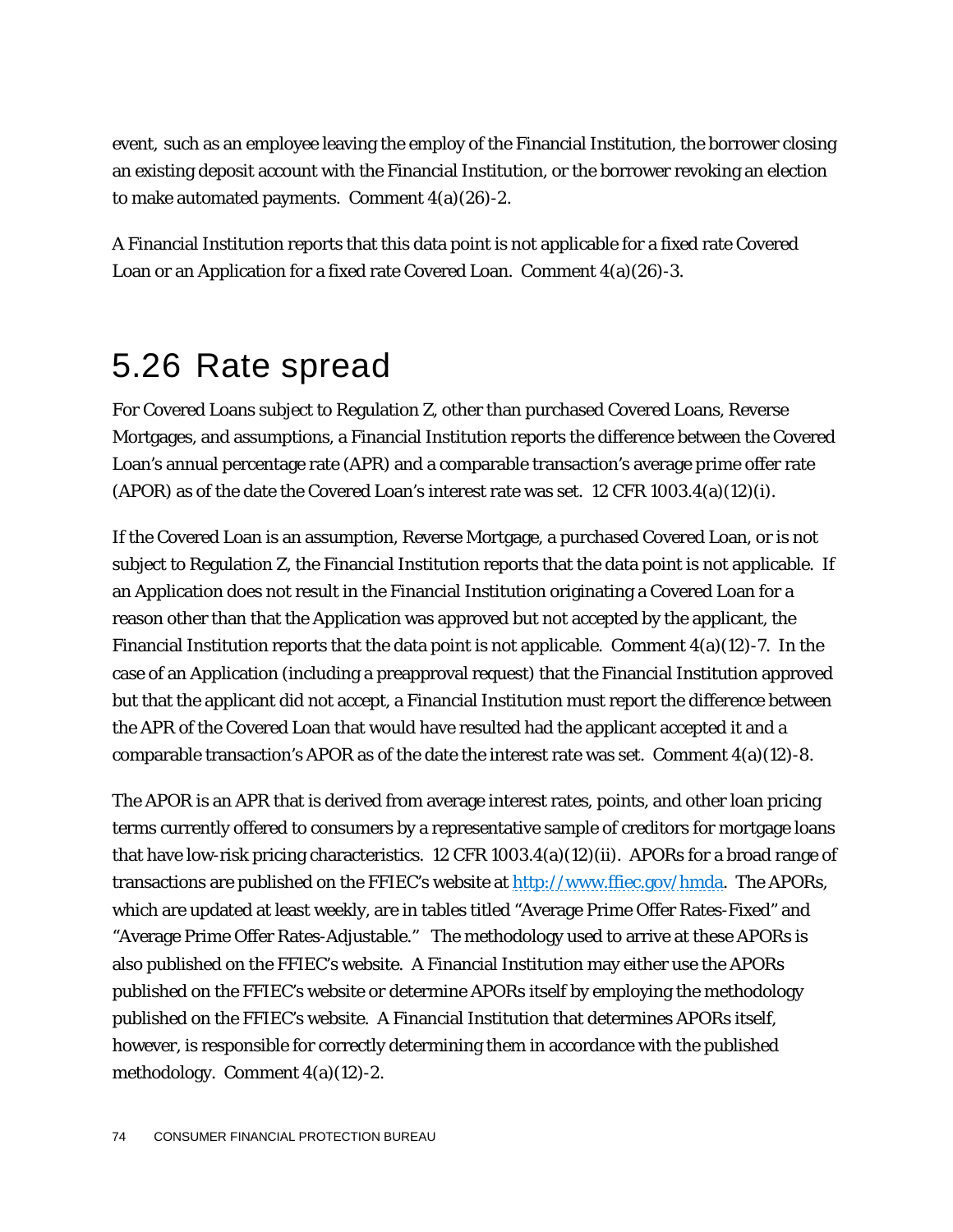To determine the reportable rate spread, a Financial Institution can follow these steps:

1. Determine the Covered Loan's APR

A Financial Institution may rely on the APR disclosed for the Covered Loan, if it is calculated and disclosed pursuant to Regulation Z (12 CFR 1026.18 or 1026.38 for a Closed-End Mortgage Loan or 12 CFR 1026.40 for an Open-End Line of Credit). Comment 4(a)(12)-3.

- 2. Determine the APOR
	- a. Determine the Comparable Transaction

The rate spread is calculated using the APOR for a comparable transaction. Therefore, a Financial Institution must determine what transaction is comparable to the Covered Loan. To do so, the Financial Institution uses the Covered Loan's amortization type (*i.e.*, fixed-rate or variable-rate) and loan term. For Open-End Lines of Credit, a Financial Institution must identify the most closely comparable closed-end transaction. Comment  $4(a)(12)-4.$ 

For fixed-rate Covered Loans, the term for identifying the comparable transaction is the transaction's maturity (*i.e*., the period until the last payment will be due under the Closed-End Mortgage Loan contract or Open-End Line of Credit agreement). If an Open-End Line of Credit has a fixed rate but no definite plan length, a Financial Institution can use a 30-year fixed-rate loan as the most closely comparable closed-end transaction. Financial Institutions may refer to the "Average Prime Offer Rates-Fixed" table on the FFIEC website when identifying a comparable fixed-rate transaction. Comment 4(a)(12)-4.i.

For variable-rate Covered Loans, the term for identifying the comparable transaction is the initial, fixed-rate period (*i.e*., the period until the first scheduled rate adjustment). For example, five years is the relevant term for a variable-rate transaction with a fiveyear, fixed-rate introductory period that is amortized over thirty years. If an Open-End Line of Credit has a variable rate and an optional, fixed-rate feature, a Financial Institution uses the rate table for variable-rate transactions. Comment  $4(a)(12)-4.$ ii.

When a Covered Loan's term to maturity (or, for a variable-rate transaction, the initial fixed-rate period) is not in whole years, the Financial Institution uses the number of whole years closest to the actual loan term (or the initial fixed-rate period). If the actual loan term (or the initial fixed-rate period) is exactly halfway between two whole years,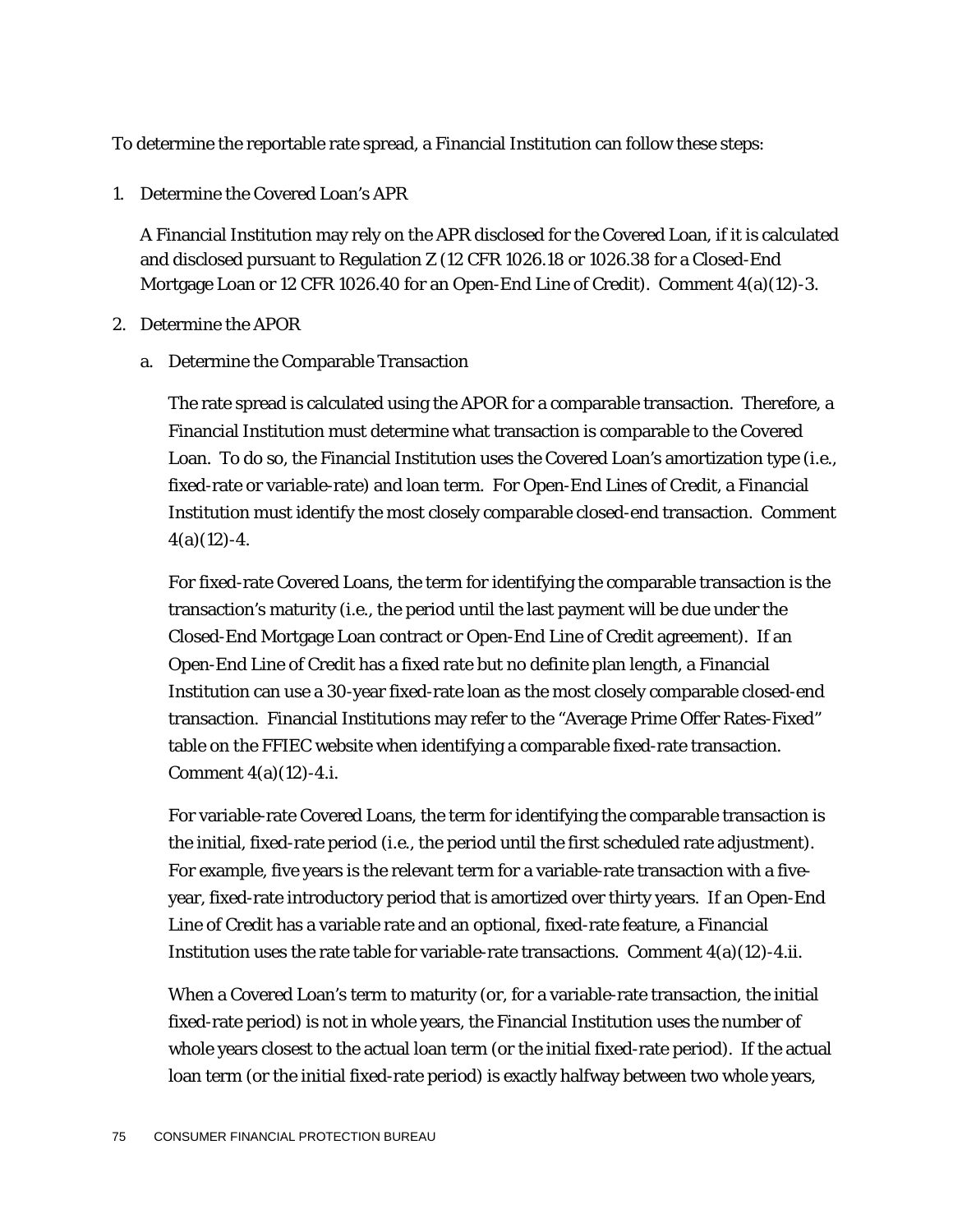the Financial Institution uses the shorter loan term. The Financial Institution rounds to one year any Covered Loan with a term shorter than six months, including a variablerate Covered Loan with no initial, fixed-rate period. Comment 4(a)(12)-4.iii.

| <b>Term to Maturity or Initial Fixed-Rate Period</b> | <b>Term for Comparable Transaction</b> |
|------------------------------------------------------|----------------------------------------|
| 10 years, 3 months                                   | 10 years                               |
| 10 years, 9 months                                   | 11 years                               |
| 10 years, 6 months                                   | 10 years                               |
| 10 years, 6 months, 18 days                          | 11 years                               |
| 3 months                                             | 1 year                                 |

If the amortization period of a Covered Loan is longer than the transaction's term to maturity, a Financial Institution must use the term to maturity to determine the applicable APOR. Comment 4(a)(12)-4.iv.

b. Determine the Rate Set Date

The date used to determine the APOR for a comparable transaction is the date on which the Financial Institution set the Covered Loan's interest rate for the final time before loan closing or account opening. Comment 4(a)(12)-5.

| If the:                                                                                   | The date used for APOR is the:                                                                                                               |
|-------------------------------------------------------------------------------------------|----------------------------------------------------------------------------------------------------------------------------------------------|
| Rate was set pursuant to a lock agreement                                                 | Date that the agreement fixed the interest rate                                                                                              |
| Lock agreement was extended, but the rate was<br>not re-set                               | Date the Financial Institution exercised its<br>discretion in setting the rate for final time before<br>loan closing or account opening      |
| Rate was re-set after the lock agreement was<br>executed, and there was no program change | Date that the Financial Institution exercised its<br>discretion in setting the rate for final time before<br>loan closing or account opening |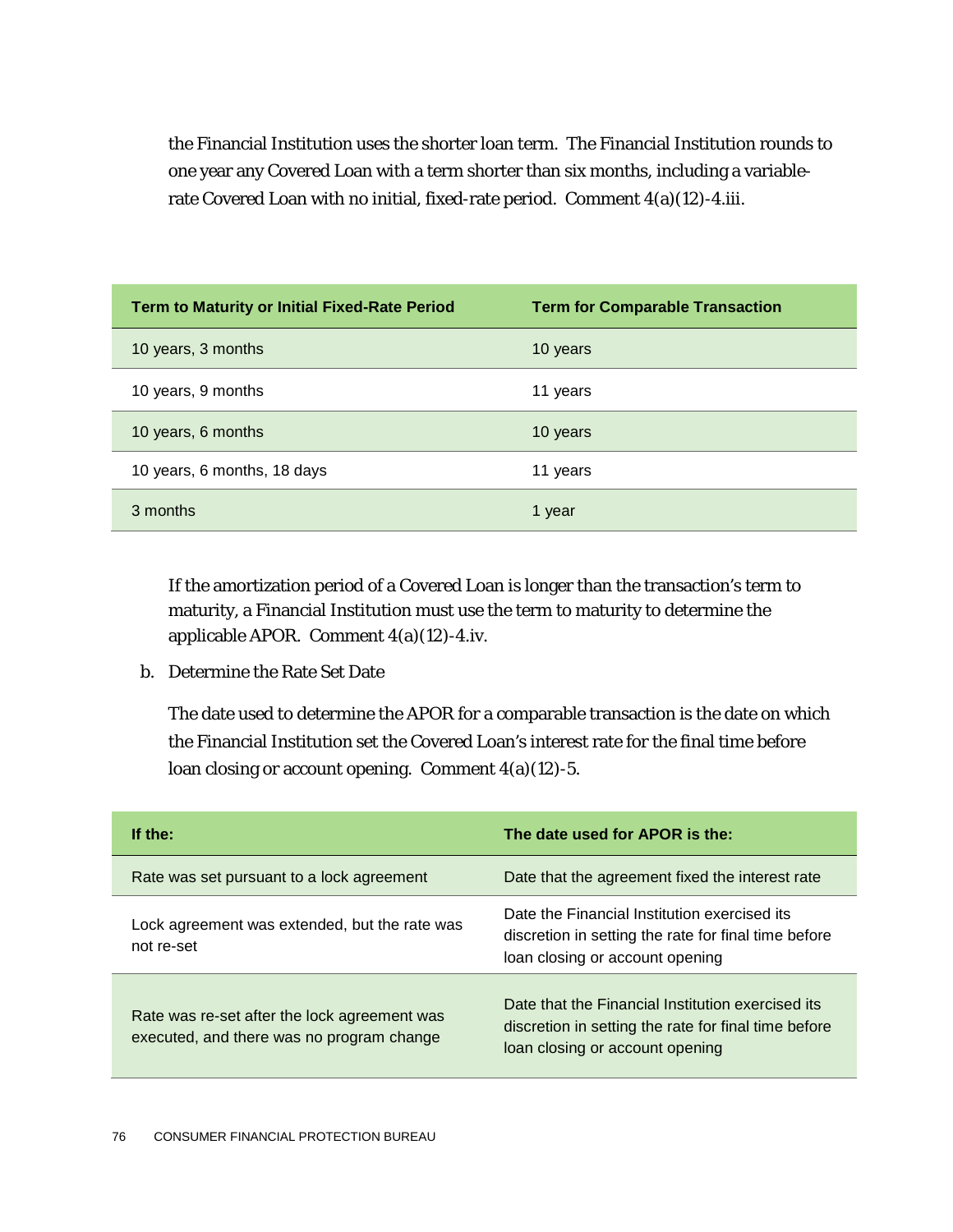| Applicant or borrower did not execute a lock<br>agreement                                | agreement required that the new program's rate<br>as of the original rate-lock would be available. In<br>that case, the date of the original rate-lock.<br>Date on which the Financial Institution set the rate<br>for final time before loan closing or account<br>opening                                         |
|------------------------------------------------------------------------------------------|---------------------------------------------------------------------------------------------------------------------------------------------------------------------------------------------------------------------------------------------------------------------------------------------------------------------|
| Rate was re-set after the lock agreement was<br>executed, and there was a program change | Date of the program change, unless the Financial<br>Institution changed the promised rate to the rate<br>that would have been available to the borrower<br>under the new program on the date of the original<br>rate-lock, and the Financial Institution consistently<br>follows that practice or the original lock |

#### Example

Borrower locks a rate of 2.5 percent on June 1 for a 30-year, variable-rate loan with a 5 year, fixed-rate introductory period. On June 15, the borrower decides to switch to a 30 year, fixed-rate loan, and the rate available to the borrower for that product on June 15 is 4.0 percent. On June 1, the 30-year, fixed-rate loan would have been available to the borrower at a rate of 3.5 percent. Ficus Bank offers the borrower the 3.5 percent rate (*i.e.*, the rate that would have been available to the borrower for the fixed-rate product on June 1, the date of the original rate-lock) because the original agreement so provided or because Ficus Bank consistently follows that practice for borrowers who change loan programs. Ficus Bank should use June 1 as the rate-set date. If the original agreement does not require Ficus Bank to offer 3.5 percent or if Ficus Bank does not consistently follow the practice for borrower who change loan programs, Ficus Bank should use June 15 as the rate-set date.

If a Financial Institution received an Application from a broker and is responsible for reporting the approved but not accepted Application or resulting Covered Loan, (*e.g*., because the Financial Institution originated the loan), the rate-set date is the last date the Financial Institution set the rate with the broker, not the date the broker set the borrower's rate. Comment  $4(a)(12)-5$ .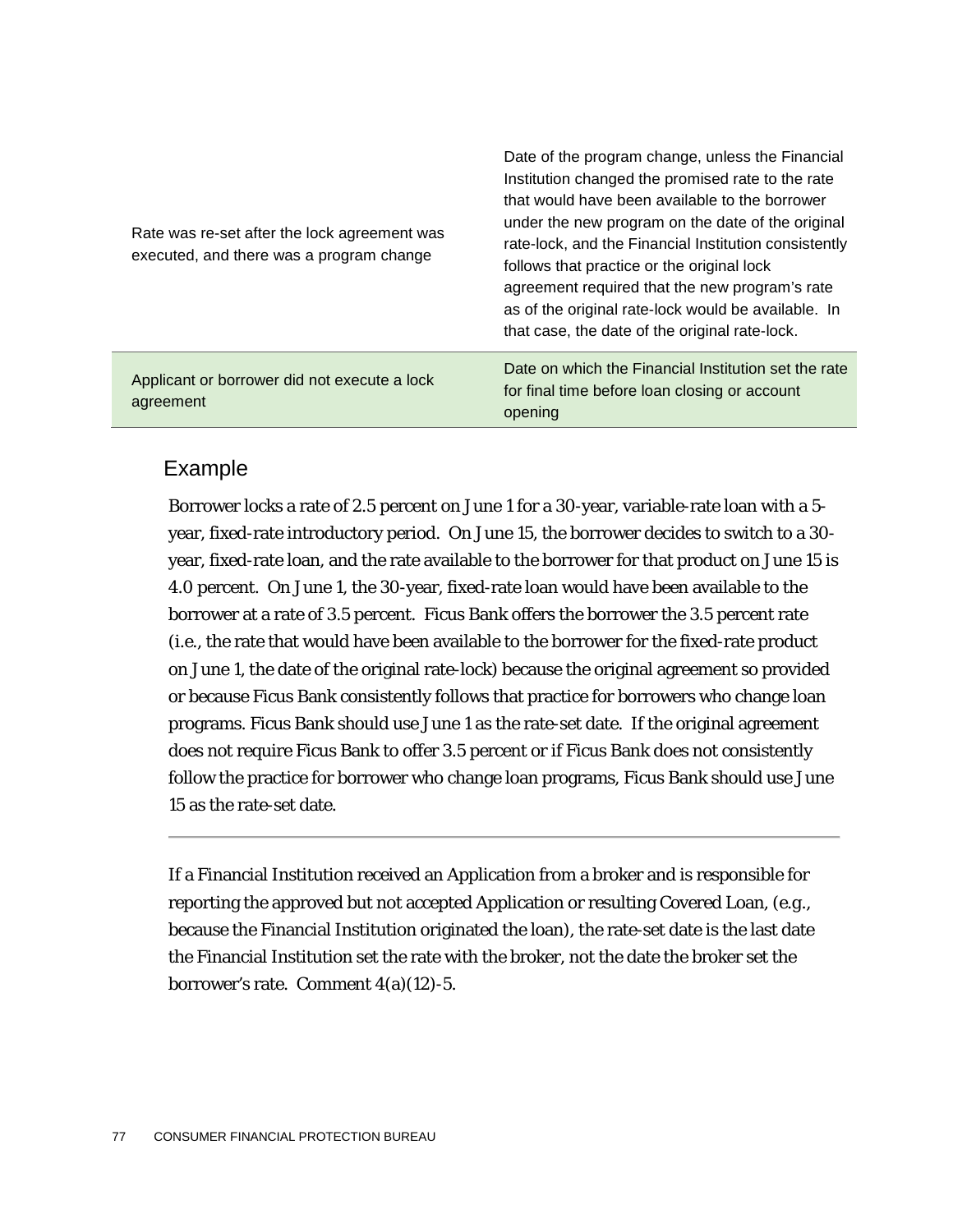c. Determine the Most Recently Available APOR as of Rate Set Date

A Financial Institution must compare the Covered Loan's APR to the most recently available APOR that was in effect for the comparable transaction as of the rate-set date. The most recently available rate means the APOR set forth in the applicable table with the most recent effective date as of the date the interest rate was set. A Financial Institution cannot use an APOR before its effective date. Comment  $4(a)(12)-6$ .

3. Determine the Rate Spread

A Financial Institution compares the APOR determined in step 2c, above, to the APR determined in step 1 above. Comment 4(a)(12)-6.

## 5.27 Contractual features

A Financial Institution reports whether the contractual terms include or would have included: (1) a balloon payment; (2) interest-only payments; (3) negative amortization; or (4) contractual terms, other than those listed above, that would allow for payments other than fully amortizing payments. 12 CFR 1003.4(a)(27). The 2015 HMDA Rule defines the terms balloon payment, interest-only payments, negative amortization, and fully amortizing payments by reference to Regulation Z, but without regard to whether the Covered Loan is subject to Regulation Z. Comment  $4(a)(27)$ . See 12 CFR 1026.18(s)(5)(i) for the definition of balloon payment, 12 CFR  $1026.18(s)(7)(iv)$  for the definition of interest-only payments, and 12 CFR  $1026.18(s)(7)(v)$  for information on when a contractual term would include negative amortization.

#### Example

Ficus Bank originates a business-purpose transaction that is exempt from Regulation Z. The borrower, a corporation, uses the loan proceeds to finance the purchase of a Multifamily Dwelling. The loan is secured by a mortgage on the Multifamily Dwelling. The loan includes a balloon payment, as defined by Regulation Z, 12 CFR  $1026.18(s)(5)(i)$ , at the end of the loan term. Even though the borrower is not a natural person, the loan is for a business purpose, and a Multifamily Dwelling is not a "dwelling" under Regulation Z, Ficus Bank reports the businesspurpose transaction as having a balloon payment.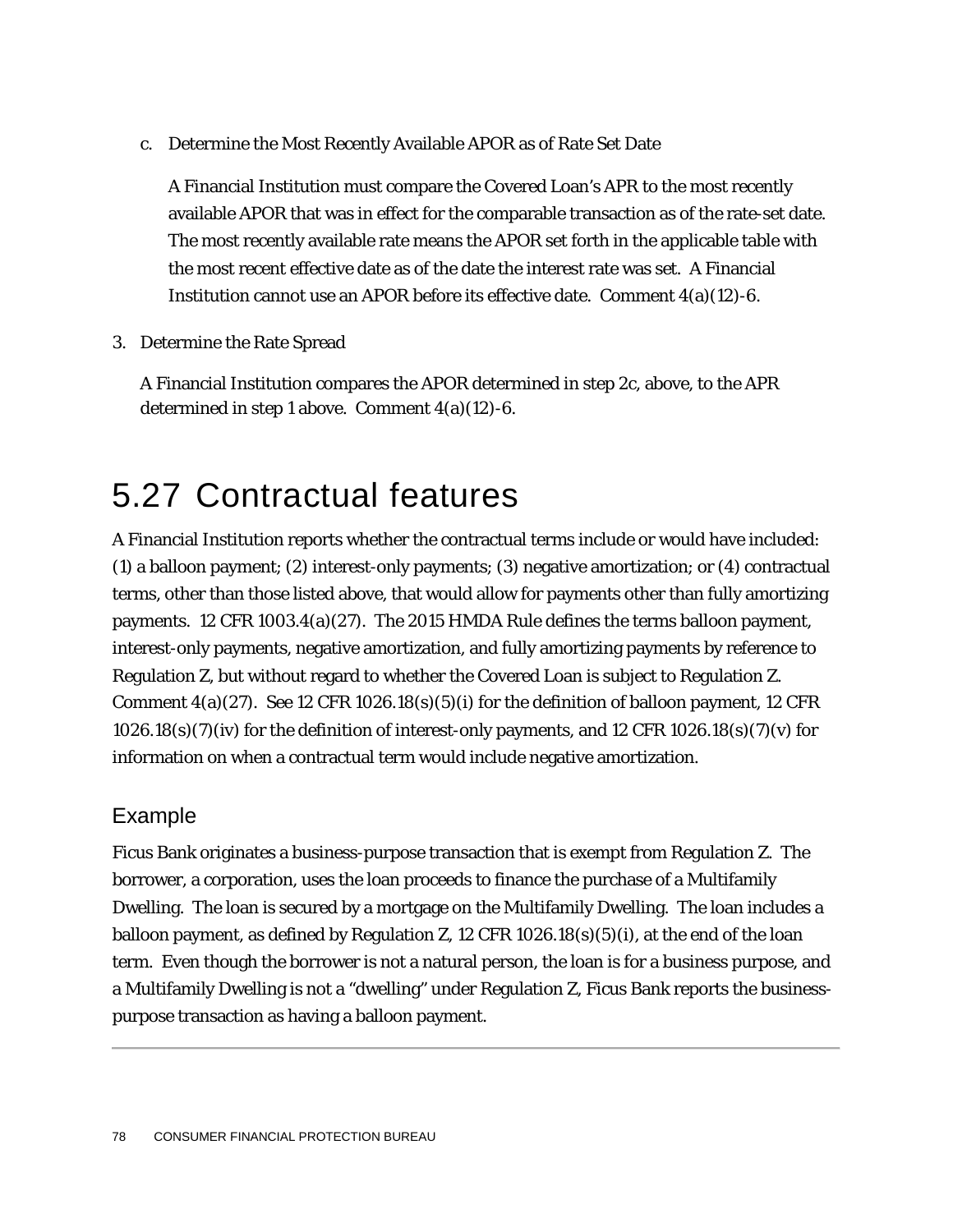## 5.28 Data points for certain loans subject to Regulation Z

#### 5.28.1 Total loan costs or total points and fees

For Covered Loans subject to the Ability-to-Repay provisions of Regulation Z, 12 CFR 1026.43, a Financial Institution reports the following:

1. **The amount of total loan costs as disclosed, pursuant to Regulation Z, on Line D of the Closing Cost Details page of the Closing Disclosure.** The Financial Institution reports the total loan costs if a Closing Disclosure was provided for the Covered Loan. 12 CFR 1003.4(a)(17)(i).

Financial Institutions report that this data point is not applicable for transactions that are not subject to the Ability-to-Repay provisions of Regulation Z, such as Open-End Lines of Credit, Reverse Mortgages, and Covered Loans made primarily for business or commercial purposes. Comment  $4(a)(17)(i)-1$ . For transactions subject to the Ability-to-Repay provisions of Regulation Z for which a Closing Disclosure was not provided, Financial Institutions report that this data point is not applicable. 12 CFR  $1003.4(a)(17)$ . Financial Institutions also report that this data point is not applicable for purchased Covered Loans for which Applications were received by the selling entity prior to October 3, 2015. Comment  $4(a)(17)(i)-2.$ 

2. **The total points and fees charged in connection with the Covered Loan, calculated pursuant to Regulation Z.** The Financial Institution reports the total points and fees if the Covered Loan is not subject to Regulation Z's Closing Disclosure requirements and is not a purchased Covered Loan. 12 CFR 1003.4(a)(17)(ii).

Financial Institutions report that this data point is not applicable for transactions that are not subject to the Ability-to-Repay provisions of Regulation Z, such as Open-End Lines of Credit, Reverse Mortgages, and Covered Loans made primarily for business or commercial purposes. Comment  $4(a)(17)(ii)$ -1. For transactions subject to the Ability-to-Repay provisions of Regulation Z for which a Closing Disclosure was provided, Financial Institutions report that this data point is not applicable. 12 CFR  $1003.4(a)(17)$ . Financial Institutions also report that this data point is not applicable for purchased Covered Loans. Comment  $4(a)(17)(ii) - 1$ .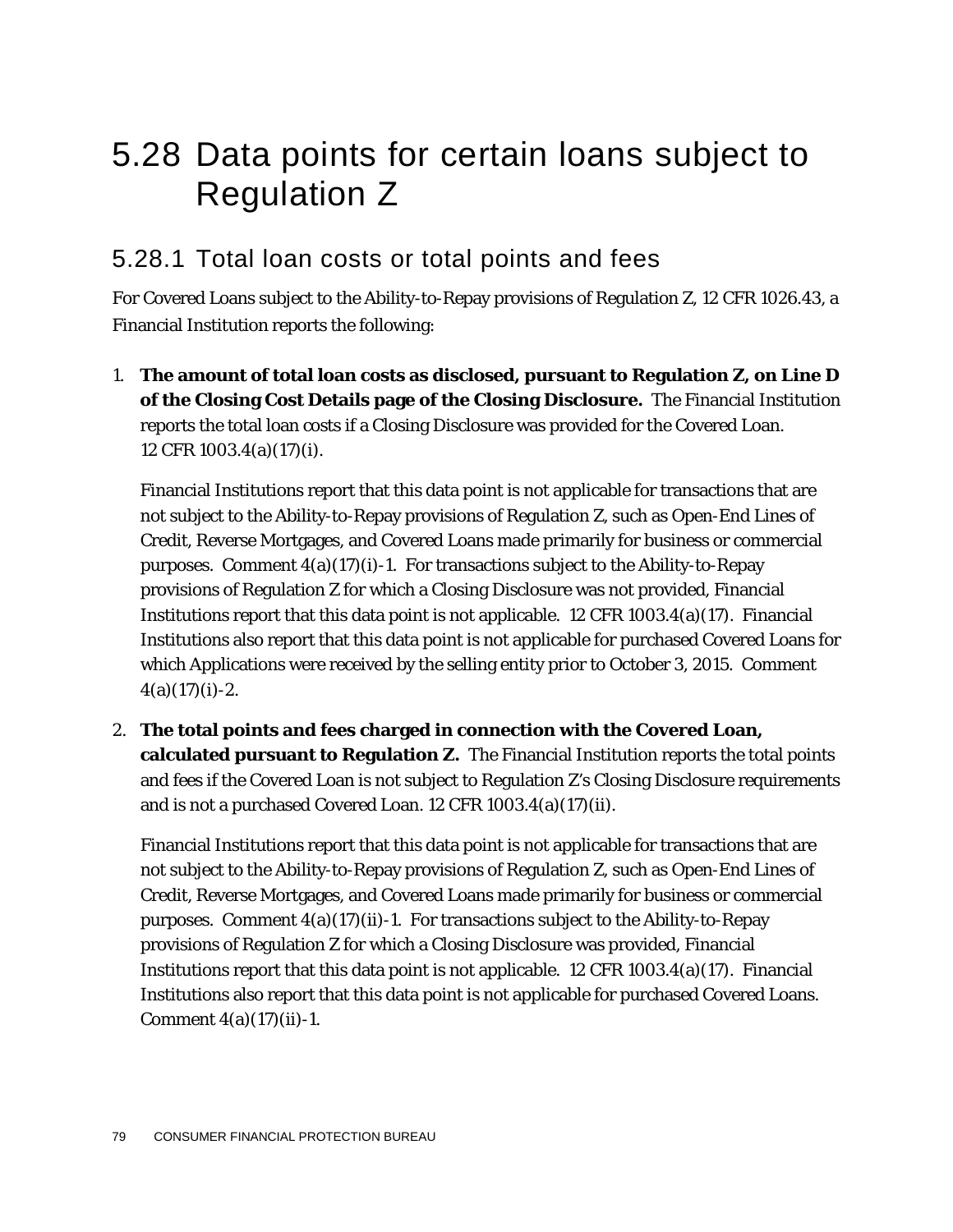For Covered Loans subject to the total loan cost reporting requirement, if the amount of total loan costs changes because a Financial Institution provides a revised Closing Disclosure, the Financial Institution reports the revised amount if the revised Closing Disclosure was provided to the borrower during the same reporting period in which loan closing occurred. Comment  $4(a)(17)(i) - 3.$ 

For Covered Loans subject to the total points and fees reporting requirement, if a Financial Institution determines that the transaction's total points and fees exceeded the applicable limit and cures the overage pursuant to Regulation Z during the same reporting period in which closing occurred, the Financial Institution reports the revised amount of total points and fees. Comment  $4(a)(17)(ii) - 2$ .

#### Example

Ficus Bank is required to submit HMDA data quarterly. It closes a Covered Loan on January 2, 2020, and cures an overage pursuant to Regulation Z on January 9, 2020. Ficus Bank reports the revised amount of total points and fees in both its quarterly LAR submitted for first quarter data by May 30, 2020 and its annual LAR submitted in 2021 for 2020 data.

#### 5.28.2 Total borrower-paid origination charges

For Covered Loans subject to the Closing Disclosure requirements of Regulation Z, 12 CFR 1026.19(f), the Financial Institution reports the total of all itemized origination charges that are designated borrower-paid at or before closing. 12 CFR 1003.4(a)(18). This total is disclosed on Line A of the Closing Cost Details page of the Closing Disclosure. For all other transactions, the Financial Institution reports that the data point is not applicable. A Financial Institution reports that the data point does not apply for purchased Covered Loans for which Applications were received by the seller prior to the effective date of the Closing Disclosure requirements of Regulation Z. Comments  $4(a)(18)-1$  and  $-2$ .

If the total amount of borrower-paid origination charges changes because a Financial Institution provides a revised Closing Disclosure pursuant to Regulation Z during the same reporting period in which the loan closing occurred, the Financial Institution reports the revised amount. Comment 4(a)(18)-3.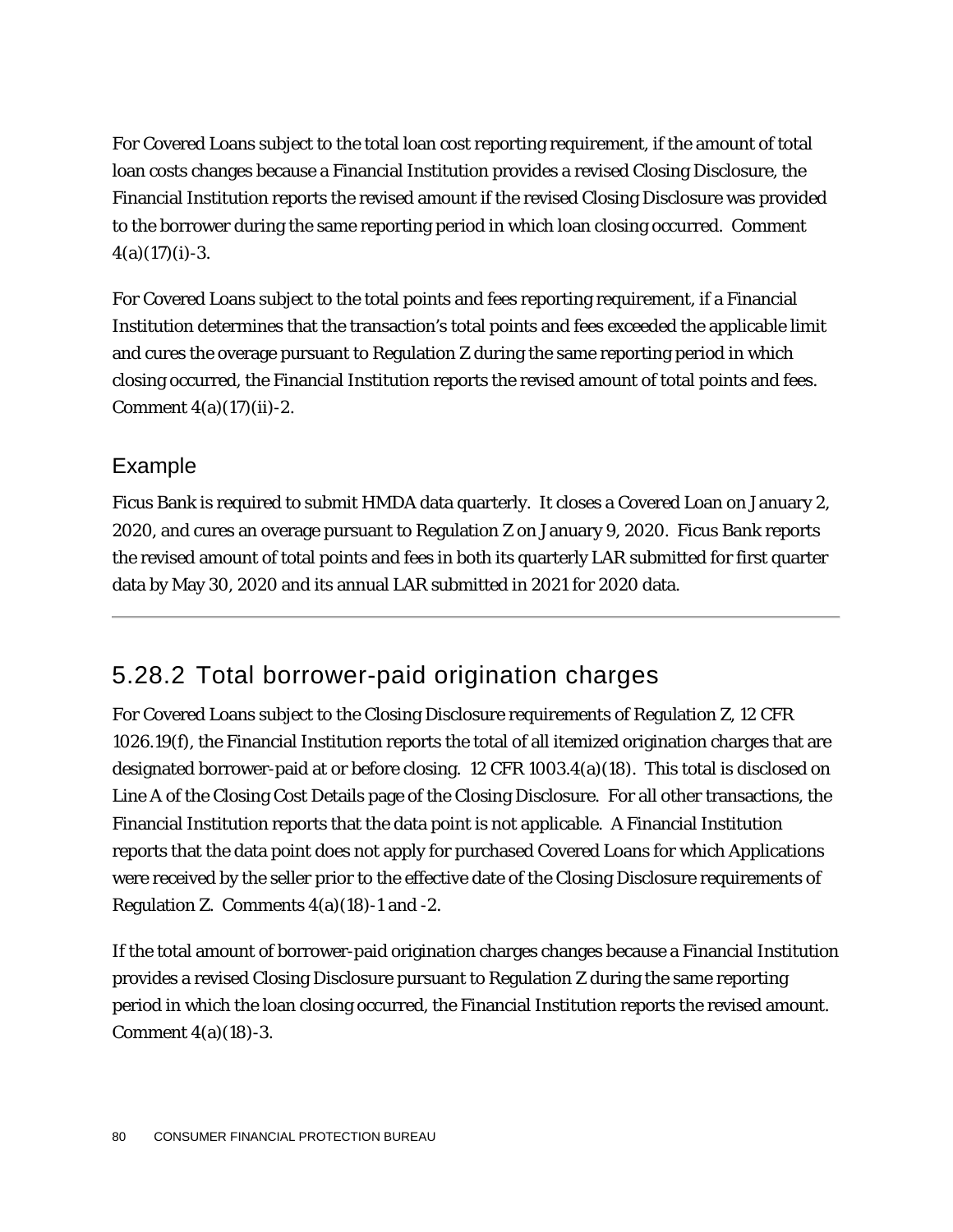#### 5.28.3 Total discount points

For Covered Loans subject to the Closing Disclosure requirements of Regulation Z, 12 CFR 1026.19(f), a Financial Institution reports the points paid to the creditor to reduce the interest rate. 12 CFR 1003.4(a)(19). This total is disclosed on Line A.01 of the Closing Cost Details page of the Closing Disclosure. For all other transactions, a Financial Institution reports that the data point is not applicable. A Financial Institution reports that the data point does not apply for purchased Covered Loans for which an Application was received by the seller prior to the effective date of the Closing Disclosure requirements of Regulation Z. Comments 4(a)(19)-1 and -2.

If the total discount points change because a Financial Institution provides a revised Closing Disclosure pursuant to Regulation Z during the same reporting period in which the loan closing occurred, the Financial Institution reports the revised amount. Comment  $4(a)(19)-3$ .

#### 5.28.4 Lender credits

For Covered Loans subject to the Closing Disclosure requirements of Regulation Z, 12 CFR 1026.19(f), the Financial Institution reports the amount of lender credits. 12 CFR 1003.4(a)(20). This total is disclosed in the second row under Line J on the Closing Cost Details page of the Closing Disclosure. For all other transactions, the Financial Institution reports that the data point is not applicable. A Financial Institution reports that the data point does not apply for purchased Covered Loans for which an Application was received by the seller prior to the effective date of the Closing Disclosure requirements of Regulation Z. Comments  $4(a)(20) - 1$  and  $-2$ .

If the amount of the lender credits changes because a Financial Institution provides a revised Closing Disclosure pursuant to Regulation Z during the same reporting period in which the loan closing occurred, the Financial Institution reports the revised amount. Comment  $4(a)(20)$ -3.

### 5.28.5 Prepayment penalty term

For Covered Loans and Applications subject to Regulation Z, other than Reverse Mortgages or purchased Covered Loans, a Financial Institution reports the term of any prepayment penalty. The term is reported in months. 12 CFR 1003.4(a)(22). A Financial Institution may rely on the definitions and official commentary to Regulation Z, 12 CFR  $1026.32(b)(6)(i)$  or (ii), in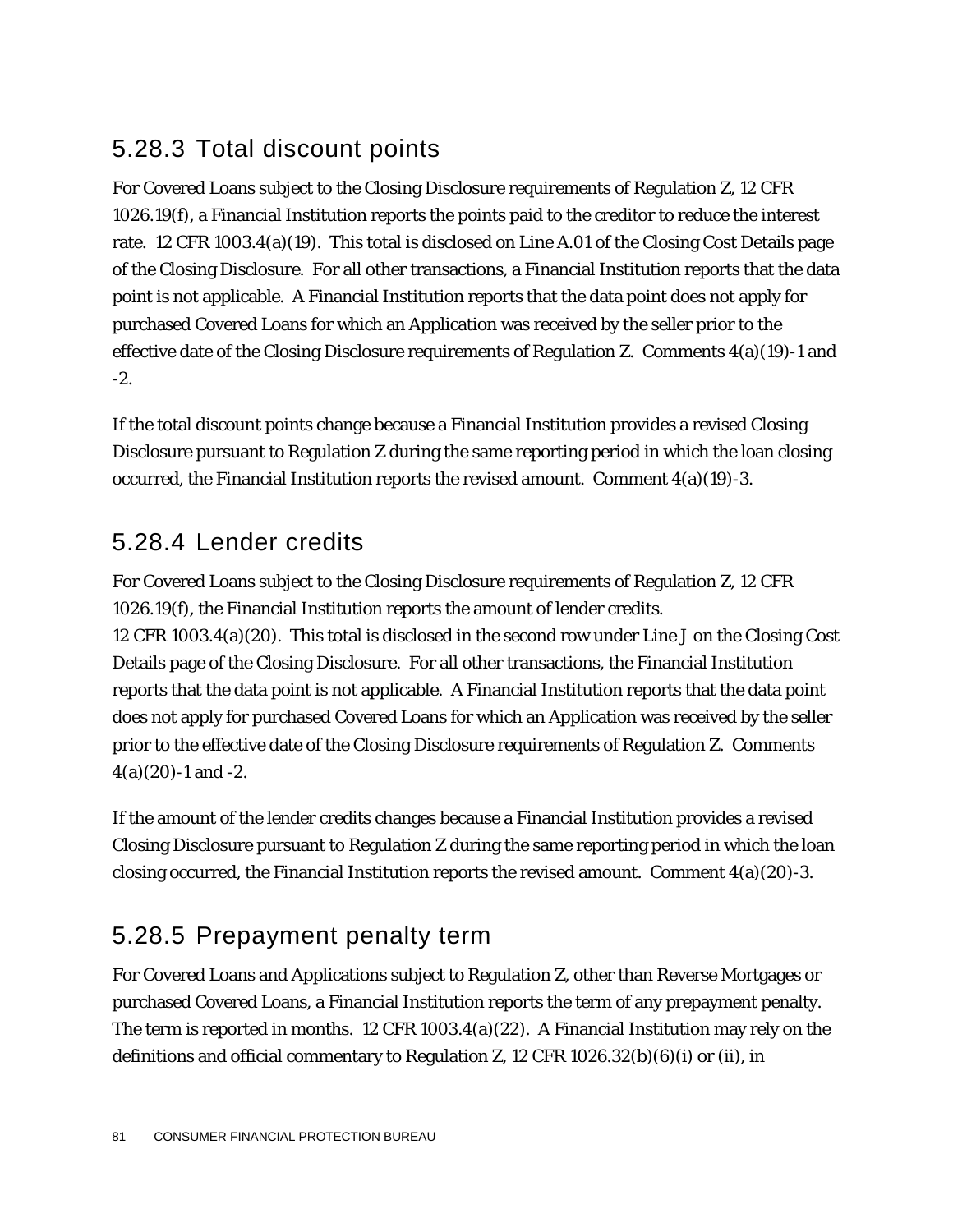determining whether a Covered Loan includes a prepayment penalty. For Covered Loans that are not subject to Regulation Z, Reverse Mortgages, purchased Covered Loans, and Covered Loans or Applications that have no prepayment penalty, the Financial Institution reports that this data point is not applicable.

#### 5.28.6 HOEPA status

For a Covered Loan that is subject to the Home Ownership and Equity Protection Act of 1994 (HOEPA), as implemented in Regulation Z, 12 CFR 1026.32, the Financial Institution reports whether or not the Covered Loan is a high-cost mortgage under Regulation Z. 12 CFR 1003.4(a)(13). Generally, a Financial Institution will report whether or not a consumer credit transaction subject to Regulation Z and secured by a principal dwelling (as that term is interpreted under Regulation Z) is a high-cost mortgage. See 12 CFR 1026.32(a) and its official commentary to determine whether a Covered Loan is subject to HOEPA and whether or not it is a high-cost mortgage under Regulation Z. For an Application or a Covered Loan that is not subject to HOEPA, the Financial Institution reports that this data point is not applicable. Comment  $4(a)(13)$ .

## 5.29 Transaction indicators

A Financial Institution separately reports whether or not a Covered Loan is or an Application is for:

- 1. A Reverse Mortgage.[16](#page-82-0) 12 CFR 1003.4(a)(36);
- 2. An Open-End Line of Credit.[17](#page-82-1) 12 CFR 1003.4(a)(37); and

1

<span id="page-82-0"></span><sup>16</sup> A Reverse Mortgage is a Closed-End Mortgage Loan or Open-End Line of Credit that is a reverse mortgage transaction as defined in Regulation Z, but without regard to whether the loan or line is secured by a principal dwelling. 12 CFR 1003.2(q).

<span id="page-82-1"></span><sup>&</sup>lt;sup>17</sup> For more information on whether a Covered Loan is or an Application is for an Open-End Line of Credit, see Section 4.1.1.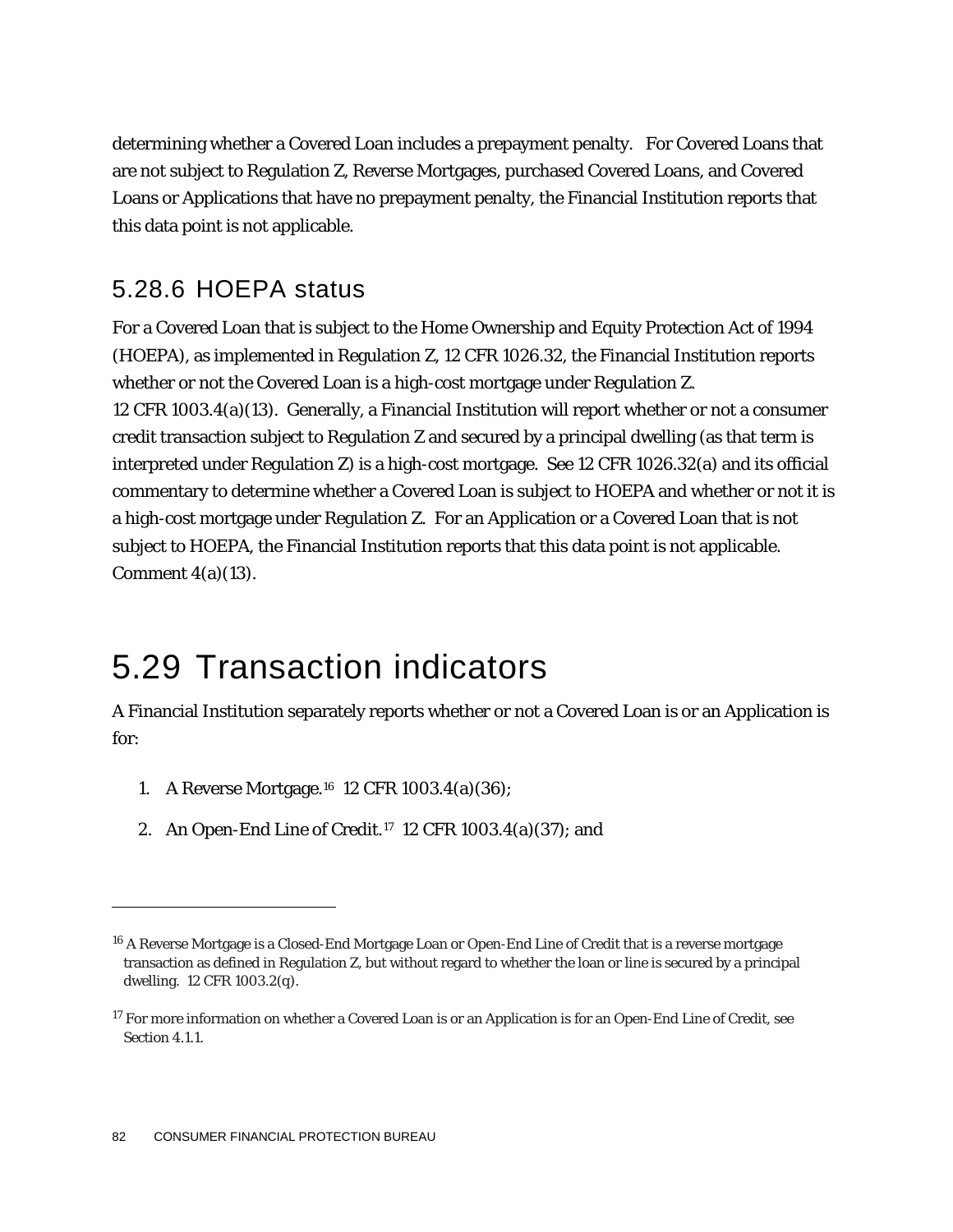3. A loan made primarily for a business or commercial purpose.<sup>[18](#page-83-0)</sup> 12 CFR 1003.4(a)(38).

## 5.30 Mortgage loan originator identifier

A Financial Institution reports the Nationwide Mortgage Licensing System and Registry identifier (NMLSR ID) for the mortgage loan originator, as defined in Regulation G, 12 CFR Part 1007, or Regulation H, 12 Part 1008, as applicable. 12 CFR 1003.4(a)(34). The NMLSR ID is a unique number or other identifier generally assigned to an individual registered or licensed through NMLSR to provide loan originating services. For more information, see the Secure and Fair Enforcement for Mortgage Licensing Act of 2008, title V of the Housing and Economic Recovery Act of 2008, 12 U.S.C. 5101 *et seq.*, and Regulation G or Regulation H, as applicable. Comment 4(a)(34)-1.

An NMLSR ID for the mortgage loan originator is not required to be reported if the mortgage loan originator is not required to obtain and has not been assigned an NMLSR ID. In those cases, the Financial Institution reports that this data point is not applicable. For example, certain individual mortgage loan originators may not be required to obtain an NMLSR ID for the particular transaction being reported, such as a commercial loan, and may not have an NMLSR ID. However, some mortgage loan originators may have obtained an NMLSR ID even if they are not required to obtain one for the particular transaction. If a mortgage loan originator has been assigned an NMLSR ID, a Financial Institution reports the mortgage loan originator's NMLSR ID regardless of whether the mortgage loan originator is required to obtain an NMLSR ID for the particular transaction being reported. Comment 4(a)(34)-2.

If more than one individual associated with a Covered Loan or Application meets the definition of "mortgage loan originator," as defined in Regulation G or Regulation H, a Financial Institution reports the NMLSR ID of the individual mortgage loan originator with primary responsibility for the transaction as of the date of action taken. A Financial Institution that establishes and follows a reasonable, written policy for determining which individual mortgage

1

<span id="page-83-0"></span><sup>&</sup>lt;sup>18</sup> If a Covered Loan or Application is deemed to be primarily for a business or commercial purpose under Regulation Z, 12 CFR 1026.3(a) and its official commentary, it is also deemed to be for a business or commercial purpose under the 2015 HMDA Rule.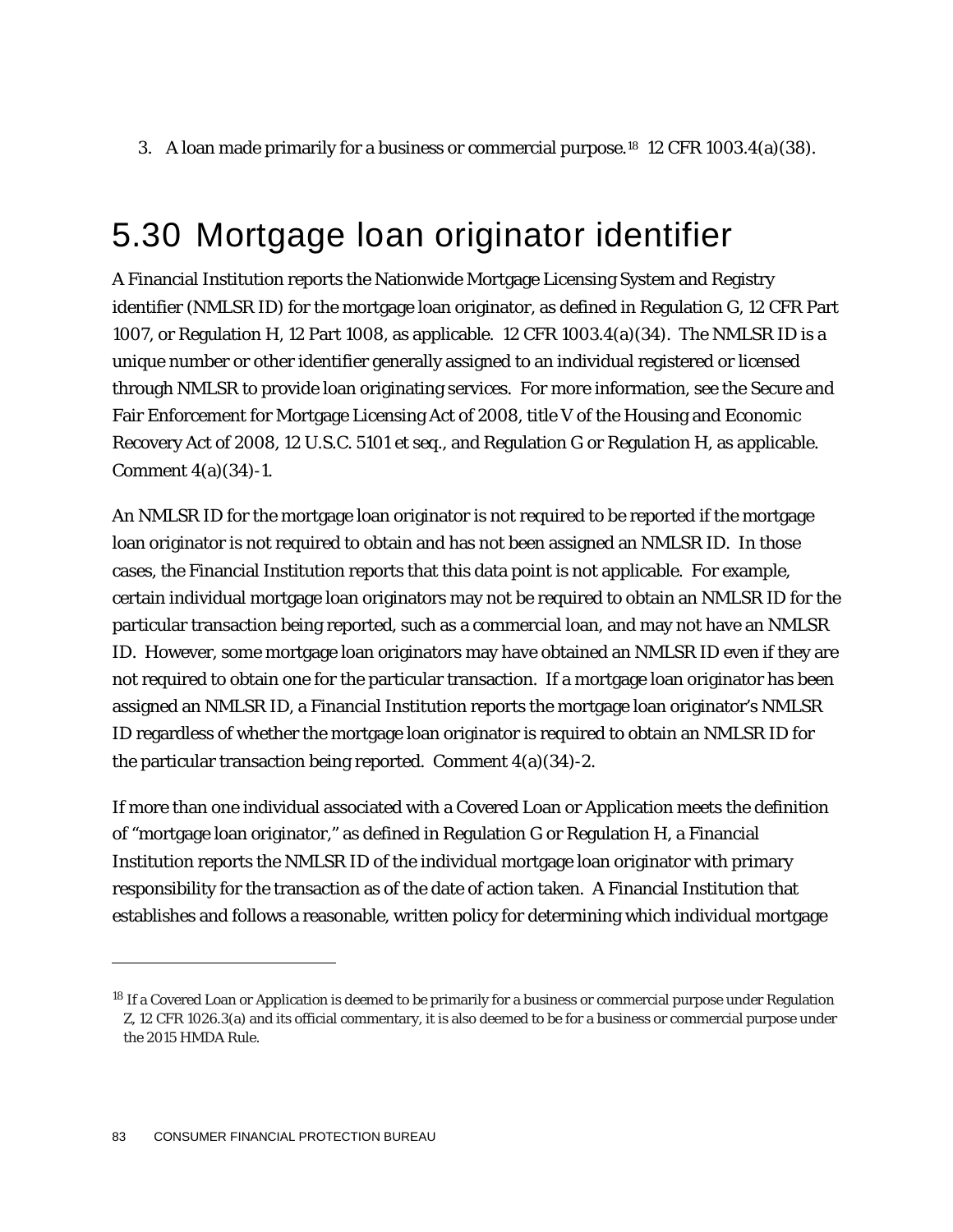loan originator has primary responsibility for the reported transaction as of the date of action taken complies with this reporting requirement. Comment 4(a)(34)-3.

## 5.31 Type of purchaser

A Financial Institution reports the type of purchaser for a Covered Loan if the Financial Institution: (a) originated the Covered Loan it is reporting and sold it within the same calendar year; or (b) purchased the Covered Loan it is reporting and then sold it within the same calendar year. 12 CFR 1003.4(a)(11). When reporting the type of purchaser, a Financial Institution reports the type of entity that purchased the Covered Loan from the Financial Institution, using one of the following:

- 1. Fannie Mae.
- 2. Ginnie Mae.
- 3. Freddie Mac.
- 4. Farmer Mac.
- 5. Private securitizer, which is an entity (other than one of the government-sponsored enterprises listed in 1 through 4 immediately above) that the Financial Institution knows or reasonably believes will securitize the Covered Loan. Knowledge or reasonable belief could, for example, be based on the purchase agreement or other related documents, the Financial Institution's previous transactions with the purchaser, or the purchaser's role as a securitizer (such as an investment bank). If the Financial Institution selling the Covered Loan does not know or reasonably believe that the purchaser will securitize the loan, and the seller knows that the purchaser frequently holds or disposes of loans by means other than securitization, then the Financial Institution reports the Covered Loan as purchased by, as appropriate, one of the other types of purchasers. Comment  $4(a)(11)-4$ .

If the purchaser meets the criteria to be a private securitizer and fits within one of the other reportable categories in 6 through 10 below (including affiliate institution), the Financial Institution reports that the purchaser is a private securitizer. Comment  $4(a)(11)-4$ .

6. Affiliate institution, which means a company that controls, is controlled by, or is under common control with the Financial Institution. The term has the meaning set forth in the Bank Holding Company Act of 1956, 12 U.S.C. 1841 *et seq*. If a purchaser meets the criteria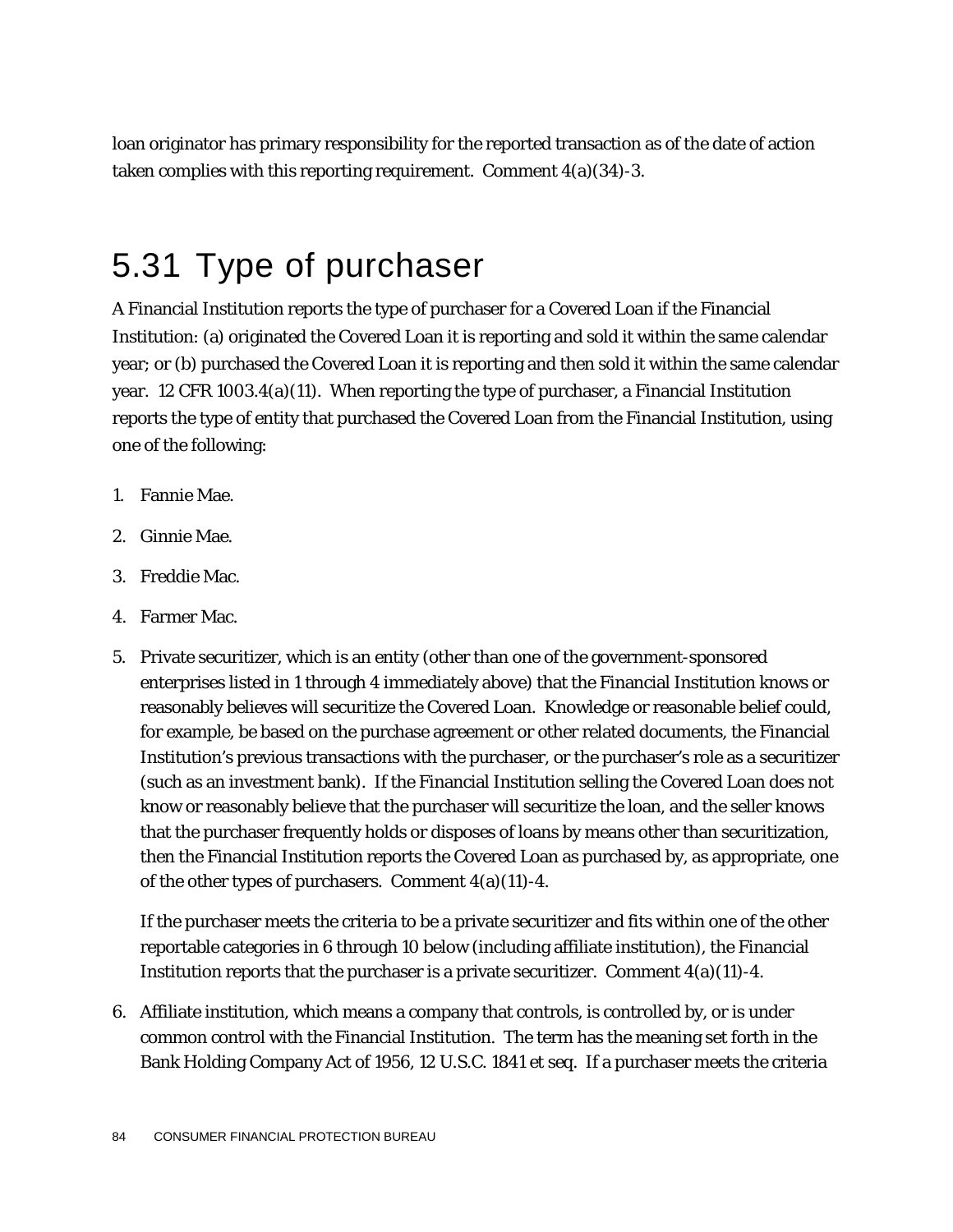to be an affiliate institution and also fits within one of the other reportable types of purchaser in 7 through 10 below (but not private securitizer above), the Financial Institution reports that the purchaser is an affiliate institution. Comment  $4(a)(11)-3$ .

- 7. Commercial bank, savings bank, or savings association.
- 8. Credit union, mortgage company, or finance company. A mortgage company is a nondepository institution that purchases Covered Loans and, typically, originates Covered Loans. Comment  $4(a)(11)-5$ .
- 9. Life insurance company.
- 10. Other, which is a purchaser that is not any of the above. A Financial Institution would report the purchaser type of "other" if the purchaser was a bank holding company or thrift holding company that is not a private securitizer and is not an affiliate of the Financial Institution. Comment 4(a)(11)-7.

If a Financial Institution sells some interest or interests in a Covered Loan but retains a majority interest in that Covered Loan, the Financial Institution does not report the sale or type of purchaser (*i.e.*, it reports that this data point is not applicable). Comment 4(a)(11)-1.

If a Financial Institution sells all or a majority interest in the Covered Loan to more than one entity, the Financial Institution reports the type of purchaser based on the entity purchasing the greatest interest in the Covered Loan. Comment 4(a)(11)-1.

Covered Loans "swapped" for mortgage-backed securities are to be treated as sales, and the purchaser is the entity receiving the Covered Loans that are swapped. Comment  $4(a)(11)-2$ .

A Financial Institution reports that this data point is not applicable:

- 1. If a Financial Institution sells some interest or interests in a Covered Loan but retains a majority interest in the loan;
- 2. For an Application that is denied, withdrawn, closed for incompleteness, or approved but not accepted; or
- 3. For a Covered Loan that the Financial Institution does not sell during the same calendar year that it originated or purchased the Covered Loan. Comments 4(a)(11)-1 and -10.

A Financial Institution records that the requirement to report type of purchaser is not applicable if the Financial Institution originated or purchased a Covered Loan and did not sell it during the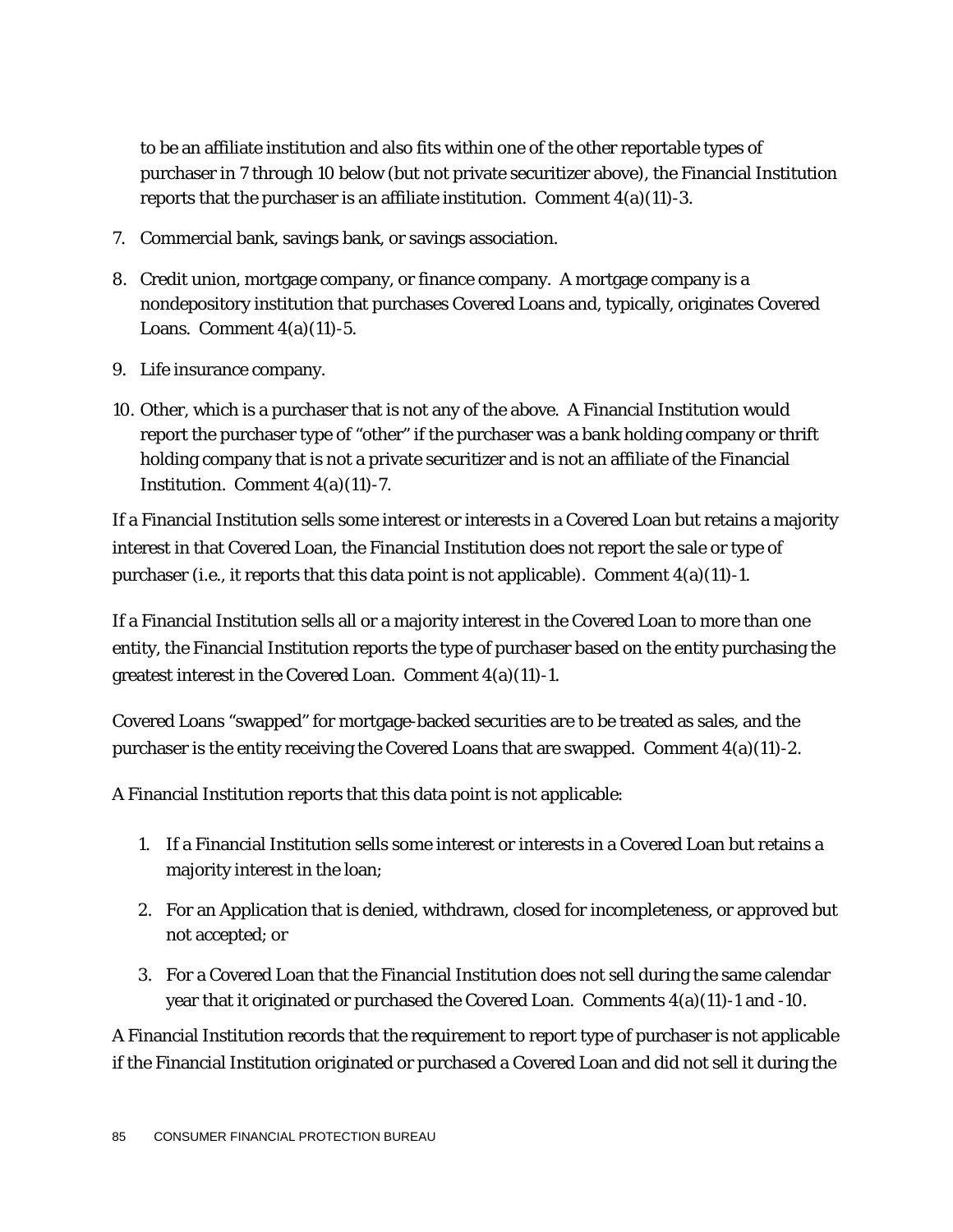calendar quarter for which the Financial Institution is recording the data. If the Financial Institution sells the Covered Loan in a subsequent quarter of the same calendar year, the Financial Institution records the type of purchaser on its LAR for the quarter in which the Covered Loan was sold. If a Financial Institution sells the Covered Loan in a succeeding year, the Financial Institution should not record or report the sale. Comment 4(a)(11)-9.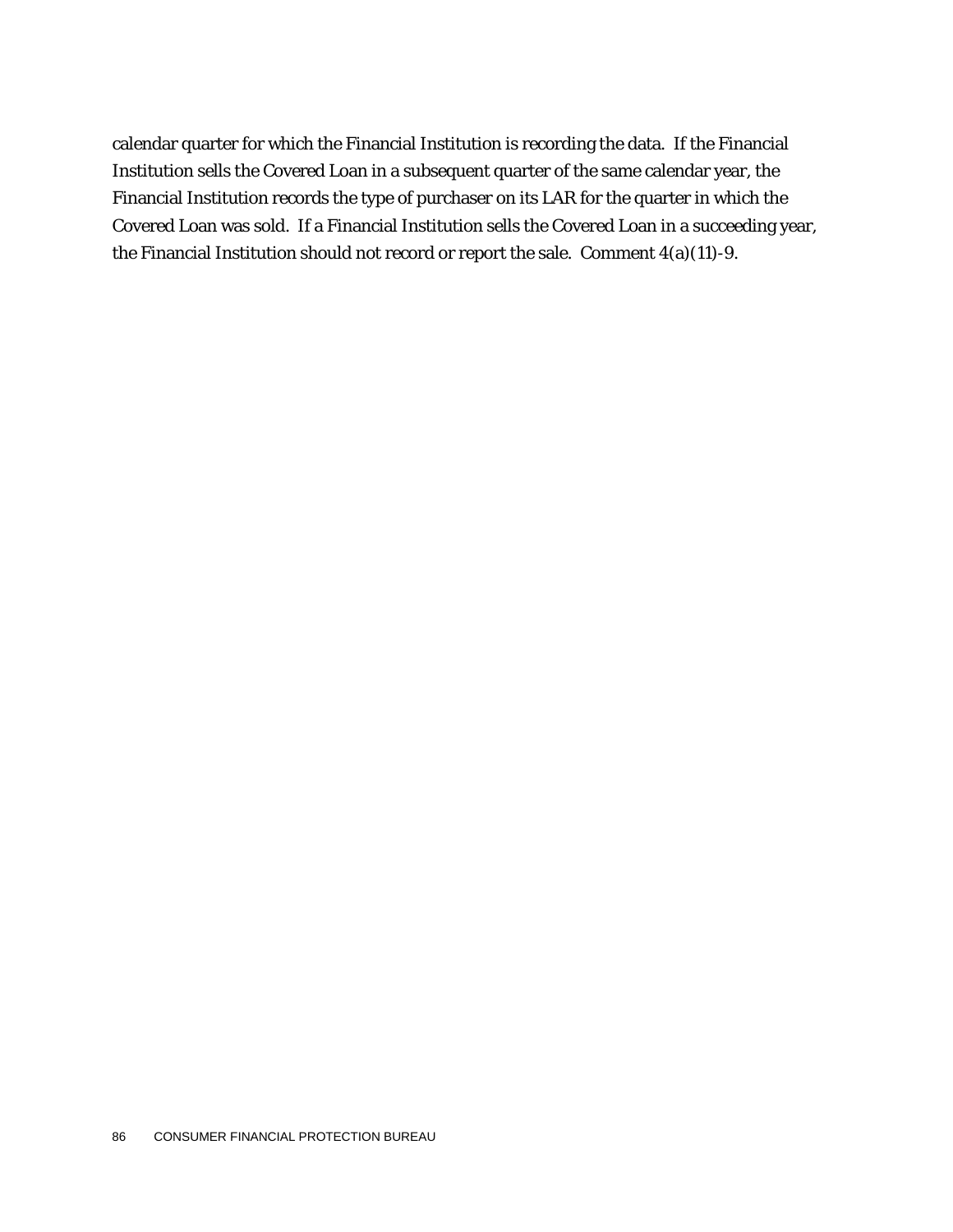# 6. Recording and reporting

## 6.1 Recording

The 2015 HMDA Rule requires a Financial Institution to record the data about a Covered Loan or Application on a LAR within 30 calendar days after the end of the calendar quarter in which the Financial Institution takes final action on the Application or Covered Loan. 12 CFR 1003.4(f). A Financial Institution is not required to record all of its HMDA data for a quarter on a single LAR. Rather, a Financial Institution may record data on a single LAR or may record data on one or more LARs for different branches or different loan types (such as Home Purchase Loans or Home Improvement Loans, or loans on Multifamily Dwellings). Comment  $4(f) - 1$ .

Other State or Federal regulations may require a Financial Institution to record its data on a LAR more frequently. Comment 4(f)-2.

Financial Institutions may maintain their quarterly records in electronic or any other format, provided they can make the information available to their regulatory agencies in a timely manner upon request. Comment 4(f)-3.

## 6.2 Reporting

In addition to the required data discussed in Section 5, above, effective January 1, 2019, a Financial Institution must include the following when it submits its HMDA data:

1. Its name;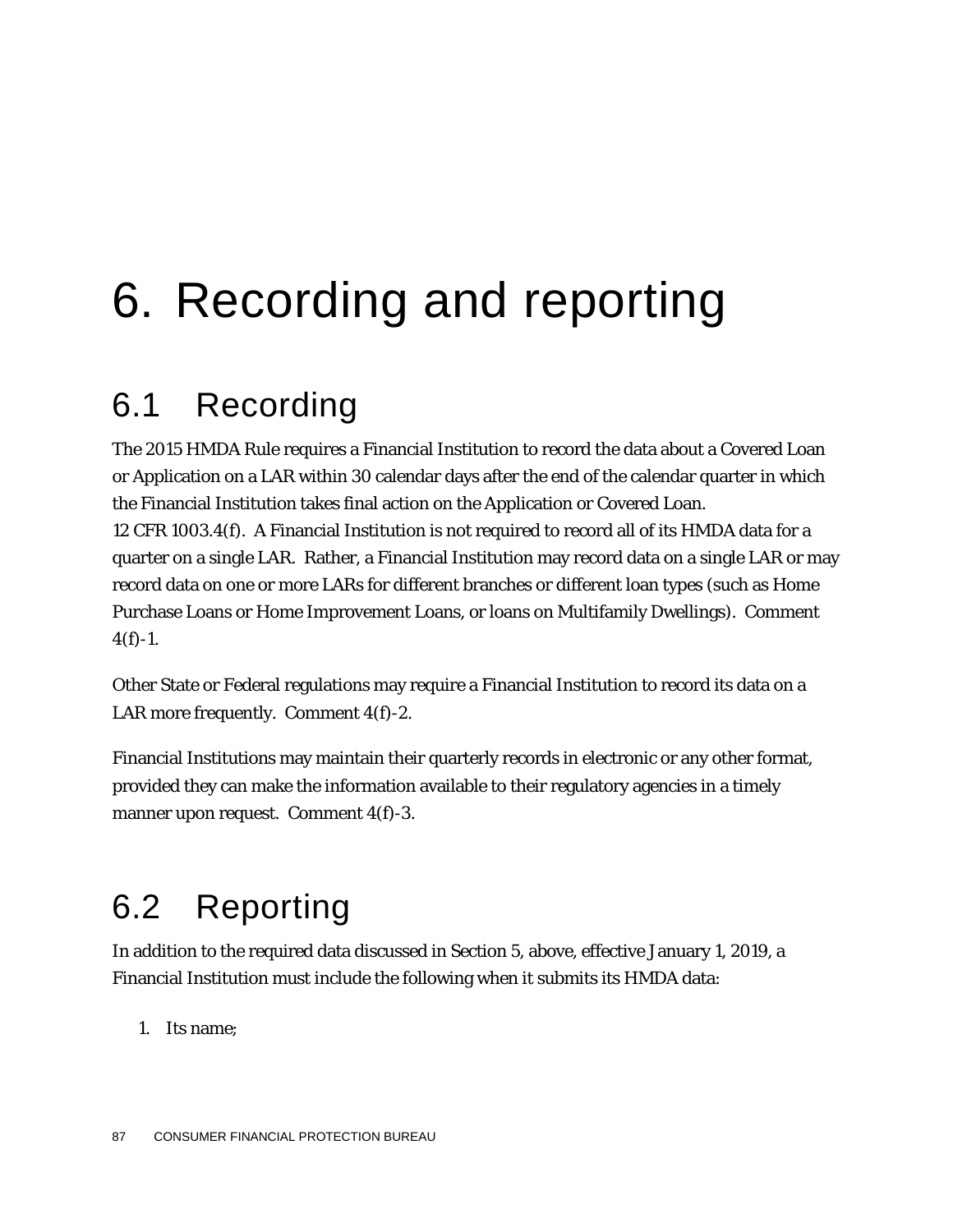- 2. The calendar year and, if applicable, the calendar quarter to which the data relate (see Section 6.2.2 for information on quarterly reporting);
- 3. The name and contact information for a person who can be contacted with questions about the submission;
- 4. The Financial Institution's appropriate Federal agency;
- 5. The total number of entries in the submission;
- 6. The Financial Institution's Federal Taxpayer Identification Number (TIN); and
- 7. The Financial Institution's LEI. 12 CFR 1003.5(a)(3).

If the appropriate Federal agency for a Financial Institution changes, the Financial Institution must identify its new appropriate Federal agency in its annual submission for the year of the change. Comment 5(a)-2. For example, if a Financial Institution's appropriate Federal agency changes in February 2018, it must identify its new appropriate Federal agency beginning with its annual submission of 2018 data by March 1, 2019. For a Financial Institution required to comply with quarterly reporting requirements (see Section 6.2.2), the Financial Institution also must identify its new appropriate Federal agency in its quarterly submission beginning with its submission for the quarter of the change, unless the change occurs during the fourth quarter. For example, if the appropriate Federal agency for a Financial Institution changes during February 2020, the Financial Institution must identify its new appropriate Federal agency beginning with its quarterly submission for the first quarter of 2020. Comment 5(a)-2.

If a Financial Institution obtains a new TIN, it must provide the new TIN in its subsequent data submissions. For example, if two Financial Institutions that previously reported HMDA data merge and the surviving Financial Institution retained its LEI but obtained a new TIN, the surviving Financial Institution reports the new TIN beginning with its next HMDA data submission. Comment 5(a)-5.

A Financial Institution that is a subsidiary of a bank or savings association must complete its own LAR and submit it, directly or through its parent, to the appropriate Federal agency for the subsidiary's parent. 12 CFR 1003.5(a)(2). A Financial Institution is a subsidiary of a bank or savings association (for purposes of reporting HMDA data to the same agency as the parent) if the bank or savings association holds or controls an ownership interest in the Financial Institution that is greater than 50 percent. Comment 5(a)-6.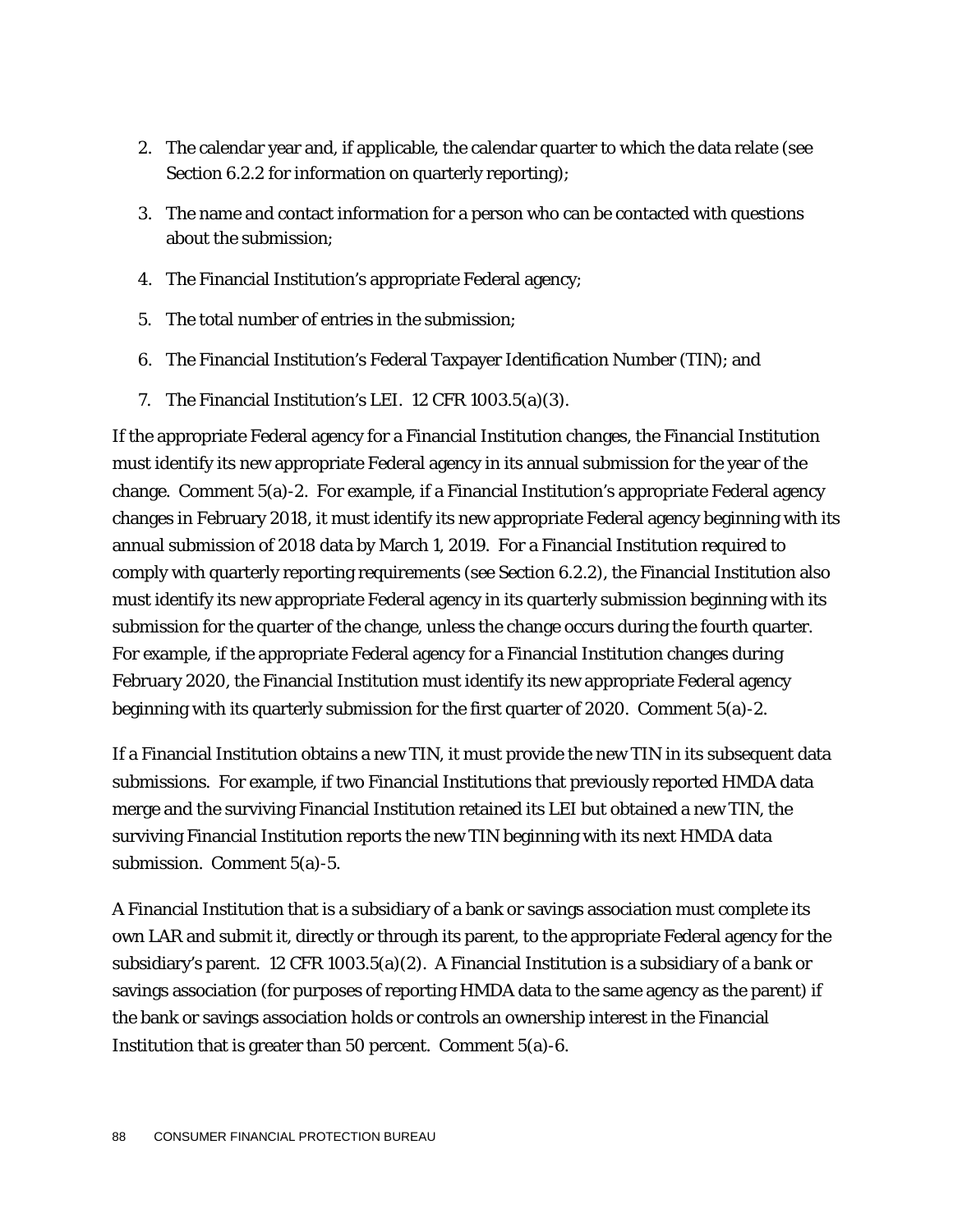#### 6.2.1 Annual reporting

The 2015 HMDA Rule maintains the annual reporting requirement, but requires Financial Institutions to submit data electronically in accordance with the procedures published by the Bureau and posted at [http://www.consumerfinance.gov/hmda.](http://www.consumerfinance.gov/hmda) 12 CFR 1003.5(a)(5).

Under the 2015 HMDA Rule, a Financial Institution must submit its annual LAR in electronic format to its appropriate Federal agency by March 1 of the year following the calendar year for which data are collected. Appendix A to Part 1003 (through December 31, 2018); 12 CFR 1003.5(a)(1)(i) (after December 31, 2018). An individual who is an authorized representative of the Financial Institution and who has knowledge regarding the submitted data must certify its accuracy and completeness. Appendix A to Part 1003 (through December 31, 2018); 12 CFR 1003.5(a)(1)(i) (after December 31, 2018).

A Financial Institution must retain a copy of its submitted annual LAR for at least three years. 12 CFR 1003.5(a)(1)(i). Financial Institutions may retain their annual LARs in either paper or electronic form. Comment 5(a)-4.

For more information on reporting under the 2015 HMDA Rule or on the electronic submission of data, please see [http://www.consumerfinance.gov/hmda.](http://www.consumerfinance.gov/hmda)

### 6.2.2 Quarterly reporting

The 2015 HMDA Rule requires some Financial Institutions to report data on a quarterly basis as well as on an annual basis. The quarterly reporting requirement is effective January 1, 2020. It applies to a Financial Institution that reported at least 60,000 originated Covered Loans and Applications (combined) for the preceding calendar year. The Financial Institution does not count purchased Covered Loans when determining whether the quarterly reporting requirement applies. If quarterly reporting is required, the Financial Institution must report all data required to be recorded for the calendar quarter within 60 calendar days after the end of the calendar quarter. The quarterly reporting requirement does not apply, however, to the fourth quarter of the year. A Financial Institution subject to the quarterly reporting requirement reports its fourth quarter data as part of its annual submission. In its annual submission, a quarterly reporter will resubmit the data previously submitted for the first three calendar quarters of the year, including any corrections to the data, as well as its fourth quarter data. 12 CFR 1003.5(a)(ii).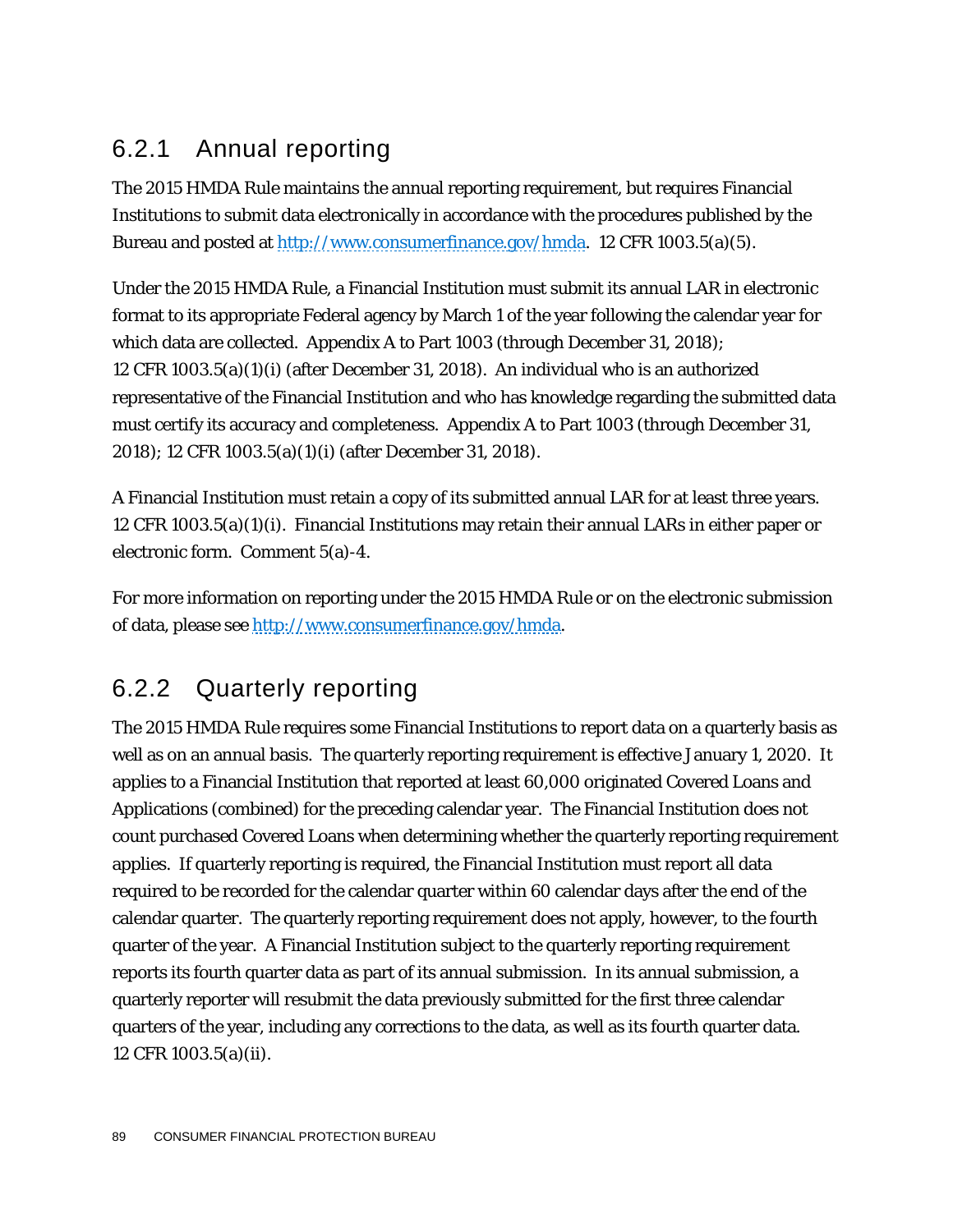## 6.3 Disclosure of data

#### 6.3.1 Disclosure statement

Effective January 1, 2018, the 2015 HMDA Rule changes Regulation C's disclosure statement requirements. The changes apply to data collected in 2017 and later years. Under the 2015 HMDA Rule, the FFIEC shall provide a notice to the Financial Institution that the Financial Institution's disclosure statement (based on data submitted for the prior calendar year) is available. 12 CFR 1003.5(b)(1). No later than three business days (any calendar day other than a Saturday, Sunday, or legal public holiday) after receiving notice from the FFIEC, the Financial Institution must make available to the public, upon request, a written notice that clearly conveys that the Financial Institution's disclosure statement may be obtained on the Bureau's website at www.consumerfinance.gov/hmda. 12 CFR 1003.5(b)(2); comment 5(b)-1. A Financial Institution may, but is not required to, use the sample notice in  $\frac{Attention}{distance}$  to satisfy the 2015 HMDA Rule's disclosure statement requirement. The notice may be made available in paper or electronic form. Comment 5(b)-2.

A Financial Institution must make the notice available to the public for a period of five years. 12 CFR 1003.5(d)(1).

At its discretion, a Financial Institution may also provide its disclosure statement and impose a reasonable fee for costs incurred reproducing or providing the statement. 12 CFR 1003.5(d)(2). Even if it provides the disclosure statement, a Financial Institution must comply with the notice requirement.

#### 6.3.2 Modified LAR

Effective January 1, 2018, the 2015 HMDA Rule changes a Financial Institution's obligations with respect to disclosing its modified LAR. The new requirements apply to data collected in 2017 and later years.

Beginning in 2018, upon request from a member of the public, a Financial Institution must provide a written notice regarding the availability of its modified LAR. The written notice must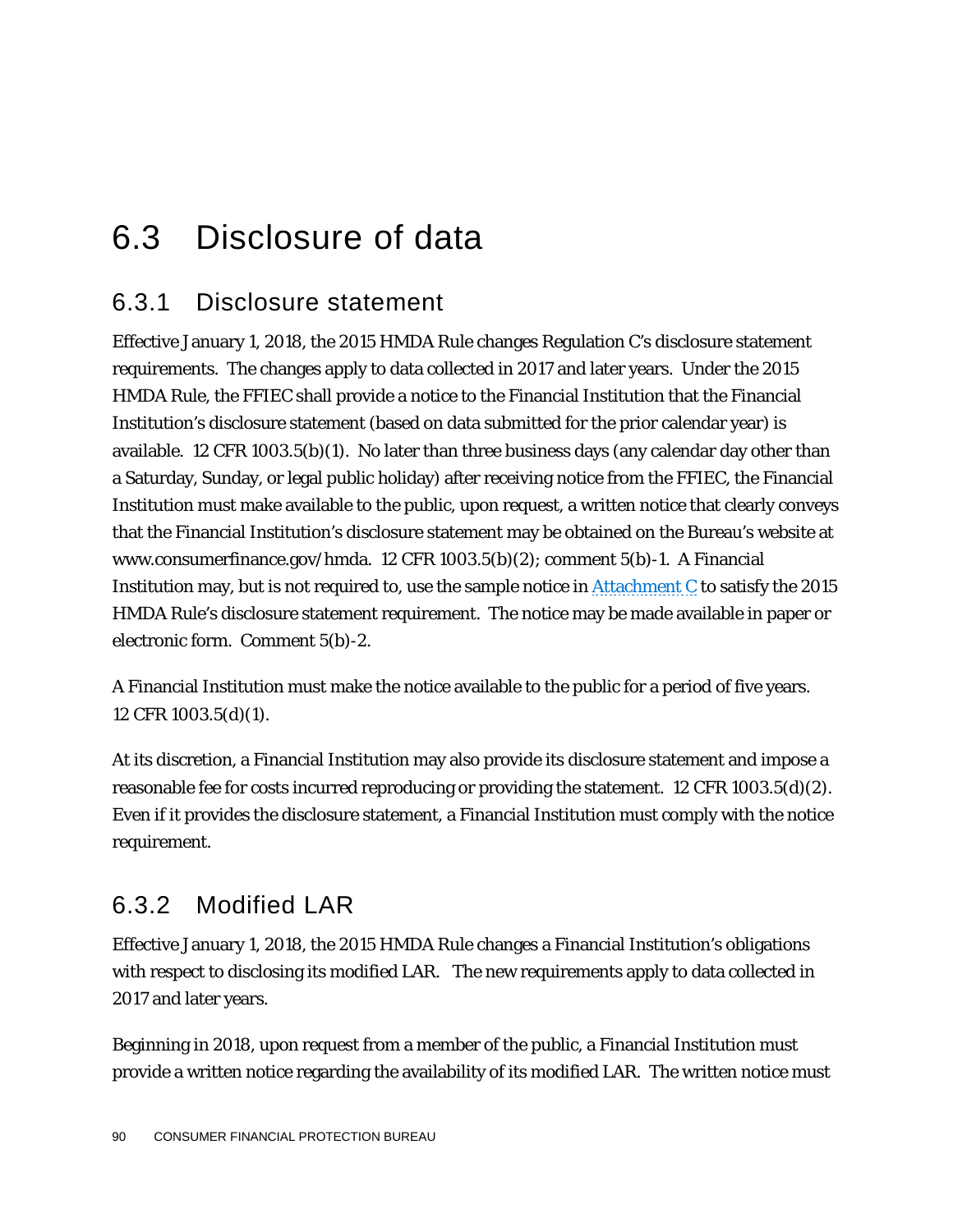clearly convey that the Financial Institution's LAR, as modified by the Bureau to protect borrower and applicant privacy, may be obtained on the Bureau's website at [www.consumerfinance.gov/hmda.](http://www.consumerfinance.gov/hmda) 12 CFR 1003.5(c).

A Financial Institution may, but is not required to, use the sample notice in <u>Attachment C</u> to satisfy the 2015 HMDA Rule's modified LAR requirement. Comment 5(c)-2. A Financial Institution may, but is not required to, use the same notice for purposes of this disclosure requirement and the disclosure statement requirement discussed in Section 6.3.1. The notice may be made available in paper or electronic form. Comment 5(c)-1.

The notice must be made available in the calendar year following the calendar year for which the Financial Institution collected data. The notice must be made available for three years. 12 CFR 1003.5(d)(1). For example, in calendar year 2021, an institution must make available a notice that its modified LAR is available on the Bureau's website if it was required to collect data in 2018, 2019, or 2020.

At its discretion, a Financial Institution may also provide its LAR, as modified by the Bureau, and impose a reasonable fee for any costs incurred to reproduce or provide the data. 12 CFR 1003.5(d)(2). Even if it decides to provide the modified LAR, a Financial Institution must comply with the notice requirement.

#### 6.3.3 Posted notices

The 2015 HMDA Rule modifies Regulation C's posting requirement. Beginning January 1, 2018, a Financial Institution must post, in the lobby of its home office and each Branch Office physically located in an MSA or MD, a general notice about the availability of its HMDA data on the Bureau's website. 12 CFR 1003.5(e). A Financial Institution may, but is not required to, use the sample notice in  $Attachment C$  to satisfy this requirement. In any case, the notice must</u> clearly convey that the Financial Institution's HMDA data are available on the Bureau's website at [www.consumerfinance.gov/hmda.](http://www.consumerfinance.gov/hmda) Comment 5(e).

#### 6.3.4 Aggregated data

The FFIEC will use the annual data submitted pursuant to the 2015 HMDA Rule to make available aggregated data for each MSA and MD, showing lending patterns by property location, age of housing stock, and income level, sex, ethnicity, and race. 12 CFR 1003.5(f).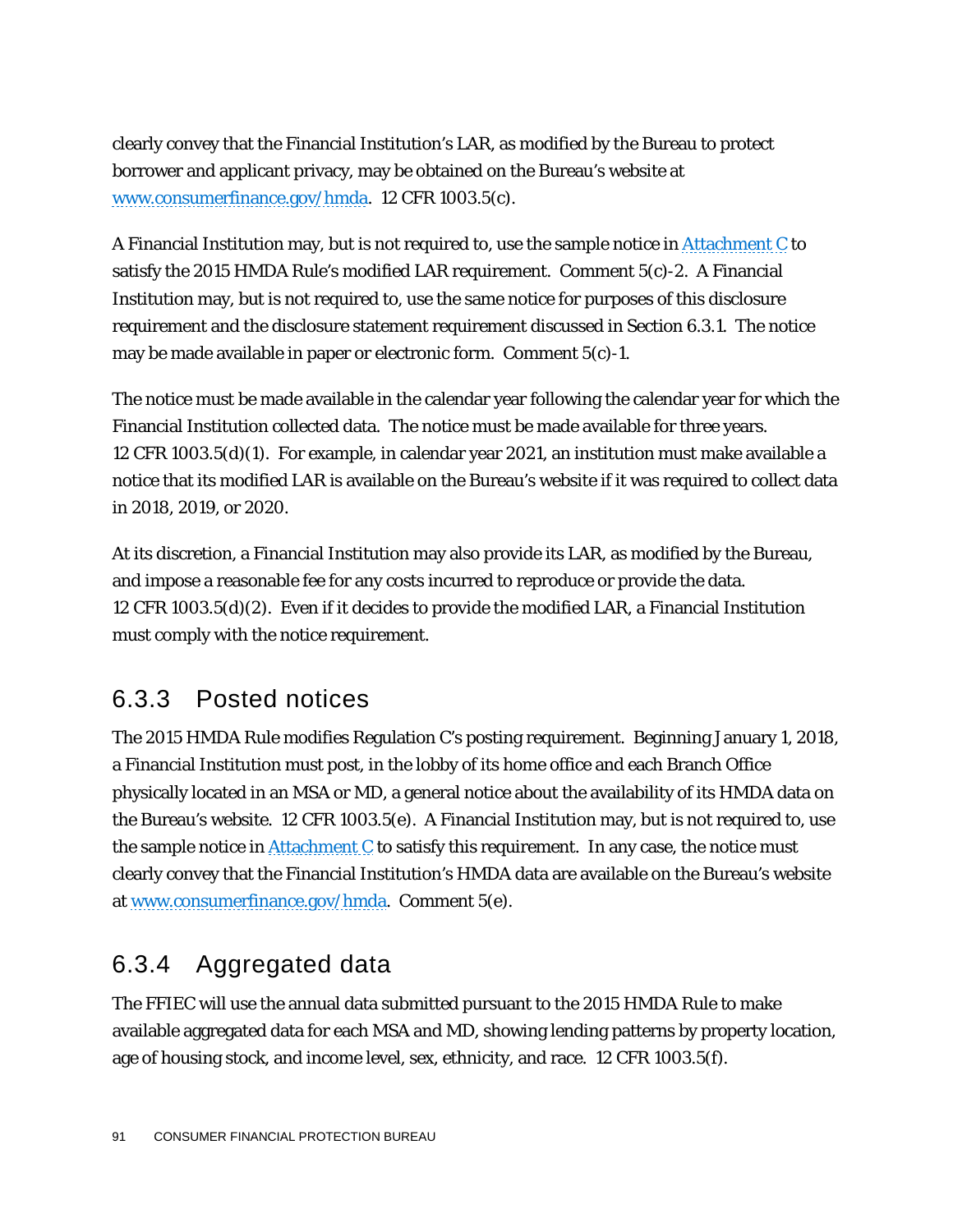# 7. Enforcement provisions

A violation of Regulation C, both before and after the effective date of the 2015 HMDA Rule, is subject to administrative sanctions, including civil money penalties. Compliance can be enforced by the Federal Reserve Board, Federal Deposit Insurance Corporation, the Office of the Comptroller of Currency, the National Credit Union Administration, HUD, or the Bureau.

An error in compiling or recording data for a Covered Loan or Application is not a violation of HMDA or Regulation C if the error was unintentional and occurred despite maintenance of procedures reasonably adapted to avoid such errors. 12 CFR 1003.6(b)(1). However, a Financial Institution that obtains the property-location information for Applications and Covered Loans from third parties is responsible for ensuring that the information reported is correct. An incorrect entry for a census tract number is deemed a bona fide error and is not a violation if the Financial Institution maintains procedures reasonably adapted to avoid such an error. 12 CFR 1003.6(b)(2).

If a Financial Institution makes a good-faith effort to record all data fully and accurately within 30 calendar days after the end of the calendar quarter as required under the 2015 HMDA Rule, but some data are inaccurate or incomplete, the inaccuracy or omission is not a violation of HMDA or Regulation C if the Financial Institution corrects or completes the data prior to submitting its annual LAR. 12 CFR 1003.6(c)(1).

If a Financial Institution that is required to submit quarterly data makes a good-faith effort to report all data fully and accurately within 60 calendar days as required under the 2015 HMDA Rule, but some data are inaccurate or incomplete, the inaccuracy or omission is not a violation of HMDA or Regulation C if the Financial Institution corrects or completes the data prior to submitting its annual LAR. 12 CFR 1003.6(c)(2).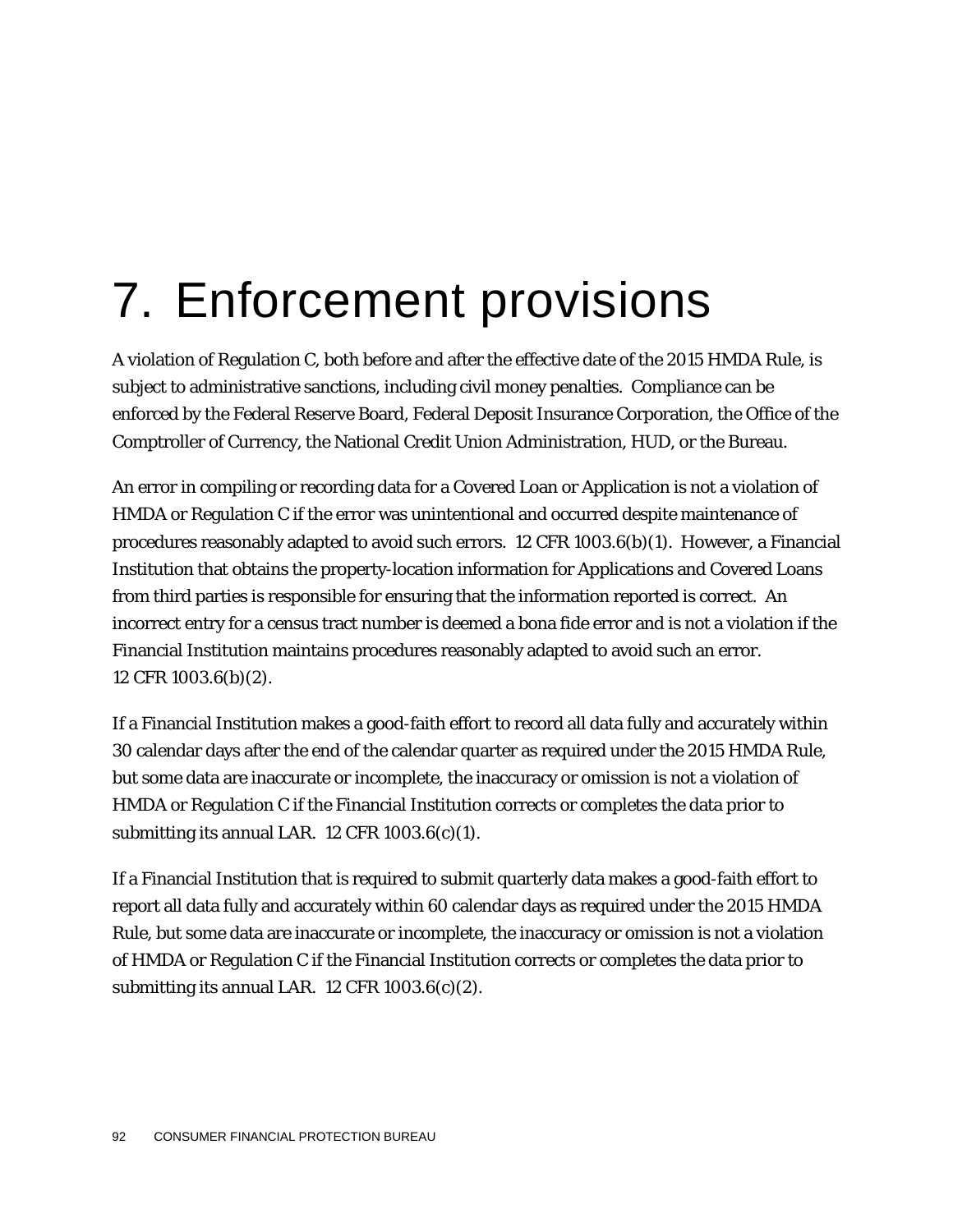# 8. Mergers and acquisitions

## 8.1 Determining coverage

After a merger or acquisition, the surviving or newly formed institution is subject to Regulation C, effective January 1, 2018, if it satisfies the coverage criteria for either a Depository Financial Institution or a Nondepository Financial Institution. See Section 3 for more information on institutional coverage. When determining whether the institution is covered, the surviving or newly formed institution must consider the combined assets, locations, and lending activities of the surviving or newly formed entity and the merged or acquired entities or acquired branches. Comment  $2(g)$ -3.

## 8.2 Reporting responsibility for calendar year of merger or acquisition

The following discusses the applicability of the 2015 HMDA Rule during the calendar year of a merger or acquisition:

- 1. If two institutions that are not subject to Regulation C merge, but the newly formed or surviving institution is subject to Regulation C, no data collection is required for the calendar year of the merger.
- 2. When a branch office of an institution that is not subject to Regulation C is acquired by another institution that is not subject to Regulation C, and the acquisition results in the acquiring institution becoming subject to Regulation C, no data collection is required for the calendar year of the acquisition.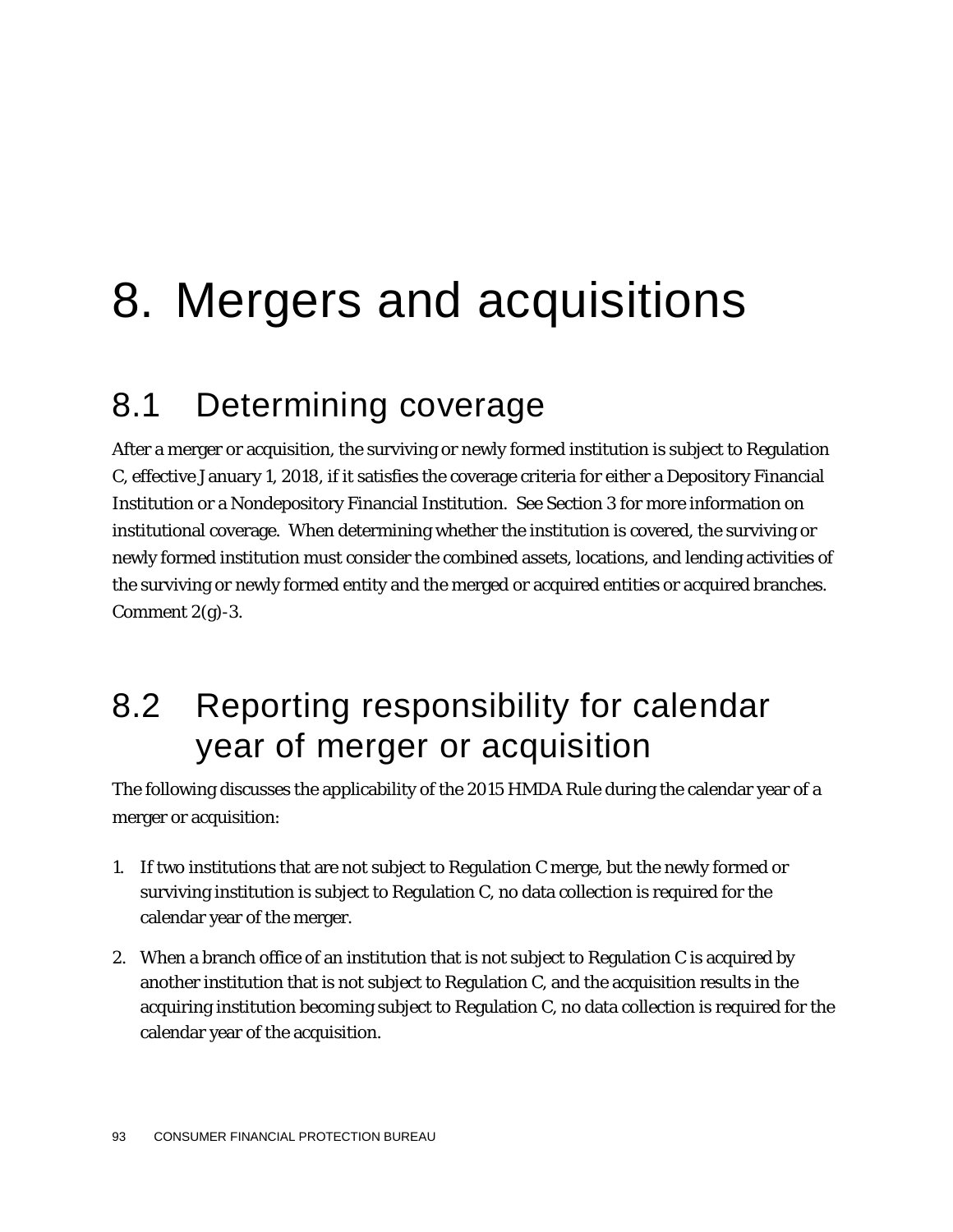- 3. If an institution that is subject to Regulation C and an institution that is not subject to Regulation C merge, and the surviving or newly formed institution is subject to Regulation C, for the calendar year of the merger, data collection is required for Covered Loans and Applications handled in the offices of the institution that was previously subject to Regulation C. For the calendar year of the merger, data collection is optional for Covered Loans and Applications handled in offices of the institution that was not previously subject to Regulation C.
- 4. When an institution that is subject to Regulation C acquires a branch office of an institution that is not subject to Regulation C, data collection is optional for Covered Loans and Applications handled by the acquired branch office for the calendar year of the acquisition.
- 5. If an institution that is subject to Regulation C and an institution that is not subject to Regulation C merge and the surviving or newly formed institution is not subject to Regulation C, data collection is required for Covered Loans and Applications handled prior to the merger in the previously covered institution's offices. After the merger date, data collection is optional for Covered Loans and Applications handled in the offices of the institution that was previously covered.
- 6. When an institution that is not subject to Regulation C acquires a Branch Office of an institution that is subject to Regulation C but that acquisition does not result in the acquiring institution becoming subject to Regulation C, data collection is required for transactions of the acquired Branch Office that take place prior to the acquisition. Data collection by the acquired Branch Office is optional for transactions taking place in the remainder of the calendar year of the acquisition.
- 7. If two or more institutions that are subject to Regulation C merge and the surviving or newly formed institution is also subject to Regulation C, data collection is required for the entire calendar year of the merger. The surviving or newly formed Financial Institution files either a consolidated submission or separate submissions for that calendar year.
- 8. When one institution subject to Regulation C acquires a Branch Office of another covered institution, data collection is required for the entire calendar year of the merger. Data for the acquired Branch Office may be submitted by either Financial Institution. Comment  $2(g)-4.$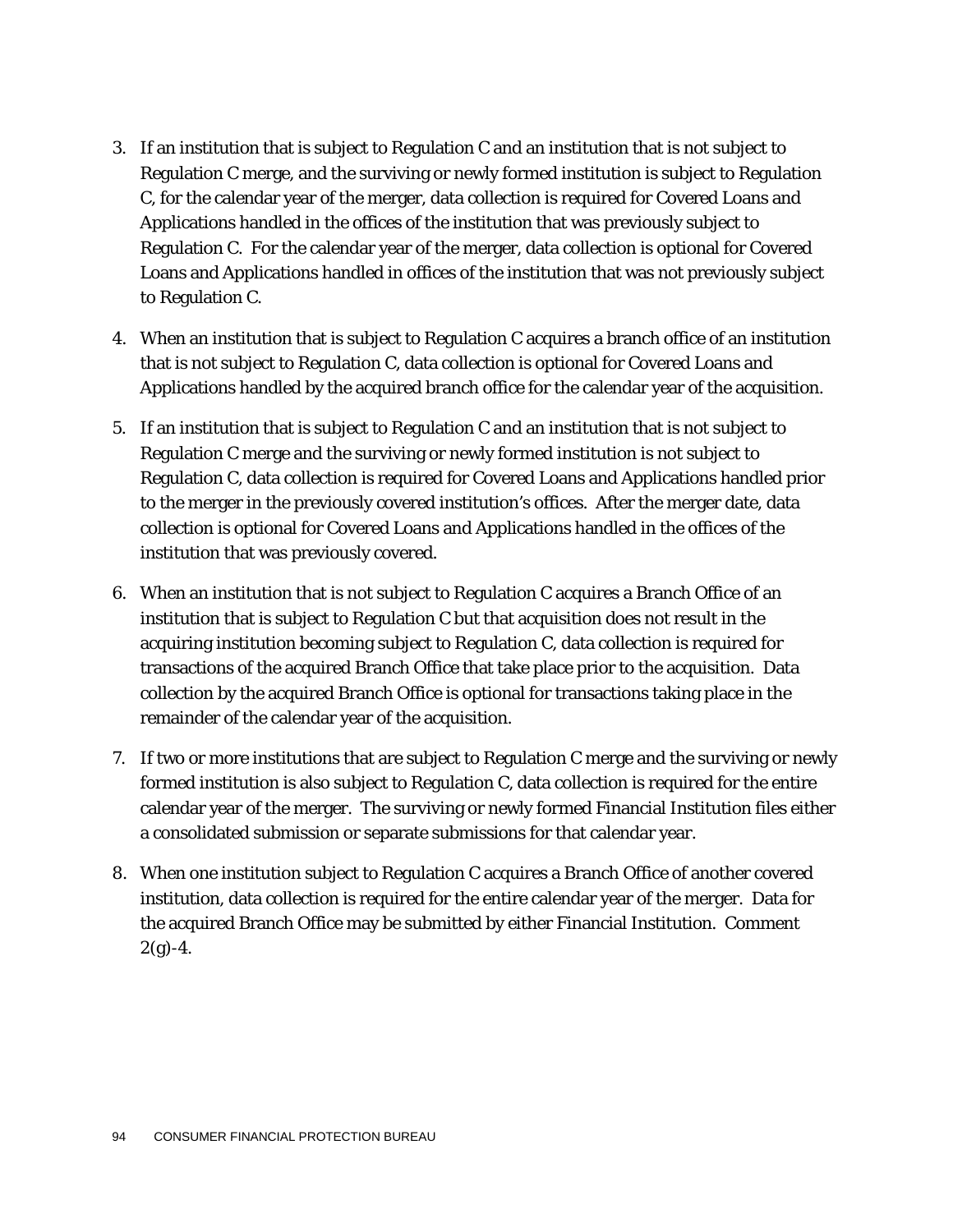## 8.3 Changes to appropriate Federal agency or TIN

Under the 2015 HMDA Rule, if the appropriate Federal agency for a Financial Institution changes, the Financial Institution must identify its new appropriate Federal agency in its annual submission for the year of the change. For example, if a Financial Institution's appropriate Federal agency changes in February 2019, it must identify its new appropriate Federal agency beginning with the annual submission of its 2019 data by March 1, 2020. For a Financial Institution required to comply with quarterly reporting requirements, the Financial Institution also must identify its new appropriate Federal agency in its quarterly submissions, beginning with its submission for the quarter of the change, unless the change occurs during the fourth quarter. Comment 5(a)-2. For example, if the appropriate Federal agency for a Financial Institution changes during February 2020, the Financial Institution must identify its new appropriate Federal agency beginning with its quarterly submission for the first quarter of 2020.

If a Financial Institution obtains a new TIN, it should provide the new number in its subsequent data submission. For example, if two Financial Institutions that previously reported HMDA data merge and the surviving Financial Institution retained its LEI but obtained a new TIN, then the surviving Financial Institution should report the new TIN with its next HMDA data submission. Comment 5(a)-5.

## 8.4 Determining quarterly reporting coverage

In the calendar year of a merger, the 2015 HMDA Rule requires a surviving or newly formed Financial Institution to report quarterly, beginning with the first quarterly submission due date after the date of the merger, if when added together the surviving or newly formed Financial Institution and all Financial Institutions that merged reported at least 60,000 originated Covered Loans and Applications for the preceding calendar year. Similarly, in the calendar year of an acquisition, the surviving Financial Institution is required to report quarterly, beginning with the first quarterly submission due date after the date of the acquisition, if when added together the surviving Financial Institution and the acquired Financial Institution(s) or Branch Office(s) reported at least 60,000 originated Covered Loans and Applications for the preceding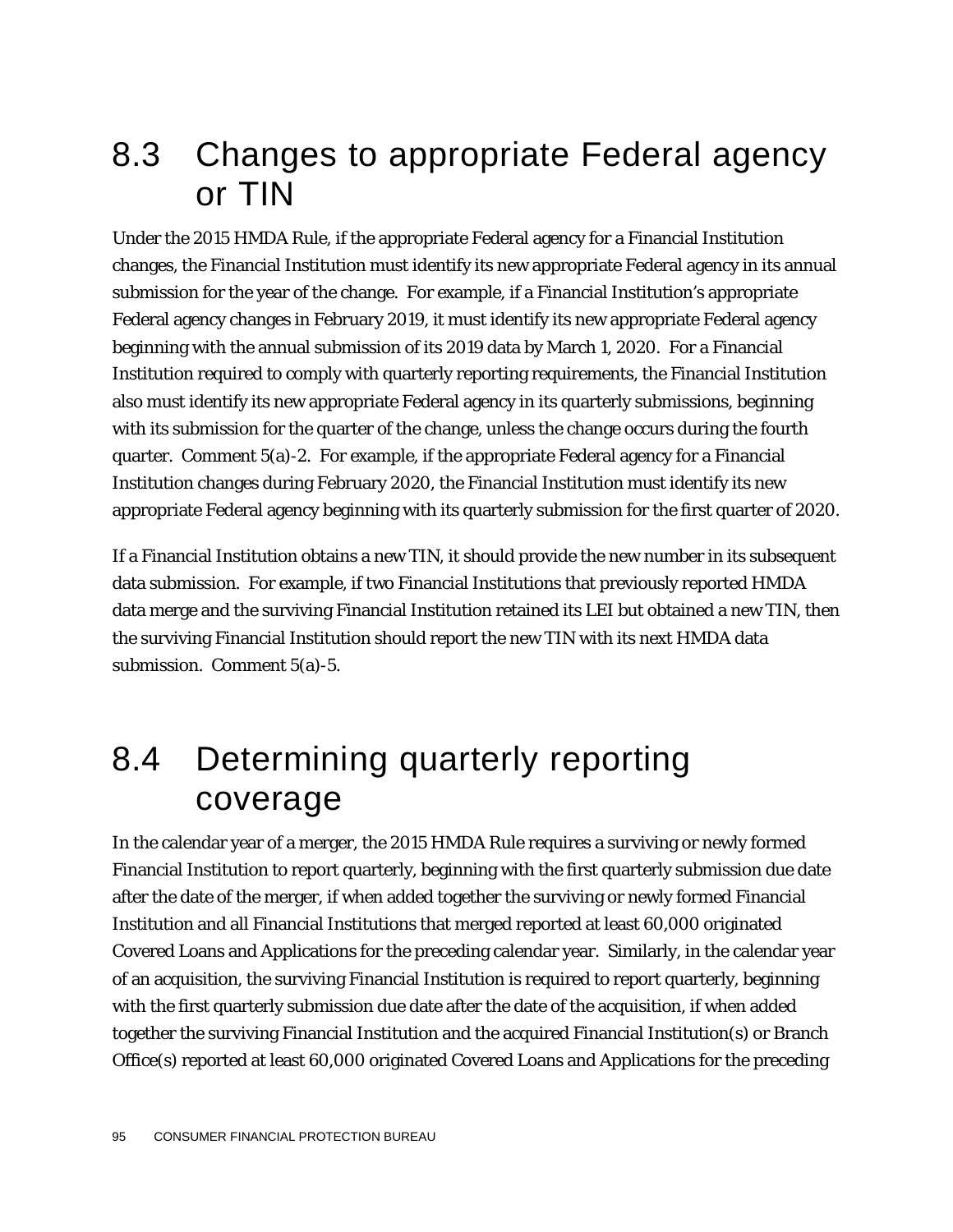calendar year. If a Financial Institution acquires one or more Branch Offices of another Financial Institution but does not acquire the Financial Institution, it is required to count only the originated Covered Loans and Applications for the Branch Offices(s) that it acquired. Comment 5(a)-1.ii.

In the calendar year following a merger or acquisition, the surviving or newly formed Financial Institution is required to comply with the quarterly reporting requirements if a combined total of at least 60,000 originated Covered Loans and Applications is reported for the preceding calendar year by or for the surviving or newly formed Financial Institution and each Financial Institution or Branch Office that merged or was acquired. Comment 5(a)-1.iii.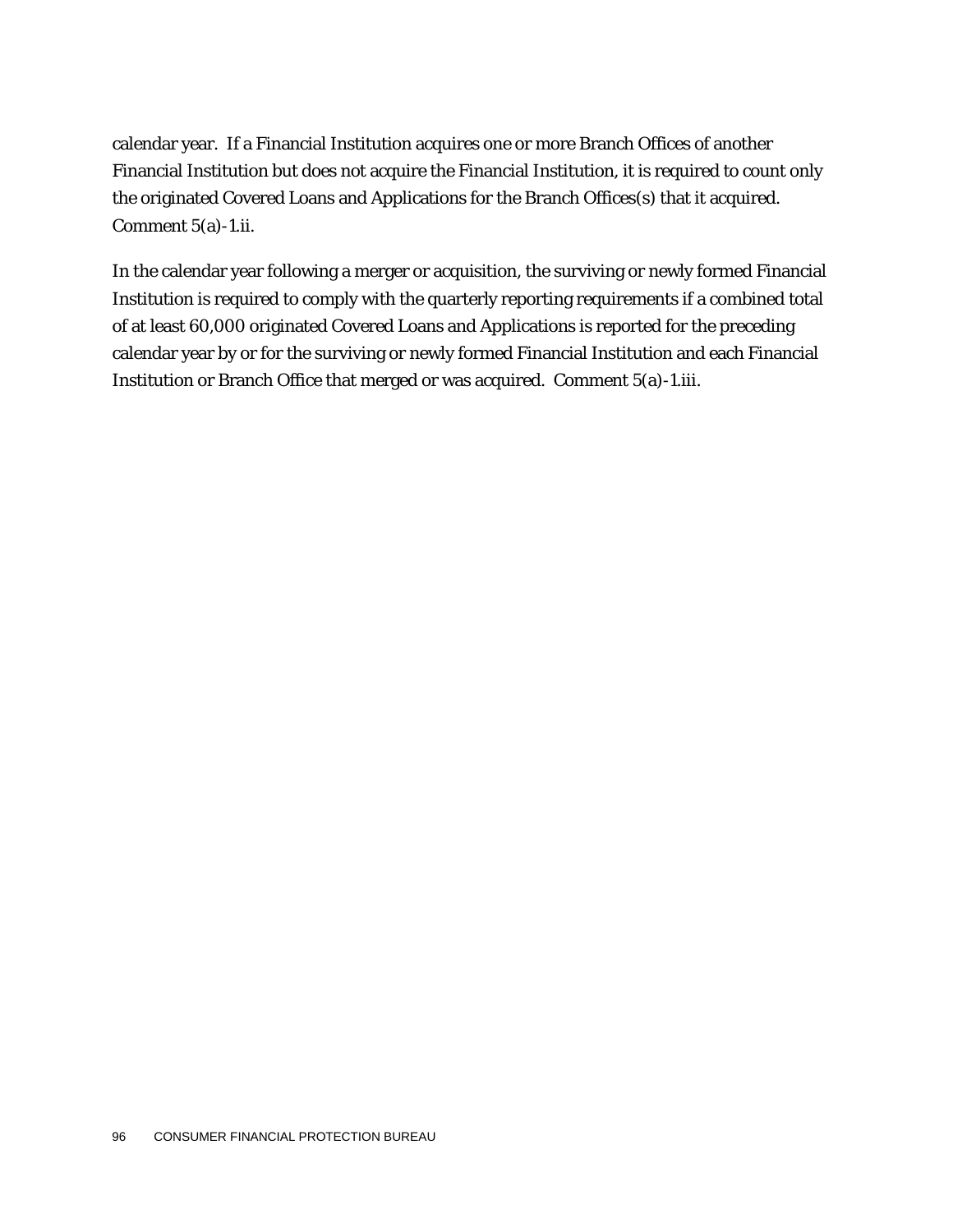## 9. Practical implementation and compliance considerations

This section of the guide sets forth some general compliance and practical implementation considerations related to the 2015 HMDA Rule. However, it is not a compliance plan and does not include every compliance or implementation issue that an institution may need to consider.

Each institution will need to determine its obligations under the 2015 HMDA Rule and the best way for the institution to comply with them. Depending on the institution, compliance could involve preparing or changing policies, procedures, and processes. It could also result in changes to the institution's operations and its relationships with third parties, such as vendors. It could involve additional staffing and training.

Institutions should consult with their legal counsel and compliance officers to understand their obligations under the 2015 HMDA Rule and to prepare and implement compliance plans.

## 9.1 Identifying affected institutions, products, departments, and staff

When planning, institutions should first determine if they are likely to be subject to the 2015 HMDA Rule and, if so, identify their affected products, departments, and staff. The effects on these products, departments, and staff may vary greatly depending on the institution's size, organizational structure, and the complexity of its operations and systems.

First, an institution should assess whether or not it will be a Financial Institution subject to the 2015 HMDA Rule. This assessment can be done by reviewing the 2015 HMDA Rule's effective dates and criteria for institutional coverage. It is important to note that the coverage criteria for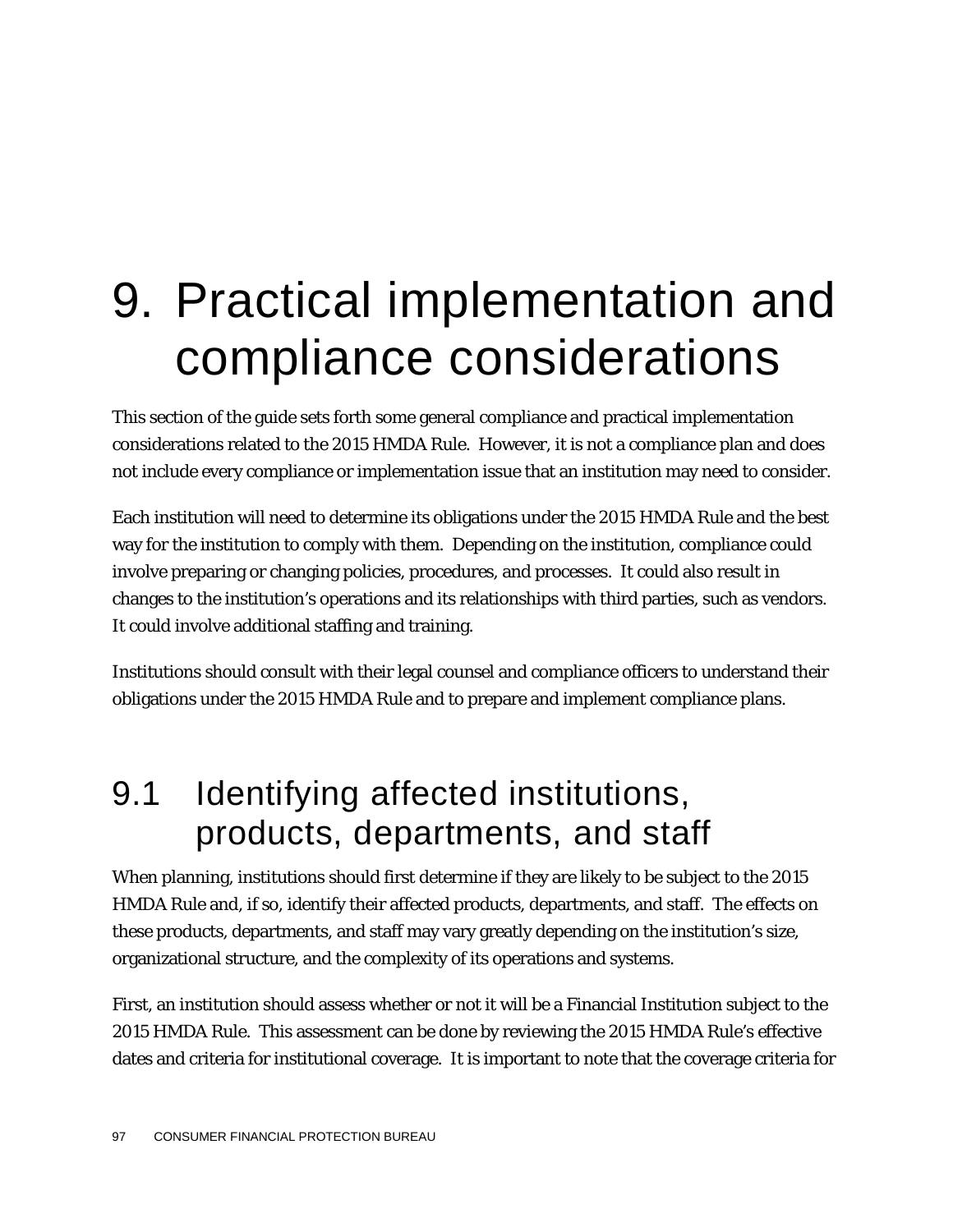depository institutions change in 2017, and the coverage criteria for all institutions change effective January 1, 2018. A bank, savings association, or credit union should review both the 2017 and 2018 changes. A nondepository institution will need to review only the 2018 changes. For more information on which institutions are subject to the 2015 HMDA Rule, see Section 3 of this guide. An institution can also use the [HMDA Institutional Coverage Charts](http://www.consumerfinance.gov/regulatory-implementation/hmda/) to help it determine if it is subject to Regulation C, as amended by the 2015 HMDA Rule. However, the HMDA Institutional Coverage Charts and this guide are not substitutes for the 2015 HMDA Rule.

Second, a Financial Institution must assess which of its products and services involve Covered Loans and reportable activity under the 2015 HMDA Rule. For more information on which transactions relate to Covered Loans and reportable activity, see Section 4 of this guide.

It is important to note that the 2015 HMDA Rule may not require a Financial Institution to report Open-End Lines of Credit. A Financial Institution is not required to report Open-End Lines of Credit if it originated fewer than 100 Open-End Lines of Credit in each of the preceding two calendar years. For more information on Open-End Lines of Credit, Covered Loans, and Excluded Transactions, see Section 4.1 of this guide.

After determining which of its products and services involve transactions that must be reported, a Financial Institution can begin to assess which of its departments, systems, and staff will be affected.

Third, the Financial Institution should determine what information it must report and how it will collect this information. The information that a Financial Institution must report might vary depending on the type of transaction being reported. For example, a Financial Institution may not be required to collect and report the same information for a purchased Covered Loan as for an originated Covered Loan. It might not be required to report the same information for a business-purpose loan as for a consumer-purpose loan. For more information on the reportable data points, see Section 5 of this guide and the **HMDA Rule: Reporting Not Applicable chart**.

After determining what information must be collected and reported for reportable transactions, a Financial Institution can refine its assessment regarding which of its systems, departments, and staff will be affected by the 2015 HMDA Rule.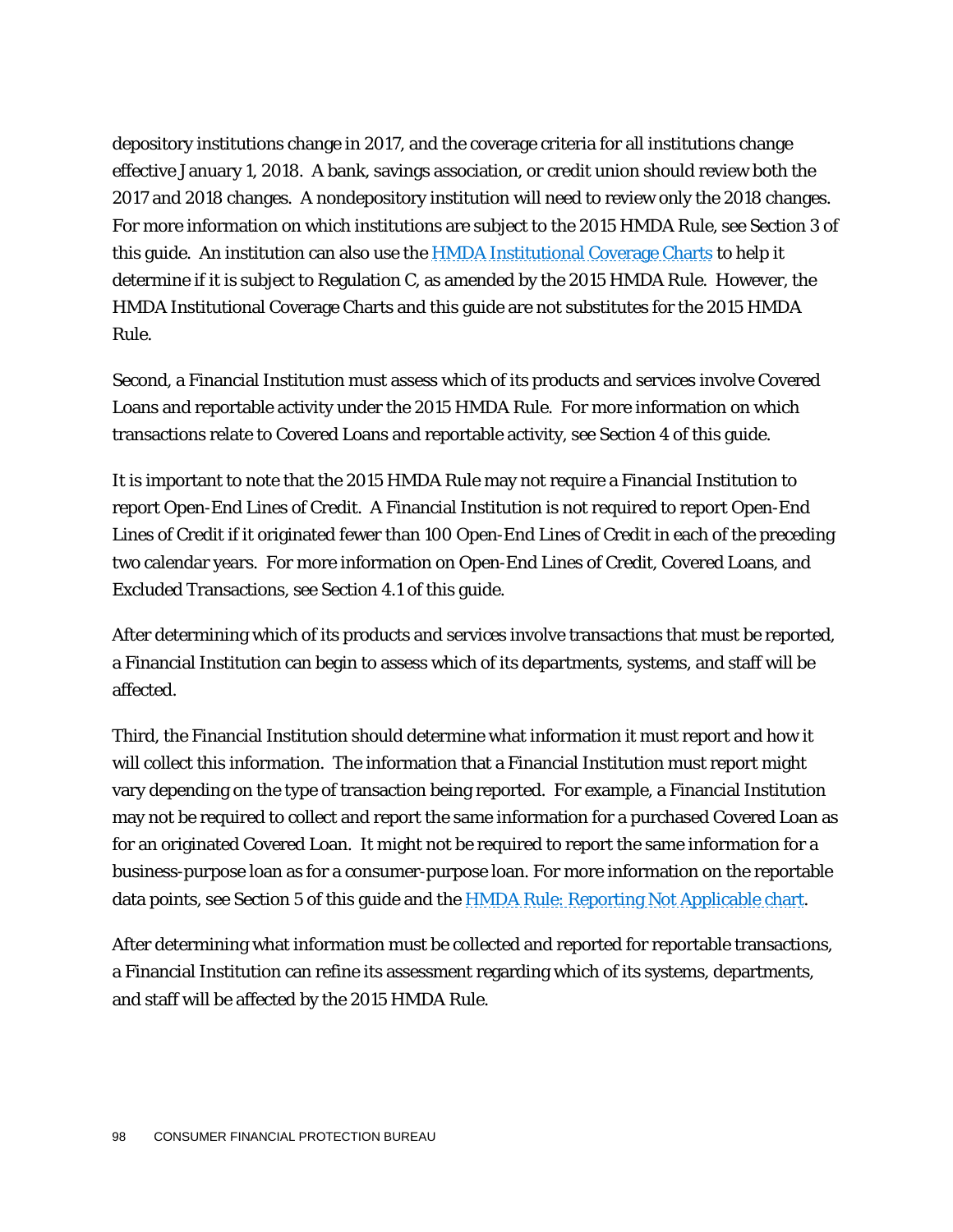#### 9.1.1 Identifying changes to business processes, policies, and systems

The requirements of the 2015 HMDA Rule may affect a number of a Financial Institution's business systems, processes, and policies. A review should be conducted of existing business processes, policies, and systems that the Financial Institution, its agents, and other business partners use. Identifying impacts early will allow the Financial Institution to understand what changes will be needed to support ongoing compliance.

When reviewing its existing processes, policies, and systems, a Financial Institution should consider the 2015 HMDA Rule's requirement to submit data electronically beginning in 2018. Beginning in 2018, Financial Institutions will not be able to use paper-based submissions for HMDA data. The Bureau is creating a web-based tool for submission of HMDA data. Financial Institutions should become familiar with the new web-based submission tool and be able to use it to submit data beginning in 2018. For more information on the web-based submission tool, see [http://www.consumerfinance.gov/hmda/.](http://www.consumerfinance.gov/hmda/)

Financial Institutions may need to revise or develop processes and policies to comply with the changes to transactional coverage. For example, a Financial Institution may need to develop new processes and policies to comply with the reporting requirements for Open-End Lines of Credit.

#### 9.1.2 Identifying impacts to key service providers or business partners

Financial Institutions should review their arrangements and agreements with third parties engaged for services related to mortgage or other support activities. Close coordination and discussion of implementation plans with these vendors and business partners is critical to ensure that the services for which they are engaged will continue to support the Financial Institution's business needs and comply with all regulatory and legal obligations.

Third-party relationships may need to be reviewed and adjusted to satisfy requirements for collecting, recording, or reporting required HMDA data, updating compliance and quality control systems and processes, and ensuring record management requirements are in place. If the Financial Institution seeks the assistance of vendors or business partners, it is responsible for understanding the extent of the assistance that they provide. Also, the data collection and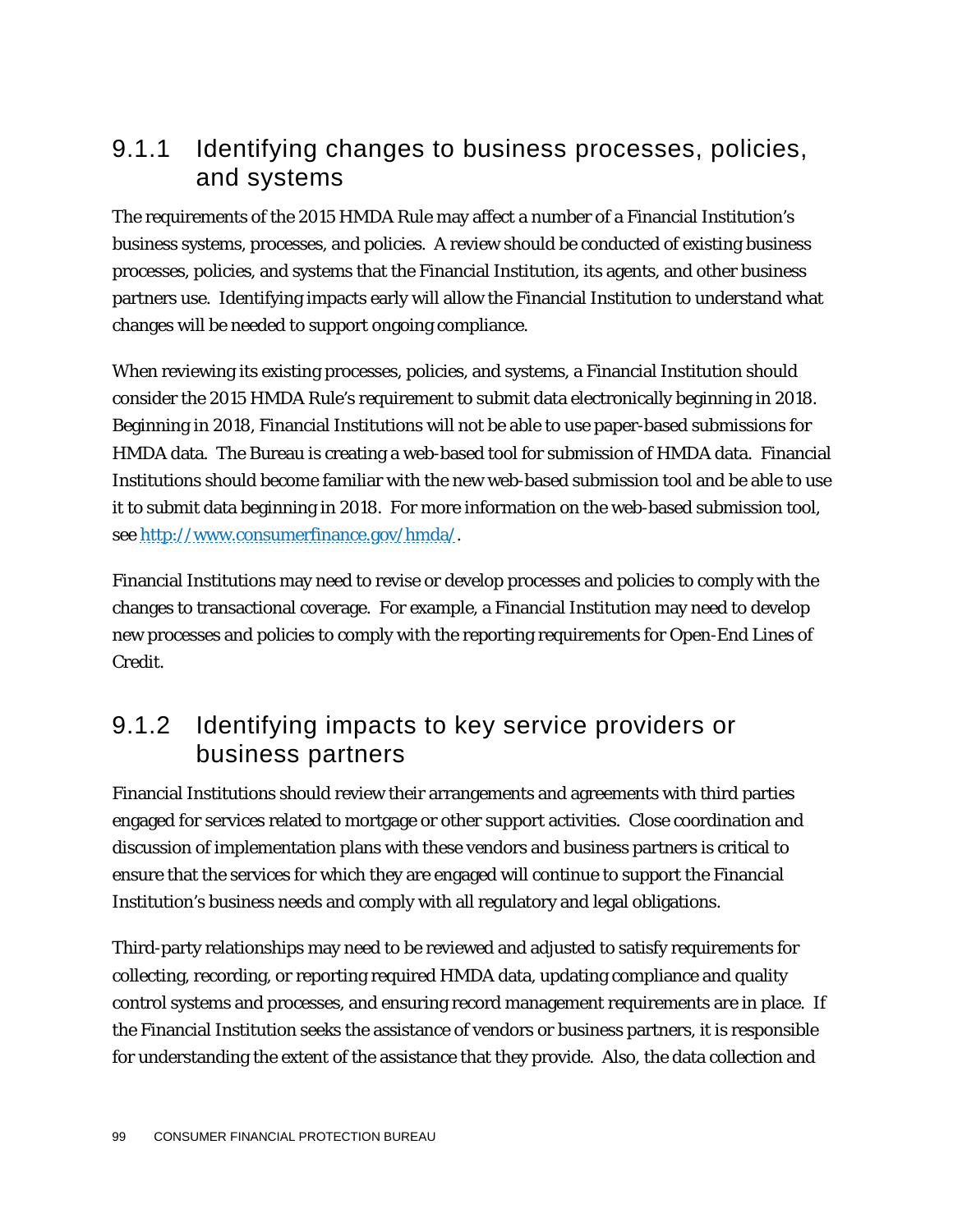reporting requirements in the 2015 HMDA Rule reinforce the need to assess current integrations between the Financial Institution's technology platforms and those of its thirdparty providers to determine what updates are necessary.

Software providers, other vendors, and business partners may offer compliance solutions that can assist with any necessary changes. Identifying these key partners will depend on the Financial Institution's business model. For example, Financial Institutions may find it helpful to coordinate and discuss potential implementation issues with their correspondents, secondary market partners, and technology vendors. In some cases, institutions may need to negotiate revised or new contracts with these parties, or seek a different set of services.

The Bureau expects supervised banks and nonbanks to have an effective process for managing the risks of service provider relationships. For more information, see CFPB Bulletin 2012-03 at [http://files.consumerfinance.gov/f/201204\\_cfpb\\_bulletin\\_service-providers.pdf.](http://files.consumerfinance.gov/f/201204_cfpb_bulletin_service-providers.pdf)

## 9.2 Implementation and compliance management support activities

#### 9.2.1 Implementation and compliance management

Financial Institutions should develop implementation plans and follow change management procedures to implement the requirements of the 2015 HMDA Rule based on an assessment of impacts. The plans should be developed in consultation with, or reviewed by, key stakeholders such as legal, compliance, and information technology departments. Implementation plans should be proactively and clearly communicated to the Board of Directors and senior management.

Policies, procedures, and process maps may need to be updated to reflect the changes made to business processes in response to the requirements of the 2015 HMDA Rule. In addition, Financial Institutions' compliance management systems and other risk management supporting activities may need to be adjusted to reflect the requirements of the 2015 HMDA Rule.

The 2015 HMDA Rule changes the way that HMDA data will be disclosed. These changes will require Financial Institutions to provide new notices and post revised notices. They may also affect policies and procedures. A Financial Institution may, but is not required to, use the model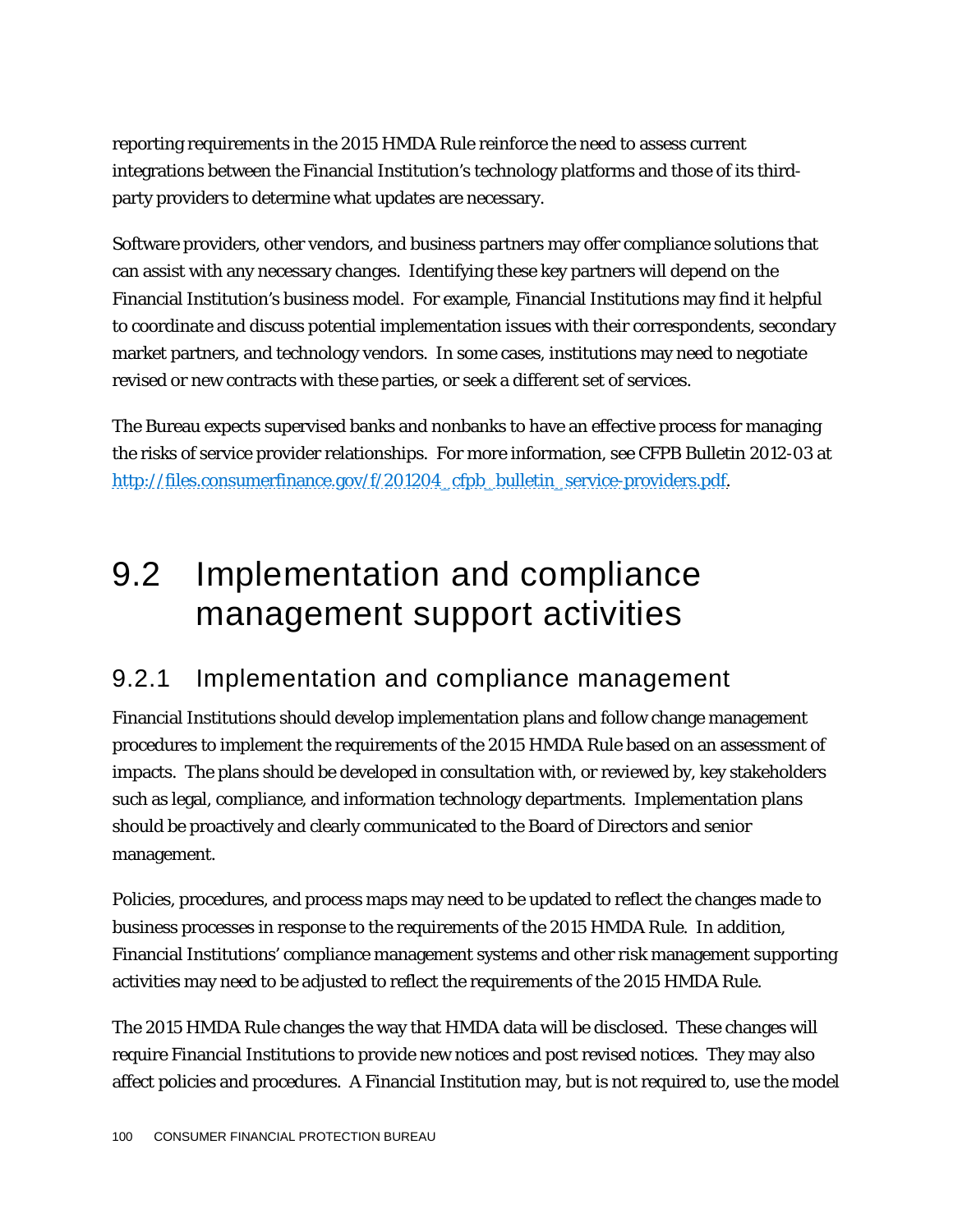notices i[n Attachment C.](#page-108-0)For more information on disclosure requirements, see Section 6.3 of this guide.

The 2015 HMDA Rule's changes regarding the collection and reporting of an applicant's ethnicity, race, and sex will require that Financial Institutions revise their collection forms or Application forms. For more information on collecting ethnicity, race, and sex information see Section 5.1 of this guide and appendix B to the 2015 HMDA Rule.

When implementing its compliance plan, a Financial Institution should note that many of the 2015 HMDA Rule's effective dates are applicable based on when a Financial Institution takes final action, not when it received an Application. For example, a Financial Institution collects the revised data points under the 2015 HMDA Rule for Applications on which final action is taken on or after January 1, 2018. Therefore, a Financial Institution may need a way to collect the information related to the revised data points for some Applications received in 2017. However, the 2015 HMDA Rule provides a transition provision for the collection of ethnicity, race, and sex information. A Financial Institution collects the ethnicity, race, and sex information required under current Regulation C for Applications received before January 1, 2018 and under the 2015 HMDA Rule for Applications received on or after January 1, 2018.

#### 9.2.2 HMDA responsibilities

A Financial Institution's management should ensure that procedures and systems exist to collect and maintain accurate data for each Covered Loan and Application that the Financial Institution is responsible for reporting. The individual(s) assigned responsibility for preparing and maintaining the data should understand the regulatory requirements and be provided the resources and tools needed to produce complete and accurate data. Appropriate record entries for a Covered Loan or Application must be made on a LAR within 30 calendar days after the end of the calendar quarter in which the final action occurs (such as origination or purchase of a Covered Loan, or denial or withdrawal of an Application). The data must be submitted on time, and the institution should respond promptly to any questions that may arise during the processing of data submitted. An authorized representative of the Financial Institution with knowledge of the data submitted must certify the accuracy and completeness of the annual data submitted.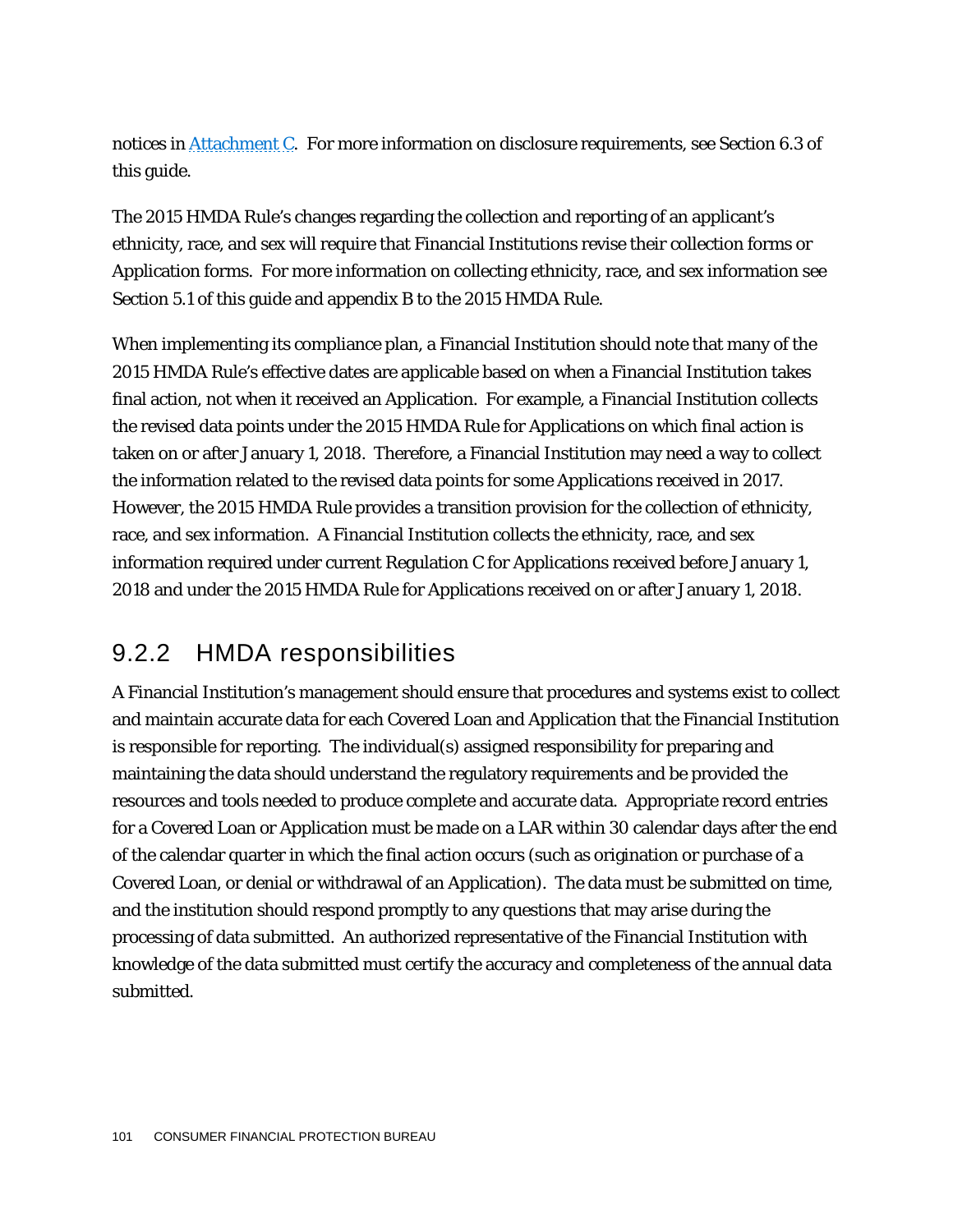#### 9.2.3 Staffing and training

To ensure that it can meet its obligations under the 2015 HMDA Rule, a Financial Institution should evaluate current staffing levels and relevancy and adequacy of training provided to employees. These employees likely include operations and lending-related staff such as loan officers, processors, compliance, and quality-control staff, as well as others who approve, process, or monitor mortgage loans. Training may also be required for other individuals that the Financial Institution, its agents, or its business partners employ.

Execution of tasks related to the preparation of reports or records are likely performed by compliance personnel of Financial Institutions. For some Financial Institutions, however, the data intake and transcribing stage could involve loan officers or processors whose primary function is to evaluate or process Applications. For example, loan officers may obtain information from applicants and input that information into the reporting system.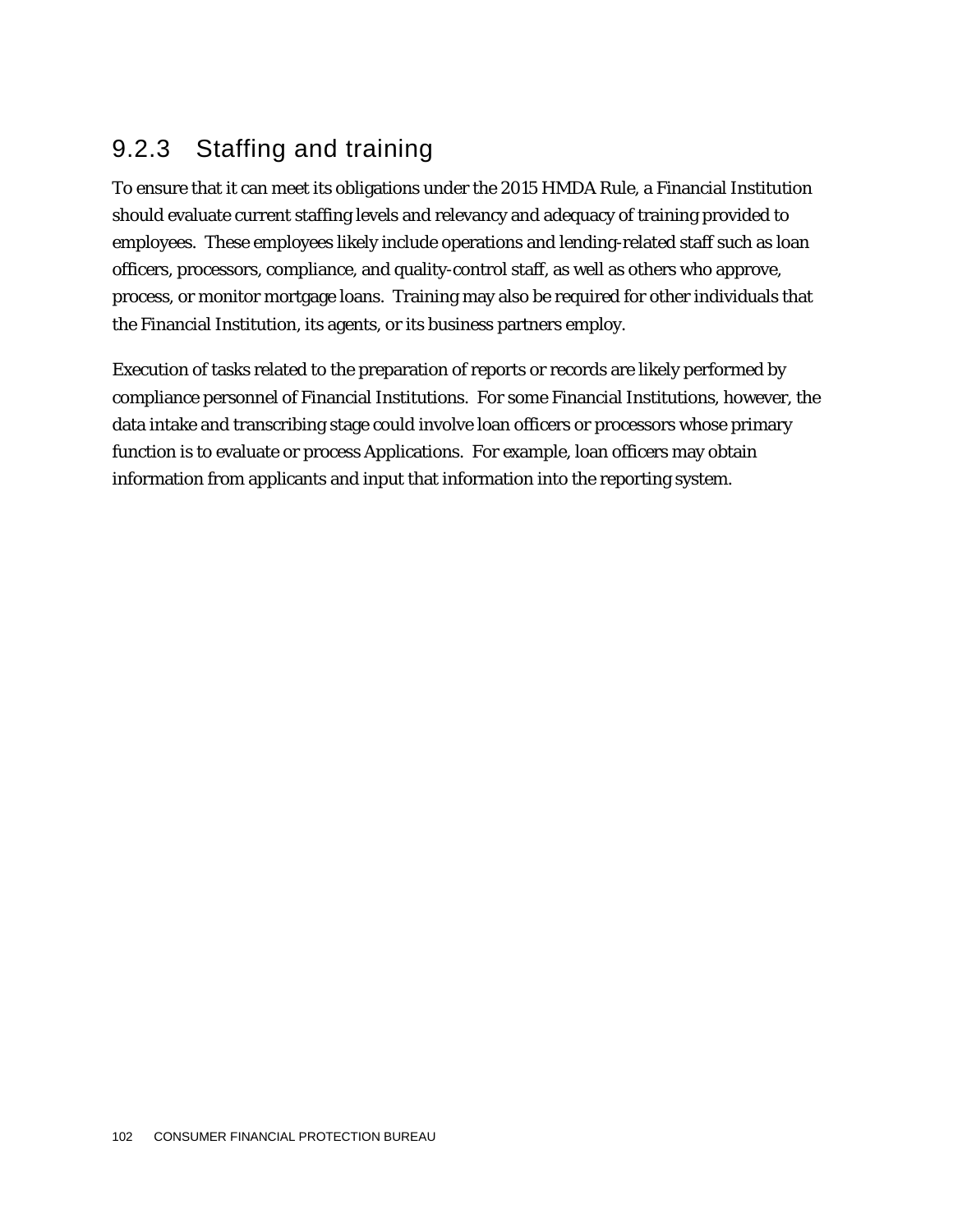### ATTACHMENT A:

SAMPLE DATA COLLECTION FORM<br>DEMOGRAPHIC INFORMATION OF APPLICANT AND CO-APPLICANT

| The purpose of collecting this information is to help ensure that<br>all applicants are treated fairly and that the housing needs of<br>communities and neighborhoods are being fulfilled. For<br>residential mortgage lending, Federal law requires that we ask<br>applicants for their demographic information (ethnicity, race, and<br>sex) in order to monitor our compliance with equal credit<br>opportunity, fair housing, and home mortgage disclosure laws.<br>You are not required to provide this information, but are<br>encouraged to do so. You may select one or more "Hispanic or<br>Latino" origins, and one or more designations for "Race." | The law provides that we may not discriminate on the basis of<br>this information, or on whether you choose to provide it.<br>However, if you choose not to provide the information and you<br>have made this application in person, Federal regulations require<br>us to note your ethnicity, race, and sex on the basis of visual<br>observation or sumame. If you do not wish to provide some or all<br>of this information, please check below.                                                                                                    |  |
|----------------------------------------------------------------------------------------------------------------------------------------------------------------------------------------------------------------------------------------------------------------------------------------------------------------------------------------------------------------------------------------------------------------------------------------------------------------------------------------------------------------------------------------------------------------------------------------------------------------------------------------------------------------|--------------------------------------------------------------------------------------------------------------------------------------------------------------------------------------------------------------------------------------------------------------------------------------------------------------------------------------------------------------------------------------------------------------------------------------------------------------------------------------------------------------------------------------------------------|--|
| Applicant:                                                                                                                                                                                                                                                                                                                                                                                                                                                                                                                                                                                                                                                     | Co-Applicant:                                                                                                                                                                                                                                                                                                                                                                                                                                                                                                                                          |  |
| Ethnicity:<br>□ Hispanic or Latino - Check one or more<br>□ Mexican<br>D Puerto Rican<br>□ Cuban<br>D Other Hispanic or Latino - Print origin, for example,<br>Argentinean, Colombian, Dominican, Nicaraguan,<br>Salvadoran, Spaniard, and so on:<br>77<br>- 1<br>□ Not Hispanic or Latino                                                                                                                                                                                                                                                                                                                                                                     | Ethnicity:<br>□ Hispanic or Latino<br>D Mexican<br>D Puerto Rican<br>D Cuban<br>D Other Hispanic or Latino - Print origin, for example,<br>Argenthean, Colombian, Dominican, Nicaraguan,<br>Salvadoran, Spaniard, and so on:<br>$\overline{\phantom{0}}$<br>T.<br>Not Hispanic or Latino                                                                                                                                                                                                                                                               |  |
| □ I do not wish to provide this information                                                                                                                                                                                                                                                                                                                                                                                                                                                                                                                                                                                                                    | D I do not wish to provide this information                                                                                                                                                                                                                                                                                                                                                                                                                                                                                                            |  |
| Race: Check one or more<br>D American Indian or Alaska Native - Print name of enrolled<br>or principal tribe:<br>□ Asian<br>D Asian Indian<br>D Chinese<br><b>D</b> Filpino<br>D Japanese<br>□ Korean<br>□ Vietnamese<br>D Other Asian - Print race, for example, Hmong, Laotlan,<br>Thal, Pakistani, Cambodian, and so on:<br>D Black or African American<br>D Native Hawalian or Other Pacific Islander<br>□ Native Hawailan<br>D Guamanian or Chamorro<br>□ Samoan<br>D Other Pacific Islander - Print race, for example, Fillan,<br>Tongan, and so on:<br>□ White                                                                                          | Race:<br>□ American Indian or Alaska Native - Print name of enrolled<br>or principal tribe:<br>□ Asian<br>□ Asian Indian<br>D Chinese<br><b>D</b> Filipino<br>D Japanese<br>D Korean<br>D Vietnamese<br>D Other Asian - Print race, for example, Hmong, Laotlan,<br>Thal, Pakistani, Cambodian, and so on:<br>□ Black or African American<br>D Native Hawallan or Other Pachic Islander<br>D Native Hawalian<br>D Guamanian or Chamorro<br>□ Samoan<br>D Other Pacific Islander - Print race, for example, Fijlan,<br>Tongan, and so on:<br>п<br>White |  |
| □ I do not wish to provide this information                                                                                                                                                                                                                                                                                                                                                                                                                                                                                                                                                                                                                    | □ I do not wish to provide this information                                                                                                                                                                                                                                                                                                                                                                                                                                                                                                            |  |
| <b>Sex</b><br>□ Female<br>D Male                                                                                                                                                                                                                                                                                                                                                                                                                                                                                                                                                                                                                               | Sex:<br>D Female<br>□ Male                                                                                                                                                                                                                                                                                                                                                                                                                                                                                                                             |  |
| □ I do not wish to provide this information                                                                                                                                                                                                                                                                                                                                                                                                                                                                                                                                                                                                                    | □ 1 do not wish to provide this information                                                                                                                                                                                                                                                                                                                                                                                                                                                                                                            |  |
| To Be Completed by Financial Institution (for an application taken in person):                                                                                                                                                                                                                                                                                                                                                                                                                                                                                                                                                                                 |                                                                                                                                                                                                                                                                                                                                                                                                                                                                                                                                                        |  |
| Was the ethnicity of the applicant collected on the<br>basis of visual observation or sumame?<br>D Yes<br>$\square$ No                                                                                                                                                                                                                                                                                                                                                                                                                                                                                                                                         | Was the ethnicity of the co-applicant collected on the<br>basis of visual observation or surname?<br>D Yes<br>$\square$ No                                                                                                                                                                                                                                                                                                                                                                                                                             |  |
| Was the race of the applicant collected on the basis<br>of visual observation or sumame?<br>$\square$ Yes<br>$\square$ No                                                                                                                                                                                                                                                                                                                                                                                                                                                                                                                                      | Was the race of the co-applicant collected on the basis<br>of visual observation or surname?<br>D Yes<br>$\square$ No                                                                                                                                                                                                                                                                                                                                                                                                                                  |  |
| Was the sex of the applicant collected on the basis<br>of visual observation or sumame?<br>D Yes<br>$\square$ No                                                                                                                                                                                                                                                                                                                                                                                                                                                                                                                                               | Was the sex of the co-applicant collected on the basis<br>of visual observation or surname?<br>D Yes<br>$\square$ No                                                                                                                                                                                                                                                                                                                                                                                                                                   |  |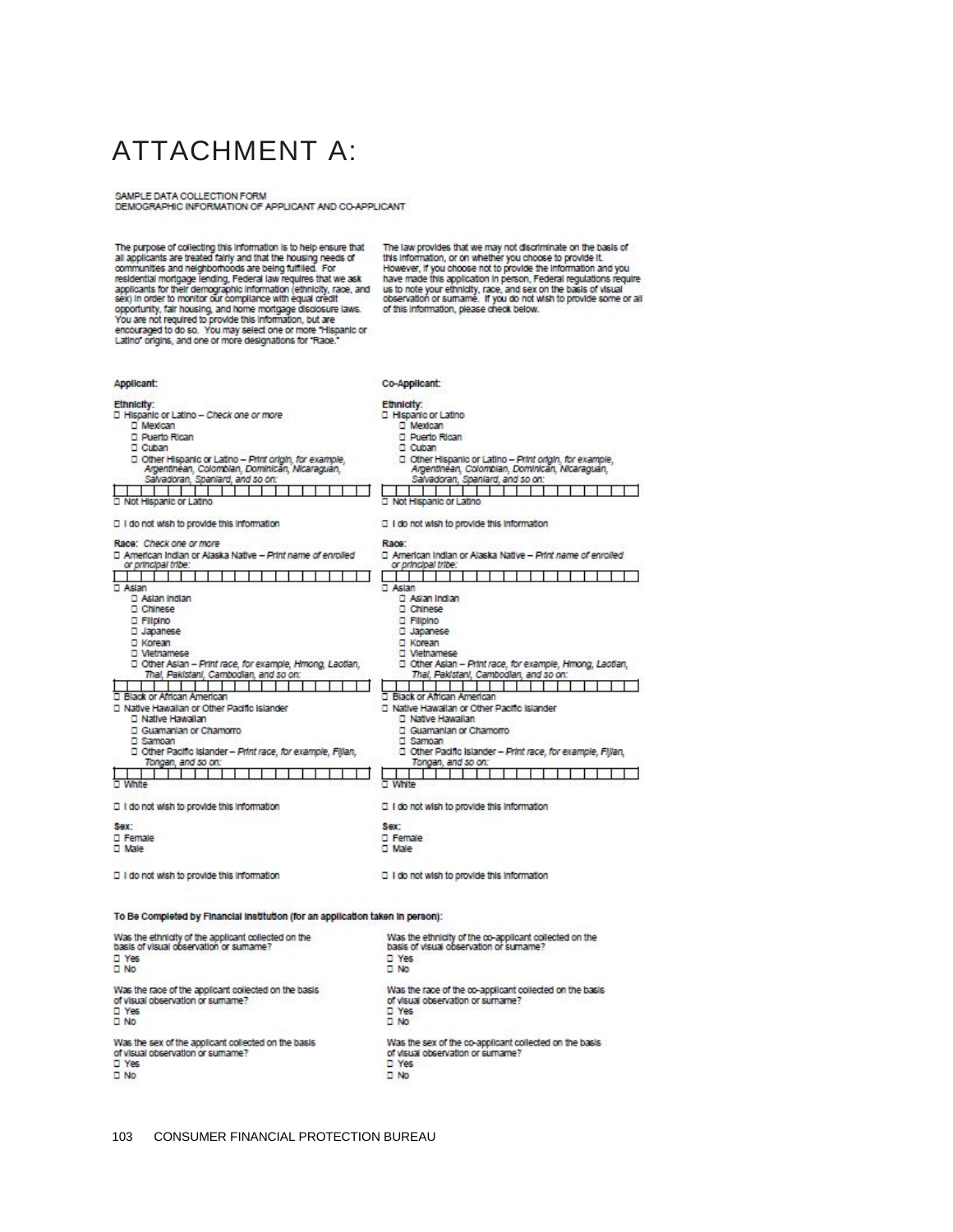### ATTACHMENT B:

## Action taken chart

| <b>Scenarios</b>                                                                                                                                                                                                                                                                                                                                                                                                                                                                                                                  | Reportable<br><b>Action Taken</b> | <b>Reportable Date</b>                                                                                                                                                                                                                                                                                                                                             |
|-----------------------------------------------------------------------------------------------------------------------------------------------------------------------------------------------------------------------------------------------------------------------------------------------------------------------------------------------------------------------------------------------------------------------------------------------------------------------------------------------------------------------------------|-----------------------------------|--------------------------------------------------------------------------------------------------------------------------------------------------------------------------------------------------------------------------------------------------------------------------------------------------------------------------------------------------------------------|
| Financial Institution made a credit decision approving<br>an Application, including a preapproval request, before<br>loan closing or account opening and that credit<br>decision resulted in a Covered Loan being originated.<br>Comments $4(a)(8)(i)-1$ .<br>Financial Institution made counteroffer and applicant<br>accepted resulting in a Covered Loan being<br>originated. Comments $4(a)(8)(i)$ -9 and $4(a)(8)(ii)$ -5.                                                                                                   | Loan originated                   | Generally, loan closing or<br>account opening date. If<br>applicable, can be: later<br>date of initial funds<br>disbursement; date<br><b>Financial Institution</b><br>acquired Covered Loan<br>from the party that initially<br>received the Application; or,<br>for a construction-to-<br>permanent loan, date<br>Covered Loan converts to<br>permanent financing |
| Financial Institution purchased a Covered Loan after<br>closing or account opening, and Financial Institution<br>did not make a credit decision on the Application prior<br>to closing or account opening. Comments $4(a)(8)(i)-2$<br>and $4(a)(8)(ii)-6$ .<br>Financial Institution made a credit decision on an<br>Application prior to closing or account opening, but<br>repurchased the Covered Loan from another entity to<br>which the Financial Institution had sold it. Comments<br>$4(a)(8)(i)-2$ and $4(a)(8)(ii)-6$ . | Loan purchased                    | Date of purchase                                                                                                                                                                                                                                                                                                                                                   |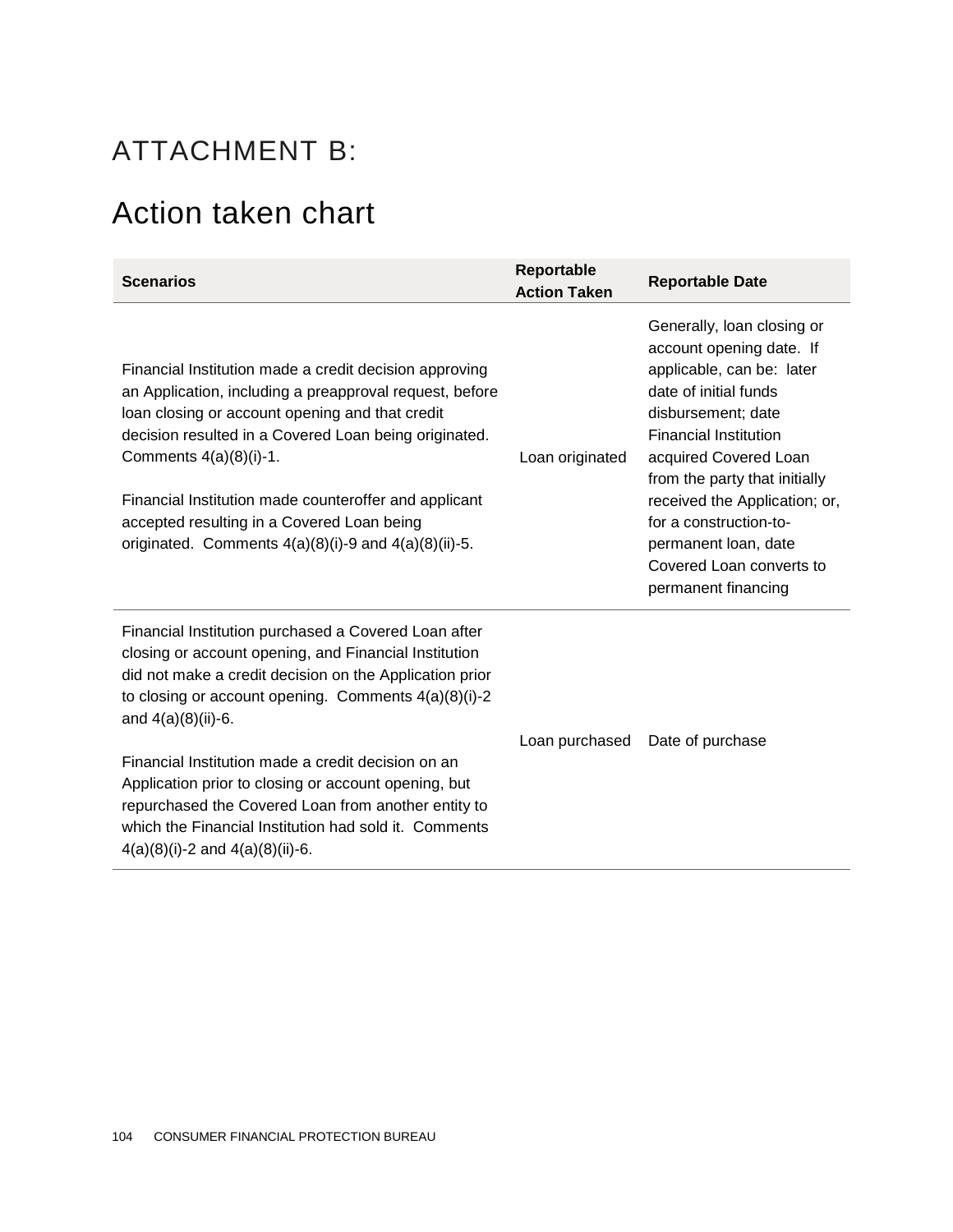Financial Institution made a credit decision approving an Application before loan closing or account opening, all conditions were satisfied, Financial Institution agreed to extend credit, but a Covered Loan was not originated. Comments 4(a)(8)(i)-3, 4(a)(8)(i)-13, and 4(a)(8)(ii)-4.

Financial Institution made a credit decision approving an Application subject to conditions that are solely customary commitment or closing conditions, <sup>[19](#page-105-0)</sup> and the conditions were not all met. Comments 4(a)(8)(i)- 13 and 4(a)(8)(ii)-4.

Financial Institution made a credit decision approving an Application, subject solely to outstanding conditions that are customary commitment or closing conditions, but applicant failed to respond or a Covered Loan was not originated. Comments 4(a)(8)(i)-3 and 4(a)(8)(ii)- 4.

Financial Institution made a credit decision approving an Application, all underwriting and creditworthiness conditions<sup>[20](#page-105-1)</sup> were met, outstanding conditions were solely customary commitment or closing conditions, and applicant expressly withdrew before a Covered Loan was originated. Comments 4(a)(8)(i)-13 and 4(a)(8)(ii)-4.

Covered Loan was originated, but Borrower rescinded after closing and before Financial Institution was required to submit its LAR containing information for the Covered Loan. Comments 4(a)(8)(i)-10 and  $4(a)(8)(ii)-4.$ 

1

Application approved but not accepted

Any reasonable date, such as approval date, deadline for accepting offer, or date file was closed

<span id="page-105-0"></span>19 Customary commitment or closing conditions include: a clear-title requirement, an acceptable property survey, acceptable title insurance binder, clear termite inspection, a subordination agreement from another lienholder, and, where the applicant plans to use the proceeds from the sale of one home to purchase another, a settlement statement showing adequate proceeds from the sale. Comment 4(a)(8)(i)-13.ii.

<span id="page-105-1"></span><sup>20</sup> Underwriting or creditworthiness conditions include: conditions that constitute a counter-offer, (such as a demand for a higher down-payment), satisfactory debt-to-income or loan-to-value ratios, a determination of need for private mortgage insurance, a satisfactory appraisal requirement, or verification or confirmation, in whatever form the Financial Institution requires, that the applicant meets underwriting conditions concerning applicant creditworthiness, including documentation or verification of income or assets. Comment 4(a)(8)(i)-13.iii.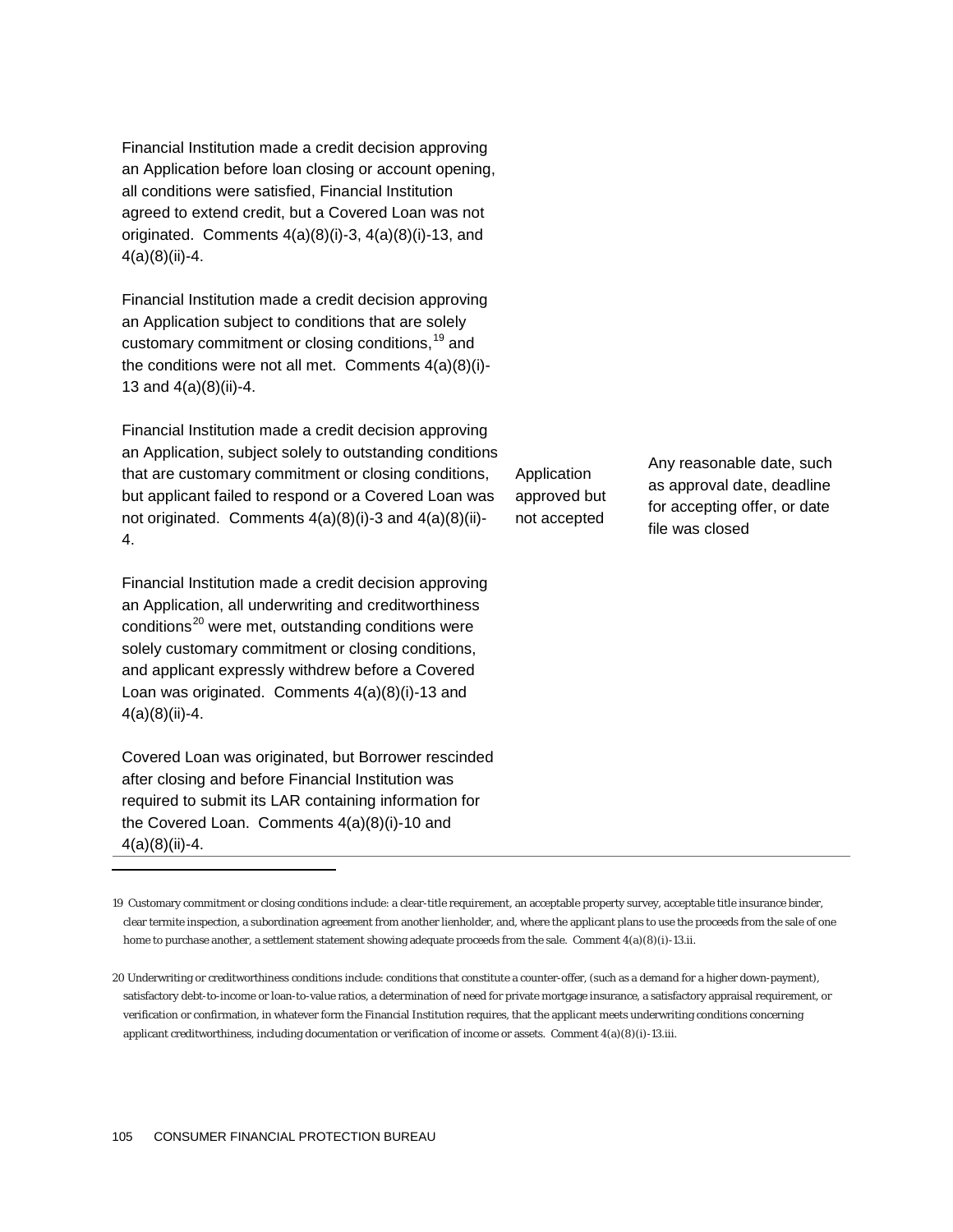Financial Institution denied an Application before applicant withdrew it and before file was closed for incompleteness. Comments 4(a)(8)(i)-4 and 4(a)(8)(ii)-2.

Financial Institution made a counteroffer, and applicant did not accept the counteroffer or failed to respond. Comments  $4(a)(8)(i)-9$  and  $4(a)(8)(ii)-2$ .

Financial Institution provided conditional approval specifying underwriting or creditworthiness conditions that were not all met. Comments 4(a)(8)(i)-13 and 4(a)(8)(ii)-2.

Application expressly withdrawn by applicant before Financial Institution made a credit decision denying or approving the Application and before file was closed for incompleteness. Comments 4(a)(8)(i)-5 and 4(a)(8)(ii)-3.

Financial Institution provided conditional approval specifying underwriting or creditworthiness conditions, and the Application was expressly withdrawn by the applicant before the applicant satisfied all specified underwriting or creditworthiness conditions and before the Financial Institution denied the loan or closed the file for incompleteness. Comments 4(a)(8)(i)-5 and 4(a)(8)(ii)-3.

Financial Institution approved an Application, subject to underwriting or creditworthiness conditions, sent notice of incompleteness under Regulation B, but the applicant failed to respond within the specified time. Comments 4(a)(8)(i)-13 and 4(a)(8)(ii)-2.

Applicant had not satisfied all underwriting or creditworthiness conditions, Financial Institution sent written notice of incompleteness under Regulation B, and the applicant did not respond to the request for additional information within the period of time specified in the notice. Comments 4(a)(8)(i)-6 and 4(a)(8)(ii)-2.

Application denied

Application withdrawn

under HMDA

Date Application is denied or date notice sent to applicant

Date the express withdrawal was received or date shown on the notification form (if written withdrawal)

File closed for incompleteness Note: A preapproval request that is closed for incompleteness is not reportable Date file was closed or date notice sent to applicant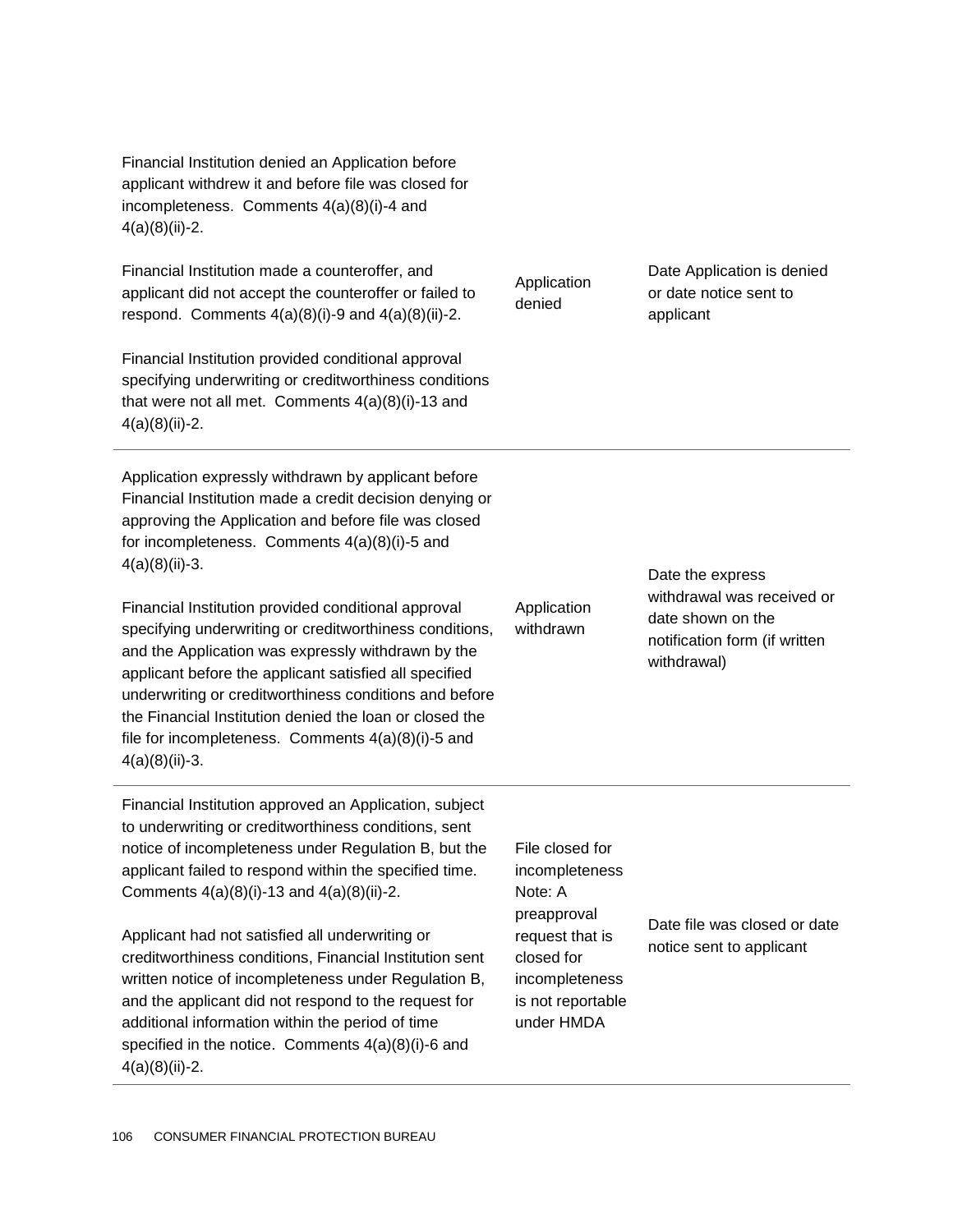| Applicant had not satisfied all underwriting or<br>creditworthiness conditions, Financial Institution sent<br>written notice of incompleteness under Regulation B,<br>the applicant did not respond, then the Financial<br>Institution provided notice of adverse action on basis<br>of incompleteness under Regulation B. Comments<br>$4(a)(8)(i)$ -6 and $4(a)(8)(ii)$ -2. | Either file closed<br>for<br>incompleteness<br>or application<br>denied<br>Note: A<br>preapproval<br>request that is<br>closed for<br>incompleteness<br>is not reportable<br>under HMDA | Date file was closed.<br>Application was denied (as<br>applicable), or notice sent<br>to applicant         |
|------------------------------------------------------------------------------------------------------------------------------------------------------------------------------------------------------------------------------------------------------------------------------------------------------------------------------------------------------------------------------|-----------------------------------------------------------------------------------------------------------------------------------------------------------------------------------------|------------------------------------------------------------------------------------------------------------|
| Application was a request for a preapproval under a<br>Preapproval Program, the Financial Institution<br>approved the preapproval request, but the Application<br>did not result in the Financial Institution originating a<br>Covered Loan. Comments $4(a)(8)(i)-8$ and $4(a)(8)(ii)-$<br>4.                                                                                | Preapproval<br>request<br>approved but<br>not accepted                                                                                                                                  | Any reasonable date, such<br>as approval date, deadline<br>for accepting offer, or date<br>file was closed |
| Application was request for a preapproval under<br>Preapproval Program, and the Financial Institution<br>made a credit decision denying the preapproval<br>request. Comments $4(a)(8)(i)$ -7 and $4(a)(8)(ii)$ -2.                                                                                                                                                           | Preapproval<br>request denied                                                                                                                                                           | Date preapproval request<br>was denied or date notice<br>sent to applicant                                 |